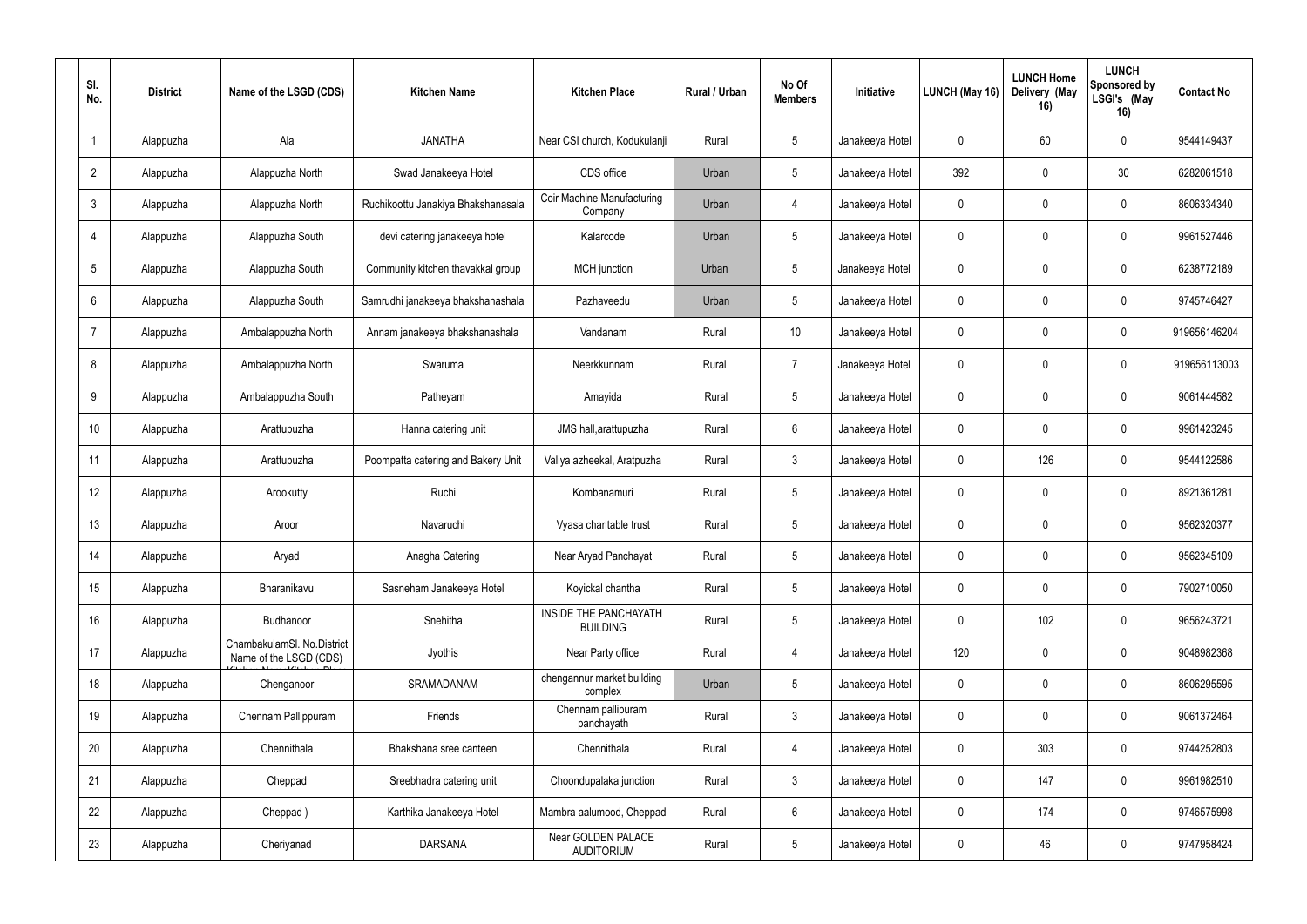|    | SI.<br>No. | <b>District</b> | Name of the LSGD (CDS)        | <b>Kitchen Name</b>           | <b>Kitchen Place</b>               | Rural / Urban | No Of<br><b>Members</b> | Initiative      | LUNCH (May 16) | <b>LUNCH Home</b><br>Delivery (May<br>16) | <b>LUNCH</b><br>Sponsored by<br>LSGI's (May<br>16) | <b>Contact No</b> |
|----|------------|-----------------|-------------------------------|-------------------------------|------------------------------------|---------------|-------------------------|-----------------|----------------|-------------------------------------------|----------------------------------------------------|-------------------|
|    | 24         | Alappuzha       | <b>Cherthala Municipality</b> | Santwanam                     | Ward 10                            | Urban         | $5\phantom{.0}$         | Janakeeya Hotel | $\mathbf 0$    | $\Omega$                                  | $\mathbf 0$                                        | 8848178001        |
|    | 25         | Alappuzha       | <b>Cherthala Municipality</b> | NULM canteen                  | Cherthala Municipality             | Urban         | $5\phantom{.0}$         | Janakeeya Hotel | $\mathbf 0$    | $\Omega$                                  | $\mathbf 0$                                        | 6282870356        |
|    | 26         | Alappuzha       | Cherthala South               | Kashinandana                  | Cherthala S                        | Rural         | 10                      | Janakeeya Hotel | $\mathbf 0$    | ∩                                         | $\mathbf 0$                                        | 9745940057        |
|    | 27         | Alappuzha       | Cheruthana                    | Sreedurga janakeeya hotel     | Near govt HSS aayaparambu          | Rural         | $\overline{4}$          | Janakeeya Hotel | $\mathbf 0$    | $\Omega$                                  | $\mathbf 0$                                        | 9961178936        |
|    | 28         | Alappuzha       | Chettikulangara               | SREE VINAYAKA JANAKEEYA HOTEL | <b>KARIPUZHA</b>                   | Rural         | $\mathbf{3}$            | Janakeeya Hotel | $\mathbf 0$    |                                           | $\mathbf 0$                                        | 9656810109        |
|    | 29         | Alappuzha       | Chingoli                      | souhridam unit                | karthikappally I p school          | Rural-:-      | $\mathbf{3}$            | Janakeeya Hotel | $\mathbf 0$    | 192                                       | $\mathbf 0$                                        | 7559808470        |
|    | 30         | Alappuzha       | Chunakkara                    | Vanitha Canteen               | Chunakkara                         | Rural         | $\mathbf{3}$            | Janakeeya Hotel | $\mathbf 0$    | $\Omega$                                  | $\mathbf 0$                                        | 9400509985        |
|    | 31         | Alappuzha       | Devikulangara                 | Thripthi--:-++                | Buds school, devikulangara         | Rural         | $\overline{4}$          | Janakeeya Hotel | $\mathbf 0$    | 102                                       | $\mathbf 0$                                        | 9746712528        |
|    | 32         | Alappuzha       | Edathua                       | Theertham-                    | Edathua market                     | Rural         | $\mathbf{3}$            | Janakeeya Hotel | 192            | $\Omega$                                  | $\mathbf 0$                                        | 9544351169        |
|    | 33         | Alappuzha       | Ezhupunna                     | Neethipeedam                  | Eramalloor                         | Rural         | 8                       | Janakeeya Hotel | $\mathbf 0$    | $\Omega$                                  | $\mathbf 0$                                        | 9946790986        |
|    | 34         | Alappuzha       | Harippad                      | Swad------:--:                | A private Hotel's Kitchen          | Urban         | $\overline{4}$          | Janakeeya Hotel | $\mathbf 0$    | $\Omega$                                  | $\mathbf 0$                                        | 9562373933        |
|    | 35         | Alappuzha       | Kadakkarappally               | Soorya                        | Kandamangalam temple<br>auditorium | Rural         | $5\phantom{.0}$         | Janakeeya Hotel | $\mathbf 0$    |                                           | $\mathbf 0$                                        | 9895266763        |
|    | 36         | Alappuzha       | Kainakary                     | Sivakashi                     | Near Panchayath                    | Rural         | $5\phantom{.0}$         | Janakeeya Hotel | $\mathbf 0$    | $\Omega$                                  | $\mathbf 0$                                        | 8111821552        |
|    | 37         | Alappuzha       | Kandalloor                    | Annapoorna Hotel              | Near Velanchira junction           | Rural         | $\overline{4}$          | Janakeeya Hotel | $\mathbf 0$    | $\overline{0}$                            | $\mathbf 0$                                        | -9747600181       |
|    | 38         | Alappuzha       | Kanjikuzhy                    | Santhwanam                    | Opposite NSS college               | Rural         | $5\phantom{.0}$         | Janakeeya Hotel | $\mathbf 0$    | $\mathbf 0$                               | $\mathbf 0$                                        | 9605307328        |
|    | 39         | Alappuzha       | Karthikappally                | Ruchi                         | Community hall                     | Rural         | $6\overline{6}$         | Janakeeya Hotel | $\pmb{0}$      | $\mathbf 0$                               | $\mathbf 0$                                        | 9747607478        |
|    | 40         | Alappuzha       | Karuvatta                     | Karunya janakeeya hotel       | Near Aashramam junction            | Rural         | $6\overline{6}$         | Janakeeya Hotel | $\mathbf 0$    | $\mathbf 0$                               | $\mathbf 0$                                        | 916282508791      |
|    | 41         | Alappuzha       | Kavalam                       | Koottukari Janakeeya Hotel    | <b>Near Permanent Outlet</b>       | Rural         | $5\phantom{.0}$         | Janakeeya Hotel | 126            | $\mathbf 0$                               | $\mathbf 0$                                        | 9744173219        |
|    | 42         | Alappuzha       | Kayamkulam West               | palazhy catering unit         | Kallummood junction                | Urban         | $5\phantom{.0}$         | Janakeeya Hotel | $\mathbf 0$    | $\Omega$                                  | $\mathbf 0$                                        | 9388819110        |
|    | 43         | Alappuzha       | Kodamthurath                  | <b>MATRUSAKTHI</b>            | KUTHIYATHODE                       | Rural         | $5\phantom{.0}$         | Janakeeya Hotel | $\pmb{0}$      | $\mathbf{0}$                              | $\mathbf 0$                                        | 8281687439        |
| 89 | 44         | Alappuzha       | Krishnapuram                  | Kanivu catering unit          | Near SCB, kappil                   | Rural         | $\overline{4}$          | Janakeeya Hotel | $\pmb{0}$      | $\mathbf 0$                               | $\mathbf 0$                                        | 9544047480        |
|    | 45         | Alappuzha       | Kumarapuram                   | Mahadeva jankeeya hotel       | Near kavarattu temple              | Rural         | $\mathbf{3}$            | Janakeeya Hotel | $\mathbf 0$    | $\mathbf 0$                               | $\mathbf 0$                                        | 918606736168      |
|    | 46         | Alappuzha       | Kumarapuram                   | Navodhaya janakeeya hotel     | Kumarapuram                        | Rural         | $\mathbf{3}$            | Janakeeya Hotel | $\pmb{0}$      | $\boldsymbol{0}$                          | $\mathbf 0$                                        | 9037499871        |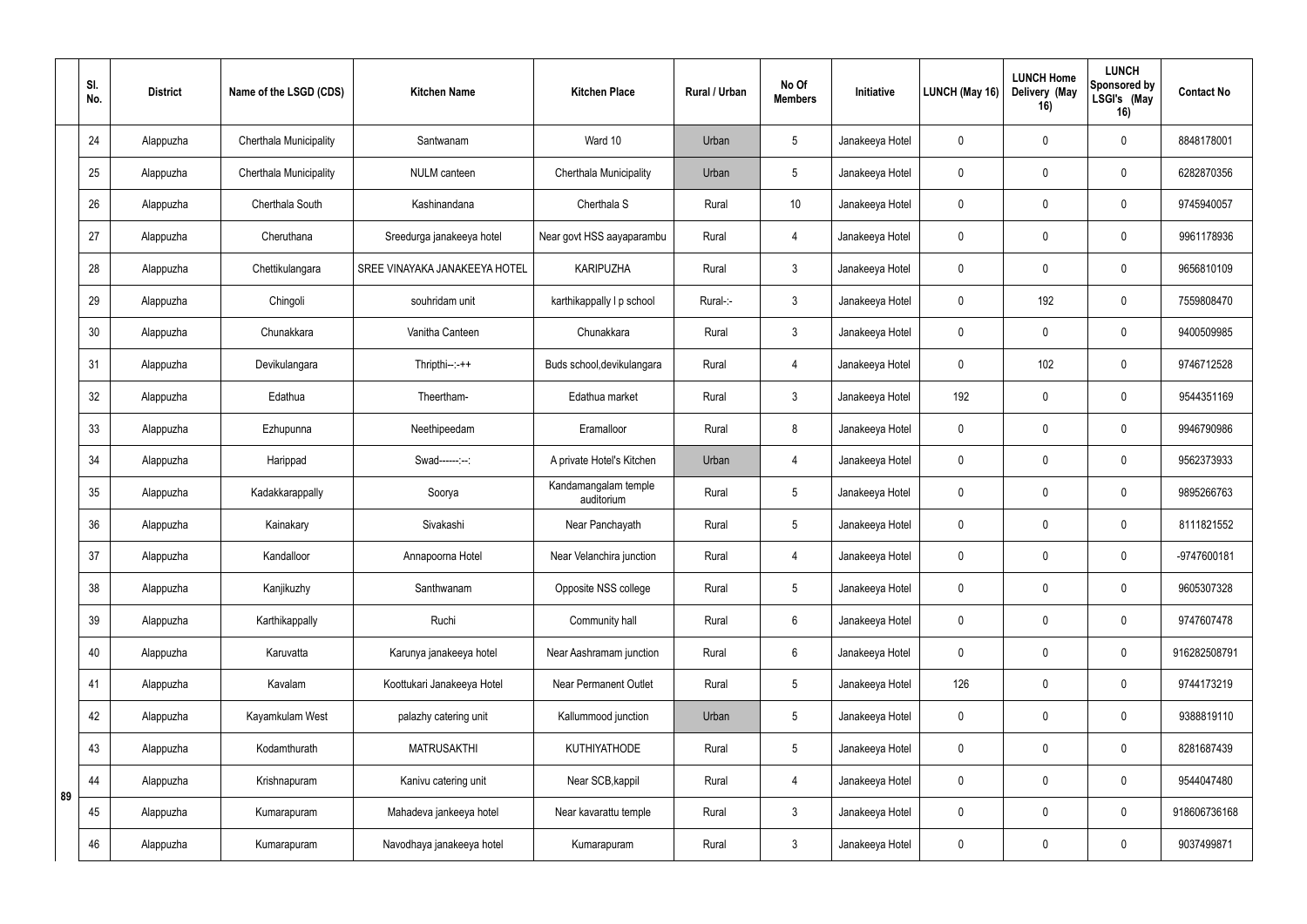| SI.<br>No. | <b>District</b> | Name of the LSGD (CDS)   | <b>Kitchen Name</b>             | <b>Kitchen Place</b>                        | Rural / Urban | No Of<br><b>Members</b> | Initiative      | LUNCH (May 16) | <b>LUNCH Home</b><br>Delivery (May<br>16) | <b>LUNCH</b><br>Sponsored by<br>LSGI's (May<br>16) | <b>Contact No</b> |
|------------|-----------------|--------------------------|---------------------------------|---------------------------------------------|---------------|-------------------------|-----------------|----------------|-------------------------------------------|----------------------------------------------------|-------------------|
| 47         | Alappuzha       | Kuthiyathode             | Ruchi Janakeeya Hotel           | Near kuthiyathode panchayath<br>office      | Rural         | $5\phantom{.0}$         | Janakeeya Hotel | $\mathbf 0$    | $\Omega$                                  | $\mathbf 0$                                        | 9249269374        |
| 48         | Alappuzha       | Mannanchery              | Snehitha                        | Panchayat building                          | Rural         | $\overline{4}$          | Janakeeya Hotel | $\pmb{0}$      | 0                                         | 0                                                  | 9544461740        |
| 49         | Alappuzha       | Mannar                   | Snehadhara                      | Kunnathur devasom                           | Rural         | $5\phantom{.0}$         | Janakeeya Hotel | $\mathbf 0$    | 220                                       | 0                                                  | 9567853570        |
| 50         | Alappuzha       | Mararikulam North        | Ruchisree                       | Kanichukulangara                            | Rural         | $5\phantom{.0}$         | Janakeeya Hotel | $\pmb{0}$      | $\theta$                                  | $\boldsymbol{0}$                                   |                   |
| 51         | Alappuzha       | Mararikulam South        | Snehasparsham                   | Kattoor                                     | Rural         | $\overline{4}$          | Janakeeya Hotel | $\mathbf 0$    | 50                                        | $\mathbf 0$                                        | 9747881642        |
| 52         | Alappuzha       | Mavelikkara Thamarakulam | Thripthi Catering               | Thamarakulam                                | Rural         | $5\phantom{.0}$         | Janakeeya Hotel | $\mathbf 0$    |                                           | $\mathbf 0$                                        | 8281558036        |
| 53         | Alappuzha       | Mavelikkara Thekkekara   | Bhai catering                   | Pallarimangalam                             | Rural         | $5\phantom{.0}$         | Janakeeya Hotel | $\pmb{0}$      | 0                                         | 0                                                  | 9539851155        |
| 54         | Alappuzha       | Mavelikkara Thekkekara   | Snehatheeram                    | Kurathikkadu                                | Rural         | $5\phantom{.0}$         | Janakeeya Hotel | $\mathbf 0$    | $\Omega$                                  | $\mathbf 0$                                        | 9656960190        |
| 55         | Alappuzha       | Muhamma                  | <b>SNV Catering</b>             | Near Community Health<br>Centre             | Rural         | $5\phantom{.0}$         | Janakeeya Hotel | 180            | 0                                         | $\mathbf 0$                                        | 9605388763        |
| 56         | Alappuzha       | Mulakkuzha               | Snehathanal                     | Mulakkuzha                                  | Rural         | $5\phantom{.0}$         | Janakeeya Hotel | $\mathbf 0$    | 80                                        | $\mathbf 0$                                        | 9037085079        |
| 57         | Alappuzha       | Muttar                   | Ruchi Catering Unit             | Panchayat Building                          | Rural         |                         | Janakeeya Hotel | 106            | $\boldsymbol{0}$                          | 0                                                  | 9072276826        |
| 58         | Alappuzha       | Nedumudy                 | Oruma                           | Champakulam                                 | Rural         | 5                       | Janakeeya Hotel | 141            | $\Omega$                                  | $\mathbf 0$                                        | 9188536147        |
| 59         | Alappuzha       | Neelamperoor             | Amrutha Janakeeya Bhakshanasala | Panchayat Building                          | Rural         | $\mathbf{3}$            | Janakeeya Hotel | 32             | 0                                         | $\mathbf 0$                                        | 9656167060        |
| 60         | Alappuzha       | Nooranad                 | Amma Canteen                    | Inside market place, Noornad                | Rural         | $5\,$                   | Janakeeya Hotel | $\pmb{0}$      | $\mathbf 0$                               | $\mathbf 0$                                        | 7034377340        |
| 61         | Alappuzha       | Palamel                  | Arogya Canteen                  | Panchayat office compound                   | Rural         | $\overline{4}$          | Janakeeya Hotel | $\pmb{0}$      | $\mathbf 0$                               | $\mathbf 0$                                        | 9497107651        |
| 62         | Alappuzha       | Pallippad                | Annapoorneswari catering unit   | Irattakulangara junction                    | Rural         | $5\,$                   | Janakeeya Hotel | $\pmb{0}$      | $\mathbf 0$                               | $\mathbf 0$                                        | 9562318624        |
| 63         | Alappuzha       | Panavally                | Harikrishnan                    | near nalpatheneswaram<br>temple             | Rural         | $\mathbf{1}$            | Janakeeya Hotel | $\pmb{0}$      | $\mathbf 0$                               | $\mathbf 0$                                        | 9961774363        |
| 64         | Alappuzha       | Pandanad                 | Sreebhadra                      | Muthavazhi                                  | Rural         | $5\,$                   | Janakeeya Hotel | $\pmb{0}$      | 112                                       | $\mathbf 0$                                        | 9947120239        |
| 65         | Alappuzha       | Pathiyoor                | Dakshina catering unit          | Mahalekshmi auditorium,<br>kareelakulangara | Rural         | $5\,$                   | Janakeeya Hotel | $\pmb{0}$      | 162                                       | $\mathbf 0$                                        | 9048200655        |
| 66         | Alappuzha       | Pattanakkad              | Aparna                          | Opposite of pattanakkad<br>gramapanchayath  | Rural         | $5\,$                   | Janakeeya Hotel | $\pmb{0}$      | $\mathbf 0$                               | $\overline{0}$                                     | 9037450634        |
| 67         | Alappuzha       | Perumbalam               | Amritham                        | Near by govt hospital                       | Rural         | $\overline{4}$          | Janakeeya Hotel | $\pmb{0}$      | 0                                         | $\mathbf 0$                                        | 8592809257        |
| 68         | Alappuzha       | Pulincunnu               | Nanma Janakeeya Hotel           | Near Krishi Bhavan                          | Rural         | $5\,$                   | Janakeeya Hotel | 78             | $\mathbf 0$                               | $\mathbf 0$                                        | 9544752465        |
| 69         | Alappuzha       | Puliyoor                 | <b>UPPUM MULAKUM</b>            | <b>INSIDE PANCHAYATH</b><br>COMPOUND        | Rural         | $\sqrt{5}$              | Janakeeya Hotel | $\pmb{0}$      | $\pmb{0}$                                 | $\mathbf 0$                                        | 6238836314        |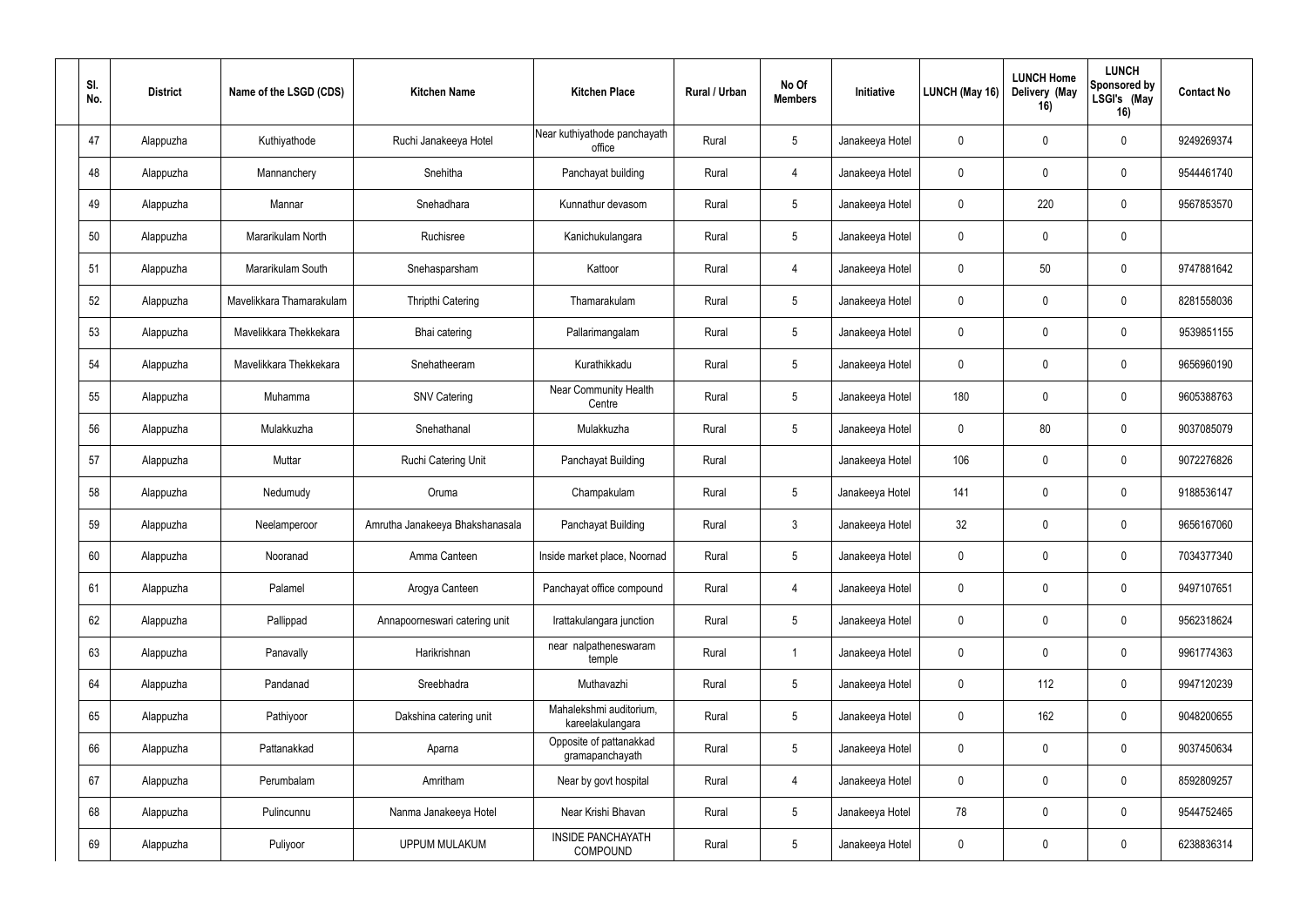| SI.<br>No.     | <b>District</b> | Name of the LSGD (CDS) | <b>Kitchen Name</b>         | <b>Kitchen Place</b>                                        | Rural / Urban | No Of<br><b>Members</b> | Initiative      | LUNCH (May 16) | <b>LUNCH Home</b><br>Delivery (May<br>16) | <b>LUNCH</b><br>Sponsored by<br>LSGI's (May<br>16) | <b>Contact No</b> |
|----------------|-----------------|------------------------|-----------------------------|-------------------------------------------------------------|---------------|-------------------------|-----------------|----------------|-------------------------------------------|----------------------------------------------------|-------------------|
| 70             | Alappuzha       | Punnapra North         | Annapoorneshwary            | Janajagrithi                                                | Rural         | $\overline{4}$          | Janakeeya Hotel | $\mathbf 0$    | $\Omega$                                  | $\mathbf 0$                                        | 8129450136        |
| 71             | Alappuzha       | Punnapra South         | Thripthy janakeeya hotel    | Punnapra south                                              | Rural         | 9                       | Janakeeya Hotel | $\mathbf 0$    | $\mathbf 0$                               | 0                                                  | 9846179646        |
| 72             | Alappuzha       | Purakad                | Pulari                      | Purakkad gp                                                 | Rural         | 5                       | Janakeeya Hotel | $\pmb{0}$      | $\Omega$                                  | $\mathbf 0$                                        | 7034494313        |
| 73             | Alappuzha       | Purakad                | Thiruvonam catering service | Thottappally                                                | Rural         | 4                       | Janakeeya Hotel | $\mathbf 0$    | $\mathbf{0}$                              | $\mathbf 0$                                        |                   |
| 74             | Alappuzha       | Ramankary              | Kudumbashree Vanitha Hotel  | Ramankary Town, Opposite<br>Judicial First Class Magistrate | Rural         | $\overline{4}$          | Janakeeya Hotel | 127            | $\Omega$                                  | $\mathbf 0$                                        | 8281314746        |
| 75             | Alappuzha       | Thaicattussery         | Unarv                       | Thyakattusheri junction                                     | Rural         | 4                       | Janakeeya Hotel | $\mathbf 0$    |                                           | $\mathbf 0$                                        | 9605897567        |
| 76             | Alappuzha       | Thakazhy               | Thripthi Thakazhy           | <b>GBHSS Thakazhy</b>                                       | Rural         | $6^{\circ}$             | Janakeeya Hotel | 108            | $\mathbf 0$                               | $\mathbf 0$                                        | 9747405368        |
| 77             | Alappuzha       | Thalavady              | Snehitha                    | Vellakinar                                                  | Rural         | 5                       | Janakeeya Hotel | 192            | $\mathbf 0$                               | $\mathbf 0$                                        |                   |
| 78             | Alappuzha       | Thannermukkom          | Patheyam                    | Panchayath office                                           | Rural         | 4                       | Janakeeya Hotel | $\pmb{0}$      | $\mathbf 0$                               | $\mathbf 0$                                        | 9633933288        |
| 79             | Alappuzha       | Thazhakkara            | Akshaya catering            | Building at glassfactory<br>junction                        | Rural         | 5                       | Janakeeya Hotel | $\mathbf 0$    |                                           | 0                                                  | 9847177930        |
| 80             | Alappuzha       | Thiruvanvandoor        | <b>SREE KRISHNA</b>         | Near pravinkoodu junction,                                  | Rural         | 5                       | Janakeeya Hotel | $\pmb{0}$      | 118                                       | $\mathbf 0$                                        | 9446627175        |
| 81             | Alappuzha       | Thrikkunnappuzha       | Akshara janakeeya hotel     | KV jetty road                                               | Rural         | 5                       | Janakeeya Hotel | $\mathbf 0$    | $\Omega$                                  | $\mathbf 0$                                        | 918891921223      |
| 82             | Alappuzha       | Thuravoor              | RUCHI JANAKEEYA HOTEL       | Near alakkaparambu                                          | Rural         | 5                       | Janakeeya Hotel | $\mathbf 0$    | $\Omega$                                  | 0                                                  | 8157934346        |
| 83             | Alappuzha       | Vallikunnam            | Samthripthi                 | Padayanivattom temple<br>Auditorium                         | Rural         | $\overline{4}$          | Janakeeya Hotel | $\mathbf 0$    | $\mathbf 0$                               | $\mathbf 0$                                        | 8078962129        |
| 84             | Alappuzha       | Vayalar                | Five star                   | Near Nagamkulangara Market                                  | Rural         | $5\phantom{.0}$         | Janakeeya Hotel | $\pmb{0}$      | $\pmb{0}$                                 | $\mathbf 0$                                        | 8606081847        |
| 85             | Alappuzha       | Veeyapuram             | Swad 2                      | Veeyapuram jn                                               | Rural         | $5\phantom{.0}$         | Janakeeya Hotel | $\pmb{0}$      | $\mathbf 0$                               | $\mathbf 0$                                        |                   |
| 86             | Alappuzha       | Veeyapuram             | Karuthal                    | Payippad LPS                                                | Rural         | $5\phantom{.0}$         | Janakeeya Hotel | $\pmb{0}$      | $\mathbf 0$                               | $\mathbf 0$                                        | 8606846513        |
| 87             | Alappuzha       | Veliyanad              | Manus Janakeeya Hotel       | Kurishmoodu, Near Veliyanadu<br>Grama Panchayat             | Rural         | $\mathfrak{Z}$          | Janakeeya Hotel | 55             | $\mathbf 0$                               | $\mathbf 0$                                        | 8086782924        |
| 88             | Alappuzha       | Venmoney               | Annapoorna                  | Poyka                                                       | Rural         | $5\phantom{.0}$         | Janakeeya Hotel | $\pmb{0}$      | 211                                       | $\mathbf 0$                                        |                   |
| 89             |                 |                        |                             |                                                             |               | 415                     |                 | 1849           | 2205                                      | 30 <sup>°</sup>                                    |                   |
| $\overline{1}$ | Ernakulam       | Aikkaranad             | Subiksha Janakeeya Hotel    | Kolancherry                                                 | Rural         | $\overline{4}$          | Janakeeya Hotel | 527            | $\mathbf 0$                               | $\mathbf 0$                                        | 9074033529        |
| $2^{\circ}$    | Ernakulam       | Alengade               | Kasthurba kitchen           | Neerikkode                                                  | Rural         | $\mathbf{3}$            | Janakeeya Hotel | 91             | $\overline{0}$                            | $\mathbf 0$                                        | 9388462558        |
| $\mathfrak{Z}$ | Ernakulam       | Alengade               | Thanima foods               | Koduvazhanga                                                | Rural         | $3\phantom{.0}$         | Janakeeya Hotel | 73             | $\mathbf 0$                               | $\mathbf 0$                                        | 9349013322        |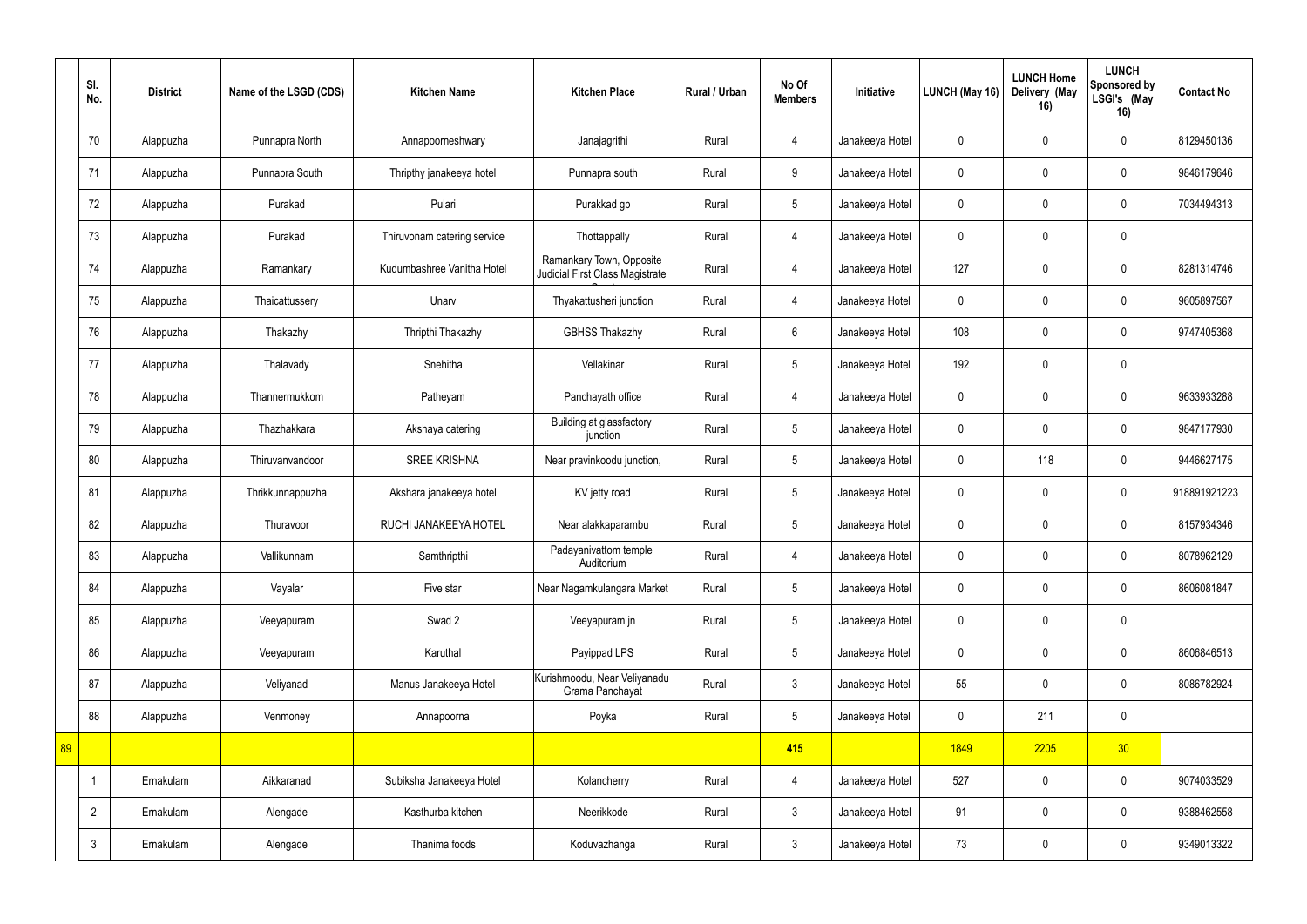| SI.<br>No.      | <b>District</b> | Name of the LSGD (CDS) | <b>Kitchen Name</b>              | <b>Kitchen Place</b>         | Rural / Urban | No Of<br><b>Members</b> | Initiative      | <b>LUNCH (May 16)</b> | <b>LUNCH Home</b><br>Delivery (May<br>16) | <b>LUNCH</b><br>Sponsored by<br>LSGI's (May<br>16) | <b>Contact No</b> |
|-----------------|-----------------|------------------------|----------------------------------|------------------------------|---------------|-------------------------|-----------------|-----------------------|-------------------------------------------|----------------------------------------------------|-------------------|
| $\overline{4}$  | Ernakulam       | Alengade               | Mr.Bakers                        | Malikam peedika              | Rural         | $\mathfrak{Z}$          | Janakeeya Hotel | 10                    | $\Omega$                                  | $\mathbf 0$                                        | 9633887779        |
| $5\phantom{.0}$ | Ernakulam       | Aluva                  | Ruchi janakeeya hotel            | Aluva                        | Urban         | $\overline{4}$          | Janakeeya Hotel | 89                    | $\theta$                                  | 0                                                  | 9947236080        |
| $6\,$           | Ernakulam       | Amballoor              | Dhanshree catering               | St.ignatius schools Amballur | Rural         | 5                       | Janakeeya Hotel | 115                   | $\Omega$                                  | 0                                                  | 8330081552        |
| $\overline{7}$  | Ernakulam       | Angamaly               | Cafe Shree Canteen               | Municipality Canteen         | Urban         | 5                       | Janakeeya Hotel | 418                   | $\mathbf 0$                               | $\mathbf 0$                                        | 9656619614        |
| 8               | Ernakulam       | Angamaly               | Cafe Kudumbashree                | T B Junction                 | Urban         | $\mathbf{3}$            | Janakeeya Hotel | 84                    | $\Omega$                                  | 0                                                  | 9447924974        |
| 9               | Ernakulam       | Arakuzha               | Ruchi Janakeeya hotel, Arakkuzha | Pandappilly                  | Rural         | $5\phantom{.0}$         | Janakeeya Hotel | 120                   | $\Omega$                                  | $\mathbf 0$                                        | 9744864225        |
| 10 <sup>°</sup> | Ernakulam       | Assamannoor            | New Life kudumbasree Hotel       | Cherukunnam                  | Rural         | $\mathbf{3}$            | Janakeeya Hotel | $\pmb{0}$             | $\Omega$                                  | $\mathbf 0$                                        | 9656729450        |
| 11              | Ernakulam       | Avoly                  | Janakeeya Hotel, Avoli           | Hostel Junction, Avoli       | Rural         | $\mathbf{3}$            | Janakeeya Hotel | $\mathbf 0$           | $\Omega$                                  | $\mathbf 0$                                        | 9847983621        |
| 12              | Ernakulam       | Ayavana                | Keralashree Janakeeya hotel      | Ayavana                      | Rural         | $5\phantom{.0}$         | Janakeeya Hotel | 24                    | 0                                         | $\mathbf 0$                                        | 9744864210        |
| 13              | Ernakulam       | Ayyampuzha             | Sneha Janakeeya Hotel            | Ayyamppuzha                  | Rural         | $\overline{4}$          | Janakeeya Hotel | $\mathbf 0$           | $\Omega$                                  | 0                                                  | 8590753551        |
| 14              | Ernakulam       | Ayyampuzha             | Five Star Hotel and Catering     | Panchayat Junction           | Rural         | $\overline{4}$          | Janakeeya Hotel | 140                   | $\mathbf 0$                               | $\mathbf 0$                                        | 9744836324        |
| 15              | Ernakulam       | Chendamangalam         | Anugraha Kudumbashree hotel      | Vadakkumpuram                | Rural         | 5                       | Janakeeya Hotel | $\mathbf 0$           | $\Omega$                                  | $\mathbf 0$                                        | 9061419729        |
| 16              | Ernakulam       | Chengamanade           | Mythri janakeeya hotel           | Purayar                      | Rural         | 5                       | Janakeeya Hotel | 150                   | $\Omega$                                  | $\mathbf 0$                                        | 9496818865        |
| 17              | Ernakulam       | Cheranalloor           | Chaithanya Janakeeya hotel       | Vishnupuram                  | Rural         | $5\,$                   | Janakeeya Hotel | $\pmb{0}$             | $\mathbf 0$                               | $\mathbf 0$                                        | 9747411465        |
| 18              | Ernakulam       | Cheranalloor           | Adukkala                         | Chittoor                     | Rural         | $5\,$                   | Janakeeya Hotel | $\pmb{0}$             | $\mathbf 0$                               | $\mathbf 0$                                        | 9846423001        |
| 19              | Ernakulam       | Chittattukara          | Swadh Janakeeya Hotel            | Neendoor                     | Rural         | $5\,$                   | Janakeeya Hotel | $\pmb{0}$             | $\mathbf 0$                               | $\mathbf 0$                                        | 9447812788        |
| 20              | Ernakulam       | Choornikkara           | Metro hotel                      | Ambattukavu                  | Rural         | $\mathfrak{Z}$          | Janakeeya Hotel | 303                   | $\mathbf 0$                               | $\mathbf 0$                                        | 9605319455        |
| 21              | Ernakulam       | Chottanikkara          | Ahalya Cafe                      | Kottayatthupara              | Rural         | $\boldsymbol{6}$        | Janakeeya Hotel | 70                    | $\mathbf 0$                               | $\mathbf 0$                                        | 9567512337        |
| 22              | Ernakulam       | Edakkattuvayal         | SANDHVANAM JANAKEEYA HOTEL       | PEPPATHI                     | Rural         | $\mathfrak{Z}$          | Janakeeya Hotel | $\pmb{0}$             | $\mathbf 0$                               | $\mathbf 0$                                        | 9447047980        |
| 23              | Ernakulam       | Edathala               | Veetiloru oonne                  | Manalimukke                  | Rural         | $\mathfrak{Z}$          | Janakeeya Hotel | 192                   | $\mathbf 0$                               | $\mathbf 0$                                        |                   |
| 24              | Ernakulam       | Edathala               | Souhridam Kudumbashree canteen   | Edathala                     | Rural         | $\mathfrak{Z}$          | Janakeeya Hotel | 260                   | $\mathbf 0$                               | $\mathbf 0$                                        | 7593057378        |
| 25              | Ernakulam       | Edavanakkad            | Royal Hotel                      | Edavanakad                   | Rural         | $\mathfrak{Z}$          | Janakeeya Hotel | $\pmb{0}$             | $\mathbf 0$                               | $\overline{0}$                                     | 9446742863        |
| 26              | Ernakulam       | Elanji                 | janakiya hotel elanji            | elanji punjayathu junction   | Rural         | $5\,$                   | Janakeeya Hotel | 20                    | $\pmb{0}$                                 | $\overline{0}$                                     | 8921266850        |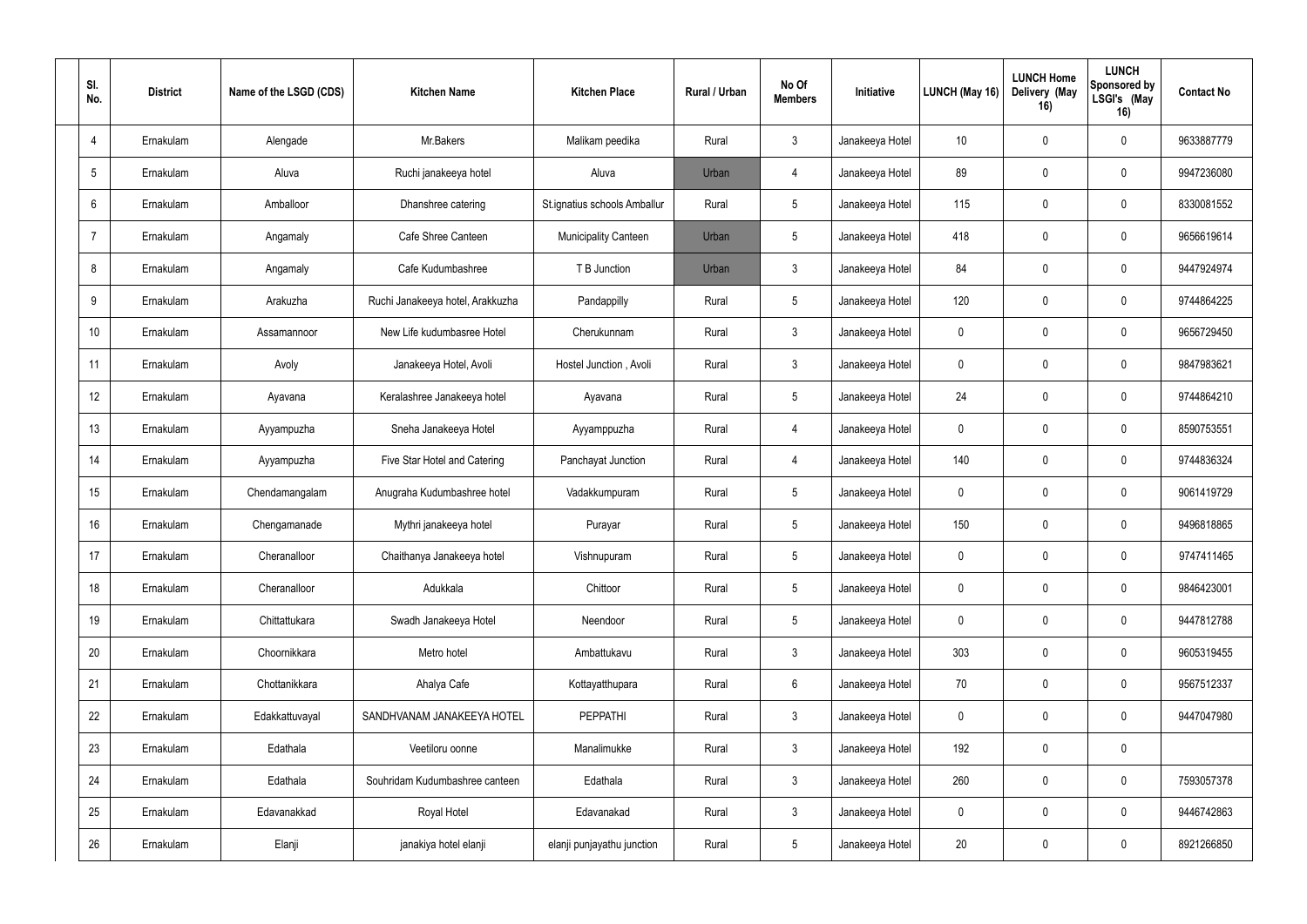| SI.<br>No. | <b>District</b> | Name of the LSGD (CDS) | <b>Kitchen Name</b>                | <b>Kitchen Place</b>                      | Rural / Urban | No Of<br><b>Members</b> | Initiative      | LUNCH (May 16) | <b>LUNCH Home</b><br>Delivery (May<br>16) | <b>LUNCH</b><br>Sponsored by<br>LSGI's (May<br>16) | <b>Contact No</b> |
|------------|-----------------|------------------------|------------------------------------|-------------------------------------------|---------------|-------------------------|-----------------|----------------|-------------------------------------------|----------------------------------------------------|-------------------|
| 27         | Ernakulam       | Eloor                  | Nalanandhana janakeeya hotel       | Eloor                                     | Urban         | $\mathbf{3}$            | Janakeeya Hotel | 260            | $\mathbf 0$                               | $\mathbf 0$                                        | 8848524108        |
| 28         | Ernakulam       | Ezhikkara              | Sree Rajarajeswari Janakeeya Hotel | Ezhikkara                                 | Rural         | $5\phantom{.0}$         | Janakeeya Hotel | 145            | $\mathbf 0$                               | $\mathbf 0$                                        | 7558020438        |
| 29         | Ernakulam       | Kadungalloor           | Snehitha janakeeya hotel           | Kadungalloor                              | Rural         | $\mathbf{3}$            | Janakeeya Hotel | 188            | $\mathbf 0$                               | $\overline{0}$                                     | $9.20E + 11$      |
| 30         | Ernakulam       | Kalady                 | Jyothi Vanitha Canteen             | Kalady                                    | Rural         | $5\overline{)}$         | Janakeeya Hotel | 250            | $\mathbf 0$                               | $\mathbf 0$                                        | 9544624439        |
| 31         | Ernakulam       | Kalamassery East       | Thanima Janakeeya Hotel            | Kangarappady Medical college<br>Road      | Urban         | $\mathbf{3}$            | Janakeeya Hotel | 338            | $\mathbf{0}$                              | $\mathbf 0$                                        | 9745481742        |
| 32         | Ernakulam       | Kalamassery East       | Nanma janakeeya hotel              | HMT, kalammassery                         | Urban         | $\mathbf{3}$            | Janakeeya Hotel | 368            | $\Omega$                                  | $\mathbf 0$                                        | 9061986861        |
| 33         | Ernakulam       | Kalamassery West       | Pulari janakeeya hotel             | Kunamthai                                 | Urban         | $\mathbf{3}$            | Janakeeya Hotel | 437            | $\mathbf 0$                               | $\mathbf 0$                                        | 7736594305        |
| 34         | Ernakulam       | Kalamassery West       | Kismath janakeeya hotel            | Vattekkunnam                              | Urban         | $\mathbf{3}$            | Janakeeya Hotel | 290            | $\mathbf 0$                               | $\mathbf 0$                                        | 9895049873        |
| 35         | Ernakulam       | Kalloorkkad            | Puthuma Janakeeya Hotel            | Kallorkkad                                | Rural         | $\mathbf{3}$            | Janakeeya Hotel | 247            | $\mathbf 0$                               | $\mathbf 0$                                        | 7558091353        |
| 36         | Ernakulam       | Kanjoor                | Ammachiyude Adukkala               | Parappuram                                | Rural         | $\mathbf{3}$            | Janakeeya Hotel | 123            | $\mathbf 0$                               | 0                                                  | 8547064578        |
| 37         | Ernakulam       | Karukutty              | Anugraha Janakeeya Hotel           | Pallissery                                | Rural         | $5\phantom{.0}$         | Janakeeya Hotel | 70             | $\mathbf 0$                               | $\mathbf 0$                                        | 8943838295        |
| 38         | Ernakulam       | Karumalloor            | Koottayma janakeeya hotel          | Kariyachira                               | Rural         | $\overline{4}$          | Janakeeya Hotel | 101            | $\Omega$                                  | $\mathbf 0$                                        | 8281548828        |
| 39         | Ernakulam       | Kavalangad             | Five star Janakeeya Hotel          | Nellimattom                               | Rural         | $\overline{5}$          | Janakeeya Hotel | 220            | $\mathbf 0$                               | $\mathbf 0$                                        | 9744705648        |
| 40         | Ernakulam       | Keerampara             | Abhaya Janakeeya Hotel             | Punnekkad                                 | Rural         | $\overline{4}$          | Janakeeya Hotel | 75             | $\mathbf 0$                               | $\mathbf 0$                                        | 9074528135        |
| 41         | Ernakulam       | Keezhmad               | Sadyalayam janakeeya hotel         | Keezhmad                                  | Rural         | $5\phantom{.0}$         | Janakeeya Hotel | $\pmb{0}$      | $\mathbf 0$                               | $\mathbf 0$                                        | 7012778281        |
| 42         | Ernakulam       | Kochi East             | ANNAPOORNA JANAKEEYA HOTEL         | ALINCHUVADU                               | Urban         | $5\overline{)}$         | Janakeeya Hotel | 240            | $\mathbf 0$                               | $\mathbf 0$                                        | 9567529849        |
| 43         | Ernakulam       | Kochi East             | YUMMEES KITCHEN                    | VADUTHALA                                 | Urban         | $5\phantom{.0}$         | Janakeeya Hotel | $\pmb{0}$      | $\mathbf 0$                               | $\overline{0}$                                     | 9497680558        |
| 44         | Ernakulam       | Kochi East             | ORUMA KITCHEN                      | <b>PACHALAM</b>                           | Urban         | $\mathfrak{Z}$          | Janakeeya Hotel | 195            | $\mathbf 0$                               | $\mathbf 0$                                        | 9497680558        |
| 45         | Ernakulam       | Kochi East             | <b>PONPULARI</b>                   | <b>KEERHI NAGAR,</b><br><b>ELAMAKKARA</b> | Urban         | $\mathbf{3}$            | Janakeeya Hotel | 346            | $\mathbf 0$                               | $\mathbf 0$                                        | 9446607548        |
| 46         | Ernakulam       | Kochi East             | <b>RUCHI CATERING</b>              | PUNNACKAL                                 | Urban         | $5\phantom{.0}$         | Janakeeya Hotel | 318            | $\mathbf 0$                               | $\mathbf 0$                                        | 9947080022        |
| 47         | Ernakulam       | Kochi East             | Samrudhi @ Kochi                   | Ernakulam North                           | Urban         | 14                      | Janakeeya Hotel | 2104           | 846                                       | $\mathbf 0$                                        | 9048609615        |
| 48         | Ernakulam       | Kochi South            | NEW AKSHAYA HOTEL                  | PONNURUNNI                                | Urban         | $\sqrt{5}$              | Janakeeya Hotel | 317            | $\mathbf 0$                               | $\mathbf 0$                                        | 8547855284        |
| 49         | Ernakulam       | Kochi South            | <b>AMMAS KITCHEN</b>               | <b>THEVARA</b>                            | Urban         | $\overline{4}$          | Janakeeya Hotel | $\pmb{0}$      | $\mathbf 0$                               | $\mathbf 0$                                        | 8547855284        |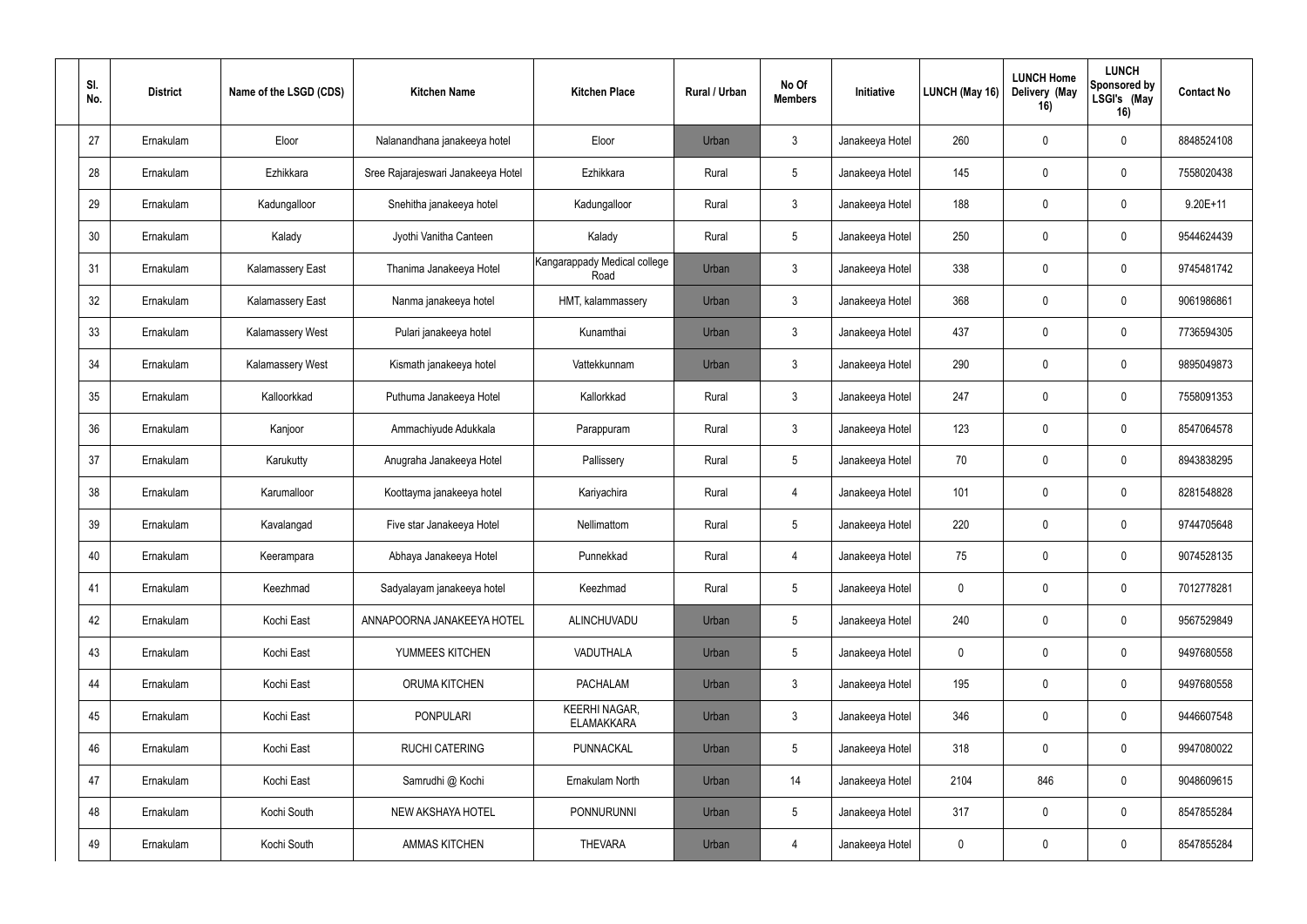|     | SI.<br>No. | <b>District</b> | Name of the LSGD (CDS) | <b>Kitchen Name</b>              | <b>Kitchen Place</b>                   | Rural / Urban | No Of<br><b>Members</b> | Initiative      | LUNCH (May 16) | <b>LUNCH Home</b><br>Delivery (May<br>16) | <b>LUNCH</b><br>Sponsored by<br>LSGI's (May<br>16) | <b>Contact No</b> |
|-----|------------|-----------------|------------------------|----------------------------------|----------------------------------------|---------------|-------------------------|-----------------|----------------|-------------------------------------------|----------------------------------------------------|-------------------|
|     | 50         | Ernakulam       | Kochi South            | <b>FRIENDS</b>                   | <b>MINI PARK</b>                       | Urban         | $5\overline{)}$         | Janakeeya Hotel | 130            |                                           | $\mathbf 0$                                        | 9567127064        |
|     | 51         | Ernakulam       | Kochi West             | NAMMUDE ADUKKALA                 | <b>ERAVELI COLONY</b>                  | Urban         | $5\phantom{.0}$         | Janakeeya Hotel | 321            | $\Omega$                                  | $\mathbf 0$                                        | 9496025576        |
|     | 52         | Ernakulam       | Kochi West             | PUTHUMA KUDUMBASHREE HOTEL       | PALLURUTHY NADA                        | Urban         | $5\phantom{.0}$         | Janakeeya Hotel | 200            | $\Omega$                                  | $\mathbf 0$                                        | 9496025576        |
|     | 53         | Ernakulam       | Kochi West             | USHUS KUDUMBASHREE HOTEL         | <b>FORT KOCHI</b>                      | Urban         | $\overline{4}$          | Janakeeya Hotel | 234            | $\Omega$                                  | $\mathbf 0$                                        | 9847866090        |
|     | 54         | Ernakulam       | Koothattukulam         | Niravu janakeeya hotel           | Near ksrtc bus stand<br>koothattukulam | Urban         | $\mathbf{3}$            | Janakeeya Hotel | 169            | $\Omega$                                  | $\mathbf 0$                                        | 9656619614        |
|     | 55         | Ernakulam       | Koovappady             | Kaipunyam Janakeeya hotel        | Koovappady                             | Rural         | $5\phantom{.0}$         | Janakeeya Hotel | 98             |                                           | $\mathbf 0$                                        | 9526628158        |
|     | 56         | Ernakulam       | Kothamangalam          | P.K Janakeeya hotel              | Kothamangalam                          | Urban         | $\mathbf{3}$            | Janakeeya Hotel | $\mathbf 0$    | $\Omega$                                  | $\mathbf 0$                                        | 8156869114        |
|     | 57         | Ernakulam       | Kothamangalam          | Thanima catering unit            | Kothamangalam                          | Urban         | $\mathbf{3}$            | Janakeeya Hotel | $\mathbf 0$    |                                           | $\mathbf 0$                                        | 9846664377        |
| 115 | 58         | Ernakulam       | Kottapady              | Janakeeya Hotel                  | Kottappady junction                    | Rural         | $\mathbf{3}$            | Janakeeya Hotel | 166            | $\Omega$                                  | $\mathbf 0$                                        | 9497406993        |
|     | 59         | Ernakulam       | Kottuvally             | Amritha Janakeeya Hotel          | kottuvally                             | Rural         | $5\phantom{.0}$         | Janakeeya Hotel | 70             |                                           | $\mathbf 0$                                        | 8590034196        |
|     | 60         | Ernakulam       | Kumbalam               | JANAKEEYA HOTEL KUMBALAM         | <b>MADAVANA</b>                        | Rural         | $5\phantom{.0}$         | Janakeeya Hotel | 340            | $\Omega$                                  | $\mathbf 0$                                        | 9746652717        |
|     | 61         | Ernakulam       | Kumbalangy             | St Antoneys kudumbashree         | OLD POST OFFICE                        | Rural         | $\mathbf{3}$            | Janakeeya Hotel | 140            | $\Omega$                                  | $\mathbf 0$                                        | 8138860764        |
|     | 62         | Ernakulam       | Kunnathunad            | Thripthi Janakeeya Hotel         | Pallikkara                             | Rural         | $6\overline{6}$         | Janakeeya Hotel | 110            | $\Omega$                                  | $\mathbf 0$                                        | 9744561425        |
|     | 63         | Ernakulam       | Kunnukara              | Greenchilly cafe                 | Kunnukara                              | Rural         | $\mathbf{3}$            | Janakeeya Hotel | 35             | $\overline{0}$                            | $\mathbf 0$                                        | 9496852989        |
|     | 64         | Ernakulam       | Kunnukara              | Thanima canteen                  | North aduvassery                       | Rural         | $5\overline{)}$         | Janakeeya Hotel | 104            | 0                                         | $\mathbf 0$                                        | 9744200583        |
|     | 65         | Ernakulam       | Kuttampuzha            | Nila kudumbashree janakiya hotel | Mini stadium, vadattupara              | Rural         | $6\overline{6}$         | Janakeeya Hotel | 79             | 0                                         | $\mathbf 0$                                        | 9496754018        |
|     | 66         | Ernakulam       | Kuzhippilly            | Janakeeya hotel                  | Kuzhupilli                             | Rural         | $\overline{0}$          | Janakeeya Hotel | $\mathbf 0$    | $\mathbf 0$                               | $\mathbf 0$                                        | 9744631998        |
|     | 67         | Ernakulam       | Malayattoor            | Whats app Janakeeya Hotel        | Thottuva                               | Rural         | $\mathbf{3}$            | Janakeeya Hotel | 256            | $\mathbf 0$                               | $\mathbf 0$                                        | $9.19E + 11$      |
|     | 68         | Ernakulam       | Malayattoor            | Natturuchi Janakeeya Hotel       | Ettakkadavu                            | Rural         | $\mathbf{3}$            | Janakeeya Hotel | 236            | 0                                         | $\mathbf 0$                                        | 9745470234        |
|     | 69         | Ernakulam       | Maneed                 | Coral Island                     | Maneed                                 | Rural         | $\overline{4}$          | Janakeeya Hotel | 108            | $\mathbf 0$                               | $\mathbf 0$                                        | 7012652495        |
|     | 70         | Ernakulam       | Manjalloor             | Thanima Kudumbashree hotel       | Vazhakkulam                            | Rural         | $5\phantom{.0}$         | Janakeeya Hotel | 302            | 0                                         | $\mathbf 0$                                        | 7306907918        |
|     | 71         | Ernakulam       | Manjapra               | Sara's Kitchen                   | Puthenpalli                            | Rural         | $\mathbf{3}$            | Janakeeya Hotel | $\mathbf 0$    | $\mathbf 0$                               | $\mathbf 0$                                        | 8547392730        |
|     | 72         | Ernakulam       | Maradu                 | <b>VANITHA HOTEL</b>             | <b>KUNDANNOR JN</b>                    | Urban         | $\overline{4}$          | Janakeeya Hotel | $\pmb{0}$      | $\boldsymbol{0}$                          | $\mathbf 0$                                        | 9349505008        |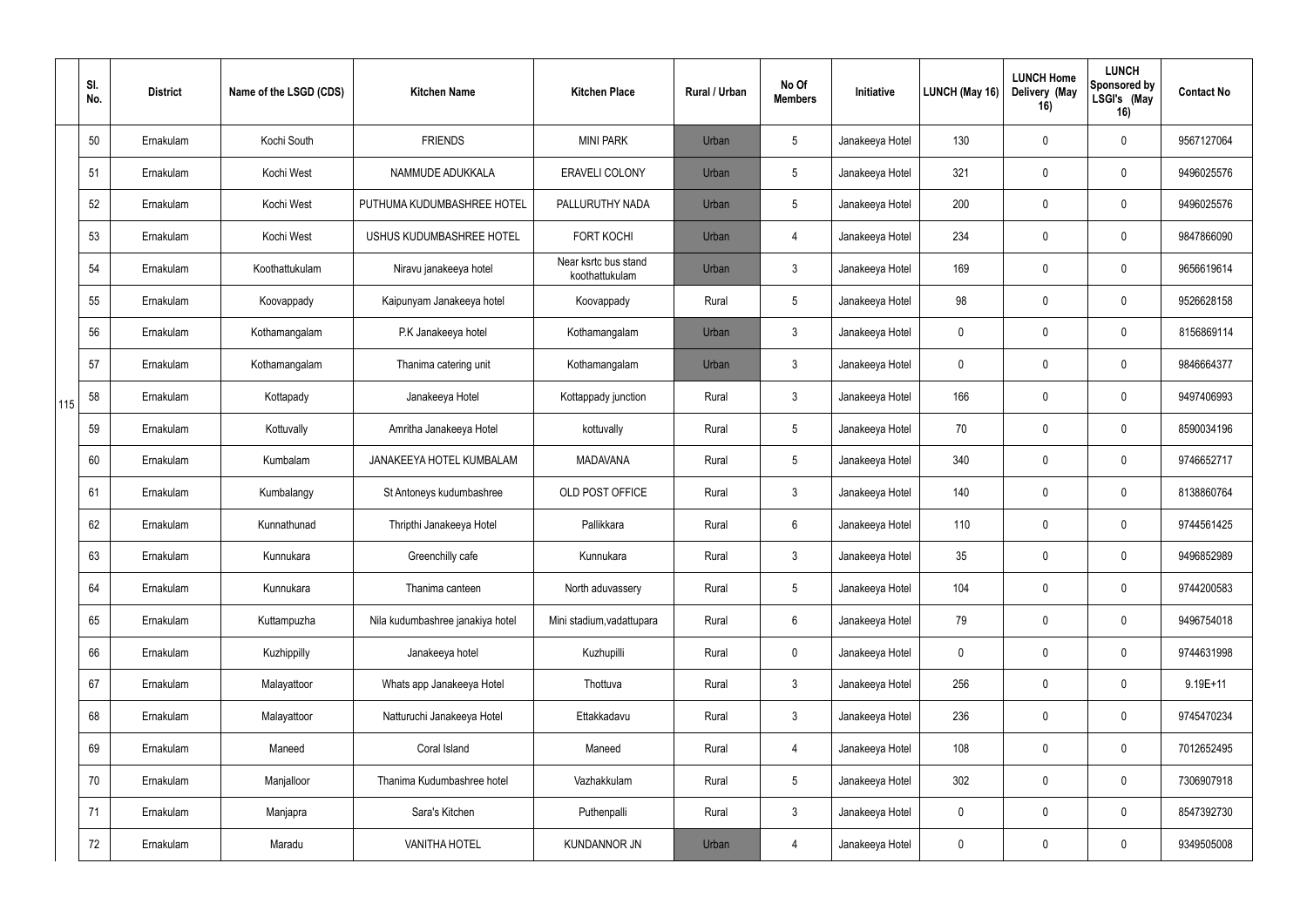| SI.<br>No. | <b>District</b> | Name of the LSGD (CDS) | <b>Kitchen Name</b>                                      | <b>Kitchen Place</b>                    | Rural / Urban | No Of<br><b>Members</b> | Initiative      | LUNCH (May 16) | <b>LUNCH Home</b><br>Delivery (May<br>16) | <b>LUNCH</b><br>Sponsored by<br>LSGI's (May<br>16) | <b>Contact No</b> |
|------------|-----------------|------------------------|----------------------------------------------------------|-----------------------------------------|---------------|-------------------------|-----------------|----------------|-------------------------------------------|----------------------------------------------------|-------------------|
| 73         | Ernakulam       | Marady                 | Janakeeya hotel, Marady                                  | Unnakkuppa                              | Rural         | 4                       | Janakeeya Hotel | 100            | $\Omega$                                  | $\mathbf 0$                                        | 9947943177        |
| 74         | Ernakulam       | Mazhuvannoor           | Sruthi Janakeeya Hotel                                   | Valayanchirangara                       | Rural         | $\mathbf{3}$            | Janakeeya Hotel | 201            | $\mathbf 0$                               | $\mathbf 0$                                        | 9747924485        |
| 75         | Ernakulam       | Mookkannoor            | Mammaks Kitchen                                          | Mookkannoor                             | Rural         | $\mathbf{3}$            | Janakeeya Hotel | 198            | $\Omega$                                  | 0                                                  | $9.19E + 11$      |
| 76         | Ernakulam       | Mudakkuzha             | Janakeeya Hotel                                          | Mudakkuzha                              | Rural         | $\mathfrak{Z}$          | Janakeeya Hotel | $\mathbf 0$    | $\mathbf 0$                               | $\mathbf 0$                                        | $9.19E + 11$      |
| 77         | Ernakulam       | Mulanthuruthy          | Sulabha                                                  | karikode, mulanthuruthy                 | Rural         | $\mathbf 0$             | Janakeeya Hotel | 217            | $\theta$                                  | $\mathbf 0$                                        | 9633427553        |
| 78         | Ernakulam       | Mulavukad              | Kudumbashree Veetile bakshanam                           | Mulavukad                               | Rural         | $5\phantom{.0}$         | Janakeeya Hotel | $\pmb{0}$      | 68                                        | $\mathbf 0$                                        | 9061339557        |
| 79         | Ernakulam       | Muvattupuzha           | Oottupura                                                | Muvattupuzha                            | Urban         | $\mathbf{3}$            | Janakeeya Hotel | 259            | $\mathbf 0$                               | $\mathbf 0$                                        |                   |
| 80         | Ernakulam       | Nayarambalam           | Four star cafe                                           | Nayarambalam                            | Rural         | $\mathbf{3}$            | Janakeeya Hotel | $\mathbf 0$    | $\Omega$                                  | $\mathbf 0$                                        | 8891755948        |
| 81         | Ernakulam       | Nedumbassery           | Thani Nadan                                              | Athani                                  | Rural         | $5\phantom{.0}$         | Janakeeya Hotel | 171            | $\mathbf 0$                               | 0                                                  | 8138917514        |
| 82         | Ernakulam       | Nellikuzhy             | Janakeeya Hotel                                          | Nellikkuzhi                             | Rural         | $\mathbf{3}$            | Janakeeya Hotel | $\mathbf 0$    | $\Omega$                                  | 0                                                  | 9562713076        |
| 83         | Ernakulam       | Njarakkal              | Kripa Catering Unit                                      | Njarakkal                               | Rural         | $\mathbf{3}$            | Janakeeya Hotel | 97             | $\mathbf 0$                               | $\mathbf 0$                                        | 9567534006        |
| 84         | Ernakulam       | Okkal                  | Manna Janakeeya Hotel                                    | Edavoor                                 | Rural         | 4                       | Janakeeya Hotel | $\mathbf 0$    | $\Omega$                                  | $\mathbf 0$                                        | 9539507674        |
| 85         | Ernakulam       | Paingottoor            | Janakeeya hotel                                          | Paingottoor                             | Rural         | $\overline{7}$          | Janakeeya Hotel | $\mathbf 0$    | $\Omega$                                  | $\mathbf 0$                                        | 9656855730        |
| 86         | Ernakulam       | Paipra                 | Nanma Janakeeya Hotel                                    | Pezhakkappilly                          | Rural         | $\mathbf{3}$            | Janakeeya Hotel | 176            | $\mathbf 0$                               | $\mathbf 0$                                        | 9567747725        |
| 87         | Ernakulam       | Pallarimangalam        | Janakeeya Hotel                                          | Janakeeya Hotel, Koovalloor             | Rural         | $\overline{4}$          | Janakeeya Hotel | 126            | $\mathbf 0$                               | $\mathbf 0$                                        | 7025992310        |
| 88         | Ernakulam       | Pallipuram             | SANTHWANAM Janakeeyahotel                                | Pothen valav                            | Rural         | $5\,$                   | Janakeeya Hotel | 228            | $\mathbf 0$                               | $\mathbf 0$                                        | 9747525176        |
| 89         | Ernakulam       | Pambakkuda             | viswastha catering unit                                  | pambakkuda block punjayathu<br>building | Rural         | $\overline{4}$          | Janakeeya Hotel | 360            | $\mathbf 0$                               | $\mathbf 0$                                        | 9946404045        |
| 90         | Ernakulam       | Parakkadave            | Thejus catering unit                                     | Moozhikkulam                            | Rural         | 10 <sup>°</sup>         | Janakeeya Hotel | 94             | $\mathbf 0$                               | $\mathbf 0$                                        | 9847936303        |
| 91         | Ernakulam       | Paravoor               | sree vigneswara sc cafe                                  | Govt.boys' HSS, N.Paravur               | Urban         | $\overline{4}$          | Janakeeya Hotel | 95             | $\mathbf 0$                               | $\mathbf 0$                                        |                   |
| 92         | Ernakulam       | Perumbavoor            | JANAKEEYA HOTEL MINI CIVIL<br><b>STATION PERUMBAVOOR</b> | <b>CIVIL STATION</b>                    | Urban         | $\mathfrak{Z}$          | Janakeeya Hotel | 398            | $\mathbf 0$                               | $\mathbf 0$                                        | 9847008734        |
| 93         | Ernakulam       | Perumbavoor            | Swath kudumbashree canteen                               | Perumbavoor                             | Urban         | $\mathfrak{Z}$          | Janakeeya Hotel | 304            | $\mathbf 0$                               | $\mathbf 0$                                        | 9847015470        |
| 94         | Ernakulam       | Perumbavoor            | Janakeeya Hotel                                          | Kanjirakkad pallippady                  | Urban         | $\mathfrak{Z}$          | Janakeeya Hotel | 398            | $\mathbf 0$                               | $\mathbf 0$                                        | 9847015470        |
| 95         | Ernakulam       | Pindimana              | Janakeeya hotel                                          | Muthamkuzhi                             | Rural         | $\overline{4}$          | Janakeeya Hotel | 160            | $\pmb{0}$                                 | $\mathbf 0$                                        | 9656297799        |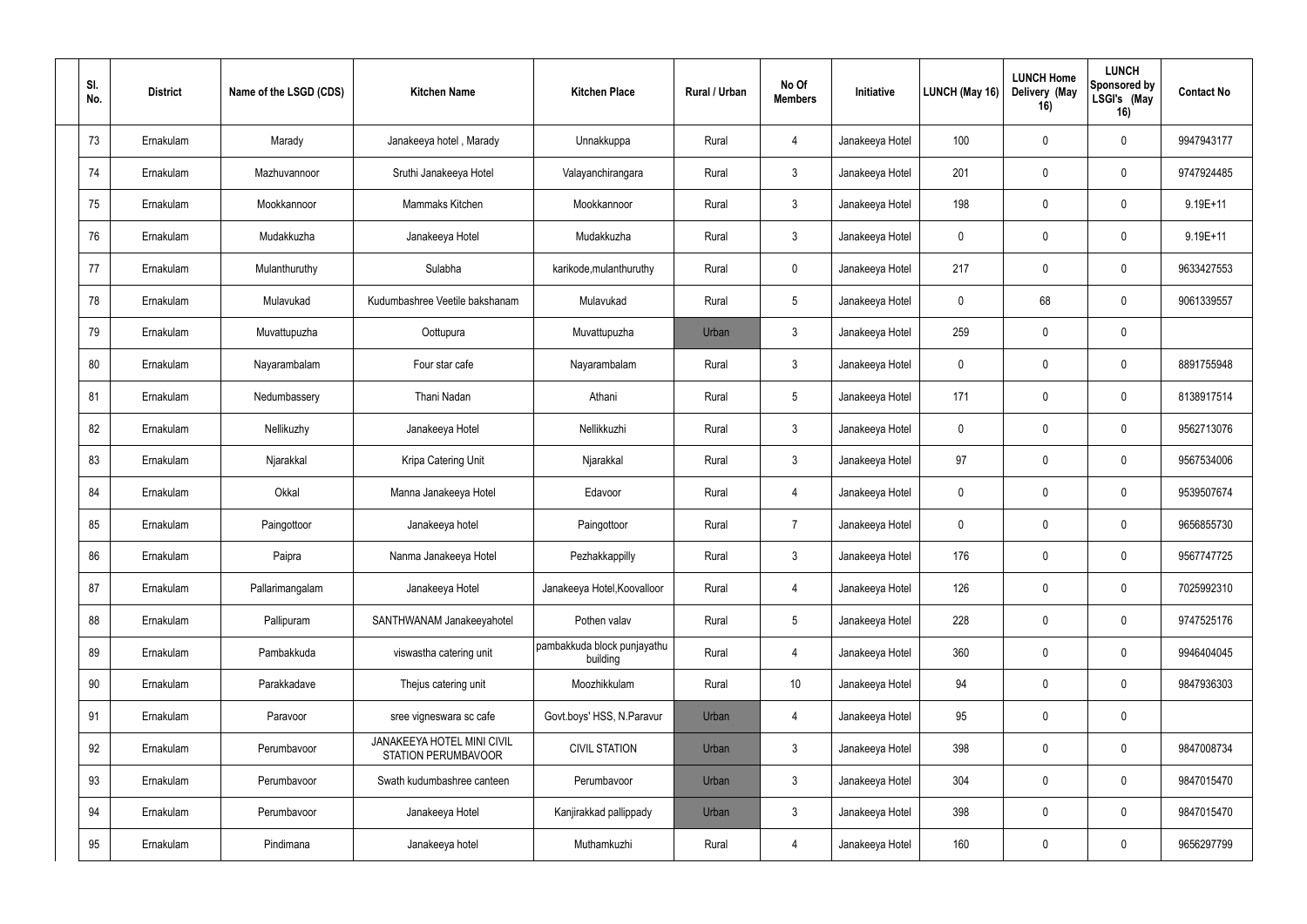|     | SI.<br>No. | <b>District</b> | Name of the LSGD (CDS) | <b>Kitchen Name</b>                         | <b>Kitchen Place</b>                        | Rural / Urban | No Of<br><b>Members</b> | Initiative      | LUNCH (May 16) | <b>LUNCH Home</b><br>Delivery (May<br>16) | <b>LUNCH</b><br>Sponsored by<br>LSGI's (May<br>16) | <b>Contact No</b> |
|-----|------------|-----------------|------------------------|---------------------------------------------|---------------------------------------------|---------------|-------------------------|-----------------|----------------|-------------------------------------------|----------------------------------------------------|-------------------|
|     | 96         | Ernakulam       | Piravam                | sneha canteen                               | municipality building base floor<br>piravom | Urban         | $\overline{4}$          | Janakeeya Hotel | 200            | $\mathbf 0$                               | $\mathbf 0$                                        | 8075376906        |
|     | 97         | Ernakulam       | Pootrikka              | <b>GRANDMA JANAKEEYA HOTEL</b>              | <b>CHOONDI</b>                              | Rural         | $\mathbf{3}$            | Janakeeya Hotel | $\mathbf 0$    | 0                                         | $\mathbf 0$                                        | 9400550287        |
|     | 98         | Ernakulam       | Pothanikkad            | Taj hotel                                   | Pothanikkad                                 | Rural         | $\mathfrak{Z}$          | Janakeeya Hotel | 65             |                                           | $\mathbf 0$                                        | 9645079573        |
|     | 99         | Ernakulam       | Puthanvelikkara        | Panjami cafe kudumbashree                   | Near panjayath office                       | Rural         | 5                       | Janakeeya Hotel | 118            | $\mathbf 0$                               | $\mathbf 0$                                        | 9645530669        |
|     | 100        | Ernakulam       | Ramamangalam           | Kalavara janakeeya hotel                    | ramamngalam                                 | Rural         | $\overline{4}$          | Janakeeya Hotel | 217            | $\Omega$                                  | $\mathbf 0$                                        | 9961344346        |
|     | 101        | Ernakulam       | Rayamangalam           | Arya canteen                                | Kuruppampady                                | Rural         | $\mathbf{3}$            | Janakeeya Hotel | 93             | $\Omega$                                  | $\mathbf 0$                                        | 8281825730        |
|     | 102        | Ernakulam       | Thirumarady            | janakiya hotel thirumarady                  | edappara jn.                                | Rural         | $\mathbf{3}$            | Janakeeya Hotel | 60             | $\Omega$                                  | $\mathbf 0$                                        | 7594811868        |
|     | 103        | Ernakulam       | Thiruvaniyoor          | Thanima                                     | Thiruvaniyoor                               | Rural         | $\mathbf 0$             | Janakeeya Hotel | 105            | $\mathbf 0$                               | $\mathbf 0$                                        | 9061239698        |
|     | 104        | Ernakulam       | Thrikkakkara East      | Thanima Janakeeya Hotel                     | Kakkanad                                    | Urban         | 8                       | Janakeeya Hotel | $\mathbf 0$    |                                           | $\mathbf 0$                                        | 9207134763        |
|     | 105        | Ernakulam       | Thrikkakkara west      | Janakeeya hotel                             | Chembumukku                                 | Urban         | 5                       | Janakeeya Hotel | 79             | $\Omega$                                  | $\mathbf 0$                                        | 9496530576        |
|     | 106        | Ernakulam       | Thrikkakara East       | Kalavara janakeeya hotel                    | Kusumagiri kakkanadu                        | Urban         | $5\overline{)}$         | Janakeeya Hotel | 52             |                                           | $\mathbf 0$                                        | 8921205134        |
|     | 107        | Ernakulam       | Thuravoor              | e-grill Janakeeya Hotel                     | Yudapuram                                   | Rural         | 4                       | Janakeeya Hotel | 430            | 0                                         | $\mathbf 0$                                        | 9526845935        |
|     | 108        | Ernakulam       | Tripunithura           | Janakeeya Hotel Tripunithura                | Eroor                                       | Urban         | 3                       | Janakeeya Hotel | 119            | 0                                         | $\mathbf 0$                                        | 8137977644        |
|     | 109        | Ernakulam       | Vadakkekkara           | vadakkekkara kudumbasree janakeeya<br>hotel | Madaplathuruth                              | Rural         | $\overline{4}$          | Janakeeya Hotel | $\mathbf 0$    | $\mathbf{0}$                              | $\mathbf 0$                                        | 8301806778        |
|     | 110        | Ernakulam       | Vadavukode Puthancruz  | JANAKEEYA HOTEL                             | Puthencruz                                  | Rural         | $3\phantom{a}$          | Janakeeya Hotel | 160            | $\mathbf 0$                               | $\mathbf 0$                                        | $9.19E + 11$      |
|     | 111        | Ernakulam       | Valakom                | Ruchi                                       | Valakom                                     | Rural         | $5\phantom{.0}$         | Janakeeya Hotel | 85             | 0                                         | $\mathbf 0$                                        | 9074232700        |
|     | 112        | Ernakulam       | Varapuzha              | DURGA ACTIVITY                              | CHETTIBHAGAM                                | Rural         | 8                       | Janakeeya Hotel | 136            | $\mathbf 0$                               | $\mathbf 0$                                        | 9496160074        |
|     | 113        | Ernakulam       | Vazhakulam             | Three Star Hotel                            | Marampally                                  | Rural         | $3\phantom{a}$          | Janakeeya Hotel | 303            | $\mathbf 0$                               | $\mathbf 0$                                        | 6282644893        |
|     | 114        | Ernakulam       | Vengola                | Janakeeya Hotel                             | Pathipalam                                  | Rural         | $5\phantom{.0}$         | Janakeeya Hotel | 51             | $\boldsymbol{0}$                          | $\mathbf 0$                                        | 8137887455        |
|     | 115        | Ernakulam       | Vengoor                | <b>JANAKEEYA HOTEL</b>                      | Choorathod                                  | Rural         | $\overline{4}$          | Janakeeya Hotel | $\mathbf 0$    | $\mathbf 0$                               | $\mathbf 0$                                        | 9656904682        |
| 114 |            |                 |                        |                                             |                                             |               | 449                     |                 | 18271          | 914                                       | $\overline{0}$                                     |                   |
|     |            | Idukki          | Adimaly                | Friends Janakeeya Hotel                     | Adimaly                                     | Rural         | $\overline{4}$          | Janakeeya Hotel | 146            | $\pmb{0}$                                 | $\mathbf 0$                                        | 9961635779        |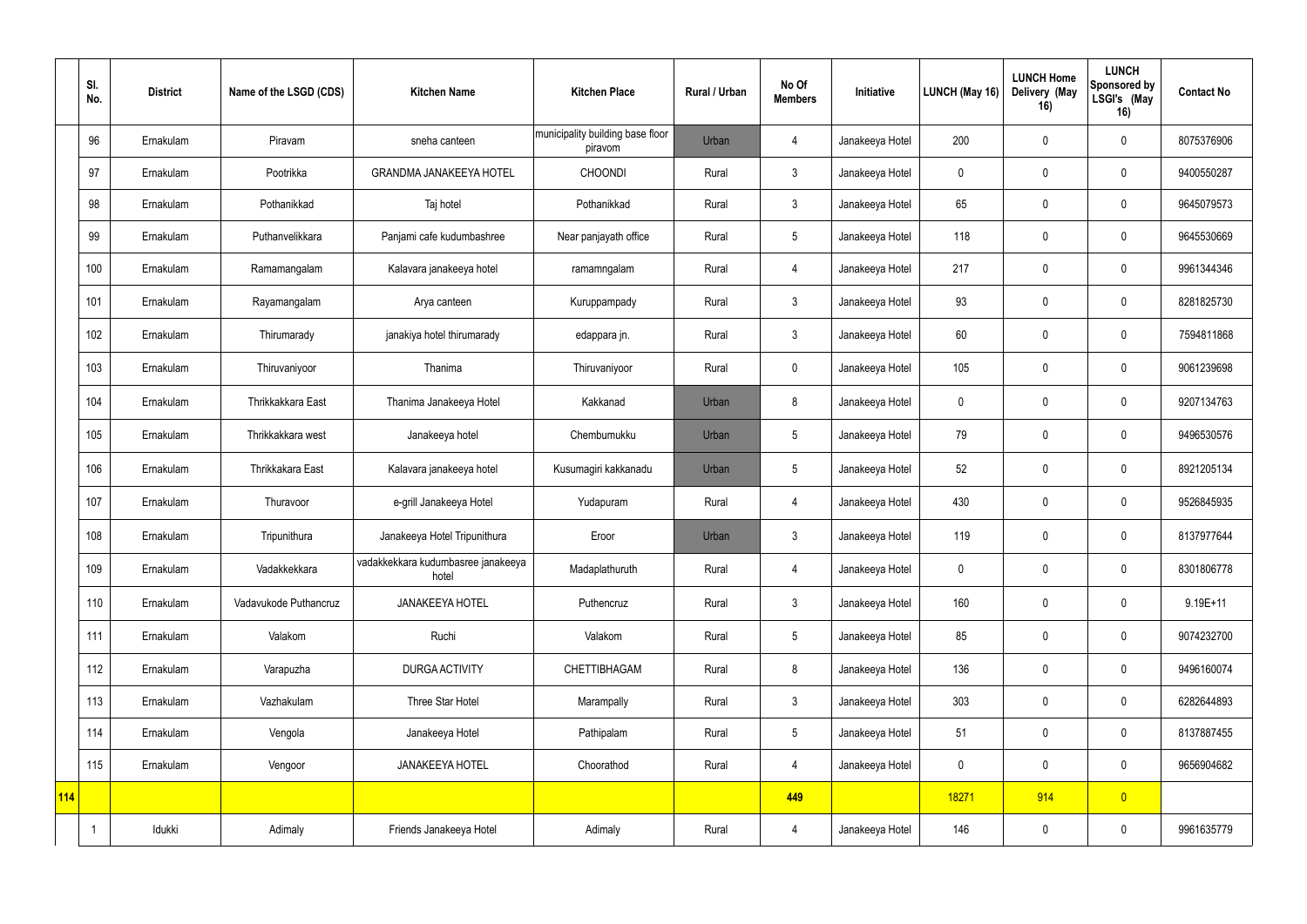| SI.<br>No.     | <b>District</b> | Name of the LSGD (CDS) | <b>Kitchen Name</b>            | <b>Kitchen Place</b>                              | Rural / Urban | No Of<br><b>Members</b> | Initiative      | LUNCH (May 16) | <b>LUNCH Home</b><br>Delivery (May<br>16) | <b>LUNCH</b><br>Sponsored by<br>LSGI's (May<br>16) | <b>Contact No</b> |
|----------------|-----------------|------------------------|--------------------------------|---------------------------------------------------|---------------|-------------------------|-----------------|----------------|-------------------------------------------|----------------------------------------------------|-------------------|
| $\overline{2}$ | Idukki          | Alackode               | Five Star Canteen              | Elamdesham Block<br>Panchayath Building, Alakode  | Rural         | $5\phantom{.0}$         | Janakeeya Hotel | 20             | $\Omega$                                  | 0                                                  | 9961482164        |
| 3              | Idukki          | Arakkulam              | Sabhalyam                      | Moolamattom                                       | Rural         | $\overline{4}$          | Janakeeya Hotel | 193            | $\mathbf 0$                               | $\mathbf 0$                                        | 8848124921        |
| $\overline{4}$ | Idukki          | Ayyappancovil          | Maria Janakeeya Hotel          | Parappu                                           | Rural         | $\mathbf{3}$            | Janakeeya Hotel | 84             | $\Omega$                                  | $\mathbf 0$                                        | 9544622096        |
| 5              | Idukki          | Bysonvalley            | Famous Janakiya Hotel          | Pottankad                                         | Rural         | $\overline{4}$          | Janakeeya Hotel | 73             | $\Omega$                                  | $\mathbf 0$                                        | 9744566398        |
| 6              | Idukki          | Chakkupallam           | Vanithasree Janakeeya Hotel    | Anakkara                                          | Rural         | $\mathbf{3}$            | Janakeeya Hotel | 298            | $\Omega$                                  | $\mathbf 0$                                        | 8075143547        |
| $\overline{7}$ | Idukki          | Devikulam              | Kudumbashree Janakeeya Hotel   | Echo point                                        | Rural         | $\mathbf{3}$            | Janakeeya Hotel | 87             | $\Omega$                                  | $\mathbf 0$                                        | 8281640208        |
| 8              | Idukki          | Edavetty               | Kudumbashree Janakeeya Hotel   | Edavetty                                          | Rural         | $\mathbf{3}$            | Janakeeya Hotel | $\mathbf 0$    | $\mathbf 0$                               | $\mathbf 0$                                        | 6238694173        |
| 9              | Idukki          | Erattayar              | Vanitha Janakeeya Hotel        | Erattayar                                         | Rural         | $\overline{4}$          | Janakeeya Hotel | 126            | $\Omega$                                  | $\mathbf 0$                                        | 9188166929        |
| 10             | ldukki          | Kamakshi               | Kripa Catering                 | Thankamani                                        | Rural         | $5\phantom{.0}$         | Janakeeya Hotel | 260            | $\mathbf{0}$                              | $\mathbf 0$                                        | 9544021398        |
| 11             | Idukki          | Kanchiyar              | Swadh Janakeeya Hotel          | Kanchiyar                                         | Rural         | $5\phantom{.0}$         | Janakeeya Hotel | 128            | $\Omega$                                  | 0                                                  | 8606856496        |
| 12             | Idukki          | Kanjikkuzhi            | Samarppanam                    | Kanjikkuzhi                                       | Rural         | $\overline{4}$          | Janakeeya Hotel | 146            | $\mathbf 0$                               |                                                    | 9447169262        |
| 13             | Idukki          | Kanthaloor             | Morningstar Janakeeya Hotel    | Sahayagiri complex, near<br>Kanthalloor Bus stand | Rural         | $\overline{4}$          | Janakeeya Hotel | 138            | $\Omega$                                  | 0                                                  | 9447941632        |
| 14             | Idukki          | Karimannoor            | Rujiya Catering Unit           | Karimannoor                                       | Rural         | $5\phantom{.0}$         | Janakeeya Hotel | 62             | $\Omega$                                  | $\mathbf 0$                                        | 9497454952        |
| 15             | Idukki          | Karunapuram            | Karuna Hotel                   | Panchayathu complex                               | Rural         | 4                       | Janakeeya Hotel | 278            | $\mathbf 0$                               | $\mathbf 0$                                        | 9961152820        |
| 16             | Idukki          | Kattappana             | Karunya Janakeeya Hotel        | Kattappana                                        | Urban         | $5\overline{)}$         | Janakeeya Hotel | 280            | $\mathbf 0$                               | $\mathbf 0$                                        | 9497684477        |
| 17             | Idukki          | Kodikkulam             | Kulirma Janakiya Hotel         | Kodikkulam                                        | Rural         | $6\phantom{.}6$         | Janakeeya Hotel | 46             | $\mathbf 0$                               | $\mathbf 0$                                        | 9605111852        |
| 18             | Idukki          | Kokkayar               | Sevana Janakeeya hotel         | 35th Mile                                         | Rural         | 3 <sup>1</sup>          | Janakeeya Hotel | 20             | $\mathbf 0$                               | $\mathbf 0$                                        | 9562067674        |
| 19             | Idukki          | Konnathadi             | Friends Janakeeya Hotel        | Panickankudi                                      | Rural         | $6\phantom{.}6$         | Janakeeya Hotel | $\pmb{0}$      | $\mathbf 0$                               | $\mathbf 0$                                        | 9544048878        |
| 20             | Idukki          | Konnathadi             | Janapriya Janakeeya Hotel      | Konnathadi                                        | Rural         | 3 <sup>1</sup>          | Janakeeya Hotel | 85             | $\mathbf 0$                               | $\mathbf 0$                                        | 9895147074        |
| 21             | Idukki          | Kudayathoor            | Kudumbashree Janakeeya Hotel   | Kanjar                                            | Rural         | $\mathbf{3}$            | Janakeeya Hotel | 119            | $\mathbf 0$                               | $\mathbf 0$                                        | 9526762560        |
| 22             | Idukki          | Kumaramangalam         | Kumaramangalam Janakeeya Hotel | Kumaramangalam                                    | Rural         | $\overline{4}$          | Janakeeya Hotel | 140            | $\mathbf 0$                               | $\mathbf 0$                                        | 9745633509        |
| 23             | Idukki          | Kumili                 | Ruchi Hotel                    | Kumili                                            | Rural         | $\overline{4}$          | Janakeeya Hotel | 93             | $\mathbf 0$                               | $\mathbf 0$                                        | 9447980637        |
| 24             | Idukki          | Manakkadu              | Vanitha Hotel                  | Chittoor                                          | Rural         | $\mathbf{3}$            | Janakeeya Hotel | $80\,$         | $\mathbf 0$                               | $\mathbf 0$                                        | 8330097933        |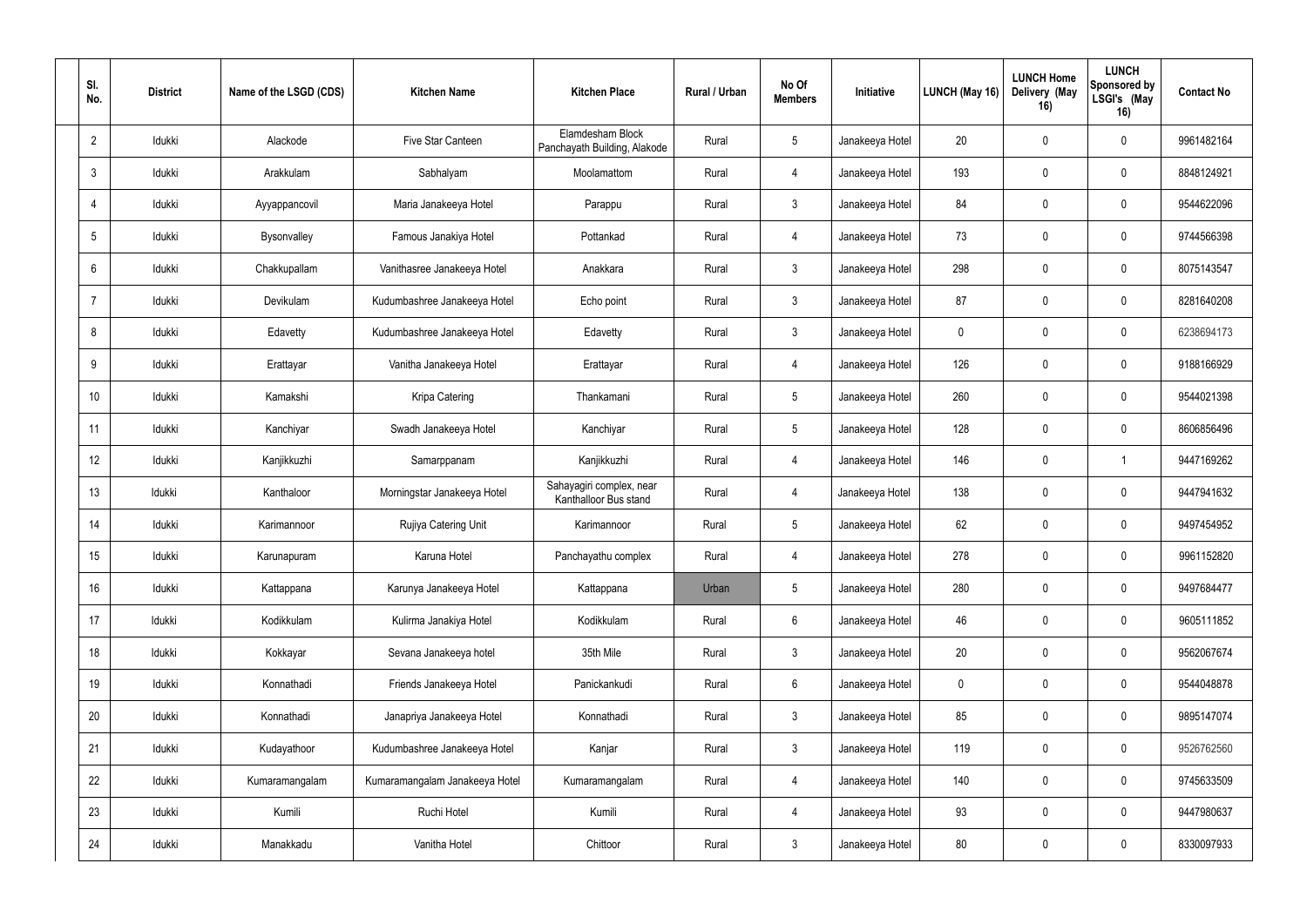|    | SI.<br>No. | <b>District</b> | Name of the LSGD (CDS) | <b>Kitchen Name</b>                       | <b>Kitchen Place</b>          | Rural / Urban | No Of<br><b>Members</b> | Initiative      | <b>LUNCH (May 16)</b> | <b>LUNCH Home</b><br>Delivery (May<br>16) | <b>LUNCH</b><br>Sponsored by<br>LSGI's (May<br>16) | <b>Contact No</b> |
|----|------------|-----------------|------------------------|-------------------------------------------|-------------------------------|---------------|-------------------------|-----------------|-----------------------|-------------------------------------------|----------------------------------------------------|-------------------|
| 50 | 25         | Idukki          | Mankulam               | Jeevanam Catering Janakeeya Hotel         | Panchayathu Building          | Rural         | $\overline{4}$          | Janakeeya Hotel | 71                    |                                           | $\mathbf 0$                                        | 9495060505        |
|    | 26         | Idukki          | Mankulam               | Happy Janakéeya Hotel                     | Aanakkulam                    | Rural         | $\mathbf{3}$            | Janakeeya Hotel | 58                    | $\overline{0}$                            | $\mathbf 0$                                        | 9496251027        |
|    | 27         | Idukki          | Marayoor               | Malabar food court Janakeeya Hotel        | Marayoor Near IDCB bank       | Rural         | $\overline{4}$          | Janakeeya Hotel | $\mathbf 0$           | $\Omega$                                  | $\mathbf 0$                                        | 9446925610        |
|    | 28         | Idukki          | Mariyapuram            | Anaswara Hotel & Catering                 | Idukki                        | Rural         | $\overline{4}$          | Janakeeya Hotel | 209                   | $\Omega$                                  | $\overline{2}$                                     | 9526329438        |
|    | 29         | Idukki          | Munnar                 | Annapoorna catering                       | Lorry stand, old munnar       | Rural         | $5\overline{)}$         | Janakeeya Hotel | 190                   | $\Omega$                                  | $\mathbf 0$                                        | 8281009478        |
|    | 30         | Idukki          | Muttom                 | Nila Janakeeya Hotel                      | Muttom                        | Rural         | $\mathbf{3}$            | Janakeeya hotel | 342                   | $\Omega$                                  | $\mathbf 0$                                        | 9961104818        |
|    | 31         | Idukki          | Nedumkandam            | Annus catering                            | Nedumkandam<br>Kizhakkekavala | Rural         | $\overline{4}$          | Janakeeya Hotel | 210                   | $\mathbf 0$                               | $\mathbf 0$                                        | 9747458576        |
|    | 32         | Idukki          | Pallivasal             | <b>Blessing Janakeeya Hotel</b>           | Pallivasal                    | Rural         | $\overline{4}$          | Janakeeya Hotel | 210                   | $\Omega$                                  | $\mathbf 0$                                        | 9947981574        |
|    | 33         | Idukki          | Pampadumpara           | Thripthy Janakeeya Hotel                  | Pampadumpara                  | Rural         | $\mathbf{3}$            | Janakeeya Hotel | 189                   | $\mathbf 0$                               | $\mathbf 0$                                        | 9207150558        |
|    | 34         | Idukki          | Peermedu               | Thripthy Janakeeya Hotel                  | Peermedu                      | Rural         | $\mathbf{3}$            | Janakeeya Hotel | 102                   | $\Omega$                                  | $\mathbf 0$                                        | 9633311267        |
|    | 35         | Idukki          | Peruvanthanam          | Janakeeya Hotel                           | Peruvanthanam                 | Rural         | $5\overline{)}$         | Janakeeya Hotel | 40                    | $\Omega$                                  | $\mathbf 0$                                        | 9562274720        |
|    | 36         | Idukki          | Purappuzha             | Ammas Janakeeya Hotel                     | Purappuzha                    | Rural         | $\mathbf{3}$            | Janakeeya Hotel | 60                    | $\Omega$                                  | $\mathbf 0$                                        | 9744954032        |
|    | 37         | Idukki          | Rajakkadu              | Janakeeya Hotel                           | Rajakkadu Town                | Rural         | $\mathbf{3}$            | Janakeeya Hotel | 447                   | $\mathbf 0$                               | $\mathbf 0$                                        | 9446766999        |
|    | 38         | Idukki          | Rajakumari             | Aiswarya Vanitha Restaurent               | Rajakumari South              | Rural         | $\overline{4}$          | Janakeeya Hotel | 390                   | $\overline{0}$                            | $\mathbf 0$                                        | 9526570410        |
|    | 39         | Idukki          | Santhanpara            | Janakeeya Hotel                           | Santhanpara                   | Rural         | $\overline{4}$          | Janakeeya Hotel | 195                   | $\mathbf 0$                               | $\mathbf 0$                                        | 9526174553        |
|    | 40         | Idukki          | Senapathy              | Ammoose Hotel                             | Mangathotty                   | Rural         | $\mathbf{3}$            | Janakeeya Hotel | 100                   | $\mathbf 0$                               | $\mathbf 0$                                        | 9539396626        |
|    | 41         | Idukki          | Udumbannoor            | Kudumbashree Janakeeya Hotel              | Udumbannor                    | Rural         | $3\overline{3}$         | Janakeeya Hotel | 280                   | $\mathbf 0$                               | $\mathbf 0$                                        | 9633678438        |
|    | 42         | Idukki          | Upputhara              | Samarppitha Janakeeya hotel               | Upputhara                     | Rural         | $5\phantom{.0}$         | Janakeeya Hotel | 100                   | $\mathbf 0$                               | $\mathbf 0$                                        | 9526590710        |
|    | 43         | Idukki          | Vandanmedu             | Dharshana Janakeeya Hotel                 | Vandanmedu                    | Rural         | $\overline{4}$          | Janakeeya Hotel | 132                   | $\mathbf 0$                               | $\mathbf 0$                                        | 9744038737        |
|    | 44         | Idukki          | Vandiperiyar           | Vandiperiyar Janakeeya Hotel              | Vandiperiyar                  | Rural         | $5\phantom{.0}$         | Janakeeya Hotel | 186                   | $\mathbf 0$                               | $\mathbf 0$                                        | 8086863254        |
|    | 45         | Idukki          | Vannappuram            | Souhrudham Janakeeya Hotel                | Vannappuram                   | Rural         | $5\overline{)}$         | Janakeeya Hotel | 42                    | $\mathbf 0$                               | $\mathbf 0$                                        | 8113054492        |
|    | 46         | Idukki          | Vathikudy              | Mahima                                    | Murickassery                  | Rural         | $\mathbf{3}$            | Janakeeya Hotel | 106                   | $\mathbf 0$                               | $\mathbf 0$                                        | 8289945652        |
|    | 47         | Idukki          | Vattavada              | Vattavada Kudumbashree Janakeeya<br>Hotel | Keekkara, Kovilur             | Rural         | $\overline{4}$          | Janakeeya Hotel | 177                   | $\pmb{0}$                                 | $\mathbf 0$                                        | 9497790469        |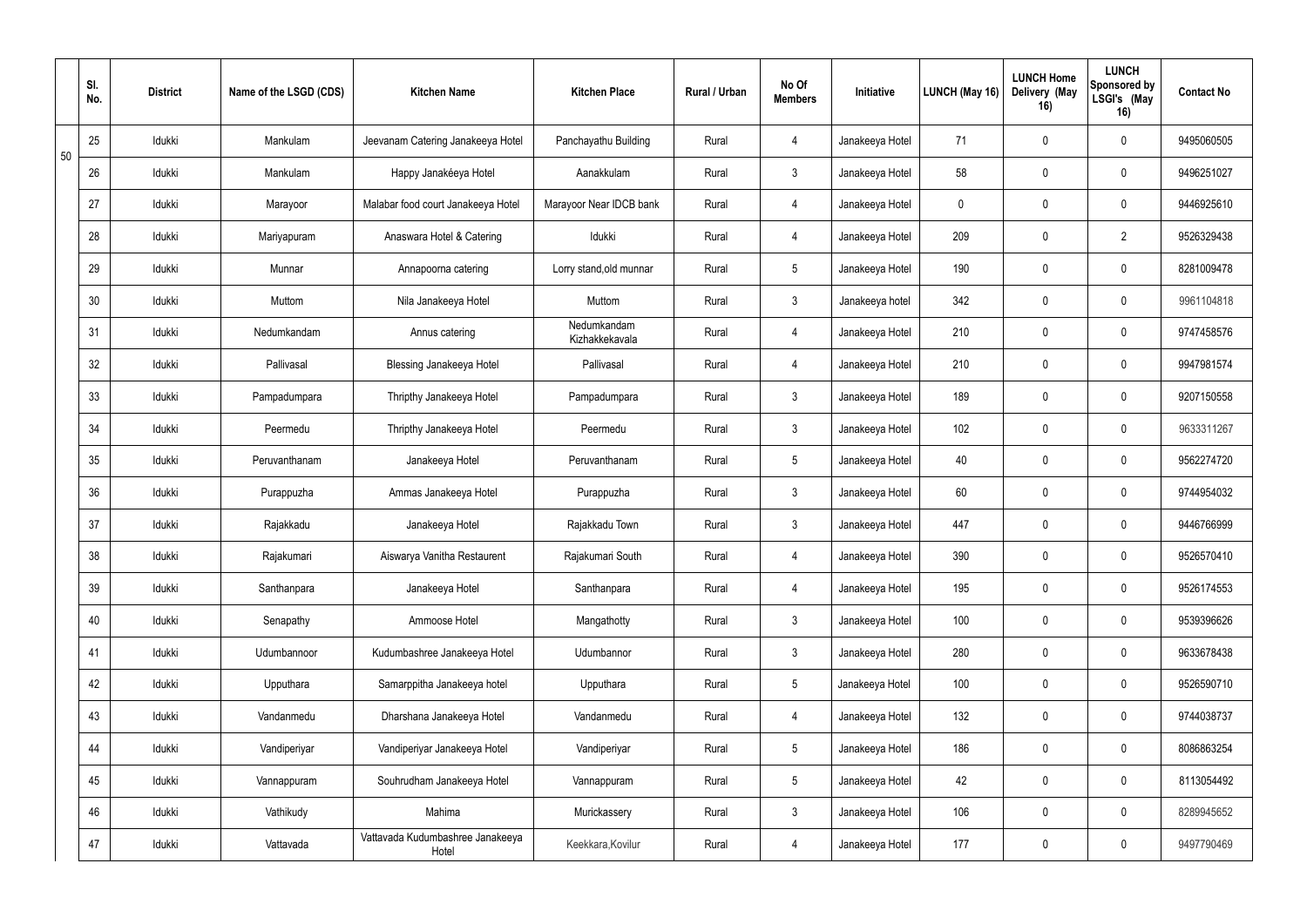|    | SI.<br>No.      | <b>District</b> | Name of the LSGD (CDS)   | <b>Kitchen Name</b>                                | <b>Kitchen Place</b>                      | Rural / Urban | No Of<br><b>Members</b> | Initiative      | LUNCH (May 16) | <b>LUNCH Home</b><br>Delivery (May<br>16) | <b>LUNCH</b><br>Sponsored by<br>LSGI's (May<br>16) | <b>Contact No</b> |
|----|-----------------|-----------------|--------------------------|----------------------------------------------------|-------------------------------------------|---------------|-------------------------|-----------------|----------------|-------------------------------------------|----------------------------------------------------|-------------------|
|    | 48              | Idukki          | Vazhathoppu              | Grahalakshmi Hotel & Catering                      | Cheruthoni                                | Rural         | $\overline{4}$          | Janakeeya Hotel | $\mathbf 0$    |                                           | $\mathbf 0$                                        | 9496178884        |
|    | 49              | Idukki          | Vellathooval             | Flowers Janakeeya Hotel                            | Vellathooval                              | Rural         | $\overline{4}$          | Janakeeya Hotel | $\mathbf 0$    | $\Omega$                                  | 0                                                  | 9961419892        |
|    | 50              | Idukki          | Velliyamattam            | Padhayam Kudumbashree Janakeeya<br>Hotel           | Velliyamattam                             | Rural         | $\overline{4}$          | Janakeeya Hotel | 34             | $\Omega$                                  | 0                                                  | 7902854627        |
| 50 |                 |                 |                          |                                                    |                                           |               | 197                     |                 | 6772           | $\Omega$                                  | 3                                                  |                   |
|    |                 | Kannur          | Maloor                   | Maloor Janakeeya Hotel                             | Thrikandaripoyil, PO-<br>Thrikandaripoyil | Rural         | $\mathbf{3}$            | Janakeeya Hotel | 168            |                                           | 0                                                  | 9656132294        |
|    | $\overline{2}$  | Kannur          | Kolachery                | Janakeeya Hotel                                    | Kolachery Paramba, PO-<br>Kolacheri       | Rural         | $5\overline{)}$         | Janakeeya Hotel | 266            | $\Omega$                                  | 5                                                  | 9895324699        |
|    | 3               | Kannur          | Pinarayi                 | Janakeeya hotel, Pinarayi                          | Pinarayi                                  | Rural         | 6                       | Janakeeya Hotel | 182            | $\mathbf{0}$                              | $\mathbf 0$                                        | 9447215211        |
|    | -4              | Kannur          | Muzhakunnu               | Thripthy Janakeeya Hotel                           | Kakkayangad, Muzhakkunnu                  | Rural         | 5                       | Janakeeya Hotel | 340            | $\Omega$                                  | -1                                                 | 9526047538        |
|    | -5              | Kannur          | Chapparappadavu          | Kudumbasree janakeeya hotel                        | Near village office,<br>Chapparappadav    | Rural         | $\mathbf{3}$            | Janakeeya Hotel | $\mathbf 0$    | $\Omega$                                  | 0                                                  | 9605413324        |
|    | 6               | Kannur          | Iritty                   | Roopasree Kudumbashree hotel                       | Koolichembra                              | Urban         | 8                       | Janakeeya Hotel | 381            |                                           | 0                                                  | 8589921533        |
|    | $\overline{7}$  | Kannur          | Dharmadam                | Dharmadam Janakeeya hotel                          | Near Andalloor kav,<br>Dharmadam          | Rural         | $\mathbf{3}$            | Janakeeya Hotel | 103            | $\Omega$                                  | $\mathbf 0$                                        | 9526975778        |
|    | 8               | Kannur          | Peralassery              | Janakeeya Hotel                                    | Peralassery Town, PO -<br>Mundallur       | Rural         | 9                       | Janakeeya Hotel | 438            |                                           | $\mathbf 0$                                        | 70256213909       |
|    | 9               | Kannur          | Kadannappalli Panappuzha | Kudumbasree janakeeya hotel                        | Chanthappura                              | Rural         | $\overline{4}$          | Janakeeya Hotel | 142            | $\Omega$                                  | 0                                                  | 9961089935        |
|    | 10 <sup>°</sup> | Kannur          | Anthur                   | Janakeeya hotel                                    | Dharmasala                                | Urban         | $5\phantom{.0}$         | Janakeeya Hotel | $\mathbf 0$    | $\mathbf 0$                               | 0                                                  | 9544138650        |
|    | 11              | Kannur          | Cheruthazham             | Janakeeya Hotel (Thripthi<br>Kudumbashree Canteen) | Pilathara                                 | Rural         | 3 <sup>1</sup>          | Janakeeya Hotel | 207            | $\mathbf 0$                               | $\mathbf 0$                                        | 9947540361        |
|    | 12              | Kannur          | Peravoor                 | Kudumbashree Janakeeya Hotel                       | Peravoor Bus stand, Peravoor<br>PO        | Rural         | $\mathbf{3}$            | Janakeeya Hotel | 198            | $\mathbf 0$                               | $\mathbf 0$                                        | 9947567857        |
|    | 13              | Kannur          | Kalliassery              | Janakeeya Hotel                                    | Irinav Road, Payyattam, PO-<br>Irinav     | Rural         | $\overline{4}$          | Janakeeya Hotel | 229            | $\mathbf 0$                               | $\mathbf 0$                                        | 8848330570        |
|    | 14              | Kannur          | Panniyannur              | Janakeeya Hotel                                    | Panoor Block office compound              | Rural         | $6\overline{6}$         | Janakeeya Hotel | 347            | $\mathbf 0$                               | $\mathbf 0$                                        | 9447449875        |
|    | 15              | Kannur          | Kannapuram               | Janakeeya Hotel                                    | Chynaclay road, Kannapuram                | Rural         | $5\overline{)}$         | Janakeeya Hotel | 181            | $\mathbf 0$                               | 4                                                  | 8089127045        |
|    | 16              | Kannur          | Sreekandapuram           | Janakeeya Hotel                                    | Sreekandapuram, near bus<br>stand         | Urban         | $5\phantom{.0}$         | Janakeeya Hotel | 202            | $\mathbf 0$                               | $\mathbf 0$                                        | 7591948757        |
|    | 17              | Kannur          | Thalasseri               | Janakeeya Hotel                                    | New bus stand, Thalasseri                 | Urban         | 6                       | Janakeeya Hotel | 640            | $\mathbf 0$                               | $\mathbf 0$                                        | 9446263864        |
|    | 18              | Kannur          | Chokli                   | Janakeeya Hotel                                    | Olavilam, Chokli                          | Rural         | $5\overline{)}$         | Janakeeya Hotel | 130            | $\mathbf 0$                               | $\mathbf 0$                                        | 9846892821        |
|    | 19              | Kannur          | Udayagiri                | Janakeeya Hotel                                    | Karthikapuram                             | Rural         | $\overline{4}$          | Janakeeya Hotel | 298            | 0                                         | $\mathbf 0$                                        | 9562375342        |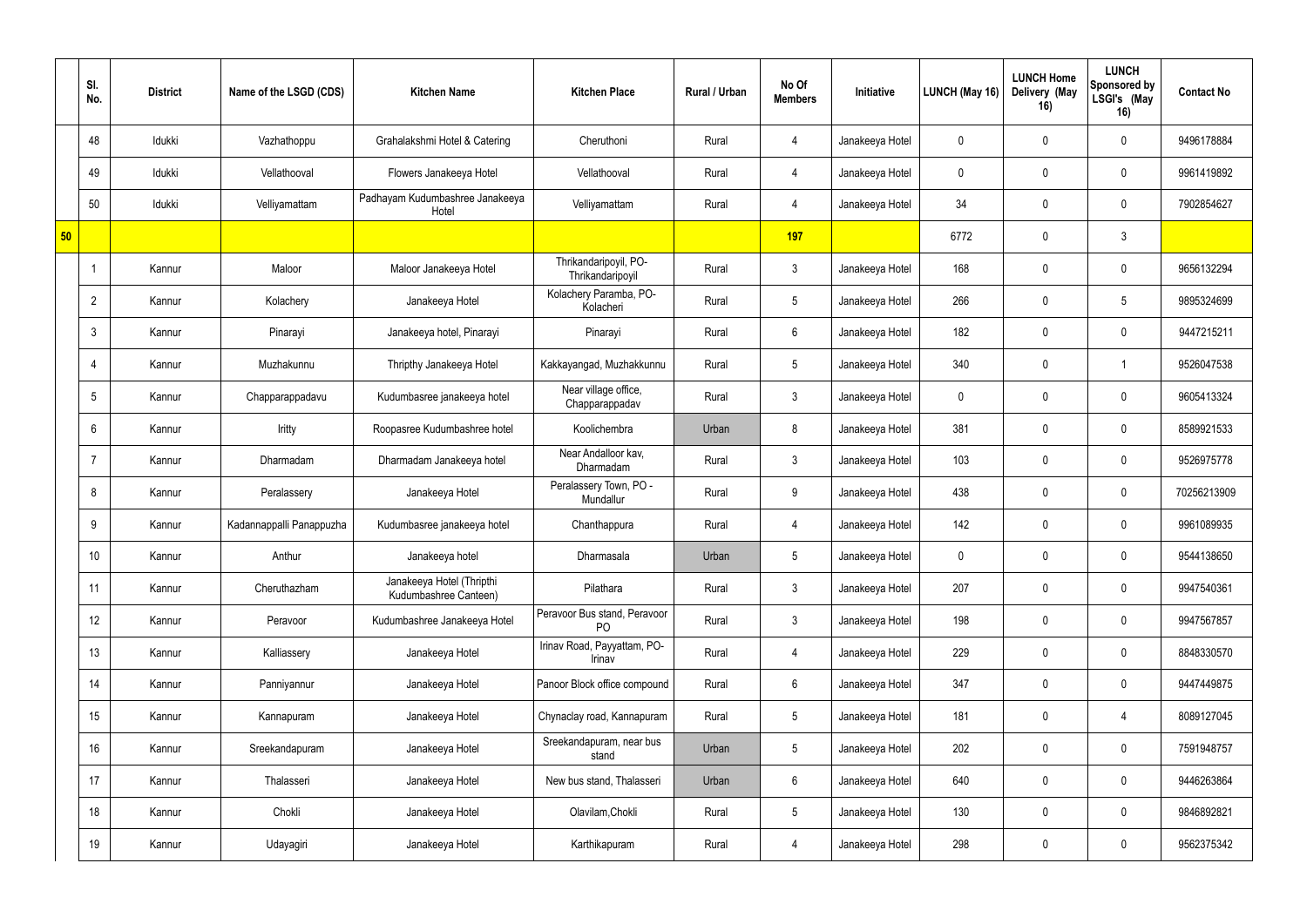| SI.<br>No. | <b>District</b> | Name of the LSGD (CDS) | <b>Kitchen Name</b> | <b>Kitchen Place</b>                                    | Rural / Urban | No Of<br><b>Members</b> | Initiative      | LUNCH (May 16) | <b>LUNCH Home</b><br>Delivery (May<br>16) | <b>LUNCH</b><br>Sponsored by<br>LSGI's (May<br>16) | <b>Contact No</b> |
|------------|-----------------|------------------------|---------------------|---------------------------------------------------------|---------------|-------------------------|-----------------|----------------|-------------------------------------------|----------------------------------------------------|-------------------|
| 20         | Kannur          | Karivellur Peralam     | Janakeeya Hotel     | Panchayah building,<br>Onakkunnu                        | Rural         | $\overline{4}$          | Janakeeya Hotel | 178            | $\mathbf 0$                               | $\mathbf 0$                                        | 7025519714        |
| 21         | Kannur          | Muzhappilangad         | Janakeeya Hotel     | Near FCI godown,<br>Muzhappilangad                      | Rural         | $5\phantom{.0}$         | Janakeeya Hotel | 173            | $\mathbf 0$                               | $\mathbf 0$                                        | 7306005267        |
| 22         | Kannur          | Narath                 | Janakeeya Hotel     | Janakeeya Hotel, Kambil<br>Narath                       | Rural         | $\overline{7}$          | Janakeeya Hotel | 212            | $\mathbf 0$                               | $\overline{2}$                                     | 9747441162        |
| 23         | Kannur          | Payyannur              | Janakeeya Hotel     | Municipality compoud,<br>Payyannur                      | Urban         | $\mathbf{3}$            | Janakeeya Hotel | 375            | $\mathbf 0$                               | $\mathbf 0$                                        | 9526620805        |
| 24         | Kannur          | Kangol Alappadamba     | Janakeeya Hotel     | Mathil, Near Kangol<br>Alappadamba Panchayath           | Rural         | $\overline{4}$          | Janakeeya Hotel | 120            | $\mathbf 0$                               | $\overline{0}$                                     | 9495296142        |
| 25         | Kannur          | Naduvil                | Janakeeya Hotel     | Panchayath compound,<br>Naduvil town                    | Rural         | $\overline{4}$          | Janakeeya Hotel | 100            | $\Omega$                                  | $\mathbf 0$                                        | 7902902490        |
| 26         | Kannur          | Koothuparamba          | Janakeeya Hotel     | Manghad Vayal, Near HSS<br>Koothuparamba, PO-           | Urban         | 8                       | Janakeeya Hotel | 398            | $\mathbf 0$                               | $\mathbf 0$                                        | 9645608253        |
| 27         | Kannur          | Kuttiatoor             | Janakeeya Hotel     | Near Panchayath office,<br>Chattukappara                | Rural         | $5\overline{)}$         | Janakeeya Hotel | 105            | $\mathbf 0$                               | $\mathbf 0$                                        | 9544644195        |
| 28         | Kannur          | Kathirur               | Janakeeya Hotel     | Panchayath office building,<br>Kathirur                 | Rural         | $\overline{5}$          | Janakeeya Hotel | 310            | $\mathbf 0$                               | $\mathbf 0$                                        | 8129404833        |
| 29         | Kannur          | Panoor                 | Janakeeya Hotel     | Elangode, Panoor                                        | Urban         | $\sqrt{5}$              | Janakeeya Hotel | 297            | $\mathbf 0$                               |                                                    | 9605852157        |
| 30         | Kannur          | Chirakkal              | Janakeeya Hotel     | Chirakkal weavers,<br>Puthiyatheru                      | Rural         | $5\phantom{.0}$         | Janakeeya Hotel | 190            | $\mathbf 0$                               | $\mathbf 0$                                        | 9895854873        |
| 31         | Kannur          | Eranjoli               | Janakeeya Hotel     | Near Thalassery RTO office,<br>Chungam                  | Rural         | $5\overline{)}$         | Janakeeya Hotel | 242            | $\mathbf{0}$                              | $\mathbf 0$                                        | 9656368808        |
| 32         | Kannur          | Payam                  | Janakeeya Hotel     | Near Panchayath office,<br>Madathil                     | Rural         | $\overline{4}$          | Janakeeya Hotel | 206            | $\mathbf 0$                               | $\mathbf 0$                                        | 9496554678        |
| 33         | Kannur          | Eramam Kuttoor         | Janakeeya Hotel     | Mathamangalam, Near CDS<br>office                       | Rural         | 4                       | Janakeeya Hotel | 160            | $\mathbf 0$                               | $\mathbf 0$                                        | 9562473576        |
| 34         | Kannur          | Ramanthally            | Janakeeya hotel     | Ramanthally                                             | Rural         | $\overline{4}$          | Janakeeya Hotel | 210            | $\mathbf 0$                               | $\mathbf 0$                                        | 9496705429        |
| 35         | Kannur          | Thripangottur          | Janakeeya Hotel     | Kallikkandy, Thripangottur                              | Rural         | $\mathbf{3}$            | Janakeeya Hotel | 242            | $\mathbf 0$                               | $\mathbf 0$                                        | 9495191659        |
| 36         | Kannur          | Madayi                 | Janakeeya Hotel     | Eripuram, Near Vrindhavan<br>Residency, PO Pazhayangadi | Rural         | $\mathfrak{Z}$          | Janakeeya Hotel | 152            | $\mathbf 0$                               |                                                    | 7561006271        |
| 37         | Kannur          | Kelakam                | Janakeeya Hotel     | Kelakam PO                                              | Rural         | $\mathbf{3}$            | Janakeeya Hotel | 180            | $\mathbf 0$                               | $\overline{0}$                                     | 8113866296        |
| 38         | Kannur          | Kurumathoor            | Janakeeya Hotel     | Near GVHSS, Kurumathoor                                 | Rural         | $\mathbf{3}$            | Janakeeya Hotel | 114            | $\mathbf 0$                               | $\mathbf 0$                                        | 9633816470        |
| 39         | Kannur          | Peringome Vayakkara    | Janakeeya Hotel     | Peringome, Near Police station                          | Rural         | $5\overline{)}$         | Janakeeya Hotel | 110            | $\mathbf 0$                               | $\overline{0}$                                     | 9961413726        |
| 40         | Kannur          | Munderi                | Janakeeya Hotel     | Kanjirode Karakkadu, Munderi                            | Rural         | $\overline{4}$          | Janakeeya Hotel | 291            | $\mathbf 0$                               | $\mathbf 0$                                        | 8547609196        |
| 41         | Kannur          | Anjarakandy            | Janakeeya Hotel     | Panayatham Paramba,<br>Anjarankandy                     | Rural         | $\overline{4}$          | Janakeeya Hotel | 156            | $\mathbf 0$                               | $\mathbf 0$                                        | 9496900755        |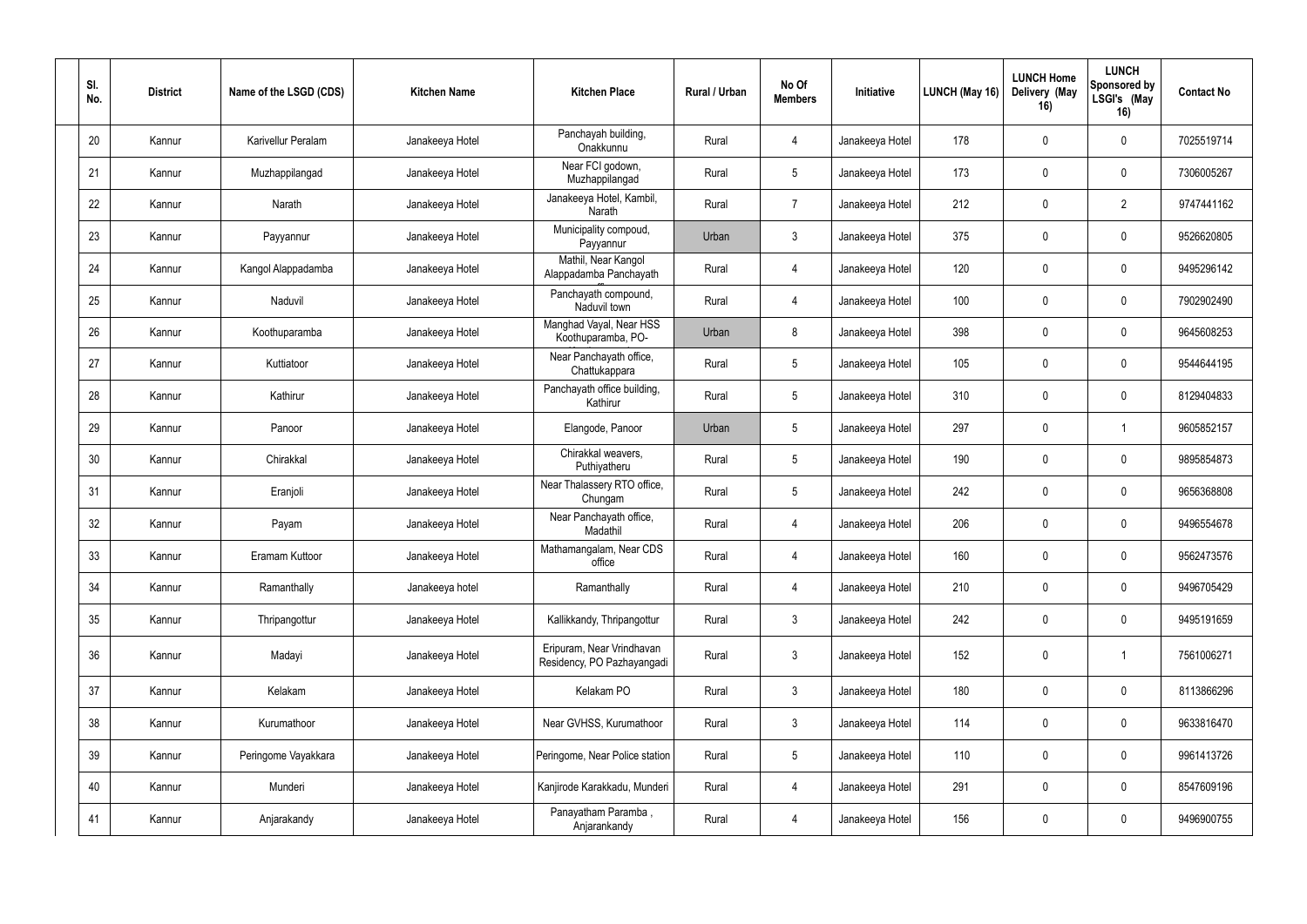|    | SI.<br>No. | <b>District</b> | Name of the LSGD (CDS) | <b>Kitchen Name</b> | <b>Kitchen Place</b>                                           | Rural / Urban | No Of<br><b>Members</b> | Initiative      | <b>LUNCH (May 16)</b> | <b>LUNCH Home</b><br>Delivery (May<br>16) | <b>LUNCH</b><br>Sponsored by<br>LSGI's (May<br>16) | <b>Contact No</b> |
|----|------------|-----------------|------------------------|---------------------|----------------------------------------------------------------|---------------|-------------------------|-----------------|-----------------------|-------------------------------------------|----------------------------------------------------|-------------------|
| 91 | 42         | Kannur          | Ayyankkunnu            | Janakeeya Hotel     | Ayyankunnu Panchayth<br>Anghadikkadavu                         | Rural         | 4                       | Janakeeya Hotel | 168                   | $\Omega$                                  | $\mathbf 0$                                        | 9946734976        |
|    | 43         | Kannur          | Padiyoor               | Janakeeya Hotel     | Padiyoor PO                                                    | Rural         | 4                       | Janakeeya Hotel | $\mathbf 0$           | $\Omega$                                  | $\mathbf 0$                                        | 9539028498        |
|    | 44         | Kannur          | Ezhome                 | Janakeeya Hotel     | Pazhayangadi bus stand,<br>Ezhom                               | Rural         | $\sqrt{5}$              | Janakeeya Hotel | 309                   | $\Omega$                                  | $\mathbf 0$                                        | 8086910862        |
|    | 45         | Kannur          | Koodali                | Janakeeya Hotel     | Near Koodali Panchayath<br>Office, Kololam, PO -<br>Edavannoor | Rural         | $\overline{4}$          | Janakeeya Hotel | 134                   | $\mathbf{0}$                              | $\mathbf 0$                                        | 9526524230        |
|    | 46         | Kannur          | Pappinisseri           | Janakeeya Hotel     | Near EMS Smaraka Govt.<br>Higher secondary school,             | Rural         | 4                       | Janakeeya Hotel | 207                   | $\Omega$                                  | $\mathbf 0$                                        | 9605727307        |
|    | 47         | Kannur          | Mattannur              | Janakeeya Hotel     | Near Municipality office,<br>Mattannur                         | Urban         | $5\phantom{.0}$         | Janakeeya Hotel | 523                   | $\Omega$                                  | $\mathbf 0$                                        | 7510706897        |
|    | 48         | Kannur          | Chenghalayi            | Janakeeya Hotel     | Valakai, Chenghalayi                                           | Rural         | $\mathbf{3}$            | Janakeeya Hotel | 300                   |                                           | $\mathbf 0$                                        | 8547696233        |
|    | 49         | Kannur          | Pattiam                | Janakeeya Hotel     | Cheruvancheri PO,<br>Cheruvancheri                             | Rural         | $\overline{4}$          | Janakeeya Hotel | 285                   | $\Omega$                                  | $\mathbf 0$                                        | 7025025275        |
|    | 50         | Kannur          | Thaliparamba           | Janakeeya Hotel     | Municipality compoud,<br>Thaliparamba                          | Urban         | $\overline{4}$          | Janakeeya Hotel | 173                   |                                           | $\mathbf 0$                                        | 8547849019        |
|    | 51         | Kannur          | Payyavoor              | Janakeeya Hotel     | Payyavoor - PO, Payyavoor                                      | Rural         | $5\phantom{.0}$         | Janakeeya Hotel | 269                   | $\Omega$                                  | $\mathbf 0$                                        | 9495311608        |
|    | 52         | Kannur          | Kottiyoor              | Janakeeya Hotel     | Neendunokki, Kottiyoor - PO                                    | Rural         | $5\phantom{.0}$         | Janakeeya Hotel | 140                   | $\Omega$                                  | $\mathbf 0$                                        | 6282565854        |
|    | 53         | Kannur          | Kunnothparamba         | Janakeeya Hotel     | Kunnothparamba PO,<br>Kunnothparamba                           | Rural         | $\mathbf{3}$            | Janakeeya Hotel | $\mathbf 0$           | $\Omega$                                  | $\mathbf 0$                                        | 8156840487        |
|    | 54         | Kannur          | Pariyaram              | Janakeeya Hotel     | Near Panchayath Office,<br>Chithappile poyil, Pariyaram        | Rural         | $\overline{4}$          | Janakeeya Hotel | $\mathbf 0$           | $\Omega$                                  | $\mathbf 0$                                        | 9744385083        |
|    | 55         | Kannur          | Kunjimangalam          | Janakeeya Hotel     | Old Post office building,<br>Andamkovil, Kunjimangalam         | Rural         | $\overline{4}$          | Janakeeya Hotel | 147                   | $\mathbf 0$                               | $\mathbf 0$                                        | 9526981326        |
|    | 56         | Kannur          | Thillenkeri            | Janakeeya Hotel     | Thekkam poyil, Near Uliyil<br>Town                             | Rural         | $\mathbf{3}$            | Janakeeya Hotel | 215                   | $\overline{0}$                            | $\mathbf 0$                                        | 9745059451        |
|    | 57         | Kannur          | Chittariparamba        | Janakeeya Hotel     | Poovathinkeezhil, PO-<br>Chittariparamba                       | Rural         | $6\overline{6}$         | Janakeeya Hotel | 148                   | $\mathbf 0$                               | $\mathbf 0$                                        | 8943506825        |
|    | 58         | Kannur          | Mayyil                 | Janakeeya Hotel     | Near Mayyil Panchayath office,<br>Mayyil                       | Rural         | $\overline{4}$          | Janakeeya Hotel | 137                   | $\mathbf 0$                               | $\mathbf 0$                                        | 9526072638        |
|    | 59         | Kannur          | Cherukunnu             | Janakeeya Hotel     | Pallichal, PO - Cherukunnu,<br>Pin -670301                     | Rural         | $\overline{4}$          | Janakeeya Hotel | 144                   | $\mathbf 0$                               | $\mathbf 0$                                        | 8547361298        |
|    | 60         | Kannur          | Aaralam                | Janakeeya Hotel     | Athikkal, PO - Keezhpally                                      | Rural         | $5\phantom{.0}$         | Janakeeya Hotel | 210                   | $\mathbf 0$                               |                                                    | 9961285762        |
|    | 61         | Kannur          | Alakkode               | Janakeeya Hotel     | Therthally, Therthally PO,<br>Alakkode                         | Rural         | $5\phantom{.0}$         | Janakeeya Hotel | 232                   | $\mathbf 0$                               | $\mathbf 0$                                        | 8547045070        |
|    | 62         | Kannur          | Malappattam            | Janakeeya Hotel     | Near Malappattam<br>panchayath, Malappattam                    | Rural         | $\mathbf{3}$            | Janakeeya Hotel | 134                   | 0                                         | $\mathbf 0$                                        | 9400571842        |
|    | 63         | Kannur          | Kanichar               | Janakeeya Hotel     | Kanichar PO, Kanichar                                          | Rural         | $\mathbf{3}$            | Janakeeya Hotel | 184                   | $\mathbf 0$                               | $\mathbf 0$                                        | 9526167667        |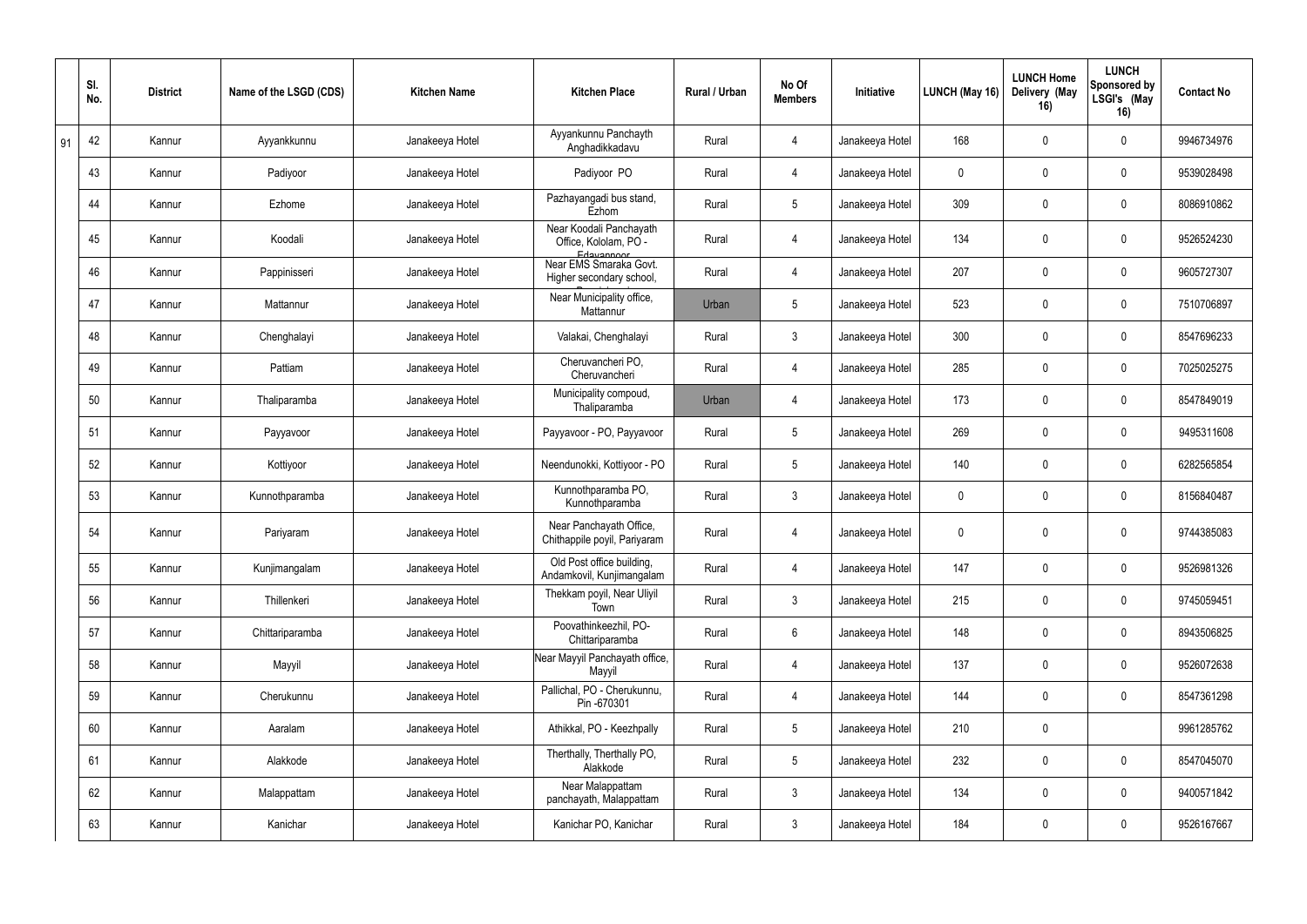| SI.<br>No. | <b>District</b> | Name of the LSGD (CDS) | <b>Kitchen Name</b>                          | <b>Kitchen Place</b>                                        | Rural / Urban | No Of<br><b>Members</b> | Initiative      | LUNCH (May 16) | <b>LUNCH Home</b><br>Delivery (May<br>16) | <b>LUNCH</b><br>Sponsored by<br>LSGI's (May<br>16) | <b>Contact No</b> |
|------------|-----------------|------------------------|----------------------------------------------|-------------------------------------------------------------|---------------|-------------------------|-----------------|----------------|-------------------------------------------|----------------------------------------------------|-------------------|
| 64         | Kannur          | Mokeri                 | Kudumbashree Janakeeya Hotel,<br>Mokeri      | Vallangad, Mokeri                                           | Rural         | $5\phantom{.0}$         | Janakeeya Hotel | 240            | $\Omega$                                  | $\mathbf 0$                                        | 9947037223        |
| 65         | Kannur          | Anjarakandy 2          | Kudumbashree Janakeeya Hotel,<br>Anjarakandy | Kavinmoola, Anjarakandy                                     | Rural         | 5 <sub>5</sub>          | Janakeeya Hotel | 204            | $\mathbf 0$                               | $\mathbf 0$                                        | 9446657510        |
| 66         | Kannur          | Newmahi                | Kudumbashree Janakeeya Hotel                 | Newmahi bridge, Newmahi                                     | Rural         | $\mathfrak{Z}$          | Janakeeya Hotel | 244\$          | 0\$                                       | 0\$                                                | 9946056862        |
| 67         | Kannur          | Keezhallur             | Janakeeya Hotel                              | Kummanam, Elambara                                          | Rural         | $\mathbf{3}$            | Janakeeya Hotel | 242            | $\mathbf 0$                               | $\mathbf 0$                                        | 9947648580        |
| 68         | Kannur          | Chembilode             | Janakeeya hotel                              | Chakkarakal bus stand,<br>mowanchery                        | Rural         | $5\phantom{.0}$         | Janakeeya Hotel | 634            | $\Omega$                                  | $\mathbf 0$                                        | 9847951631        |
| 69         | Kannur          | vengad                 | Janakeeya hotel                              | mambaram                                                    | Rural         | 6 <sup>1</sup>          | Janakeeya Hotel | 239            |                                           | $\mathbf 0$                                        | 7902970902        |
| 70         | Kannur          | Azhikode               | Janakeeya hotel                              | vankulathvayayal                                            | Rural         | 4                       | Janakeeya Hotel | 158            | $\mathbf 0$                               | $\mathbf 0$                                        | 9895910633        |
| 71         | Kannur          | Kolayad                | Janakeeya hotel                              | kolayad                                                     | rural         | $\mathbf{3}$            | janakeeya hotel | $\mathbf 0$    | 0                                         | $\mathbf 0$                                        | 8592065431        |
| 72         | Kannur          | valapattanam           | janakeeya hotel                              | mill road, valapattanam                                     | rural         | $\mathbf{3}$            | janakeeya hotel | $\pmb{0}$      |                                           | $\mathbf 0$                                        | 9061345312        |
| 73         | Kannur          | Anthur 2               | annapoorna janakeeya hotel                   | paliyath valapp, po morazha                                 | urban         | 3                       | janakeeya hotel | 173            |                                           | $\mathbf 0$                                        | 9526183004        |
| 74         | Kannur          | payyannur 2            | janakeeya hotel                              | kaniyeri, po vellur                                         | urban         | $\mathfrak{Z}$          | janakeeya hotel | 45             | $\mathbf 0$                               | $\mathbf 0$                                        | 8301817232        |
| 75         | Kannur          | cherupuzha             | janakeeya hotel                              | near panjayath office,<br>cherupuzha, 670511                | rural         | $\overline{4}$          | janakeeya hotel | 569            |                                           | $\mathbf 0$                                        | 8547114024        |
| 76         | Kannur          | Eruvessy               | Janakeeya hotel                              | Panchayath office road,<br>Chemberi                         | Rural         | $\overline{4}$          | Janakeeya hotel | 264            | $\mathbf 0$                               | $\mathbf 0$                                        | 9544893463        |
| 77         | Kannur          | Pattuvam               | Janakeeya Hotel                              | Near Pattuvam panchayath<br>office, Pattuvam                | Rural         | $5\phantom{.0}$         | Janakeeya hotel | 171            | $\mathbf 0$                               | $\mathbf 0$                                        | 9539731430        |
| 78         | Kannur          | Mangattidom            | Janakeeya Hotel                              | Kaitheri idam, Nirmalagiri PO,<br>Mangattidom               | Rural         | $\overline{7}$          | Janakeeya hotel | 186            | $\pmb{0}$                                 | $\mathbf 0$                                        | 9207253934        |
| 79         | Kannur          | Panoor                 | Janakeeya Hotel                              | Thundayi peedika, Pukkom,<br>Panoor PO                      | Urban         | $5\phantom{.0}$         | Janakeeya hotel | 198            | $\mathbf 0$                               | $\mathbf 0$                                        | 9605852157        |
| 80         | Kannur          | Kottayam               | Janakeeya hotel                              | Kottayam malabar, Kottayam<br>panchayath building, Kottayam | Rural         | $5\phantom{.0}$         | Janakeeya hotel | 166            | $\boldsymbol{0}$                          | $\mathbf 0$                                        | 9656672187        |
| 81         | Kannur          | Ulikkal                | Janakeeya hotel                              | Vattiyam thodu (po) Mattara,<br>Ulikkal, 670705             | Rural         | $5\phantom{.0}$         | Janakeeya hotel | 85             | $\mathbf 0$                               | $\mathbf 0$                                        | 8086777517        |
| 82         | Kannur          | Kadambur               | Janakeeya hotel                              | Kadachira, Kadambur                                         | Rural         | $5\phantom{.0}$         | Janakeeya hotel | 148            | $\mathbf 0$                               | $\mathbf 0$                                        | 9847178332        |
| 83         | Kannur          | Irikkoor               | Janakeeya hotel                              | Peruvalathuparambu, PO -<br>Irikkoor                        | Rural         | $\overline{4}$          | Janakeeya hotel | 126            | $\mathbf 0$                               | $\mathbf 0$                                        | 9746864255        |
| 84         | Kannur          | Mattool                | Janakeeya hotel                              | Mattool central, Mattool                                    | Rural         | $5\phantom{.0}$         | Janakeeya hotel | $\pmb{0}$      | $\mathbf 0$                               | $\mathbf 0$                                        | 9895321842        |
| 85         | Kannur          | Thalasseri -2          | Janakeeya hotel                              | Thalayi harbour, Thalasseri                                 | Urban         | $5\phantom{.0}$         | Janakeeya hotel | 218            | $\boldsymbol{0}$                          | $\mathbf 0$                                        | 9605745402        |
| 86         | Kannur          | Kannur                 | Janakeeya hotel                              | Pallipoyil division, Kannur<br>corporation                  | Urban         | $\mathfrak{Z}$          | Janakeeya hotel | 132            | 0                                         | $\mathbf 0$                                        | 9745243643        |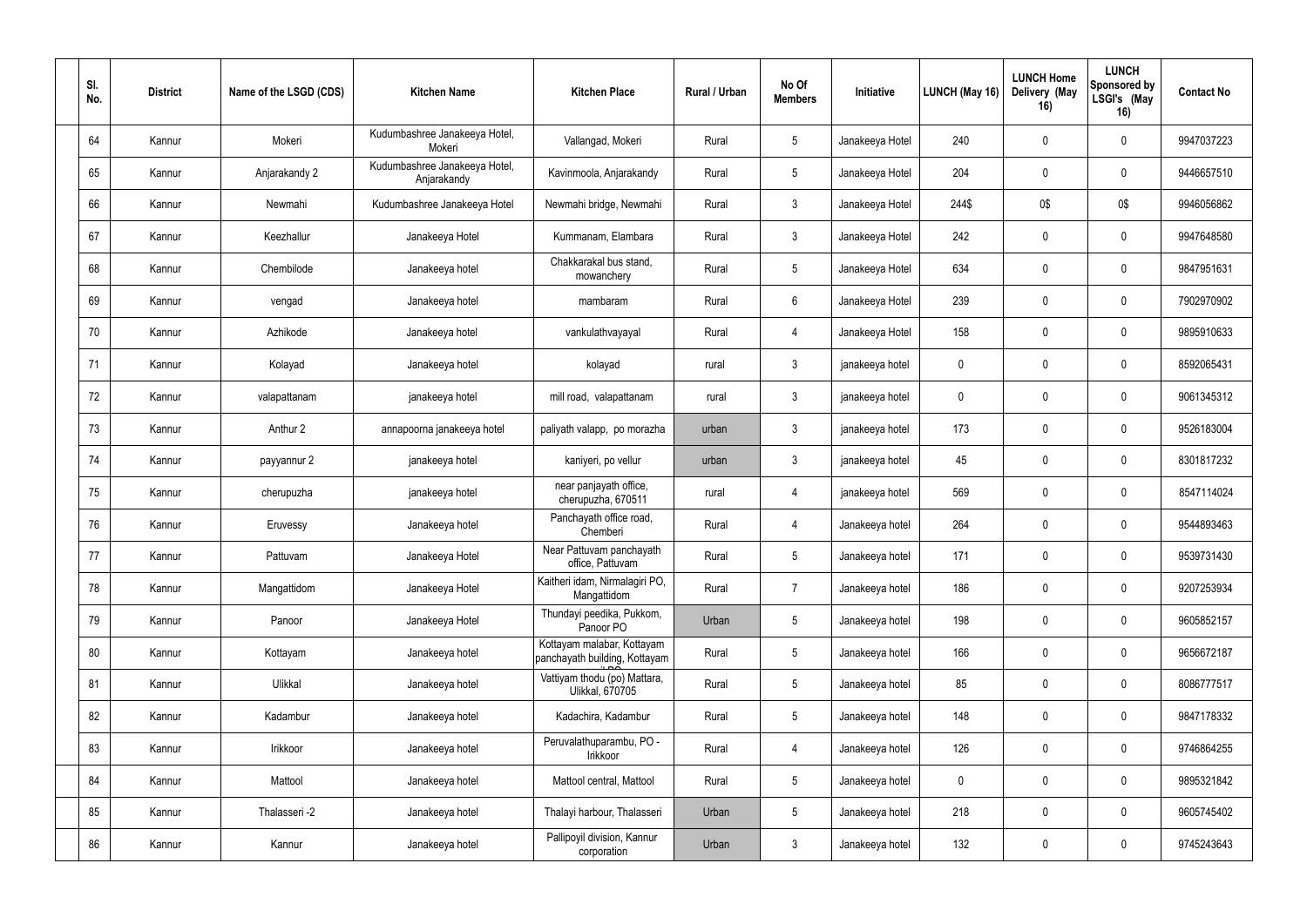|    | SI.<br>No.       | <b>District</b> | Name of the LSGD (CDS) | <b>Kitchen Name</b>             | <b>Kitchen Place</b>                      | Rural / Urban | No Of<br><b>Members</b> | Initiative      | LUNCH (May 16)   | <b>LUNCH Home</b><br>Delivery (May<br>16) | <b>LUNCH</b><br>Sponsored by<br>LSGI's (May<br>16) | <b>Contact No</b> |
|----|------------------|-----------------|------------------------|---------------------------------|-------------------------------------------|---------------|-------------------------|-----------------|------------------|-------------------------------------------|----------------------------------------------------|-------------------|
|    | 87               | Kannur          | Ulikkal                | Janakeeya hotel                 | Manikkadavu PO,<br>Manikkadadavu - 670705 | Rural         | $5\overline{)}$         | Janakeeya hotel | 233              | $\mathbf{0}$                              | $\mathbf 0$                                        | 8547972988        |
|    | 88               | Kannur          | payam                  | Janakeeya hotel                 | vallithod, Kiliyanthara po<br>670706      | Rural         | $5\phantom{.0}$         | Janakeeya Hotel | 354              | $\mathbf 0$                               | 0                                                  | 8848760234        |
|    | 89               | Kannur          | Naduvil                | Janakeeya Hotel                 | karuvanchal                               | Rural         | 6                       | janakeeya hotel | 147              | 0                                         | $\mathbf 0$                                        | 9495191934        |
|    | 90               | Kannur          | Mattanur-2             | Janakeeya Hotel                 | Uruvachal                                 | Urban         |                         | Janakeeya Hotel | 228              | $\mathbf{0}$                              | $\mathbf 0$                                        | 9400477400        |
|    | 91               | Kannur          | Peringome -2           | Janakeeya Hotel                 | Padiyottuchal                             | Rural         | $5\phantom{.0}$         | Janakeeya Hotel | 300              | 0                                         | $\mathbf 0$                                        |                   |
|    | 92               | Kannur          | Chegalayi-2            | Janakeeya hotel                 | chegalayi town, near<br>panchayath        | Rural         | $5\phantom{.0}$         | Janakeeya hotel | 214              | 0                                         | 0                                                  | 9947845569        |
| 91 |                  |                 |                        |                                 |                                           |               | 396                     |                 | 18436            | 0                                         | 14                                                 |                   |
|    |                  | kasaragod       | kayyur cheemeni        | janakeeya hotel cheemeni        | cheemeni                                  | Rural         | 4                       | janakeeya hotel | 180              |                                           |                                                    |                   |
|    | $\overline{2}$   | Kasaragod       | Pilicode               | Janakeeya Hotel, Pilicode       | Kalikkadavu                               | Rural         | $\overline{4}$          | Janakeeya Hotel | $\boldsymbol{0}$ | 0                                         | $\mathbf 0$                                        | 9944087661        |
|    | $\mathbf{3}$     | Kasaragod       | Kodom belur            | janakeeya hotel kalichanadukkam | Kalichanadukkam                           | Rural         | 4                       | Janakeeya Hotel | 121              | 0                                         | 0                                                  | 9562820280        |
|    | 4                | Kasaragod       | Chemnad                | Oruma janakeeya hotel           | Koliyadkam                                | Rural         | $5\phantom{.0}$         | Janakeeya Hotel | 270              | 0                                         | $\mathbf 0$                                        | 9567660603        |
|    | $5\phantom{.0}$  | Kasaragod       | Trikarpur              | Janakeeya Hotel                 | Trikaripur                                | Rural         | $5\phantom{.0}$         | Janakeeya Hotel | 240              | 0                                         | $\mathbf 0$                                        | 8086392698        |
|    | 6                | Kasaragod       | Panathady              | janakeeya hotel panthoor        | Panathoor                                 | Rural         | $\overline{4}$          | Janakeeya Hotel | 105              | 0                                         | 0                                                  | 8943109804        |
|    | $\overline{7}$   | Kasaragod       | West eleri             | Thripthi Janakeeya hotel        | Bheemanadi                                | Rural         | $\overline{4}$          | Janakeeya Hotel | $\mathbf 0$      | $\pmb{0}$                                 | $\mathbf 0$                                        | 9497847040        |
|    | 8                | Kasaragod       | Madikai                | Salkara Janakeeya hotel         | Madikai                                   | Rural         | 3 <sup>1</sup>          | Janakeeya Hotel | 95               | $\mathbf 0$                               | $\mathbf 0$                                        | 8281850733        |
|    | 9                | Kasaragod       | Valiyaparamba          | Janakeeya hotel                 | Valiyaparamba                             | Rural         | 3 <sup>1</sup>          | Janakeeya Hotel | 65               | $\pmb{0}$                                 | $\mathbf 0$                                        | 9745962447        |
|    | 10               | Kasaragod       | Ajanur                 | Janakeeya hotel                 | Vellikkoth                                | Rural         | 3 <sup>1</sup>          | Janakeeya Hotel | $\pmb{0}$        | 0                                         | $\mathbf 0$                                        | 7558068272        |
|    | 11               | Kasaragod       | Badiadka               | Janakeeya hotel                 | Badiadka                                  | Rural         | $\overline{4}$          | Janakeeya Hotel | 110              | $\mathbf 0$                               | $\mathbf 0$                                        | 9539359291        |
|    | 12               | Kasaragod       | Kuttikkol              | Janakeeya hotel                 | Kuttikkol                                 | Rural         | $\overline{4}$          | Janakeeya Hotel | 122              | $\mathbf 0$                               | $\mathbf 0$                                        | 8547062480        |
|    | 13               | Kasaragod       | Delampadi              | Janakeeya hotel                 | Delampadi                                 | Rural         | $\overline{4}$          | Janakeeya hotel | 119              | $\mathbf 0$                               | $\mathbf 0$                                        | 9496702505        |
|    | 14               | Kasaragod       | Meenja                 | Janakeeya hotel                 | Miyapadav                                 | Rural         | $\overline{4}$          | Janakeeya Hotel | 69               | 0                                         | $\mathbf 0$                                        | 9497161960        |
|    | 15 <sub>15</sub> | Kasaragod       | Puthige                | Janakeeya hotel                 | Puthige                                   | Rural         | 3 <sup>1</sup>          | Janakeeya hotel | 55               | $\mathbf 0$                               | $\bf{0}$                                           | 8592071686        |
|    | 16 <sup>°</sup>  | Kasaragod       | Bedaduka               | Janakeeya hotel                 | Kundamkuzhi                               | Rural         | $\mathfrak{Z}$          | Janakeeya hotel | 170              | 0                                         | $\bf{0}$                                           | 8281092860        |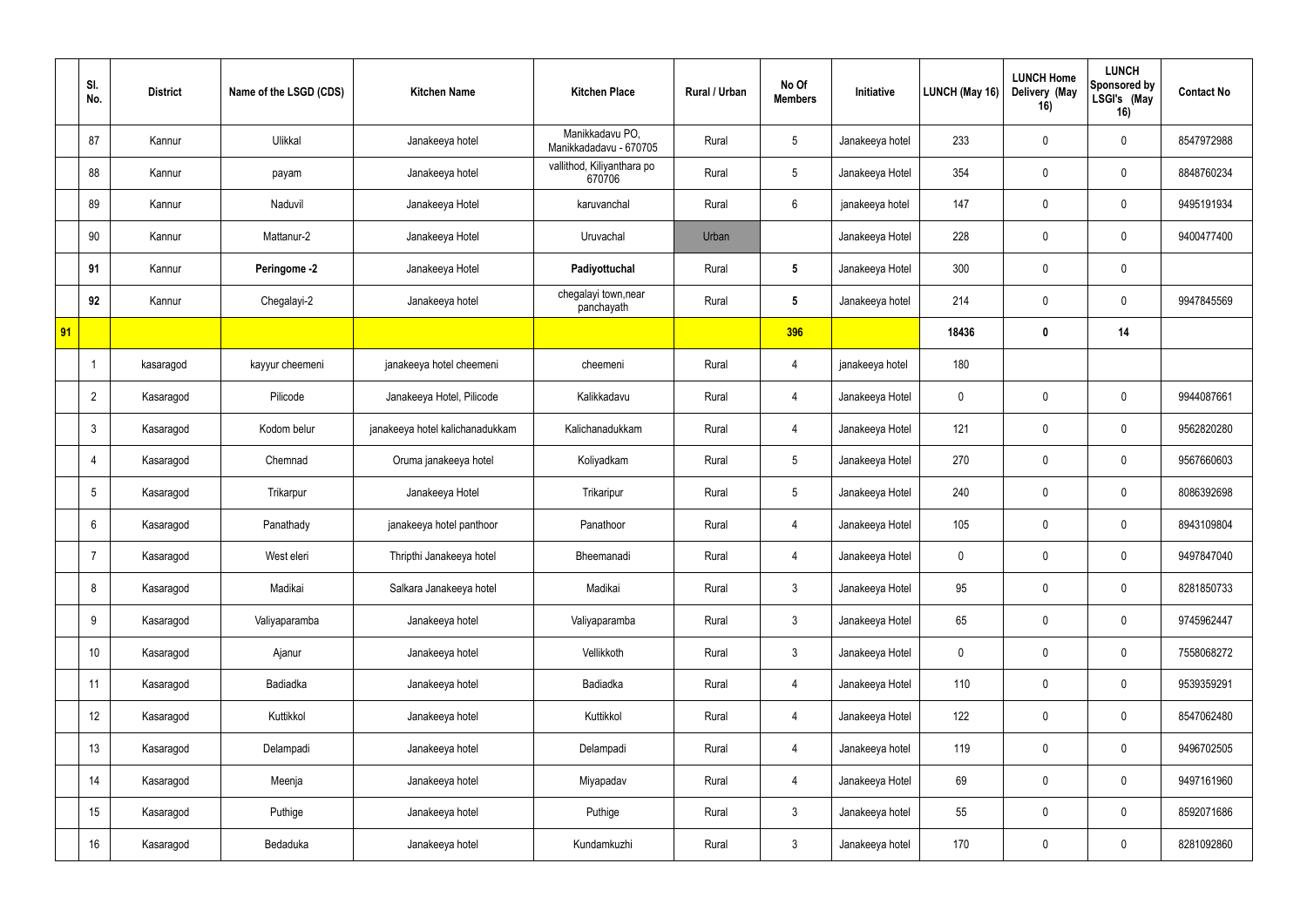| SI.<br>No.      | <b>District</b> | Name of the LSGD (CDS) | <b>Kitchen Name</b>     | <b>Kitchen Place</b>  | Rural / Urban | No Of<br><b>Members</b> | Initiative      | LUNCH (May 16) | <b>LUNCH Home</b><br>Delivery (May<br>16) | <b>LUNCH</b><br>Sponsored by<br>LSGI's (May<br>16) | <b>Contact No</b> |
|-----------------|-----------------|------------------------|-------------------------|-----------------------|---------------|-------------------------|-----------------|----------------|-------------------------------------------|----------------------------------------------------|-------------------|
| 17              | Kasaragod       | muliyar                | Janakeeya Hotel         | Bovikanam             | Rural         | 9                       | Janakeeya Hotel | $\mathbf 0$    | 0                                         | $\mathbf 0$                                        | 7034632654        |
| 18              | Kasaragod       | Pallikara              | Janakeeya Hotel         | Pallikara             | Rural         | 4                       | Janakeeya Hotel | 0              | 0                                         | 0                                                  | 7034016505        |
| 19              | Kasaragod       | Kinanoor karinthalam   | Janakeeya Hotel         | Parappa               | Rural         | 5 <sup>5</sup>          | Janakeeya hotel | 248            | 0                                         | $\mathbf 0$                                        | 9526063885        |
| 20              | Kasaragod       | Nileswaram             | Janakeeya Hotel         | Nileswaram market     | Urban         | $5\overline{)}$         | Janakeeya hotel | 302            | $\mathbf{0}$                              | $\mathbf 0$                                        | 6235177323        |
| 21              | Kasaragod       | Kanhangad 1            | Janakeeya hotel         | Kanhangad town        | Urban         | $5\overline{)}$         | Janakeeya hotel | \$608          | $\theta$                                  | $\mathbf 0$                                        | 8111858204        |
| 22              | Kasaragod       | Kanhangad 1            | Janakeeya hotel         | Nr.Mini civil station | Urban         | 3 <sup>1</sup>          | Janakeeya hotel | 146            | 125                                       | 0                                                  | 9495561250        |
| 23              | Kasaragod       | Paivalige              | Janakeeya hotel         | Paivalige             | Rural         | 4                       | Janakeeya hotel | 95             | $\mathbf 0$                               | 0                                                  | 7356491447        |
| 24              | Kasaragod       | Manjeswaram            | Janakeeya Hotel         | Manjeswaram           | Rural         | 4                       | Janakeeya Hotel | 85             | 0                                         | $\mathbf 0$                                        | 9562867549        |
| 25              | Kasaragod       | Kanhangad 2            | Janakeeya Hotel         | Kottrachal            | Urban         | 3 <sup>1</sup>          | Janakeeya Hotel | 132            | 0                                         | $\mathbf 0$                                        | 7025961094        |
| 26              | Kasaragod       | Cheruvathur            | Janakeeya hotel         | Kavumchira            | Rural         | 5 <sup>5</sup>          | Janakeeya Hotel | 250            | 0                                         | 0                                                  | 9562358039        |
| 27              | Kasaragod       | Padne                  | Janakeeya Hotel         | Nadakkavu             | Rural         | $\mathbf{3}$            | Janakeeya Hotel | 191            | $\mathbf 0$                               | $\mathbf 0$                                        | 9744087661        |
| 28              | Kasaragod       | Kasaragod              | Janakeeya Hotel         | Kasaragod             | Urban         | 4                       | Janakeeya Hotel | 155            | $\theta$                                  | $\mathbf 0$                                        | 9633400269        |
| 29              | Kasarkode       | Pallikkara             | Janakeeya Hotel         | Perladukkam           | Rural         | $\overline{4}$          | Janakeeya Hotel | $\mathbf 0$    | 0                                         | 0                                                  | 9544582935        |
| 30 <sub>o</sub> | Kasargode       | Kumbala                | Janakeeya Hotel         | Kumbala               | Rural         | $3\phantom{.0}$         | Janakeeya Hotel | 51             | $\pmb{0}$                                 | $\mathbf 0$                                        | 7012142329        |
| 31              | Kasargode       | Karadka                | Janakeeya Hotel         | Mulleria              | Rural         | $7\overline{ }$         | Janakeeya Hotel | 130            | $\mathbf 0$                               | $\bf{0}$                                           | 8281395910        |
| 32              | Kasaragode      | Vorkady                | Janakeeya Hotel         | Vorkady               | Rural         | 3 <sup>1</sup>          | Janakeeya Hotel | $\pmb{0}$      | $\mathbf 0$                               | $\mathbf 0$                                        | 8547223339        |
| 33              | Kasaragode      | Balal                  | Janakeeya hotel         | Balal                 | Rural         | $\mathbf{3}$            | Janakeeya hotel | 86             | $\mathbf 0$                               | $\mathbf 0$                                        | 7510839676        |
| 34              | Kasaragod       | Nileswaram             | mahima janakeeya hotel  | kanichira             | urban         | $\overline{4}$          | janakeeya hotel | 130            | $\mathbf 0$                               | $\mathbf 0$                                        | 8590121681        |
| 35              | Kasaragode      | Kallar                 | janakeeya hotel         | kallar                | rural         | $\overline{4}$          | janakeeya hotel | 181            | $\mathbf 0$                               | $\mathbf 0$                                        | 9562820280        |
| 36              | Kasaragode      | Mangalpady             | janakeeya hotel         | mangalpady            | rural         | $\overline{4}$          | janakeeya hotel | $\mathbf 0$    | $\mathbf 0$                               | $\mathbf 0$                                        | 9633488309        |
| 37              | kasaragod       | Uduma                  | granma janakeeya hotel  | palakkunnu            | Rural         | 4                       | janakeeya hotel | 326            | $\mathbf 0$                               | $\mathbf 0$                                        | 8129957159        |
| 38              | Kasaragod       | pullur periya          | Salkara Janakeeya hotel | periya                | Rural         | $5\phantom{.0}$         | janakeeya hotel | $\mathbf 0$    | $\overline{0}$                            | $\bf{0}$                                           | 8547309266        |
| 39              | kasaragod       | kumbadaje              | janakeeya hotel         | kumbadaje             | Rural         | $\mathfrak{Z}$          | janakeeya hotel | 33             | 0                                         | $\bf{0}$                                           | 8593848698        |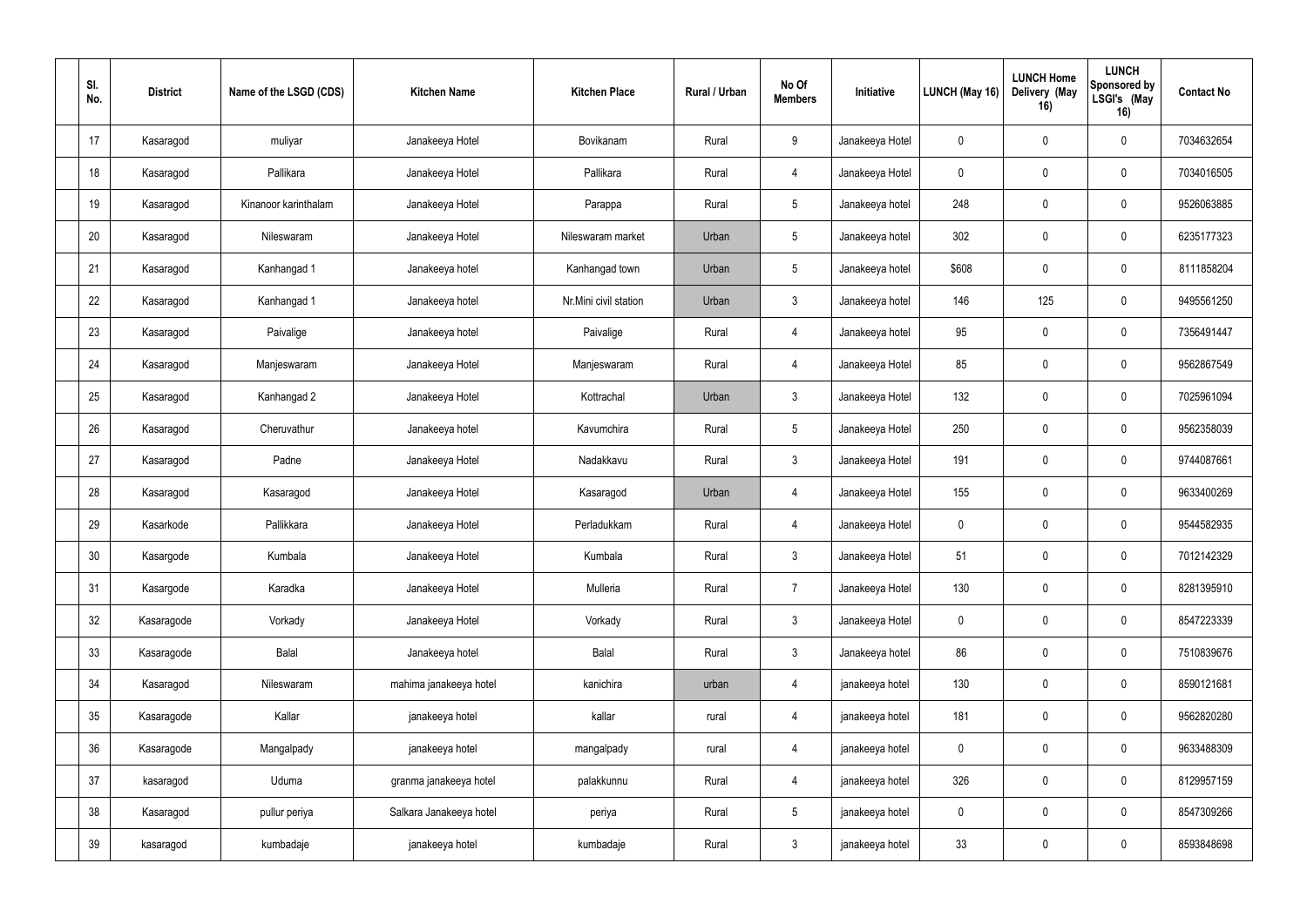| SI.<br>No.      | <b>District</b> | Name of the LSGD (CDS) | <b>Kitchen Name</b>              | <b>Kitchen Place</b>                 | Rural / Urban | No Of<br><b>Members</b> | Initiative      | LUNCH (May 16) | <b>LUNCH Home</b><br>Delivery (May<br>16) | <b>LUNCH</b><br>Sponsored by<br>LSGI's (May<br>16) | <b>Contact No</b> |
|-----------------|-----------------|------------------------|----------------------------------|--------------------------------------|---------------|-------------------------|-----------------|----------------|-------------------------------------------|----------------------------------------------------|-------------------|
| 40              | Kasaragod       | Chengala               | Janakeeya Hotel                  | Cherkkala                            | Rural         | $\mathbf{3}$            | Janakeeya Hotel | $\pmb{0}$      | $\mathbf 0$                               | $\boldsymbol{0}$                                   |                   |
| 41              | kasaragod       | East eleri             | janakeeya hotel                  | east eleri                           | Rural         | $\mathbf{3}$            | janakeeya hotel | 167            | $\mathbf 0$                               | $\boldsymbol{0}$                                   |                   |
| 42              | kasaragod       | karadka                | janakeeya hotel                  | karmam thody                         | Rural         | 10 <sup>°</sup>         | janakeeya hotel | 60             | $\mathbf 0$                               | $\mathbf 0$                                        |                   |
| 43              | kasargod        | madhur                 | janakeeya hotel                  | madhur                               | Rural         |                         | janakeeya hotel | 235            |                                           |                                                    |                   |
| 44              | kasargod        | Cheruvathur            | janakeeya hotel                  | cheruvathur                          | Rural         |                         | janakeeya hotel | $\pmb{0}$      |                                           |                                                    |                   |
| 43              |                 |                        |                                  |                                      |               | 175                     |                 | 5332           | $\mathbf{0}$                              | $\mathbf 0$                                        |                   |
| -1              | Kollam          | Chathannur             | Memsahib                         | Sheemaaty junction                   | Rural         | $5\phantom{.0}$         | Janakeeya Hotel | 335            | $\mathbf 0$                               | $\mathbf 0$                                        | 9446246685        |
| $\overline{2}$  | Kollam          | Melila                 | <b>Atham Unit</b>                | Melila                               | Rural         | $\overline{7}$          | Janakeeya Hotel | 248            | $\Omega$                                  | $\mathbf 0$                                        | 9961178040        |
| $\mathbf{3}$    | Kollam          | Kulakkada              | Ruchi Snacks & Catering Unit     | Poovattoor                           | Rural         | $\overline{4}$          | Janakeeya Hotel | 198            | $\mathbf 0$                               | $\mathbf 0$                                        | 7907941183        |
| 4               | Kollam          | Ittiva                 | Nanma Janakeeya hotel            | Kattampally                          | Rural         | $5\phantom{.0}$         | Janakeeya Hotel | $\pmb{0}$      | $\Omega$                                  | $\boldsymbol{0}$                                   | 9809171887        |
| $5\phantom{.0}$ | Kollam          | Sooranad North         | Nanma catering unit              | Sooranadu higher secondary<br>school | Rural         | $5\overline{)}$         | Janakeeya Hotel | 256            | $\mathbf 0$                               | $\mathbf 0$                                        | 9846082469        |
| 6               | Kollam          | Clappana               | Bismi catering                   | Palakulangara                        | Rural         | $5\phantom{.0}$         | Janakeeya Hotel | 232            | $\mathbf{0}$                              | $\mathbf 0$                                        | 9847901413        |
| $\overline{7}$  | Kollam          | Mayyanad               | Krishnas Janakeeya hotel         | Eravipuram                           | Rural         | $3\overline{3}$         | Janakeeya Hotel | 164            | $\mathbf 0$                               | $\mathbf 0$                                        | 9656477455        |
| 8               | Kollam          | Mayyanad               | Souhridha Janakeeya hotel        | Pattarumukku,                        | Rural         | 9                       | Janakeeya Hotel | 155            | $\mathbf 0$                               | $\mathbf 0$                                        | 7902645448        |
| $9\,$           | Kollam          | Kulasekharapuram       | adi sakthi                       | Puthentheruvu.                       | Rural         | $5\overline{)}$         | Janakeeya Hotel | 221            | $\mathbf 0$                               | $\mathbf 0$                                        | 9656890790        |
| 10 <sup>°</sup> | Kollam          | Thekkumbhagam          | Krishna hotel                    | Nadakavu junction                    | Rural         | $\overline{4}$          | Janakeeya Hotel | 45             | $\mathbf 0$                               | $\bf{0}$                                           | 9961070031        |
| 11              | Kollam          | Oachira                | Parabhramam catering             | near oachira , ITI canteen,          | Rural         | $\overline{4}$          | Janakeeya Hotel | $\pmb{0}$      | $\mathbf 0$                               | $\bf{0}$                                           | 9562283927        |
| 12              | Kollam          | Thodiyoor              | Samridhi activity group          | Lpschool thodiyoor                   | Rural         | $5\phantom{.0}$         | Janakeeya Hotel | 231            | $\mathbf 0$                               | $\mathbf 0$                                        | 9895703572        |
| 13              | Kollam          | Thrikkovilvattom       | Murari catering, janakeeya hotel | Mukhathala                           | Rural         | $\overline{4}$          | Janakeeya Hotel | 214            | $\mathbf 0$                               | $\mathbf 0$                                        | 9847072544        |
| 14              | Kollam          | Sasthamcotta           | Sreedurgha catering              | Jemini hotel sasthamcotta            | Rural         | $\overline{7}$          | Janakeeya Hotel | 291            | $\mathbf 0$                               | $\mathbf 0$                                        | 9744368496        |
| 15              | Kollam          | Kollam                 | Athulya catering                 | Thirumullavaram                      | Urban         | $\overline{4}$          | Janakeeya Hotel | 176            | $\mathbf 0$                               | $\mathbf 0$                                        | 9048646080        |
| 16              | Kollam          | West Kallada           | Keerthi catering                 | Karalimukku                          | Rural         | $5\phantom{.0}$         | Janakeeya Hotel | 184            | $\mathbf 0$                               | $\overline{0}$                                     | 9605206907        |
| 17              | Kollam          | Thazhava               | Pavizham                         | Karutheri junction                   | Rural         | $5\phantom{.0}$         | Janakeeya Hotel | 212            | $\boldsymbol{0}$                          | $\overline{0}$                                     | 8086704216        |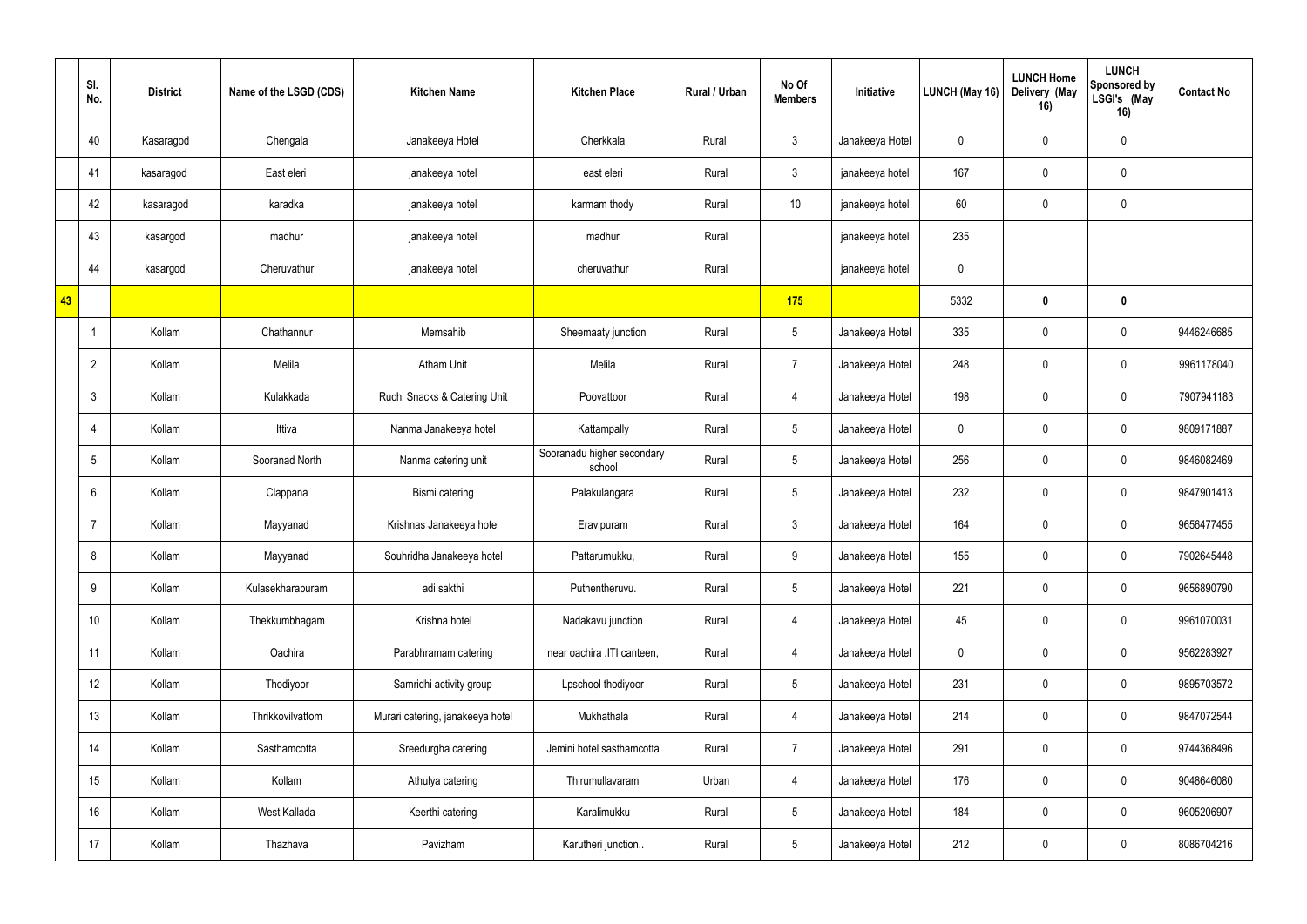|    | SI.<br>No. | <b>District</b> | Name of the LSGD (CDS) | <b>Kitchen Name</b>      | <b>Kitchen Place</b>              | Rural / Urban | No Of<br><b>Members</b> | Initiative      | LUNCH (May 16) | <b>LUNCH Home</b><br>Delivery (May<br>16) | <b>LUNCH</b><br>Sponsored by<br>LSGI's (May<br>16) | <b>Contact No</b> |
|----|------------|-----------------|------------------------|--------------------------|-----------------------------------|---------------|-------------------------|-----------------|----------------|-------------------------------------------|----------------------------------------------------|-------------------|
|    | 18         | Kollam          | Kollam                 | Niravu catering          | Chinnakkada                       | Urban         | $5\phantom{.0}$         | Janakeeya Hotel | 268            | $\Omega$                                  | $\mathbf 0$                                        | 9633073613        |
|    | 19         | Kollam          | Perinad                | janakeeya Bhakshanashala | Panchayat canteen                 | Rural         | $5\phantom{.0}$         | Janakeeya Hotel | 145            | $\mathbf 0$                               | $\mathbf 0$                                        | 9526402667        |
|    | 20         | Kollam          | Kundara                | Ammu Catering unit       | Mulavana LP school                | Rural         | $\overline{4}$          | Janakeeya Hotel | 153            | $\Omega$                                  | $\mathbf 0$                                        | 9633518572        |
|    | 21         | Kollam          | Neduvathur             | Pooja hotel              | Thevalappuram                     | Rural         | $\mathbf{3}$            | Janakeeya Hotel | 32             | $\Omega$                                  | $\mathbf 0$                                        | 9745376675        |
|    | 22         | Kollam          | Punalur                | Jyothi Catering          | Punalur                           | Urban         | $\overline{4}$          | Janakeeya Hotel | 230            | $\Omega$                                  | $\mathbf 0$                                        | 9961249345        |
|    | 23         | Kollam          | Punalur                | Mahima Catering          | Punalur                           | Urban         | $5\phantom{.0}$         | Janakeeya Hotel | 271            | $\Omega$                                  | $\mathbf 0$                                        | 9496112957        |
|    | 24         | Kollam          | Punalur                | Safalyam Catering        | Punalur                           | Urban         | $5\phantom{.0}$         | Janakeeya Hotel | 339            | $\mathbf 0$                               | $\mathbf 0$                                        | 9495476197        |
|    | 25         | Kollam          | Thrikkaruva            | Janakeeya Bhakshanashala | Thinavila Junction Kanjaveli      | Rural         | $\overline{4}$          | Janakeeya Hotel | $\mathbf 0$    | $\Omega$                                  | $\mathbf 0$                                        | 9645069880        |
|    | 26         | Kollam          | Chithara               | AKG Janakeeya Hotel      | Kizhakkumbagom                    | Rural         | $5\phantom{.0}$         | Janakeeya Hotel | 126            | 0                                         | $\mathbf 0$                                        | 9495701987        |
|    | 27         | Kollam          | South Paravur          | Kshree janakeeya hotel   | Busstand , paravur                | Urban         | $5\phantom{.0}$         | Janakeeya Hotel | 220            | $\Omega$                                  | 5                                                  | 8606179380        |
|    | 28         | Kollam          | Mynagappally           | Anugraha hotel           | Kadappa                           | Rural         | $5\phantom{.0}$         | Janakeeya Hotel | 233            | $\mathbf 0$                               | $\mathbf 0$                                        | 9995085705        |
|    | 29         | Kollam          | Mandrothuruthu         | Janakeeya Bhakshanashala | Thoombummukham                    | Rural         | $\overline{4}$          | Janakeeya Hotel | 81             | $\Omega$                                  | $\mathbf 0$                                        | 9526648057        |
|    | 30         | Kollam          | Karungappally          | Bagya catering           | Muncipality                       | Urban         | 4                       | Janakeeya Hotel | $\mathbf 0$    | $\Omega$                                  | $\mathbf 0$                                        | 9947702130        |
|    | 31         | Kollam          | Kollam East            | Bharathlekshmi           | Vadakkevila                       | Urban         | $\mathbf{3}$            | Janakeeya Hotel | 318            | $\mathbf 0$                               | $\mathbf 0$                                        | 9744300901        |
|    | 32         | Kollam          | Chavara                | Harisree janakeya hotel  | Panchayath                        | Rural         | $3\overline{3}$         | Janakeeya Hotel | 65             | $\mathbf 0$                               | $\mathbf 0$                                        | 9995166343        |
|    | 33         | Kollam          | Pavithreswaram         | Kairali                  | Pavithreswaram                    | Rural         | $\overline{4}$          | Janakeeya Hotel | 208            | $\mathbf 0$                               | $\mathbf 0$                                        | 9605836414        |
|    | 34         | Kollam          | Veliyam                | Kantharees               | Panchayathu building              | Rural         | $5\phantom{.0}$         | Janakeeya Hotel | 156            | $\mathbf 0$                               | $\mathbf 0$                                        | 9562111715        |
|    | 35         | Kollam          | Velinalloor            | Quality Janakeeya hotel  | Alummod, Velinalloor              | Rural         | $\overline{4}$          | Janakeeya Hotel | 105            | $\mathbf 0$                               | $\mathbf 0$                                        | 9605896303        |
|    | 36         | Kollam          | Elamadu                | Swaruma janakeeya hotel  | Near cooperative bank,<br>Elamadu | Rural         | $\mathbf{3}$            | Janakeeya Hotel | 139            | $\mathbf 0$                               | 3 <sup>1</sup>                                     | 8129611321        |
|    | 37         | Kollam          | Kadakkal               | Nanma janakeeya hotel    | Kadakkal                          | Rural         | $\overline{4}$          | Janakeeya Hotel | 275            | $\mathbf 0$                               | $\mathbf 0$                                        | 9847936390        |
|    | 38         | Kollam          | Perayam                | Janakeeya hotel          | Onambalam                         | Rural         | $\overline{4}$          | Janakeeya Hotel | $\mathbf 0$    | $\mathbf 0$                               | $\mathbf 0$                                        | 9446855866        |
| 83 | 39         | Kollam          | Ezhukone               | Ezhukone janakeeya hotel | Near panchayathu office           | Rural         | $5\phantom{.0}$         | Janakeeya Hotel | 190            | $\mathbf 0$                               | $\mathbf 0$                                        | 8086757275        |
|    | 40         | Kollam          | Adichanalloor          | Ruchikkoottu             | Mylakkaadu                        | Rural         | $\overline{4}$          | Janakeeya Hotel | 101            | $\bf{0}$                                  | $\mathbf 0$                                        | 8136954461        |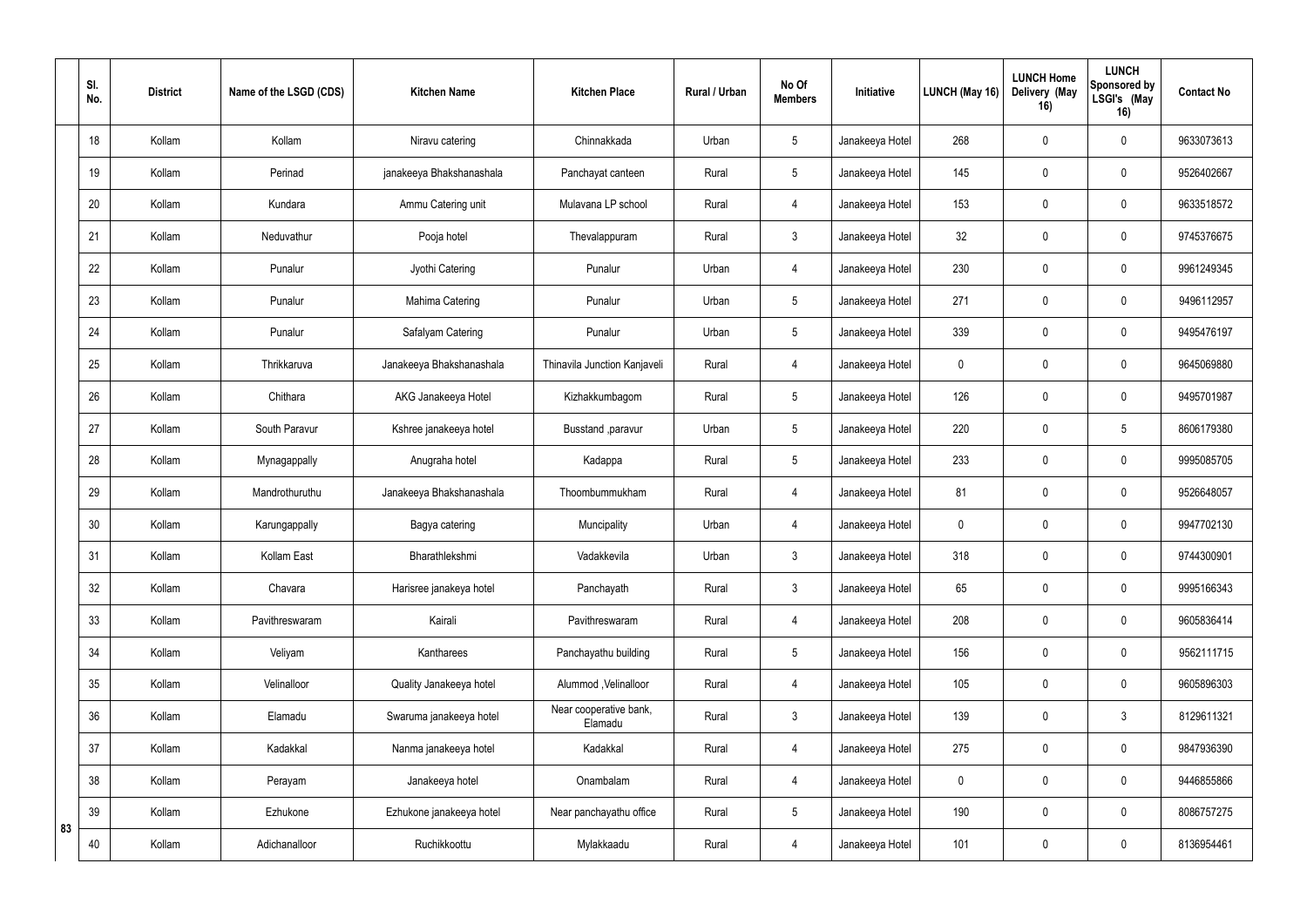| SI.<br>No. | <b>District</b> | Name of the LSGD (CDS) | <b>Kitchen Name</b>          | <b>Kitchen Place</b>                                 | Rural / Urban | No Of<br><b>Members</b> | Initiative      | LUNCH (May 16)   | <b>LUNCH Home</b><br>Delivery (May<br>16) | <b>LUNCH</b><br>Sponsored by<br>LSGI's (May<br>16) | <b>Contact No</b> |
|------------|-----------------|------------------------|------------------------------|------------------------------------------------------|---------------|-------------------------|-----------------|------------------|-------------------------------------------|----------------------------------------------------|-------------------|
| 41         | Kollam          | Poruvazhi              | Amma janakeeya hotel         | Poruvaxhy                                            | Rural         | $5\overline{)}$         | Janakeeya Hotel | 239              | $\mathbf 0$                               | $\mathbf 0$                                        | 9656421272        |
| 42         | Kollam          | Nilamel                | Vanitha Janakeeya Hotel      | Nilamel                                              | Rural         | 4                       | Janakeeya Hotel | 98               | $\mathbf 0$                               | $\mathbf 0$                                        | 9447407264        |
| 43         | Kollam          | Panmana                | SV janakeeya hotel           | Kollaka CN junction                                  | Rural         | $\mathbf{3}$            | Janakeeya Hotel | 191              | $\mathbf 0$                               | $\overline{0}$                                     | 8113020216        |
| 44         | Kollam          | Ummannoor              | Thanal                       | Nellikunnam                                          | Rural         | $\overline{4}$          | Janakeeya Hotel | 258              | $\mathbf 0$                               | $\mathbf 0$                                        | 9656194614        |
| 45         | Kollam          | Kulathupuzha           | Karunya Janakeeya Hotel      | Thinkal karikkam                                     | Rural         | $\overline{4}$          | Janakeeya Hotel | 172              | $\mathbf{0}$                              | $\mathbf 0$                                        | 9048034267        |
| 46         | Kollam          | Kareepra               | Kareepra janakeeya hotel     | Panchayathu office junction                          | Rural         | $5\overline{)}$         | Janakeeya Hotel | 45               | $\Omega$                                  | $\mathbf 0$                                        | 9656783244        |
| 47         | Kollam          | Piravanthur            | Thanima catering unit        | Piravanthoor                                         | Rural         | $5\overline{)}$         | Janakeeya Hotel | 124              | $\mathbf 0$                               | $\overline{0}$                                     | 9207907284        |
| 48         | Kollam          | Karavaloor             | Sreelekshmi Janakeeya Hotel  | Karavalur                                            | Rural         | $5\overline{)}$         | Janakeeya Hotel | 117              | $\mathbf 0$                               | $\mathbf 0$                                        | 9745719860        |
| 49         | Kollam          | Alayaman               | Sreelakam Janakeeya Hotel    | Karukone                                             | Rural         | $\overline{4}$          | Janakeeya Hotel | 185              | $\mathbf 0$                               | $\mathbf 0$                                        | 8592858448        |
| 50         | Kollam          | Kottarakkara           | Ruchi                        | Kottarakkara christuraj hospital<br>hospital canteen | Urban         | $5\phantom{.0}$         | Janakeeya Hotel | 223              | $\mathbf 0$                               | 0                                                  | 9447997809        |
| 51         | Kollam          | Chirakkara             | Bhoomika Jh                  | Bhajanamadam mukku                                   | Rural         | $5\overline{)}$         | Janakeeya Hotel | $\boldsymbol{0}$ | $\mathbf 0$                               | $\mathbf 0$                                        | 9567024263        |
| 52         | Kollam          | Kalluvathukkal         | Deepam Jh                    | Parippally                                           | Rural         | $\overline{4}$          | Janakeeya Hotel | $\mathbf 0$      | $\Omega$                                  | $\mathbf 0$                                        | 8593984144        |
| 53         | Kollam          | Chirakkara             | Niram Jh                     | Vadakkemukku ,chirakkara                             | Rural         | 4                       | Janakeeya Hotel | 177              | $\mathbf 0$                               | $\mathbf 0$                                        | 9847286593        |
| 54         | Kollam          | Velinalloor            | Mathrika janakeeya hotel     | Govt PHC canteen                                     | Rural         | 4                       | Janakeeya Hotel | 110              | $\mathbf 0$                               | $\mathbf 0$                                        | 7592859804        |
| 55         | Kollam          | East Kallada           | kudumbashree janakeeya hotel | marthandapuram                                       | Rural         | $5\overline{)}$         | Janakeeya Hotel | 187              | $\mathbf 0$                               | $\mathbf 0$                                        | 9746964557        |
| 56         | Kollam          | Anchal                 | Malu janakeeya hotel         | Anchal, Town ward                                    | Rural         | 3 <sup>1</sup>          | Janakeeya Hotel | 290              | $\mathbf 0$                               | $\mathbf 0$                                        | 9656920091        |
| 57         | Kollam          | Kummil                 | Sreebhadra janakeeya hotel   | Thachonam                                            | Rural         | 3 <sup>1</sup>          | Janakeeya Hotel | $\mathbf 0$      | $\mathbf 0$                               | $\mathbf 0$                                        | 9846327312        |
| 58         | Kollam          | Yeroor                 | Oottupura janakeeya hotel    | yeroor                                               | Rural         | $6\phantom{.}6$         | Janakeeya Hotel | 183              | $\mathbf 0$                               | $\mathbf 0$                                        | 9526031467        |
| 59         | Kollam          | Nedumpana              | Samthripthy janakeeya hotel  | Pallimon                                             | Rural         | $\overline{4}$          | Janakeeya Hotel | $\pmb{0}$        | $\mathbf 0$                               | $\mathbf 0$                                        | 9539780119        |
| 60         | Kollam          | Kollam                 | Ishwarya janakeeya hotel     | Near collectorate, Thevally<br>division              | Urban         | $\mathbf{3}$            | Janakeeya Hotel | 270              | $\mathbf 0$                               | $\mathbf 0$                                        | 8848893882        |
| 61         | Kollam          | Edamulakkal            | Sahya janakeeya hotel        | Edamulackal                                          | Rural         | $\overline{4}$          | Janakeeya Hotel | 146              | $\mathbf 0$                               | $\mathbf 0$                                        | 7025532998        |
| 62         | Kollam          | Mylom                  | Amrutha                      | Inchakkadu                                           | Rural         | $5\phantom{.0}$         | Janakeeya Hotel | 174              | $\mathbf 0$                               | $\mathbf 0$                                        | 9539780965        |
| 63         | Kollam          | Thevalakkara           | Kerala Janakeeya Hotel       | Thevalakkara                                         | Rural         | $\mathbf{3}$            | Janakeeya Hotel | 47               | $\mathbf 0$                               | $\mathbf 0$                                        | 9847291089        |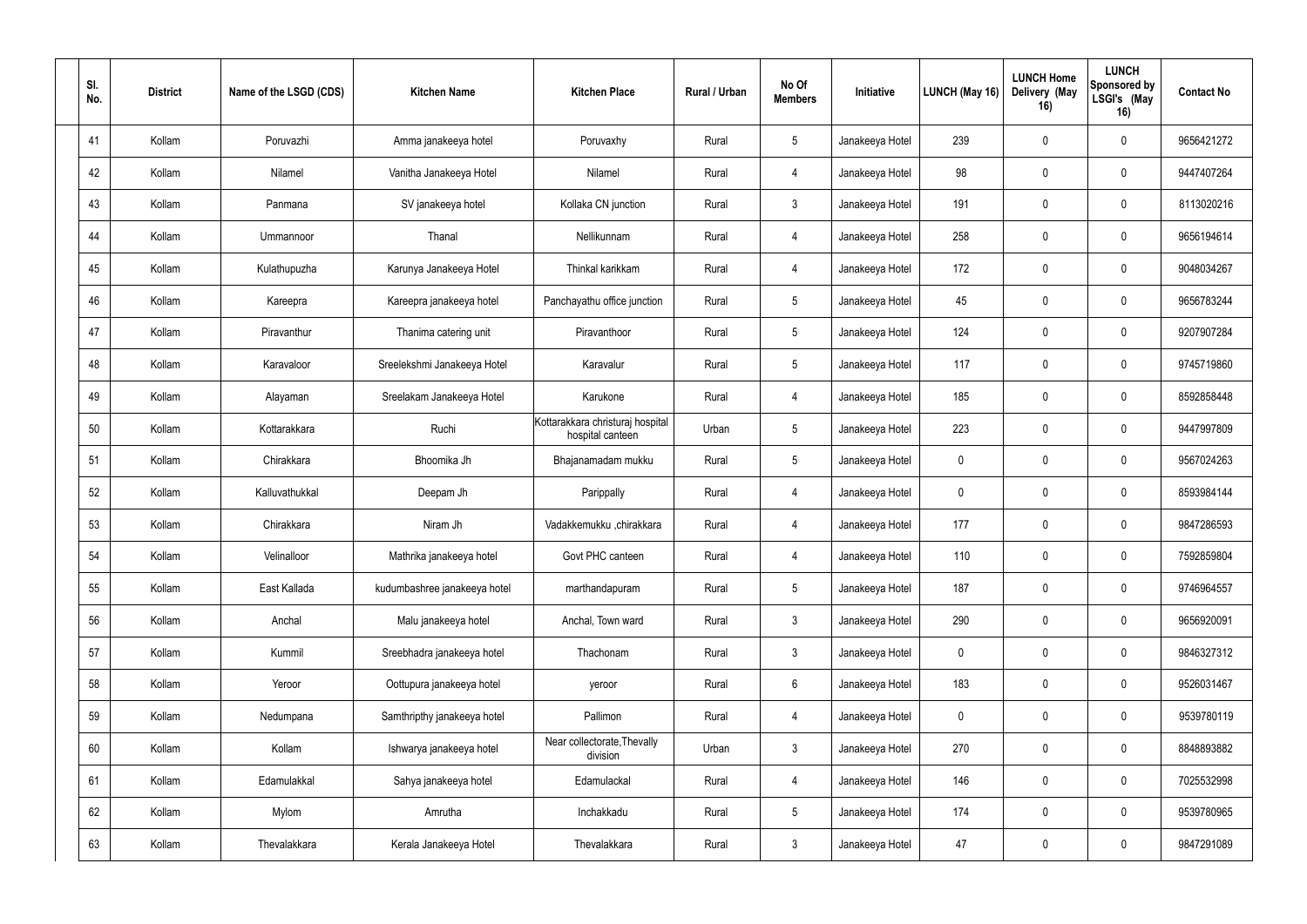|    | SI.<br>No.     | <b>District</b> | Name of the LSGD (CDS) | <b>Kitchen Name</b>                              | <b>Kitchen Place</b>      | Rural / Urban | No Of<br><b>Members</b> | Initiative      | LUNCH (May 16) | <b>LUNCH Home</b><br>Delivery (May<br>16) | <b>LUNCH</b><br>Sponsored by<br>LSGI's (May<br>16) | <b>Contact No</b> |
|----|----------------|-----------------|------------------------|--------------------------------------------------|---------------------------|---------------|-------------------------|-----------------|----------------|-------------------------------------------|----------------------------------------------------|-------------------|
|    | 64             | Kollam          | Thalavoor              | Kudumbasheree Nadan<br>Bhakshanashala            | Pidavoor                  | Rural         | $\overline{4}$          | Janakeeya Hotel | 131            | $\Omega$                                  | $\mathbf 0$                                        | 9747324839        |
|    | 65             | Kollam          | Vilakkudy              | vadhanam                                         | <b>KUNNICODU</b>          | Rural         | 5 <sup>5</sup>          | Janakeeya Hotel | 156            | $\Omega$                                  | $\mathbf 0$                                        | 9526354689        |
|    | 66             | Kollam          | Poothakkulam           | Avani catering                                   | Poothakkulam gp           | Rural         | 4                       | Janakeeya Hotel | 90             |                                           | $\mathbf 0$                                        | 9562782082        |
|    | 67             | Kollam          | Pathanapuram           | Pathanapuram Grama Panchayath<br>Janakeeya Hotel | Pathanapuram              | Rural         | 4                       | Janakeeya Hotel | 142            | $\Omega$                                  | $\mathbf 0$                                        | 9061291033        |
|    | 68             | Kollam          | Chadayamangalam        | Real janakeeya hotel                             | Chadayamangalam           | Rural         | $\mathbf{3}$            | Janakeeya Hotel | 43             | $\Omega$                                  | $\mathbf 0$                                        | 9562123039        |
|    | 69             | Kollam          | Elampalloor            | Kalavara janakeeya hotel                         | Ashupathri mukku, Kundara | Rural         | $5\phantom{.0}$         | Janakeeya Hotel | 384            | $\Omega$                                  | $\mathbf 0$                                        | 8943182967        |
|    | 70             | Kollam          | Kottamkara             | Ishwarya janakeeya hotel                         | Keralapuram               | Rural         | 5                       | Janakeeya Hotel | $\mathbf 0$    | $\Omega$                                  | $\mathbf 0$                                        | 9747765979        |
|    | 71             | Kollam          | Vettikavala            | Nanma                                            | Vettikkavala              | Rural         | $\mathbf{3}$            | Janakeeya Hotel | 172            | $\Omega$                                  | $\mathbf 0$                                        | 9645070430        |
|    | 72             | Kollam          | Pooyappally            | Anaswara janakeeya hotel                         | Maruthamanpally           | Rural         | 5 <sup>5</sup>          | Janakeeya Hotel | 148            | $\mathbf 0$                               | $\mathbf 0$                                        | 9947289476        |
|    | 73             | Kollam          | Thenmala               | Nanma janakeeya hotel                            | Thenmala                  | Rural         | 4                       | Janakeeya Hotel | 220            |                                           | $\mathbf 0$                                        | 9446274943        |
|    | 74             | Kollam          | Pattazhi               | Suprabhatham Catering Unit                       | pattazhy                  | Rural         | 4                       | Janakeeya Hotel | 154            | 0                                         | $\mathbf 0$                                        | 9495195796        |
|    | 75             | Kollam          | Neendakara             | Darshana Janakeeya Hotel                         | Puthenthura Junction      | Rural         | $\mathbf{3}$            | Janakeeya Hotel | 197            | $\Omega$                                  | $\mathbf 0$                                        | 9633106463        |
|    | 76             | Kollam          | Clappana               | Vijayasree                                       | Near alumpeedika junction | Rural         | 5 <sub>5</sub>          | Janakeeya Hotel | 233            | $\Omega$                                  | $\mathbf 0$                                        | 9567797660        |
|    | 77             | Kollam          | Sooranad South         | Akshaya janakeeya hotel                          | Patharam                  | Rural         | $\overline{4}$          | Janakeeya Hotel | 285            | $\mathbf 0$                               | $\mathbf 0$                                        | 9746919825        |
|    | 78             | Kollam          | Edamulakkal            | Deepam janakeeya hotel                           | Edamulackal               | Rural         | 3 <sup>1</sup>          | Janakeeya Hotel | 275            | $\mathbf 0$                               | $\mathbf 0$                                        | 9400684494        |
|    | 79             | Kollam          | Aryankavu              | Sevana janakeeya hotel                           | Kazhuthurutty             | Rural         | 3 <sup>1</sup>          | Janakeeya Hotel | 137            | $\boldsymbol{0}$                          | $\mathbf 0$                                        | 8921381398        |
|    | 80             | Kollam          | Pattazhi Vadakkekara   | Annapoorna                                       | Kaduvathode               | Rural         | $\overline{4}$          | Janakeeya Hotel | 156            | $\pmb{0}$                                 | $\mathbf 0$                                        | 7561013776        |
|    | 81             | Kollam          | Kulasekharapuram       | Vinayaka                                         | Puthiyakav                | Rural         | $\overline{4}$          | Janakeeya Hotel | 223            | $\mathbf 0$                               | $\mathbf 0$                                        | 9947499053        |
|    | 82             | Kollam          | Kunnathur              | sudha's Janakeeya Hotel                          | kunnathur                 | Rural         | $6\phantom{.0}$         | Janakeeya Hotel | 220            | $\pmb{0}$                                 | $\mathbf 0$                                        | 9496270029        |
|    | 83             | Kollam          | Thazhava               | Chaithram                                        | Chirackal                 | Rural         | 5 <sub>5</sub>          | Janakeeya Hotel | 120            | $\bf{0}$                                  | $\mathbf 0$                                        |                   |
| 83 |                |                 |                        |                                                  |                           |               | 363                     |                 | 13539          | $\bullet$                                 | 8 <sub>o</sub>                                     |                   |
|    | $\overline{1}$ | Kottayam        | Akalakkunnam           | Navaruchi                                        | Chengalam                 | Rural         | $5\phantom{.0}$         | Janakeeya Hotel | 82             | $\mathbf 0$                               | $\mathbf 0$                                        | 9188362235        |
|    | $\overline{2}$ | kottayam        | Akalakunnam            | Janakeeya Hotel                                  | Akalakunnam               | Rural         | 5 <sub>5</sub>          | Janakeeya Hotel | 187            | $\pmb{0}$                                 | $\mathbf 0$                                        | 8086245950        |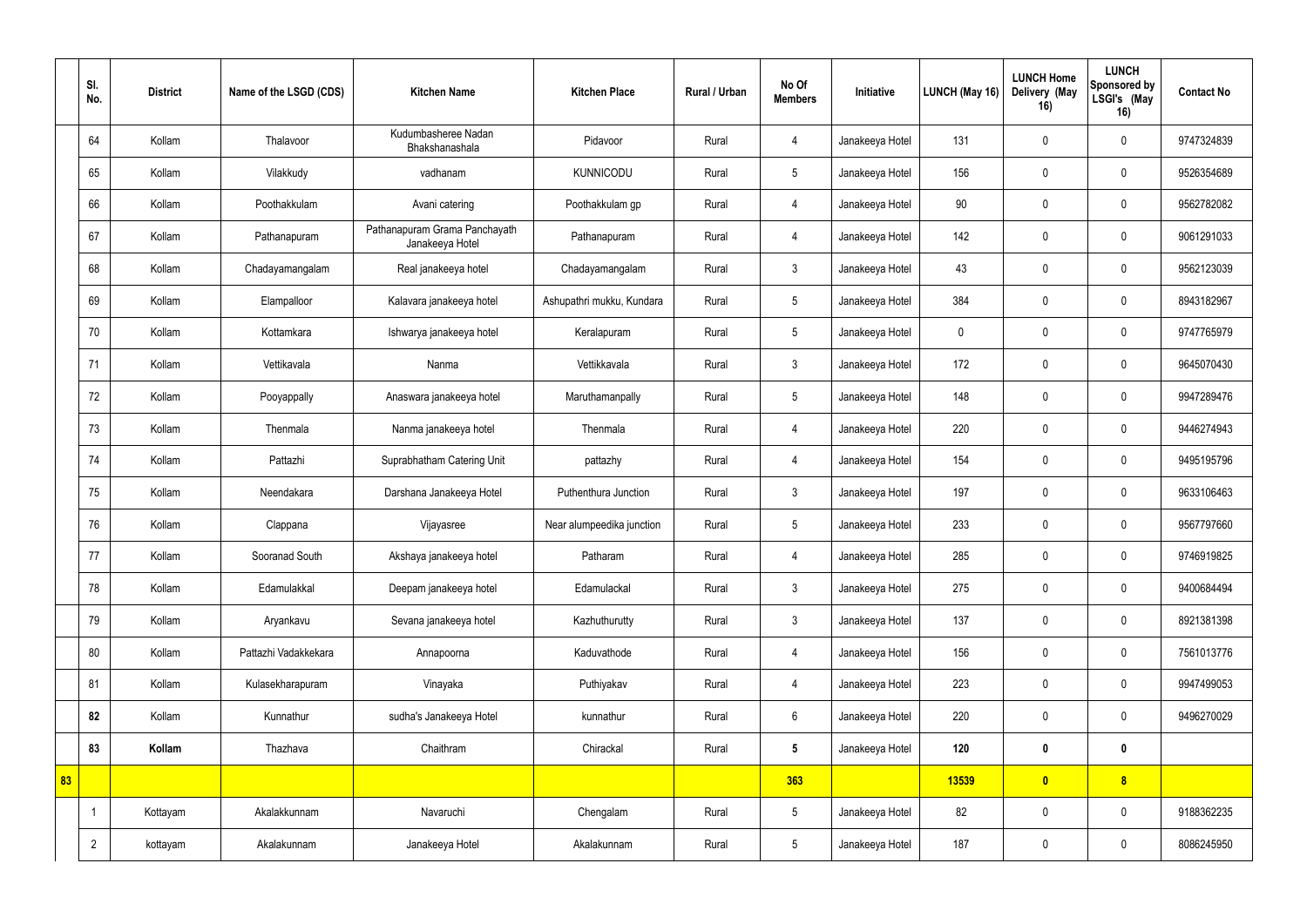| SI.<br>No.      | <b>District</b> | Name of the LSGD (CDS) | <b>Kitchen Name</b>             | <b>Kitchen Place</b>                   | Rural / Urban | No Of<br><b>Members</b> | Initiative      | <b>LUNCH (May 16)</b> | <b>LUNCH Home</b><br>Delivery (May<br>16) | <b>LUNCH</b><br>Sponsored by<br>LSGI's (May<br>16) | <b>Contact No</b> |
|-----------------|-----------------|------------------------|---------------------------------|----------------------------------------|---------------|-------------------------|-----------------|-----------------------|-------------------------------------------|----------------------------------------------------|-------------------|
| $\mathbf{3}$    | Kottayam        | Arpookkara             | Niravu                          | <b>Medical College</b>                 | Rural         | 8                       | Janakeeya Hotel | 250                   | $\Omega$                                  | $\mathbf 0$                                        | 9744719092        |
| $\overline{4}$  | Kottayam        | Arpookkara             | Ruchi Janakeeya Hotel           | Kaippuzha mutt                         | Rural         | $\overline{4}$          | Janakeeya Hotel | 80                    | $\mathbf 0$                               | 0                                                  | 9847147156        |
| $5\phantom{.0}$ | Kottayam        | Athirampuzha           | Hannas                          | Mannanam                               | Rural         | $\overline{4}$          | Janakeeya Hotel | 96                    | $\Omega$                                  | 0                                                  | 9496136682        |
| 6               | Kottayam        | Ayarkunnam             | Panchami Unit                   | Near PHC Ayarkunnam                    | Rural         | 5                       | Janakeeya Hotel | $\mathbf 0$           | $\Omega$                                  | $\mathbf 0$                                        | 9744560994        |
| $\overline{7}$  | Kottayam        | Aymanam                | Bisiya                          | Aymanam panchayath hall                | Rural         | $\mathbf{3}$            | Janakeeya Hotel | 125                   | $\Omega$                                  | $\mathbf 0$                                        | 9544560606        |
| 8               | Kottayam        | Bharananganam          | Kudumbshree nadan bhakshanasala | Bharananganam                          | Rural         | 3                       | Janakeeya Hotel | 176                   | $\Omega$                                  | $\mathbf 0$                                        | 8113827680        |
| 9               | Kottayam        | Changanassery          | Janakeeya Hotel                 | Near Railway station                   | Urban         | $\mathbf{3}$            | Janakeeya Hotel | 245                   | $\theta$                                  | $\mathbf 0$                                        | 7560866821        |
| 10 <sup>°</sup> | Kottayam        | Chemp                  | Thanima                         | Chemp                                  | Rural         | 4                       | Janakeeya Hotel | $\mathbf 0$           | $\Omega$                                  | $\mathbf 0$                                        | 9809940907        |
| 11              | Kottayam        | Chirakkadav            | <b>Udaya Catering Unit</b>      | Mahatma Gandhi Town Hall,<br>Ponkunnam | Rural         | $5\phantom{.0}$         | Janakeeya Hotel | 110                   | $\mathbf 0$                               | $\mathbf 0$                                        | 6282479410        |
| 12 <sup>°</sup> | Kottayam        | Chirakkadav            | Sargam                          | Thekkethu Kavala                       | Rural         | 3                       | Janakeeya Hotel | 56                    | 0                                         | $\mathbf 0$                                        | 9656087110        |
| 13              | Kottayam        | Elikulam               | Janakeeya Hotel Elikkulam       | Manchakuzhy                            | Rural         | $\mathbf{3}$            | Janakeeya Hotel | 110                   | 0                                         | $\boldsymbol{0}$                                   | 9074768314        |
| 14              | Kottayam        | Erumeli                | Janakeeya Hotel Erumeli         | Erumeli                                | Rural         | 4                       | Janakeeya Hotel | 123                   | $\Omega$                                  | $\mathbf 0$                                        | 8078201554        |
| 15              | Kottayam        | Ettumanoor             | Gramashree cafe kudumbasree     | Nandanam auditorium,<br>Ettumanoor     | Urban         | 5                       | Janakeeya Hotel | 180                   | 0                                         | $\mathbf 0$                                        | 9847334071        |
| 16 <sup>°</sup> | Kottayam        | Kadanad                | Thanal catering                 | Kadanad                                | Rural         | $5\,$                   | Janakeeya Hotel | 80                    | $\pmb{0}$                                 | $\mathbf 0$                                        | 9048099040        |
| 17              | Kottayam        | Kadaplamattam          | Salt &pepper                    | Near Kadaplamattom CDS                 | Rural         | $\overline{4}$          | Janakeeya Hotel | 43                    | $\mathbf 0$                               | $\mathbf 0$                                        | 9645400860        |
| 18              | Kottayam        | Kadaplamattam          | Kadaplamattam Janakeeya Hotel   | Vayala                                 | Rural         | 4                       | Janakeeya Hotel | 79                    | $\mathbf 0$                               | $\mathbf 0$                                        | 9446804954        |
| 19              | Kottayam        | Kaduthuruthy           | Janakeeya Hotel                 | Panchayath premise                     | Rural         | $6\,$                   | Janakeeya Hotel | 120                   | $\mathbf 0$                               | $\mathbf 0$                                        | 9847166464        |
| 20              | Kottayam        | Kallara                | Vasuki Janakeeya hotel          | Kallara                                | Rural         | $\mathbf{3}$            | Janakeeya Hotel | 123                   | $\mathbf 0$                               | $\mathbf 0$                                        | 9846103478        |
| 21              | Kottayam        | Kanakkari              | Jesus                           | Pattithanam                            | Rural         | $5\,$                   | Janakeeya Hotel | 139                   | $\mathbf 0$                               | $\mathbf 0$                                        | 9447192439        |
| 22              | Kottayam        | Kangazha               | Sulabha                         | Pathanadu                              | Rural         | $5\,$                   | Janakeeya Hotel | $\mathbf 0$           | $\pmb{0}$                                 | $\mathbf 0$                                        | 9847438293        |
| 23              | Kottayam        | Kanjirapally           | Vanitha canteen                 | Panchayath premise                     | Rural         | $\mathbf{3}$            | Janakeeya Hotel | 96                    | $\mathbf 0$                               | $\mathbf 0$                                        | 9605391868        |
| 24              | Kottayam        | Karoor                 | Unarvu janakeeya hotel          | Valavoor                               | Rural         | $\sqrt{5}$              | Janakeeya Hotel | 125                   | $\mathbf 0$                               | $\mathbf 0$                                        | 8304903250        |
| 25              | Kottayam        | Karukachal             | <b>Sukrutham Catering Unit</b>  | Karukachal                             | Rural         | $\sqrt{5}$              | Janakeeya Hotel | $30\,$                | 0                                         | $\mathbf 0$                                        | 9847766843        |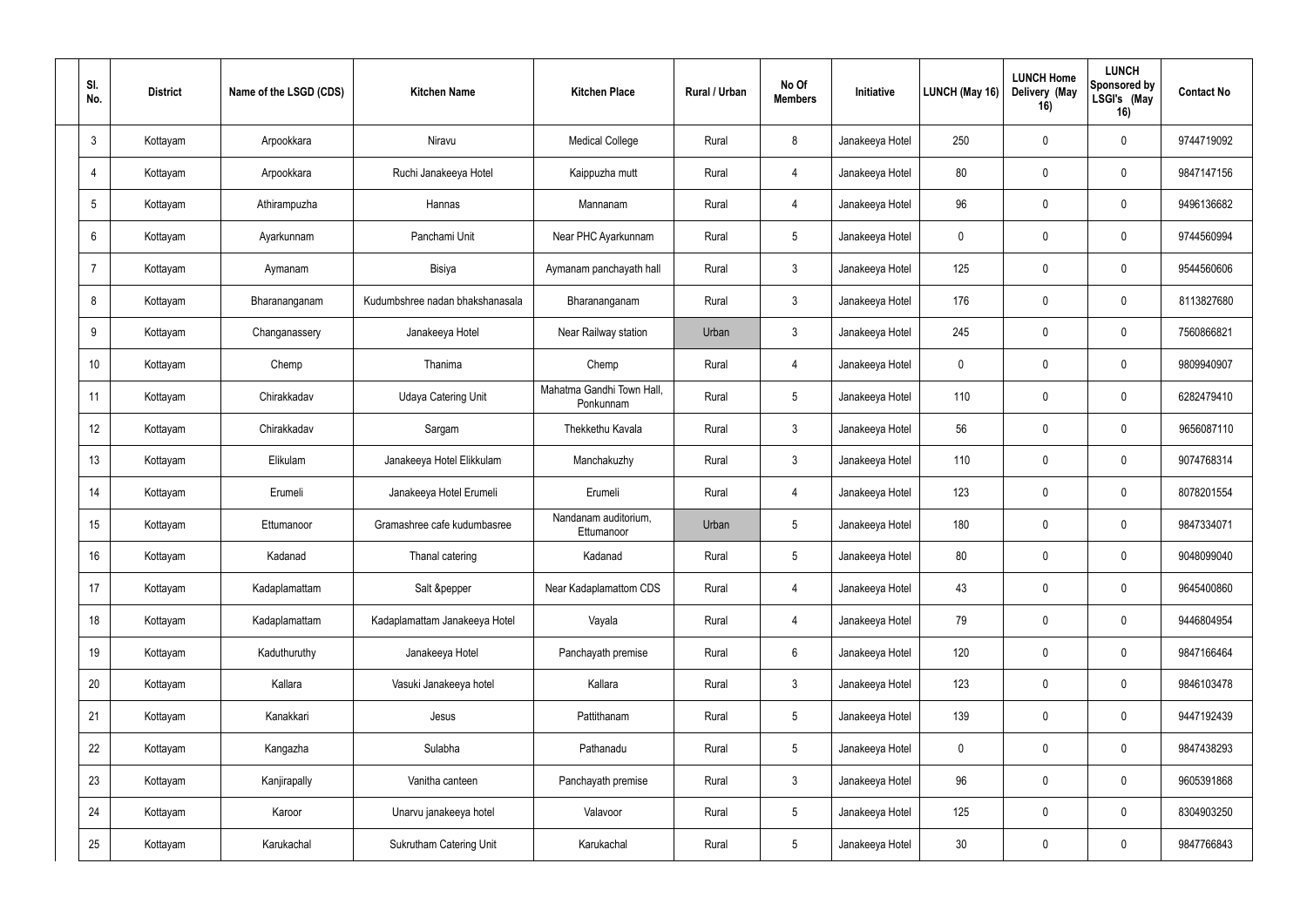|    | SI.<br>No. | <b>District</b> | Name of the LSGD (CDS) | <b>Kitchen Name</b>             | <b>Kitchen Place</b>           | Rural / Urban | No Of<br><b>Members</b> | Initiative      | LUNCH (May 16) | <b>LUNCH Home</b><br>Delivery (May<br>16) | <b>LUNCH</b><br>Sponsored by<br>LSGI's (May<br>16) | <b>Contact No</b> |
|----|------------|-----------------|------------------------|---------------------------------|--------------------------------|---------------|-------------------------|-----------------|----------------|-------------------------------------------|----------------------------------------------------|-------------------|
|    | 26         | Kottayam        | Kidangoor              | Janakeeya hotel                 | Kidangoor Panchayath           | Rural         | $\mathbf{3}$            | Janakeeya Hotel | 152            |                                           | $\mathbf 0$                                        | 9048080292        |
|    | 27         | Kottayam        | Kooroppada             | Achus Janakeeya Hotel           | Panchayath                     | Rural         | $\mathbf{3}$            | Janakeeya Hotel | 143            | $\overline{0}$                            | $\mathbf 0$                                        | 9778121989        |
|    | 28         | Kottayam        | Koottickal             | Janakeeya hotel                 | Koottickal                     | Rural         | $5\overline{)}$         | Janakeeya Hotel | 99             | $\Omega$                                  | $\mathbf 0$                                        | 9645219929        |
|    | 29         | Kottayam        | Koruthodu              | Koruthodu Janakeeya Hotel       | Koruthodu                      | Rural         | $6\overline{6}$         | Janakeeya Hotel | 130            | $\Omega$                                  | $\mathbf 0$                                        | 7510770418        |
|    | 30         | Kottayam        | KottayamNorth          | Alfa Canteen                    | Municipality Kottayam          | Urban         | $5\overline{)}$         | Janakeeya Hotel | 165            | $\Omega$                                  | $\mathbf 0$                                        | 9846571923        |
|    | 31         | Kottayam        | KottayamNorth          | Kerala cafe janakeeya hotel     | Choottuveli                    | Urban         | $\mathbf{3}$            | Janakeeya Hotel | 380            | $\Omega$                                  | $\mathbf 0$                                        | 8129337294        |
|    | 32         | Kottayam        | KottayamNorth          | Maria Janakeeya Hotel           | Chungam                        | Urban         | $5\phantom{.0}$         | Janakeeya Hotel | 264            | $\mathbf 0$                               | $\mathbf 0$                                        | 9744843928        |
|    | 33         | Kottayam        | Kuravilangadu          | kudumbashree janakeeya hotel    | kuravilangady by pass junction | Rural         | $5\phantom{.0}$         | Janakeeya Hotel | 190            |                                           | $\mathbf 0$                                        | 7559022364        |
|    | 34         | Kottayam        | Kurichi                | <b>Swad Catering</b>            | Cheruvelippadi                 | Rural         | $\overline{4}$          | Janakeeya Hotel | 381            | $\Omega$                                  | $\mathbf 0$                                        | 9847891917        |
|    | 35         | Kottayam        | Madappally             | SR catering                     | Mammoodu                       | Rural         | $\mathbf{3}$            | Janakeeya Hotel | $\mathbf 0$    |                                           | $\mathbf 0$                                        | 9747702203        |
|    | 36         | Kottayam        | Manimala               | Vanitha canteen                 | Manimala                       | Rural         | $\mathbf{3}$            | Janakeeya Hotel | 106            | $\Omega$                                  | $\mathbf 0$                                        | 9946318069        |
|    | 37         | Kottayam        | Manjoor                | Oruma catering unit             | Kuruppanthara                  | Rural         | $5\overline{)}$         | Janakeeya Hotel | 92             | $\Omega$                                  | $\mathbf 0$                                        | 9349189590        |
|    | 38         | Kottayam        | Marangattupilly        | Marangattupilly Janakeeya Hotel | Marangattupilly                | Rural         | 4                       | Janakeeya Hotel | 170            | $\Omega$                                  | $\mathbf 0$                                        | 9544416772        |
|    | 39         | Kottayam        | Maravanthuruth         | Changathi                       | Maravanthuruth                 | Rural         | $\overline{4}$          | Janakeeya Hotel | 53             | $\overline{0}$                            | $\mathbf 0$                                        | 9744598169        |
|    | 40         | Kottayam        | Meenachil              | Akshaya Janakeeya hotel         | Idamattam                      | Rural         | $\overline{4}$          | Janakeeya Hotel | 128            | $\overline{0}$                            | $2^{\circ}$                                        | 9747190979        |
|    | 41         | Kottayam        | Meenachil              | Archana janakeeya Hotel         | Paika                          | Rural         | $5\overline{)}$         | Janakeeya Hotel | 183            | $\overline{0}$                            | $\mathbf 0$                                        | 9048759539        |
| 82 | 42         | Kottayam        | Meenadom               | Nainus                          | Meenadom                       | Rural         | $\mathbf{3}$            | Janakeeya Hotel | 76             | $\mathbf 0$                               | $\mathbf 0$                                        | 9539752801        |
|    | 43         | Kottayam        | Melukavu               | Seenayi Cafe centre             | Melukavumattam                 | Rural         | $5\phantom{.0}$         | Janakeeya Hotel | $\mathbf 0$    | $\mathbf 0$                               | $\mathbf 0$                                        | 9744546703        |
|    | 44         | Kottayam        | Moonnilav              | Aiswarya                        | Moonnilav                      | Rural         | $\mathbf{3}$            | Janakeeya Hotel | 113            | 0                                         | $\mathbf 0$                                        | 8281227689        |
|    | 45         | Kottayam        | Mulakkulam             | Janakeeya Hotel                 | Moorkkattilpadi                | Rural         | $\overline{4}$          | Janakeeya Hotel | 136            | $\mathbf 0$                               | $\mathbf 0$                                        | 9747856382        |
|    | 46         | Kottayam        | Mundakkayam            | Janakeeya Hotel Mundakkayam     | Mundakkayam                    | Rural         | $6\overline{6}$         | Janakeeya Hotel | 153            | $\overline{0}$                            | $\mathbf 0$                                        | 9495314979        |
|    | 47         | Kottayam        | Nedumkunnam            | Nanma Kudumbashree Unit         | Nedumkunnam                    | Rural         | $5\overline{)}$         | Janakeeya Hotel | 74             | $\mathbf 0$                               | -1                                                 | 7306791612        |
|    | 48         | Kottayam        | Neendoor               | Gruhasree ME Unit               | Panchayath                     | Rural         | $\mathbf{3}$            | Janakeeya Hotel | 39             | $\boldsymbol{0}$                          | $\mathbf 0$                                        | 9847756958        |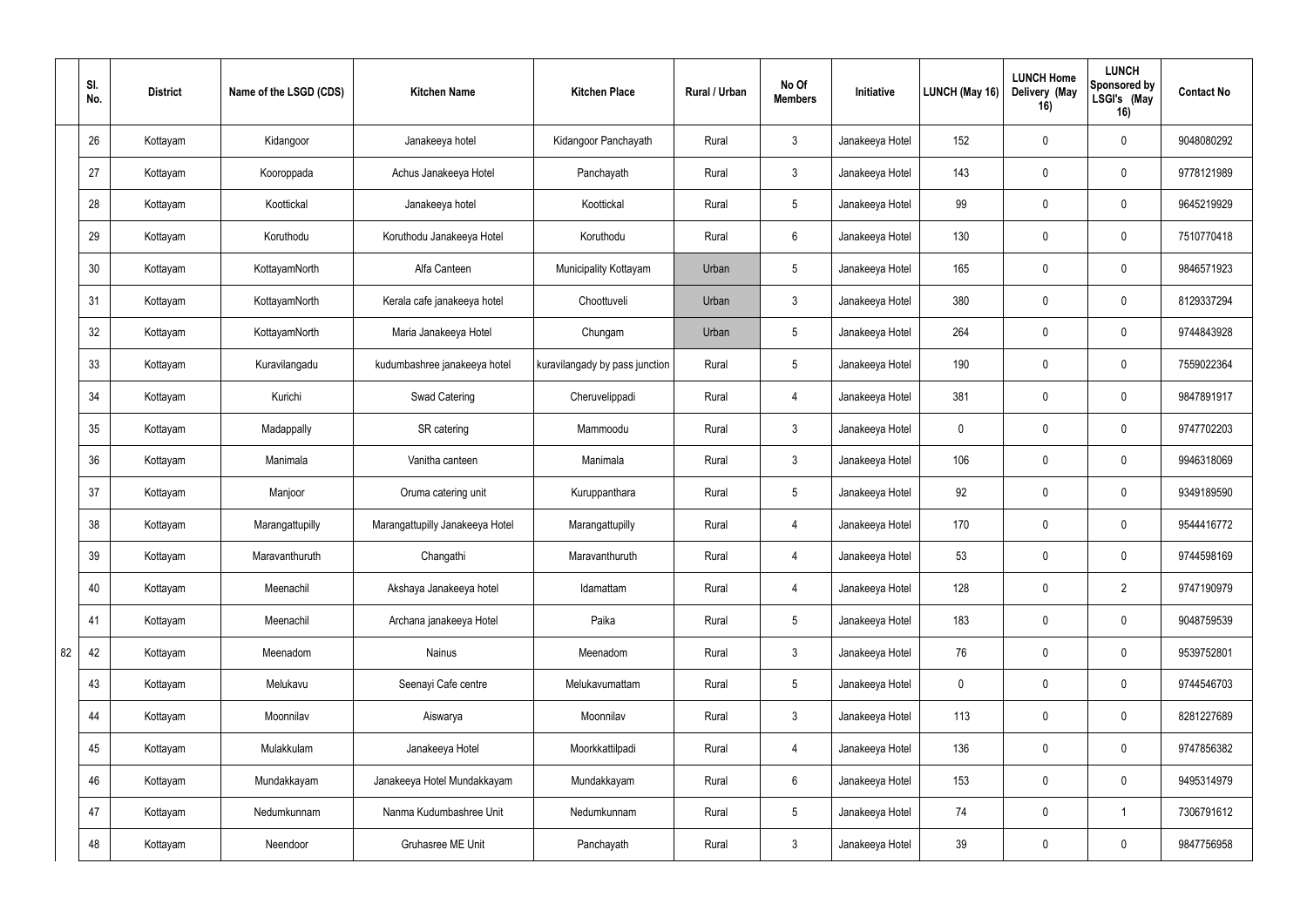| SI.<br>No. | <b>District</b> | Name of the LSGD (CDS) | <b>Kitchen Name</b>          | <b>Kitchen Place</b>     | Rural / Urban | No Of<br><b>Members</b> | Initiative      | LUNCH (May 16) | <b>LUNCH Home</b><br>Delivery (May<br>16) | <b>LUNCH</b><br>Sponsored by<br>LSGI's (May<br>16) | <b>Contact No</b> |
|------------|-----------------|------------------------|------------------------------|--------------------------|---------------|-------------------------|-----------------|----------------|-------------------------------------------|----------------------------------------------------|-------------------|
| 49         | Kottayam        | Njeezhoor              | Annapoorna Janakeeya Hotel   | Panchayath               | Rural         | 4                       | Janakeeya Hotel | 136            | $\mathbf 0$                               | $\mathbf 0$                                        | 9745246839        |
| 50         | Kottayam        | Pala                   | Angel Janakeeya Hotel        | Pala Municipality        | Urban         | $\overline{4}$          | Janakeeya Hotel | 237            | $\mathbf 0$                               | $\mathbf 0$                                        | 9745963125        |
| 51         | Kottayam        | Pala                   | Harithasree catering         | Chethimattam             | Urban         | $5\phantom{.0}$         | Janakeeya Hotel | 247            | $\mathbf 0$                               | $\mathbf 0$                                        | 9895154240        |
| 52         | Kottayam        | Pallickathodu          | Sangeetha                    | Pallickathodu Bus stand  | Rural         | $\mathfrak{Z}$          | Janakeeya Hotel | 107            | $\mathbf 0$                               | $\mathbf 0$                                        | 9633814381        |
| 53         | Kottayam        | Pampady                | Thrupthi                     | Pampady Town             | Rural         | $5\phantom{.0}$         | Janakeeya Hotel | $\pmb{0}$      | $\theta$                                  | $\mathbf 0$                                        | 9633013622        |
| 54         | Kottayam        | Panachikkadu           | Ruchi Canteen                | Paruthumpara             | Rural         | $5\phantom{.0}$         | Janakeeya Hotel | 115            | $\Omega$                                  | $\mathbf 0$                                        | 9656411494        |
| 55         | Kottayam        | Parathodu              | Janakeeya Hotel Parathodu    | Panchayath               | Rural         | 4                       | Janakeeya Hotel | 173            | $\mathbf 0$                               | $\mathbf 0$                                        | 7907455541        |
| 56         | Kottayam        | Paippadu               | Thejus                       | Paippadu                 | Rural         | $5\overline{)}$         | Janakeeya Hotel | 286            | $\mathbf 0$                               | $\mathbf 0$                                        | 7034621426        |
| 57         | Kottayam        | Poonjar                | Haritham                     | Poonjar                  | Rural         | $5\,$                   | Janakeeya Hotel | 136            | $\mathbf 0$                               | $\mathbf 0$                                        | 9495235348        |
| 58         | Kottayam        | poonjar south          | Sowbhagya Janakeeya Hotel    | poonjar south            | Rural         | 4                       | Janakeeya Hotel | 213            | $\mathbf 0$                               | $\boldsymbol{0}$                                   | 9495151799        |
| 59         | Kottayam        | Puthuppalli            | Ammaveedu                    | Puthuppally bus stand    | Rural         | $5\overline{)}$         | Janakeeya Hotel | 216            | $\mathbf 0$                               | $\mathbf 0$                                        | 9947156548        |
| 60         | Kottayam        | Ramapuram              | Ruchi                        | Ramapuram                | Rural         | $\overline{4}$          | Janakeeya Hotel | 202            | $\mathbf 0$                               | $\mathbf 0$                                        | 9495107277        |
| 61         | Kottayam        | T.V.Puram              | Vijaya Janakeeya Hotel       | TV Puram                 | Rural         | $\mathbf{3}$            | Janakeeya Hotel | $\mathbf 0$    | $\mathbf 0$                               | $\mathbf 0$                                        | 9847614136        |
| 62         | Kottayam        | Teekkoy                | Kairali                      | Vagamattom, Kallambhagam | Rural         | $\mathfrak{Z}$          | Janakeeya Hotel | 163            | $\mathbf 0$                               | $\mathbf 0$                                        | 7025702768        |
| 63         | Kottayam        | Thalanad               | Nanma                        | Muttambhagam Kavala      | Rural         | $\mathfrak{Z}$          | Janakeeya Hotel | $\pmb{0}$      | $\mathbf 0$                               | $\mathbf 0$                                        | 9961289547        |
| 64         | Kottayam        | Thalappalam            | Ameya                        | Thalappalam              | Rural         | $\overline{4}$          | Janakeeya Hotel | 143            | $\mathbf 0$                               | $\mathbf 0$                                        | 7025932626        |
| 65         | Kottayam        | Thalayolaparambu       | kudumbashree janakeeya hotel | Thalayolaparambu         | Rural         | $\mathfrak{Z}$          | Janakeeya Hotel | 183            | $\mathbf 0$                               | $\mathbf 0$                                        | 7994830570        |
| 66         | Kottayam        | Thidanadu              | Janani                       | Chemmlamattam            | Rural         | $6\,$                   | Janakeeya Hotel | 142            | $\mathbf 0$                               | 0\$                                                | 9562695545        |
| 67         | Kottayam        | Thidanadu              | Krishna                      | Near Panchayath          | Rural         | $\overline{4}$          | Janakeeya Hotel | 163            | $\mathbf 0$                               | $\mathbf 0$                                        | 9605565960        |
| 68         | Kottayam        | Thiruvarppu            | Sreeparvathy food products   | Illickal                 | Rural         | $\mathfrak{Z}$          | Janakeeya Hotel | 186            | $\mathbf 0$                               | $\mathbf 0$                                        | 9747289846        |
| 69         | Kottayam        | Thrikkodithanam        | Swanthanam                   | Thrikkodithanam          | Rural         | $5\,$                   | Janakeeya Hotel | 154            | $\mathbf 0$                               | $\mathbf 0$                                        | 7902729237        |
| $70\,$     | Kottayam        | Udayanapuram           | Uppum Mulakum                | Nerekadavu               | Rural         | $\mathfrak{Z}$          | Janakeeya Hotel | 72             | $\mathbf 0$                               | $\mathbf 0$                                        | 8111850728        |
| 71         | Kottayam        | Udayanapuram           | Aiswarya Activity Group      | Vaikom Block Panchayath  | Rural         | $\sqrt{5}$              | Janakeeya Hotel | 106            | $\pmb{0}$                                 | $\mathbf 0$                                        | 9847437286        |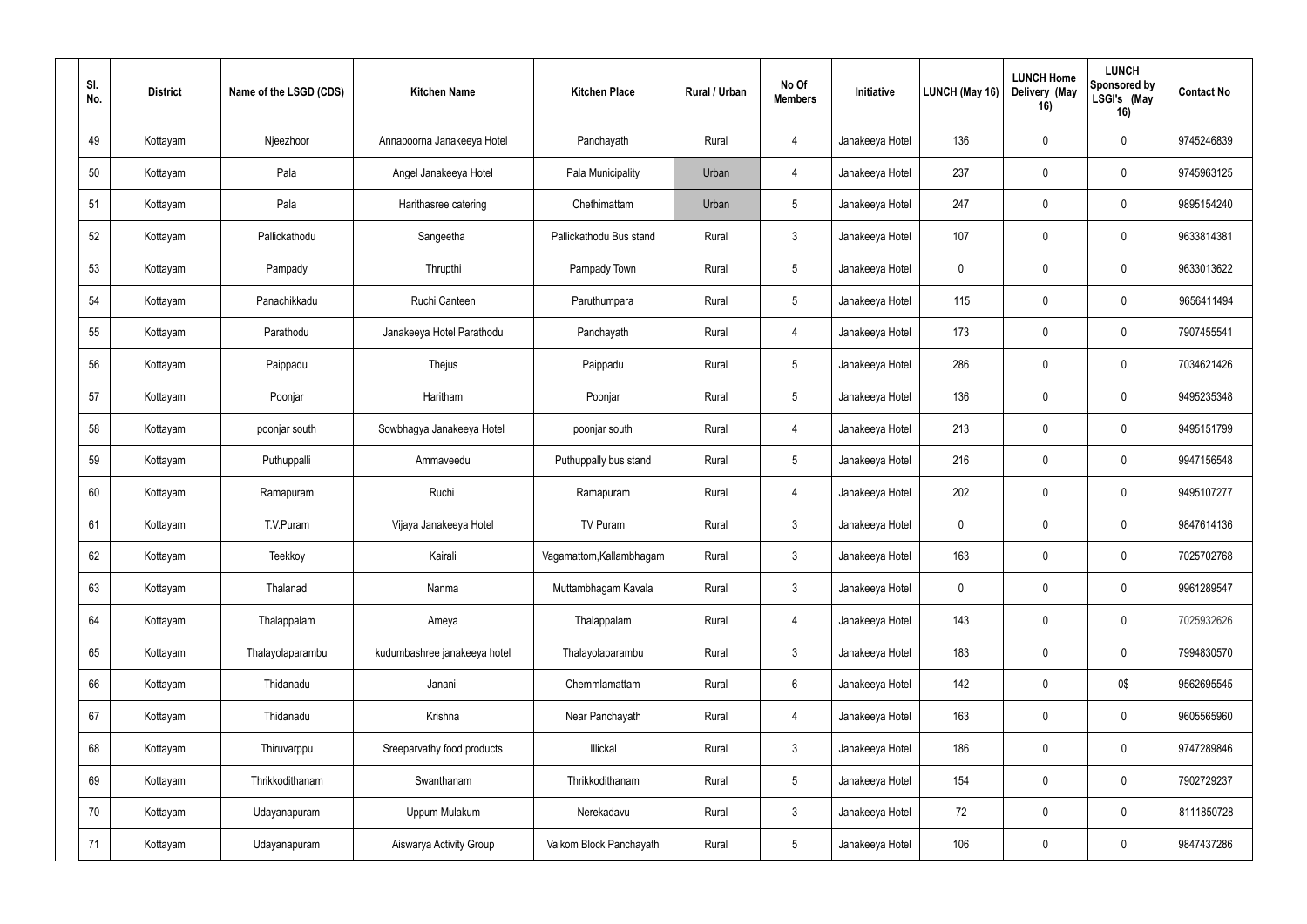|    | SI.<br>No.      | <b>District</b> | Name of the LSGD (CDS) | <b>Kitchen Name</b>                                      | <b>Kitchen Place</b>                        | Rural / Urban | No Of<br><b>Members</b> | Initiative      | <b>LUNCH (May 16)</b> | <b>LUNCH Home</b><br>Delivery (May<br>16) | <b>LUNCH</b><br>Sponsored by<br>LSGI's (May<br>16) | <b>Contact No</b> |
|----|-----------------|-----------------|------------------------|----------------------------------------------------------|---------------------------------------------|---------------|-------------------------|-----------------|-----------------------|-------------------------------------------|----------------------------------------------------|-------------------|
|    | 72              | Kottayam        | Uzhavoor               | Uzhavoor Janakeeya Hotel                                 | Uzhavoor Town                               | Rural         | 8                       | Janakeeya Hotel | 243                   | $\Omega$                                  | $\mathbf 0$                                        | 9746074266        |
|    | 73              | Kottayam        | Vaikom                 | <b>Chanees Eats</b>                                      | Chalapparambu                               | Urban         | 4                       | Janakeeya Hotel | 108                   | $\mathbf 0$                               | $\mathbf 0$                                        | 9446467389        |
|    | 74              | Kottayam        | Vakathanam             | Padheyam                                                 | Njaliakuzhi                                 | Rural         | $6\overline{6}$         | Janakeeya Hotel | 210                   | $\Omega$                                  | $\mathbf 0$                                        | 9495010073        |
|    | 75              | Kottayam        | Vazhappally            | Udayam                                                   | Vazhappally                                 | Rural         | 4                       | Janakeeya Hotel | 246                   | $\Omega$                                  | $\mathbf 0$                                        | 9562267564        |
|    | 76              | Kottayam        | Vazhoor                | Kudumbashree Canteen Unit At<br>Vazhoor Grama Panchayath | Vazhoor Grama Panchayath<br><b>Building</b> | Rural         | $5\phantom{.0}$         | Janakeeya Hotel | 100                   | $\Omega$                                  | $\mathbf 0$                                        | 9544717796        |
|    | 77              | Kottayam        | Vazhoor                | New India                                                | Nedumavu                                    | Rural         | $\mathbf{3}$            | Janakeeya Hotel | $\mathbf 0$           | $\Omega$                                  | $\mathbf 0$                                        | 9744581242        |
|    | 78              | Kottayam        | Vechoor                | Treeland Annapoorna                                      | <b>Bund Road</b>                            | Rural         | $\mathbf{3}$            | Janakeeya Hotel | $\mathbf 0$           | $\Omega$                                  | $\mathbf 0$                                        | 8606814487        |
|    | 79              | Kottayam        | Veliyannoor            | Thanima foods                                            | Veliyannoor                                 | Rural         | $\mathbf{3}$            | Janakeeya Hotel | 138                   | $\Omega$                                  | $\mathbf 0$                                        | 9744392147        |
|    | 80              | Kottayam        | Vellavoor              | Uppum Mulakum Janakeeya Hotel                            | Panchayath premise                          | Rural         | $5\overline{)}$         | Janakeeya Hotel | 161                   | 0                                         | $\mathbf 0$                                        | 9188317288        |
|    | 81              | Kottayam        | Velloor                | Puzhayoram catering                                      | Near Velloor cds office                     | Rural         | 4                       | Janakeeya Hotel | 136                   |                                           | $\mathbf 0$                                        | 9895522286        |
|    | 82              | Kottayam        | Vijayapuram            | Niravu                                                   | Iranjal                                     | Rural         | $\mathbf{3}$            | Janakeeya Hotel | 142                   | $\mathbf 0$                               | $\mathbf 0$                                        | 9495245895        |
|    | 83              | Kottayam        | Vijayapuram            | Renown Janakeeya Hotel                                   | Vadavathoor                                 | Rural         | $5\phantom{.0}$         | Janakeeya Hotel | 283                   | $\Omega$                                  | $\mathbf 0$                                        | 8606536302        |
| 82 |                 |                 |                        |                                                          |                                             |               | 336                     |                 | 205                   | 0                                         | $\mathbf 0$                                        |                   |
|    |                 |                 |                        |                                                          |                                             |               |                         |                 | 11234                 | $\mathbf 0$                               | $\mathbf 0$                                        |                   |
|    | $\overline{1}$  | Kozhikode       | Balussery              | Unarvu Janakeeya Hotel                                   | Balussery                                   | Rural         | $5\overline{)}$         | Janakeeya Hotel | 218                   | $\mathbf 0$                               | $\mathbf 0$                                        | 95440 03929       |
|    | $\overline{2}$  | Kozhikode       | Panangad               | Kairali Janakeeya Hotel                                  | Balussery mukku at KK<br>hospital           | Rural         | $\mathbf{3}$            | Janakeeya Hotel | 444                   | $\mathbf 0$                               | $\mathbf 0$                                        | 97450 85782       |
|    | $\mathfrak{Z}$  | Kozhikode       | Koorachundu            | Swad Nirmmal Janakeeya hotel                             | Koorachundu                                 | Rural         | 4                       | Janakeeya Hotel | 380                   | $\mathbf 0$                               | $\mathbf 0$                                        | 94967 07886       |
|    | $\overline{4}$  | Kozhikode       | Koorachundu            | Koottayma Janakeeya Hotel                                | Kallanode                                   | Rural         | $5\phantom{.0}$         | Janakeeya Hotel | 365                   | $\mathbf 0$                               | $\mathbf 0$                                        | 94967 26850       |
|    | $5\phantom{.0}$ | Kozhikode       | Kottur                 | Kudumbashree Janakeeya Hotel Kottur                      | Kottur                                      | Rural         | 10                      | Janakeeya Hotel | 172                   | $\mathbf 0$                               | $\mathbf 0$                                        | 97456 72101       |
|    | $6\phantom{.}6$ | Kozhikode       | Naduvannur             | Naduvannur Janakeeya Hotel                               | Naduvannur                                  | Rural         | $5\phantom{.0}$         | Janakeeya Hotel | 266                   | $\mathbf 0$                               | $\mathbf 0$                                        | 8592-031802       |
|    | $\overline{7}$  | Kozhikode       | Naduvannur             | FriendsJanakeeya Hotel                                   | Anjolimukku                                 | Rural         | $\mathbf{3}$            | Janakeeya Hotel | 349                   | $\mathbf 0$                               | $\mathbf 0$                                        | 9995947043        |
|    | 8               | Kozhikode       | Ulliyeri               | Ruchi Janakeeya Hotel                                    | Ulliyeri                                    | Rural         | $\overline{4}$          | Janakeeya Hotel | 328                   | $\mathbf 0$                               | $\mathbf 0$                                        | 89434 06681       |
|    | 9               | Kozhikode       | Unnikulam              | Swad Janakeeya Hotel                                     | Ekarool Kaappil Road                        | Rural         | $\mathbf{3}$            | Janakeeya Hotel | 673                   | $\boldsymbol{0}$                          | $\mathbf 0$                                        | 85475 75474       |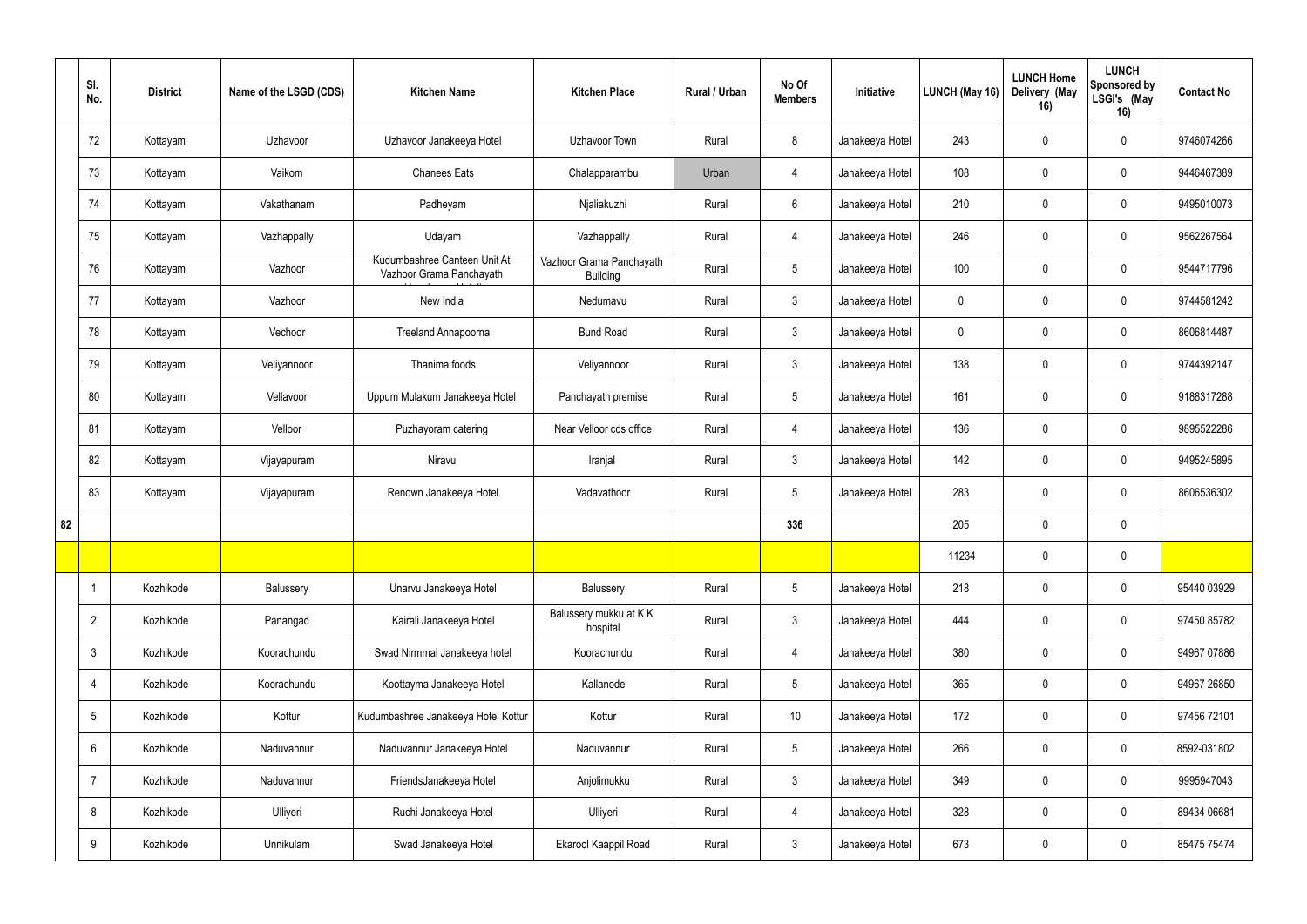| SI.<br>No. | <b>District</b> | Name of the LSGD (CDS) | <b>Kitchen Name</b>            | <b>Kitchen Place</b>                  | Rural / Urban | No Of<br><b>Members</b> | Initiative      | <b>LUNCH (May 16)</b> | <b>LUNCH Home</b><br>Delivery (May<br>16) | <b>LUNCH</b><br>Sponsored by<br>LSGI's (May<br>16) | <b>Contact No</b> |
|------------|-----------------|------------------------|--------------------------------|---------------------------------------|---------------|-------------------------|-----------------|-----------------------|-------------------------------------------|----------------------------------------------------|-------------------|
| 10         | Kozhikode       | Unnikulam              | Chaithanya Janakeeya Hotel     | Opposite unnikulam<br>gramapanchayath | Rural         | $\mathbf{3}$            | Janakeeya Hotel | 688                   | $\Omega$                                  | $\bf{0}$                                           | 87141 31460       |
| 11         | Kozhikode       | Nanminda               | Akshaya vanitha hotel          | Nanminda panchayath building          | Rural         | $5\phantom{.0}$         | Janakeeya Hotel | 160                   | $\mathbf 0$                               | $\mathbf 0$                                        | 9961184212        |
| 12         | Kozhikode       | Thalakkulathur         | Thalakkulathur Janakeeya Hotel | Parambath                             | Rural         | 5                       | Janakeeya Hotel | 255                   | $\Omega$                                  | 0                                                  | 7593067511        |
| 13         | Kozhikode       | Kakkodi                | Kakkodi Janakeeya Hotel        | Kakkodi Bazar                         | Rural         | $\overline{7}$          | Janakeeya Hotel | 300                   | $\mathbf 0$                               | $\mathbf 0$                                        | 8943123615        |
| 14         | Kozhikode       | Chelannur              | Oottupura Janakeeya Hotel      | Ambalathukulangara                    | Rural         | $\overline{7}$          | Janakeeya Hotel | 156                   | $\theta$                                  | $\overline{2}$                                     | 9846010528        |
| 15         | Kozhikode       | Narikkuni              | Amma Janakeeya Hotel           | Narikkuni                             | Rural         | $\overline{4}$          | Janakeeya Hotel | 200                   | $\Omega$                                  | $\mathbf 0$                                        | 9645606562        |
| 16         | Kozhikode       | Kakkoor                | Janakeeya Hotel Kakkoor        | Kakkoor                               | Rural         | $5\phantom{.0}$         | Janakeeya Hotel | 132                   | $\mathbf 0$                               | $\mathbf 0$                                        | 8592050112        |
| 17         | Kozhikode       | Koduvally              | Sadhya Janakeeya Hotel         | G M L P School, Koduvally             | Urban         | $5\phantom{.0}$         | Janakeeya Hotel | 590                   | $\Omega$                                  | $\mathbf{0}$                                       | 8593898831        |
| 18         | Kozhikode       | Koduvally              | KKN Janakeeya Hotel Koduvally  | Nellamkandi                           | Urban         | $\mathbf{3}$            | Janakeeya Hotel | 182                   | $\mathbf 0$                               | 0                                                  | 9847650894        |
| 19         | Kozhikode       | Koduvally              | Swad Janakeeya Hotel           | Manipuram                             | Urban         | 5                       | Janakeeya Hotel | 216                   | $\Omega$                                  | 0                                                  | 9946991995        |
| 20         | Kozhikode       | Madavoor               | Madavoor Janakeeya Hotel       | Near madavoor panchayath              | Rural         | $5\phantom{.0}$         | Janakeeya Hotel | 149                   | $\mathbf 0$                               | $\mathbf 0$                                        | 8547590842        |
| 21         | Kozhikode       | Omasseri               | Annapoornna Janakeeya Hotel    | Omasseri                              | Rural         | 4                       | Janakeeya Hotel | 408                   | $\Omega$                                  | 0                                                  | 9605102599        |
| 22         | Kozhikode       | Puthuppadi             | Ruchi Janakeeya Hotel          | Puthupadi                             | Rural         | $5\phantom{.0}$         | Janakeeya Hotel | 300                   | $\mathbf 0$                               | $\mathbf 0$                                        | 7909113114        |
| 23         | Kozhikode       | Kizhakkoth             | Swad Janakeeya Hotel           | Mariveettilthazham                    | Rural         | 4                       | Janakeeya Hotel | 125                   | $\mathbf 0$                               | $\mathbf 0$                                        | 9847086665        |
| 24         | Kozhikode       | Thamarassery           | Pavithram Janakeeya hotel      | Thamarassery old stand                | Rural         | $6\,$                   | Janakeeya Hotel | 358                   | $\mathbf 0$                               | $\mathbf 0$                                        | 9048389661        |
| 25         | Kozhikode       | Kodenchery             | Kairali Janakeeya Hotel        | Kodenchery                            | Rural         | $\overline{4}$          | Janakeeya Hotel | 198                   | $\mathbf 0$                               | $\mathbf 0$                                        | 9446037829        |
| 26         | Kozhikode       | Koodaranji             | Ruchikkoot Janakeeya Hotel     | Koodaranji                            | Rural         | $6\phantom{.0}$         | Janakeeya Hotel | 197                   | $\mathbf 0$                               | $\mathbf 0$                                        | 9496439278        |
| 27         | Kozhikode       | Thiruvambadi           | Pulari Janakeeya Hotel         | Thondimmal                            | Rural         | $5\,$                   | Janakeeya Hotel | 176                   | $\mathbf 0$                               | $\mathbf 0$                                        | 7034264232        |
| 28         | Kozhikode       | Kattippara             | Ruchi Janakeeya Hotel          | Chamal                                | Rural         | $6\phantom{.0}$         | Janakeeya Hotel | 138                   | $\mathbf 0$                               | $\mathbf 0$                                        | 7591974045        |
| 29         | Kozhikode       | Koyilandy North        | Naveena canteen                | Near new bus stand                    | Urban         | $\overline{7}$          | Janakeeya Hotel | 638                   | $\mathbf 0$                               | $\overline{4}$                                     | 9544185262        |
| $30\,$     | Kozhikode       | Koyilandy North        | Kulirma Janakeeya Hotel        | Near Kollamchira                      | Urban         | 10 <sup>°</sup>         | Janakeeya Hotel | 350                   | $\mathbf 0$                               |                                                    | 8943191728        |
| 31         | Kozhikode       | Koyilandi South        | Snehadeepam Janakeeya Hotel    | Muthambi                              | Urban         | $\boldsymbol{6}$        | Janakeeya Hotel | 138                   | $\mathbf 0$                               | $\mathbf 0$                                        | 9188198658        |
| 32         | Kozhikode       | Koyilandi South        | Sanam Janakeeya Hotel          | Koyilandi Market                      | Urban         | $\mathfrak{Z}$          | Janakeeya Hotel | 341                   | $\pmb{0}$                                 | $\mathbf 0$                                        | 9544185262        |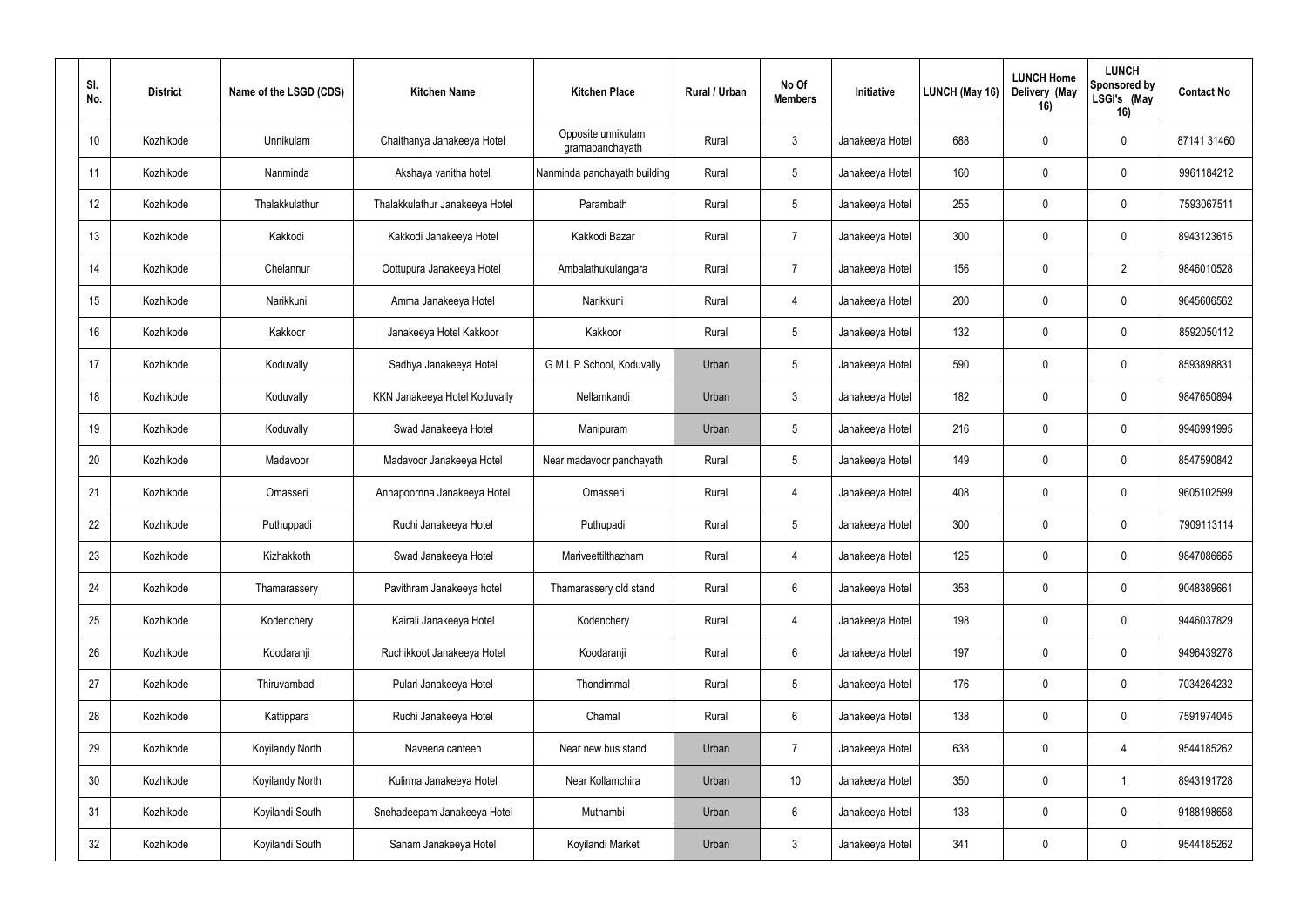|     | SI.<br>No. | <b>District</b> | Name of the LSGD (CDS) | <b>Kitchen Name</b>         | <b>Kitchen Place</b>                        | Rural / Urban | No Of<br><b>Members</b> | Initiative      | LUNCH (May 16) | <b>LUNCH Home</b><br>Delivery (May<br>16) | <b>LUNCH</b><br>Sponsored by<br>LSGI's (May<br>16) | <b>Contact No</b> |
|-----|------------|-----------------|------------------------|-----------------------------|---------------------------------------------|---------------|-------------------------|-----------------|----------------|-------------------------------------------|----------------------------------------------------|-------------------|
|     | 33         | Kozhikode       | Chengottukavu          | Amma Janakeeya Hotel        | Edakkulam                                   | Rural         | $5\phantom{.0}$         | Janakeeya Hotel | 116            | $\Omega$                                  | $\mathbf 0$                                        | 9048235785        |
|     | 34         | Kozhikode       | Atholi                 | Atholi Janakeeya Hotel      | Kodassery                                   | Rural         | 4                       | Janakeeya Hotel | $\mathbf 0$    | $\Omega$                                  | $\mathbf 0$                                        | 9072499251        |
|     | 35         | Kozhikode       | Moodadi                | Ruchi Janakeeya Hotel       | Moodadi                                     | Rural         | $5\overline{)}$         | Janakeeya Hotel | 310            | $\Omega$                                  | $\mathbf 0$                                        | 8281226403        |
|     | 36         | Kozhikode       | Chemancheri            | Annapoornna Janakeeya Hotel | Pookkad                                     | Rural         | $5\overline{)}$         | Janakeeya Hotel | $\mathbf 0$    | $\Omega$                                  | $\mathbf 0$                                        | 9048235785        |
|     | 37         | Kozhikode       | Arikkulam              | Thanima Janakeeya Hotel     | Kurudimukku                                 | Rural         | 4                       | Janakeeya Hotel | 188            | $\Omega$                                  | $\mathbf 0$                                        | 9645137125        |
|     | 38         | Kozhikode       | Arikkulam              | Ruchiyidam Janakeeya Hotel  | Arikkulam                                   | Rural         | 4                       | Janakeeya Hotel | 72             | $\Omega$                                  | $\mathbf 0$                                        | 9048410803        |
|     | 39         | Kozhikode       | Kozhikode Central.     | Ruchikkoott                 | <b>District Veterinary Hospital</b>         | Urban         | $\mathbf{3}$            | Janakeeya Hotel | 996            | 200                                       | $\mathbf 0$                                        | 7025774213        |
|     | 40         | Kozhikode       | Kozhikode Central      | Sneha Ruchikkoott           | Mankavu                                     | Urban         | $\overline{4}$          | Janakeeya Hotel | 366            | 48                                        | $\mathbf 0$                                        | 8921995031        |
|     | 41         | Kozhikode       | Kozhikode Central      | Tripthi Janakeeya Hotel     | Near AMLP School,<br>Moozhikkal             | Urban         | $\mathbf{3}$            | Janakeeya Hotel | 716            | 114                                       | $\mathbf 0$                                        | 8129200288        |
|     | 42         | Kozhikode       | Kozhikode Central      | New Ganesh                  | Kovoor, near library                        | Urban         | $5\phantom{.0}$         | Janakeeya Hotel | 990            | $\Omega$                                  | $\mathbf 0$                                        | 9349123701        |
|     | 43         | Kozhikode       | Kozhikode Central      | Ruchippura Janakeeya Hotel  | Near Focus mall, New bus<br>stand Kozhikode | Urban         | $\mathbf{3}$            | Janakeeya Hotel | 983            | $\overline{0}$                            | $\mathbf 0$                                        | 9605602806        |
|     | 44         | Kozhikode       | Kozhikode Central      | Souparnika Janakeeya Hotel  | Medical college near chest<br>hospital      | Urban         | $6\overline{6}$         | Janakeeya Hotel | 442            | $\Omega$                                  | $\mathbf 0$                                        | 8281709784        |
|     | 45         | Kozhikode       | Kozhikode North        | Udayam kudumbasree canteen  | Thadambattuthazham                          | Urban         | $5\phantom{.0}$         | Janakeeya Hotel | 500            | 48                                        | $\mathbf 0$                                        | 7736850096        |
|     | 46         | Kozhikode       | Kozhikode North        | Ruchi                       | Elathoor, Chettikulam                       | Urban         | 4                       | Janakeeya Hotel | 336            | $\overline{0}$                            | $\mathbf 0$                                        | 9947743713        |
|     | 47         | Kozhikode       | Kozhikode North        | Tasty Janakeeya Hotel       | Butt road                                   | Urban         | $5\phantom{.0}$         | Janakeeya Hotel | 653            | 55                                        | $\mathbf 0$                                        | 9074462795        |
|     | 48         | Kozhikode       | Kozhikode North        | Oruma                       | Eranjikkal                                  | Urban         | $\overline{4}$          | Janakeeya Hotel | 467            | 65                                        | $\mathbf 0$                                        | 9497754632        |
|     | 49         | Kozhikode       | Feroke                 | Ruchi vanitha mess          | <b>Feroke Muncipality</b>                   | Urban         | $\overline{7}$          | Janakeeya Hotel | 293            | $\overline{0}$                            | $\mathbf 0$                                        | 9544468026        |
|     | 50         | Kozhikode       | Feroke                 | Mithra Janakeeya Hotel      | Ambalangadi                                 | Urban         | $5\phantom{.0}$         | Janakeeya Hotel | 302            | $\overline{0}$                            | $\mathbf 0$                                        | 9847657229        |
|     | 51         | Kozhikode       | Feroke                 | Chemmeen Janakeeya Hotel    | Karuvanthuruthi                             | Urban         | $\overline{4}$          | Janakeeya Hotel | 294            | $\mathbf 0$                               | $\mathbf 0$                                        | 9747265293        |
|     | 52         | Kozhikode       | Ramanattukara          | Tasty catering unit         | Ramanattukara                               | Urban         | $6\overline{6}$         | Janakeeya Hotel | 397            | $\overline{0}$                            | $\mathbf 0$                                        | 9961004004        |
|     | 53         | Kozhikode       | KozhikodeSouth         | Ushass cattering            | Meenchantha school                          | Urban         | $5\phantom{.0}$         | Janakeeya Hotel | 735            | $\mathbf 0$                               | $\mathbf 0$                                        | 9645629224        |
| 107 | 54         | Kozhikode       | Kozhikode South        | Oruma                       | Naduvattam                                  | Urban         | $\overline{4}$          | Janakeeya Hotel | 375            | $\overline{0}$                            | $\mathbf 0$                                        | 9747405960        |
|     | 55         | Kozhikode       | Kozhikode South        | Ruchi Janakeeya Hotel       | Kundayithode                                | Urban         | $5\phantom{.0}$         | Janakeeya Hotel | 581            | $\boldsymbol{0}$                          | $\mathbf 0$                                        | 9526521036        |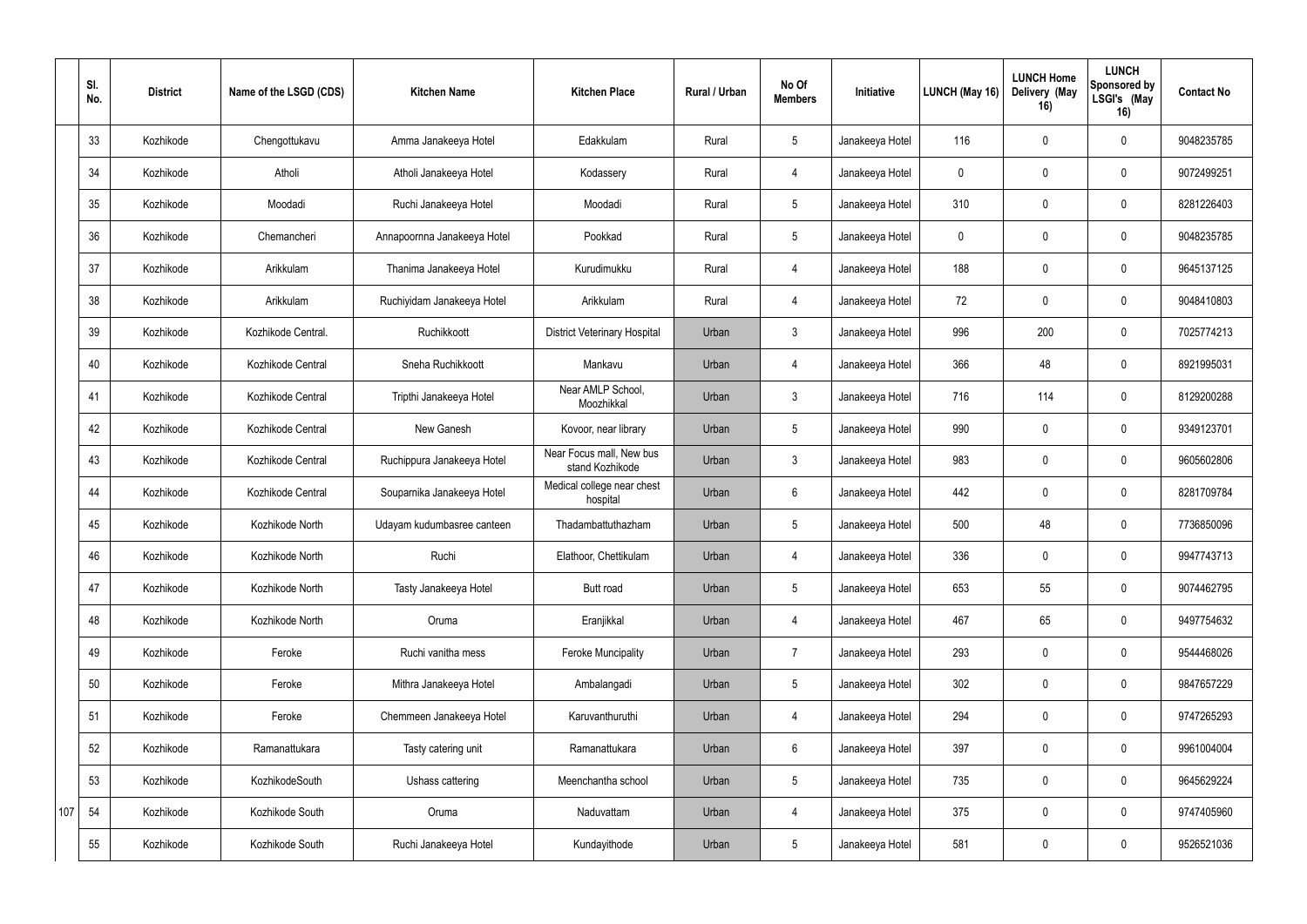| SI.<br>No. | <b>District</b> | Name of the LSGD (CDS) | <b>Kitchen Name</b>                       | <b>Kitchen Place</b>               | Rural / Urban | No Of<br><b>Members</b> | Initiative      | <b>LUNCH (May 16)</b> | <b>LUNCH Home</b><br>Delivery (May<br>16) | <b>LUNCH</b><br>Sponsored by<br>LSGI's (May<br>16) | <b>Contact No</b> |
|------------|-----------------|------------------------|-------------------------------------------|------------------------------------|---------------|-------------------------|-----------------|-----------------------|-------------------------------------------|----------------------------------------------------|-------------------|
| 56         | Kozhikode       | Kozhikode South        | Five star                                 | Palayam                            | Urban         | $\overline{4}$          | Janakeeya Hotel | 493                   | $\mathbf 0$                               | $\mathbf 0$                                        | 9744307041        |
| 57         | Kozhikode       | Olavanna               | Kailamadam Janakeeya Hotel                | Pantheerankavu bypass              | Rural         | $6\phantom{.}6$         | Janakeeya Hotel | 335                   | 117                                       | $\mathbf 0$                                        | 9526123535        |
| 58         | Kozhikode       | Olavanna               | Snehitha Janakeeya Hotel                  | Kunnathupalam                      | Rural         | $6\phantom{.}6$         | Janakeeya Hotel | 274                   | 141                                       | 0                                                  | 9072771905        |
| 59         | Kozhikode       | Kadalundi              | Kadambhari Janakeeya Hotel                | Mannoor valavil                    | Rural         | $6\phantom{.}6$         | Janakeeya Hotel | 171                   | 72                                        | $\mathbf 0$                                        | 9349923675        |
| 60         | Kozhikode       | Mukkam                 | Mukkam Friends Janakeeya hotel            | Mukkam                             | Urban         | 4                       | Janakeeya Hotel | 469                   | $\mathbf 0$                               | $\mathbf 0$                                        | 9497215604        |
| 61         | Kozhikode       | Mukkam                 | Oottupura Janakeeya Hotel                 | Manassery                          | Urban         | 4                       | Janakeeya Hotel | 397                   | $\Omega$                                  | $\mathbf 0$                                        | 9645563417        |
| 62         | Kozhikode       | Chathamangalam         | Prakruthi                                 | Chathamangalam vipanana<br>kendram | Rural         | $5\phantom{.0}$         | Janakeeya Hotel | 399                   | $\mathbf 0$                               | $\mathbf 0$                                        | 9745828787        |
| 63         | Kozhikode       | Chathamangalam         | Oruma                                     | Milk society                       | Rural         | $5\phantom{.0}$         | Janakeeya Hotel | $\mathbf 0$           | $\Omega$                                  | $\mathbf 0$                                        | 9847872378        |
| 64         | Kozhikode       | Perumanna              | Thushara Janakeeya Hotel                  | Vallikkunnu                        | Rural         | $5\phantom{.0}$         | Janakeeya Hotel | 180                   | 0                                         | 0                                                  | 8113873612        |
| 65         | Kozhikode       | Kodiyathur             | Kanivu                                    | Eranjimavu                         | Rural         | $\overline{4}$          | Janakeeya Hotel | 90                    | $\Omega$                                  | 0                                                  | 9048094053        |
| 66         | Kozhikode       | Karassery              | Karassery CDS Janakeeya Hotel             | Near karassery panchayath          | Rural         | $\overline{4}$          | Janakeeya Hotel | 360                   | $\mathbf 0$                               | $\mathbf 0$                                        | 9645120636        |
| 67         | Kozhikode       | Kuruvattoor            | Nanma Janakeeya Hotel                     | Payambra                           | Rural         | $\overline{4}$          | Janakeeya Hotel | 172                   | $\Omega$                                  | $\mathbf 0$                                        | 8547413299        |
| 68         | Kozhikode       | Mavoor                 | Koottayma Janakeeya Hotel                 | Mavoor                             | Rural         | $\overline{4}$          | Janakeeya Hotel | 342                   | $\Omega$                                  | $\mathbf 0$                                        | 9961856227        |
| 69         | Kozhikode       | Peruvayal              | Tripthi Janakeeya Hotel                   | Velliparambu                       | Rural         | $5\,$                   | Janakeeya Hotel | 148                   | $\pmb{0}$                                 | $\mathbf 0$                                        | 6238723687        |
| 70         | Kozhikode       | Kuttiadi               | Janakeeya Hotel                           | Kuttiadi Town                      | Rural         | $\boldsymbol{9}$        | Janakeeya Hotel | 324                   | $\mathbf 0$                               | $\mathbf 0$                                        | 8606099575        |
| 71         | Kozhikode       | Kavilumpara            | Kavilumpara panchayath Janakeeya<br>Hotel | Thottilpalam                       | Rural         | $\overline{4}$          | Janakeeya Hotel | 270                   | $\mathbf 0$                               | $\mathbf 0$                                        | 8157900256        |
| 72         | Kozhikode       | Maruthonkara           | Thanima Janakeeya Hotel                   | Adukkath                           | Rural         | $5\,$                   | Janakeeya Hotel | 388                   | $\mathbf 0$                               |                                                    | 9846974198        |
| 73         | Kozhikode       | Velom                  | Samridhi                                  | Kallumpuram - Theekkuni            | Rural         | $\sqrt{5}$              | Janakeeya Hotel | 203                   | $\mathbf 0$                               | $\mathbf 0$                                        | 9846813401        |
| 74         | Kozhikode       | Kunnummal              | Ruchi Janakeeya Hotel                     | Kakkattil                          | Rural         | $5\,$                   | Janakeeya Hotel | 318                   | $\mathbf 0$                               | $\mathbf 0$                                        | 9605800608        |
| 75         | Kozhikode       | Naripatta              | Sthree sakthi Janakeeya Hotel             | Kaiveli                            | Rural         | $5\phantom{.0}$         | Janakeeya Hotel | 155                   | $\mathbf 0$                               | $\mathbf 0$                                        | 9645339232        |
| 76         | Kozhikode       | Kayakkodi              | Samridhi Janakeeya Hotel                  | Kayakkodi                          | Rural         | $\sqrt{5}$              | Janakeeya Hotel | 228                   | $\mathbf 0$                               | $\mathbf 0$                                        | 9495587551        |
| 77         | Kozhikode       | Thurayur               | Cds coffee house                          | Thurayur                           | Rural         | $5\,$                   | Janakeeya Hotel | 230                   | $\mathbf 0$                               | $\mathbf 0$                                        | 9048028293        |
| 78         | Kozhikode       | Payyoli                | Lady fingers janakeeya hotel              | Payyoli Municipality               | Urban         | $\overline{4}$          | Janakeeya Hotel | 210                   | $\pmb{0}$                                 | $\overline{0}$                                     | 8606505900        |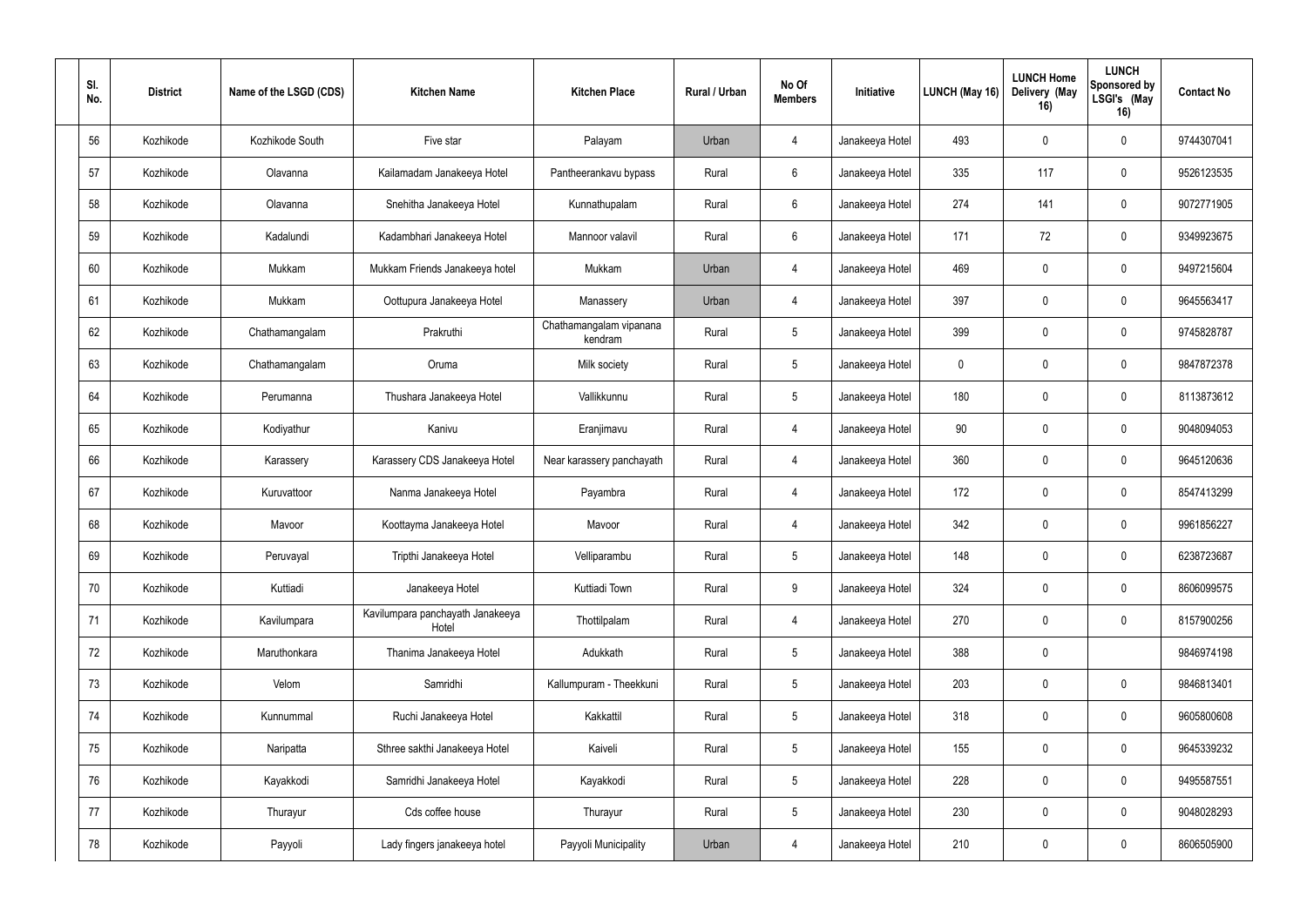| SI.<br>No. | <b>District</b> | Name of the LSGD (CDS) | <b>Kitchen Name</b>                                  | <b>Kitchen Place</b>                               | <b>Rural / Urban</b> | No Of<br><b>Members</b> | Initiative      | LUNCH (May 16) | <b>LUNCH Home</b><br>Delivery (May<br>16) | <b>LUNCH</b><br>Sponsored by<br>LSGI's (May<br>16) | <b>Contact No</b> |
|------------|-----------------|------------------------|------------------------------------------------------|----------------------------------------------------|----------------------|-------------------------|-----------------|----------------|-------------------------------------------|----------------------------------------------------|-------------------|
| 79         | Kozhikode       | Meppayur               | Ruchi canteen                                        | Meppayur                                           | Rural                | $5\phantom{.0}$         | Janakeeya Hotel | 319            | $\mathbf 0$                               | $\mathbf 0$                                        | 9447469729        |
| 80         | Kozhikode       | Thikkodi               | Kaippunnyam Janakeeya Hotel                          | Thikkodi                                           | Rural                | $5\,$                   | Janakeeya Hotel | 150            | $\mathbf 0$                               | $\mathbf 0$                                        | 9526071250        |
| 81         | Kozhikode       | Keezhariyur            | Tripthi Janakeeya Hotel                              | Arayanattu para                                    | Rural                | 8                       | Janakeeya Hotel | 292            | $\mathbf 0$                               | $\mathbf 0$                                        | 8592834034        |
| 82         | Kozhikode       | Chakkittappara         | Chakkittapara cds Hotel                              | Chakkittapara CDS                                  | Rural                | $\mathfrak{Z}$          | Janakeeya Hotel | 298            | $\mathbf 0$                               | $\mathbf 0$                                        | 9526881089        |
| 83         | Kozhikode       | Cheruvannur            | Vanitha canteen                                      | near cheruvannur panchayath<br>office, Cheruvannur | Rural                | $5\phantom{.0}$         | Janakeeya Hotel | 198            | $\mathbf 0$                               | $\mathbf 0$                                        | 9400676505        |
| 84         | Kozhikode       | Koothali               | Salkara stationary cum Coffee house<br>and photostat | Near Koothali panchayath<br>office                 | Rural                | $6\,$                   | Janakeeya Hotel | 168            | $\Omega$                                  | $\mathbf 0$                                        | 9847642496        |
| 85         | Kozhikode       | Changaroth             | Changorath Janakeeya Hotel                           | Near Vadakkumbad HSS                               | Rural                | $5\,$                   | Janakeeya Hotel | 135            | $\mathbf 0$                               | $\mathbf 0$                                        | 9747353283        |
| 86         | Kozhikode       | Perambra               | Perambra Janakeeya Hotel                             | Perambra                                           | Rural                | $\overline{4}$          | Janakeeya Hotel | 295            | $\mathbf 0$                               | $\mathbf 0$                                        | 6238677483        |
| 87         | Kozhikode       | Kayanna                | Kudumbashree Janakeeya Hotel<br>Kayanna              | Kayanna Bazar                                      | Rural                | $\mathfrak{Z}$          | Janakeeya Hotel | 104            | $\mathbf 0$                               | $\mathbf 0$                                        | 9496130121        |
| 88         | Kozhikode       | Kayanna                | Soorya janakeeya Hotel                               | Para Muthu Kayanna                                 | Rural                | $\mathfrak{Z}$          | Janakeeya Hotel | 275            | $\mathbf 0$                               | 0                                                  | 95396 14209       |
| 89         | Kozhikode       | Nochad                 | Kudumbashree Janakeeya Hotel                         | Muliyangal                                         | Rural                | $5\,$                   | Janakeeya Hotel | 206            | $\mathbf 0$                               | $\mathbf 0$                                        | 7034944936        |
| 90         | Kozhikode       | Nochad                 | Ruchi Janakeeya Hotel                                | Kalpathur                                          | Rural                | $5\phantom{.0}$         | Janakeeya Hotel | 80             | 0                                         | $\mathbf 0$                                        | 9946006742        |
| 91         | Kozhikode       | Ayenchery              | Janakeeya Hotel Ayanchery                            | Ayanchery                                          | Rural                | $\overline{4}$          | Janakeeya Hotel | 228            | $\mathbf 0$                               | $\mathbf 0$                                        | 8078369520        |
| 92         | Kozhikode       | Maniyur                | Ruchikoott Vanitha Hotel                             | Near maniyur panchayath<br>office, Navodaya stop   | Rural                | $\overline{4}$          | Janakeeya Hotel | 165            | $\mathbf 0$                               | $\mathbf 0$                                        | 9400097895        |
| 93         | Kozhikode       | Villiappally           | Janakeeya Hotel Villiappally                         | Keezhal Mukku                                      | Rural                | $\overline{4}$          | Janakeeya Hotel | 250            | $\mathbf 0$                               | $\mathbf 0$                                        | 8086472039        |
| 94         | Kozhikode       | Thiruvallur            | Ruchi Janakeeya Hotel                                | Thiruvallur                                        | Rural                | $5\,$                   | Janakeeya Hotel | 257            | $\mathbf 0$                               | $\mathbf 0$                                        | 9400723619        |
| 95         | Kozhikode       | Edachery               | Kudumbasree cafe and helpdesk                        | Edachery                                           | Rural                | $\overline{4}$          | Janakeeya Hotel | 177            | $\mathbf 0$                               | $\mathbf 0$                                        | 7736287974        |
| 96         | Kozhikode       | Nadapuram              | Uttupura canteen and catering                        | Kallachi                                           | Rural                | $6\,$                   | Janakeeya Hotel | 400            | $\mathbf 0$                               | $\mathbf 0$                                        | 9946448011        |
| 97         | Kozhikode       | Chekkyad               | Ruchi vanitha hotel                                  | Puliyav                                            | Rural                | $\overline{4}$          | Janakeeya Hotel | 216            | $\mathbf 0$                               | $\mathbf 0$                                        | 9048541152        |
| 98         | Kozhikode       | Valayam                | Nanma Janakeeya Hotel                                | Valayam                                            | Rural                | $5\,$                   | Janakeeya Hotel | 165            | $\mathbf 0$                               | $\mathbf 0$                                        | 9207821783        |
| 99         | Kozhikode       | Purameri               | Nanma Janakeeya Hotel                                | Purameri                                           | Rural                | $6\,$                   | Janakeeya Hotel | 247            | $\mathbf 0$                               | $\mathbf 0$                                        | 9745393164        |
| 100        | Kozhikode       | Vanimel                | Vanimel Janakeeya Hotel                              | Bhoomivathukkal                                    | Rural                | $5\,$                   | Janakeeya Hotel | 135            | $\mathbf 0$                               | $\mathbf 0$                                        | 9048163049        |
| 101        | Kozhikode       | Tuneri                 | Menma Oottupura Janakeeya Hotel                      | Tuneri                                             | Rural                | $\mathfrak{Z}$          | Janakeeya Hotel | 243            | $\pmb{0}$                                 | $\mathbf 0$                                        | 9745251928        |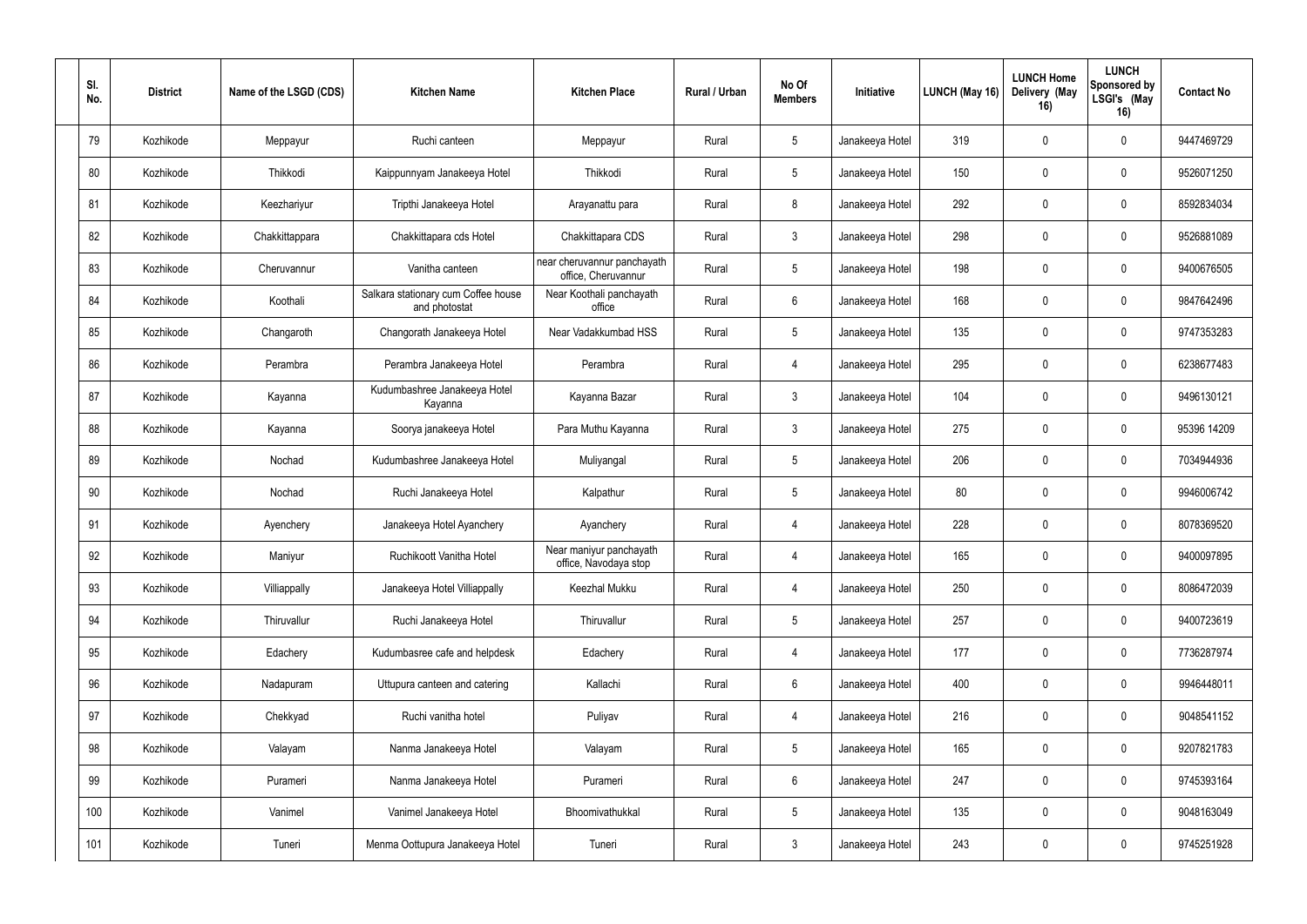|     | SI.<br>No.       | <b>District</b> | Name of the LSGD (CDS) | <b>Kitchen Name</b>                   | <b>Kitchen Place</b>                     | Rural / Urban | No Of<br><b>Members</b> | Initiative      | LUNCH (May 16) | <b>LUNCH Home</b><br>Delivery (May<br>16) | <b>LUNCH</b><br>Sponsored by<br>LSGI's (May<br>16) | <b>Contact No</b> |
|-----|------------------|-----------------|------------------------|---------------------------------------|------------------------------------------|---------------|-------------------------|-----------------|----------------|-------------------------------------------|----------------------------------------------------|-------------------|
|     | 102              | Kozhikode       | Onchiyam               | Adukkala                              | Kannookkara                              | Rural         | $\mathbf{3}$            | Janakeeya Hotel | 186            | $\Omega$                                  | $\mathbf 0$                                        | 8606115054        |
|     | 103              | Kozhikode       | Chorode                | Janani Hotel and Catering Unit        | Chorode                                  | Rural         | 4                       | Janakeeya Hotel | 294            | $\Omega$                                  | $\mathbf 0$                                        | 9645426343        |
|     | 104              | Kozhikode       | Eramala                | Janakeeya Hotel - Eramala             | Orkkatteri                               | Rural         | 8                       | Janakeeya Hotel | 110            |                                           | $\mathbf 0$                                        | 9645239675        |
|     | 105              | Kozhikode       | Vadakara West          | Chithra Janakeeya Hotel               | Vadakara New bus stand                   | Urban         | $\mathbf{3}$            | Janakeeya Hotel | 500            | $\Omega$                                  | $\mathbf 0$                                        | 9387762939        |
|     | 106              | Kozhikode       | Vadakara East          | Janakeeya Hotel Vadakara Municipality | Edodi                                    | Urban         | $6\overline{6}$         | Janakeeya Hotel | 500            | $\Omega$                                  | $\mathbf 0$                                        | 9207604876        |
|     | 107              | Kozhikode       | Azhiyoor               | Janakeeya Hotel Azhiyoor              | Chombala near Block Office               | Rural         | 3                       | Janakeeya Hotel | 195            | $\Omega$                                  | $\mathbf 0$                                        | 8086159250        |
| 107 |                  |                 |                        |                                       |                                          |               | 514                     |                 | 32646          | 860                                       | 7 <sup>1</sup>                                     |                   |
|     |                  | Malappuram      | Triprangode            | Vishista Vanitha Canteen              | Ottumpuram                               | Rural         | $5\overline{)}$         | Janakeeya Hotel | 208            | 38                                        | $\mathbf 0$                                        | 9526951352        |
|     | $\overline{2}$   | Malappuram      | Kondotty-2             | Amrutham Janakeeya Hotel              | Kondotty busstand                        | Urban         | 4                       | Janakeeya Hotel | 596            | 0                                         | 4                                                  | 7356582539        |
|     | 3                | Malappuram      | Ponmundam              | Janakeeya hotel                       | Athanikkal                               | Rural         | 4                       | Janakeeya Hotel | 198            |                                           | $\mathbf 0$                                        |                   |
|     | 4                | Malappuram      | Ponnani-1              | Samridhi                              | Ponnani                                  | Urban         | 5 <sup>5</sup>          | Janakeeya Hotel | 78             | $\mathbf 0$                               | $\mathbf 0$                                        | 9526810552        |
|     | 5                | Malappuram      | Parappanangadi         | Dithoos janakeeya hotel               | Parappanangadi                           | Urban         | $\mathbf{3}$            | Janakeeya Hotel | 195            | 179                                       | $\mathbf 0$                                        | 9895376975        |
|     | 6                | Malappuram      | Edayur                 | mathuraka vanita hotel                | vattaparamb                              | Rural         | $\mathfrak{Z}$          | Janakeeya Hotel | 130            | 0                                         | $\mathbf 0$                                        |                   |
|     | $\overline{7}$   | Malappuram      | Kaladi                 | Thripthi Janakeeya Hotel              | Naripparamb                              | Rural         | 4                       | Janakeeya Hotel | 125            | $\overline{0}$                            | $\mathbf 0$                                        | 9048111134        |
|     | 8                | Malappuram      | Tavanur                | Snehitha                              | Ayankalam                                | Rural         | $5\phantom{.0}$         | Janakeeya Hotel | 92             | $\mathbf 0$                               | $\mathbf 0$                                        | 9995887155        |
|     | 9                | Malappuram      | Karulai                | Janakeeya Hotel                       | Karulayi Town                            | Rural         | $\overline{4}$          | Janakeeya Hotel | 83             | 30 <sup>°</sup>                           | $\mathbf 0$                                        | 9388070564        |
|     | 10 <sup>°</sup>  | Malappuram      | Melattur               | Melattur Janakeeya Hotel              | Melattur                                 | Rural         | $5\phantom{.0}$         | Janakeeya Hotel | 304            | $\mathbf 0$                               | $\mathbf 0$                                        | 9497644650        |
|     | 11               | Malappuram      | Vallikkunnu            | Ruchikootu                            | Anangadi                                 | Rural         | $\overline{4}$          | Janakeeya Hotel | 212            | 86                                        | $\mathbf 0$                                        | 9846828029        |
|     | 12 <sup>°</sup>  | Malappuram      | Parappanangadi         | Sobhika Janakeeya hotel               | Parappanangadi                           | Urban         | $5\phantom{.0}$         | Janakeeya Hotel | 449            | 190                                       | $\mathbf 0$                                        | 9048220552        |
|     | 13 <sup>°</sup>  | Malappuram      | Vazhakkad              | Ruchi hotel vazhakkad                 | Gup school vazhakkad                     | Rural         | $5\phantom{.0}$         | Janakeeya Hotel | 300            | 327                                       | $\mathbf 0$                                        | 9656316072        |
|     | 14               | Malappuram      | Amarambalam            | Janakeeya Hotel                       | Opposite Federal Bank<br>Pookkottumpadam | Rural         | $\overline{4}$          | Janakeeya Hotel | 102            | 8                                         | $2^{\circ}$                                        | 8157060589        |
|     | 15 <sub>15</sub> | Malappuram      | Marakkara              | Famous Hotel                          | marakkara                                | Rural         | $\mathbf{3}$            | Janakeeya Hotel | 116            | $\overline{0}$                            | $\mathbf 0$                                        | 6238909658        |
|     | 16               | Malappuram      | Ozhur                  | Archana Vanitha Canteen               | Pulparambu                               | Rural         | $\overline{2}$          | Janakeeya Hotel | 155            | 0                                         | $\mathbf 0$                                        | 9645906084        |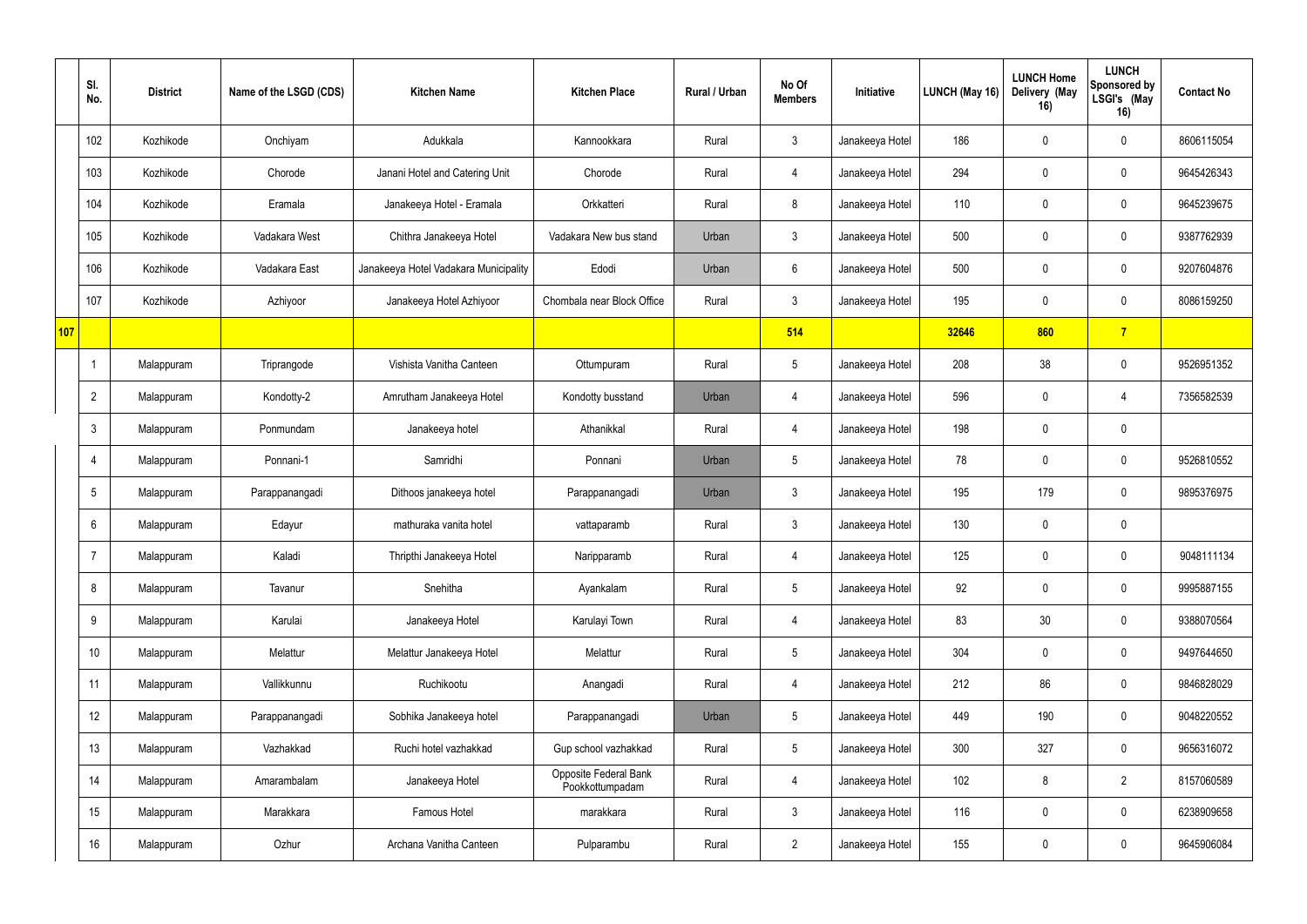| SI.<br>No. | <b>District</b> | Name of the LSGD (CDS) | <b>Kitchen Name</b>         | <b>Kitchen Place</b> | Rural / Urban | No Of<br><b>Members</b> | Initiative      | LUNCH (May 16) | <b>LUNCH Home</b><br>Delivery (May<br>16) | <b>LUNCH</b><br>Sponsored by<br>LSGI's (May<br>16) | <b>Contact No</b> |
|------------|-----------------|------------------------|-----------------------------|----------------------|---------------|-------------------------|-----------------|----------------|-------------------------------------------|----------------------------------------------------|-------------------|
| 17         | Malappuram      | Keezhuparambu          | Sisiram hotel keezhuparambu | New bazar kuniyil    | Rural         | $5\phantom{.0}$         | Janakeeya Hotel | 116            | 42                                        | $\mathbf 0$                                        | 8086830582        |
| 18         | Malappuram      | Irimbiliyam            | nandanam vanita hotel.      | kotappuram           | Rural         | $5\phantom{.0}$         | janakeeya Hotel | 167            | $\mathbf 0$                               | $\mathbf 0$                                        | 7306302029        |
| 19         | Malappuram      | Porur                  | Kudumbasree vanitha canteen | Cherukod             | Rural         | $\overline{4}$          | Janakeeya Hotel | 290            | $\mathbf 0$                               | $\boldsymbol{0}$                                   | 9745425647        |
| 20         | Malappuram      | Tirunavaya             | Vibhava Cafesree            | Karathoor            | Rural         | $\overline{4}$          | Janakeeya Hotel | 85             | 14                                        | $\mathbf 0$                                        | 9645414837        |
| 21         | Malappuram      | Moothedam              | Moothedam janakeeya hotel   | Karappuram           | Rural         | $\mathbf{3}$            | Janakeeya Hotel | 247            | $\theta$                                  | $\mathbf 0$                                        | 9447630154        |
| 22         | Malappuram      | Vazhayur               | Three Star Janakeeya Hotel  | Karad                | Rural         | $\overline{4}$          | Janakeeya Hotel | 259            | 73                                        | $\mathbf 0$                                        | 9744305921        |
| 23         | Malappuram      | urngattiri             | Oottupura                   | Therattummal         | Rural         | $5\,$                   | Janakeeya Hotel | 139            | 122                                       | $\mathbf 0$                                        | 9562851125        |
| 24         | Malappuram      | Maranchery             | Janakeeya Hotel maranchey   | Panambad             | Rural         | $5\phantom{.0}$         | Janakeeya Hotel | 52             | 84                                        | $\mathbf 0$                                        | 9048081621        |
| 25         | Malappuram      | Athavanad              | Janakeeya Bhakshanasala     | Vettichira           | Rural         | $5\phantom{.0}$         | Janakeeya Hotel | $\mathbf 0$    | 0                                         | 0                                                  | 9495291580        |
| 26         | Malappuram      | Pothukal               | Vanitha Canteen             | Nettikulam           | Rural         | $6\phantom{.}6$         | Janakeeya Hotel | 140            | 0                                         | 0                                                  | 9048501397        |
| 27         | Malappuram      | Mampad                 | <b>Bismi Cafe</b>           | Mampad               | Rural         | $\mathbf{3}$            | Janakeeya Hotel | 176            | $\mathbf 0$                               | $\mathbf 0$                                        | 9961170251        |
| 28         | Malappuram      | Marakkara              | Ruchikoottu                 | <b>AC Nirappu</b>    | Rural         | 5                       | Janakeeya Hotel | 82             | $\Omega$                                  | $\mathbf 0$                                        | 9745625415        |
| 29         | Malappuram      | Alipparambu            | Oottupura                   | Alipparambu          | Rural         | $5\phantom{.0}$         | Janakeeya Hotel | 176            | $\mathbf 0$                               | $\mathbf 0$                                        | 9847690941        |
| $30\,$     | Malappuram      | Valanchery             | Janakkeeya Hotel            | Valanchery           | Urban         | $5\,$                   | Janakeeya Hotel | 238            | $\mathbf 0$                               | $\mathbf 0$                                        | 8593812408        |
| 31         | Malappuram      | Chaliyar               | Chaliyar Janakeeya Hotel    | Akambaadam           | Rural         | $\mathfrak{Z}$          | Janakeeya Hotel | 181            | 39                                        | $\mathbf 0$                                        | 9605274841        |
| 32         | Malappuram      | Kalikavu               | Friends Janakeeya Hotel     | Kalikavu             | Rural         | $\overline{4}$          | Janakeeya Hotel | 160            | 23                                        | $\mathbf 0$                                        | 9745751684        |
| 33         | Malappuram      | Angadipuram            | Janakeeya Hotel             | Angadipuram          | Rural         | $\overline{4}$          | Janakeeya Hotel | 226            | $\mathbf 0$                               | $\mathbf 0$                                        | 7902314724        |
| 34         | Malappuram      | Puzhakkattri           | Jasmin                      | Puzhakkattiri        | Rural         | $5\,$                   | Janakeeya Hotel | 167            | 82                                        | $\mathbf 0$                                        | 9495497872        |
| 35         | Malappuram      | Nannamukku             | Tanima                      | Nannamukku           | Rural         | $5\,$                   | Janakeeya Hotel | 168            | 106                                       | $\mathbf 0$                                        | 8943417885        |
| 36         | Malappuram      | Moorkkanad             | Oruma Janakeeya Hotel       | Moorkkanad           | Rural         | $5\,$                   | Janakeeya Hotel | 128            | 84                                        | $\mathbf 0$                                        | 9605728248        |
| 37         | Malappuram      | Edavanna               | Souhrtham Janakeeya Hotel   | Edavanna             | Rural         | $\sqrt{5}$              | Janakeeya Hotel | 332            | 140                                       | $\mathbf 0$                                        | 9746986110        |
| 38         | Malappuram      | Tirur                  | Ruchi Janakeeya Hotel       | Tirur                | Urban         | $\overline{4}$          | Janakeeya Hotel | 440            | 48                                        | $\mathbf 0$                                        | 9895409528        |
| 39         | Malappuram      | Tirur                  | Amrutham Janakeeya Hotel    | Tirur                | Urban         | $\overline{4}$          | Janakeeya Hotel | 305            | $\pmb{0}$                                 | $\mathbf 0$                                        | 9745074259        |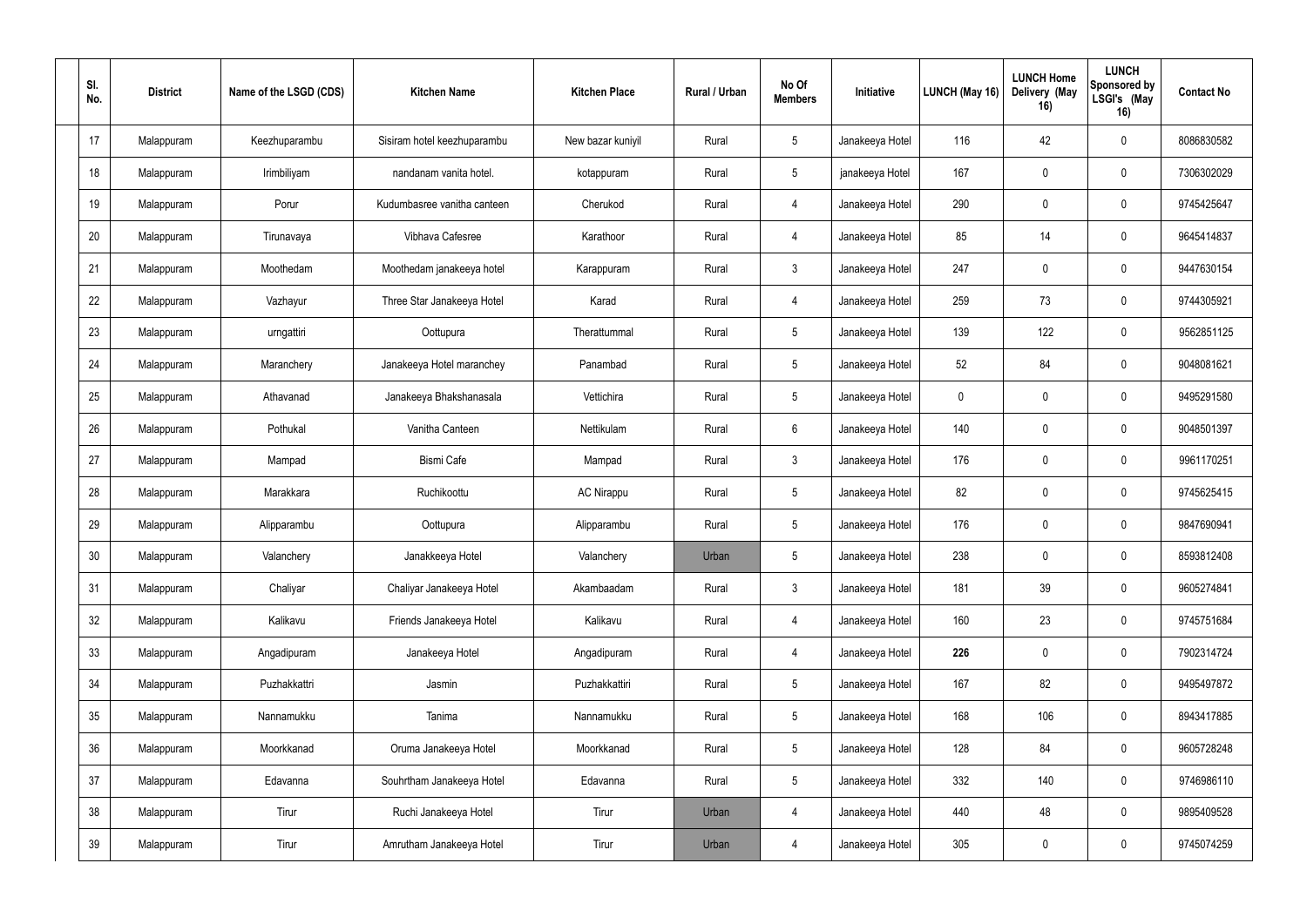| SI.<br>No. | <b>District</b> | Name of the LSGD (CDS) | <b>Kitchen Name</b>                               | <b>Kitchen Place</b>   | Rural / Urban | No Of<br><b>Members</b> | Initiative      | LUNCH (May 16) | <b>LUNCH Home</b><br>Delivery (May<br>16) | <b>LUNCH</b><br>Sponsored by<br>LSGI's (May<br>16) | <b>Contact No</b> |
|------------|-----------------|------------------------|---------------------------------------------------|------------------------|---------------|-------------------------|-----------------|----------------|-------------------------------------------|----------------------------------------------------|-------------------|
| 40         | Malappuram      | Edappal                | Daya Cafesree                                     | Edappal                | Rural         | $5\phantom{.0}$         | Janakeeya Hotel | 179            | $\Omega$                                  | $\mathbf 0$                                        | 9895439056        |
| 41         | Malappuram      | Koottilangadi          | Janakeeya Hotel                                   | Koottilangadi          | Rural         | $\overline{4}$          | Janakeeya Hotel | 65             | 45                                        | $\mathbf 0$                                        | 9539471939        |
| 42         | Malappuram      | Vattamkulam            | Vibhava Janakeeya Hotel                           | Edappal                | Rural         | $\overline{4}$          | Janakeeya Hotel | 196            | $\Omega$                                  | 0                                                  | 9744844512        |
| 43         | Malappuram      | Nilambur               | Annapporna Janakeeya Hotel                        | Nilambur               | Urban         | 8                       | Janakeeya Hotel | 398            | 110                                       | $\mathbf 0$                                        | 8547795364        |
| 44         | Malappuram      | Puzhakkattri           | PT Group                                          | Ramapuram              | Rural         | $\overline{4}$          | Janakeeya Hotel | 142            | 45                                        | $\mathbf 0$                                        | 9745108676        |
| 45         | Malappuram      | Vazhikkadavu           | Vanitha Janakeeya Hotel                           | Manimooli              | Rural         | $\overline{4}$          | Janakeeya Hotel | 168            | 56                                        | $\mathbf 0$                                        | 8943046755        |
| 46         | Malappuram      | Chungathara            | Chungathara Annapoorna Vanitha<br>Janakeeya Hotel | Chalikkulam            | Rural         | $\mathbf{3}$            | Janakeeya Hotel | 31             | $\Omega$                                  | $\mathbf 0$                                        | 9745674102        |
| 47         | Malappuram      | Vallikunnu             | Punathil Janakeeya Hotel                          | Vallikunnu             | Rural         | 4                       | Janakeeya Hotel | 133            | 152                                       | $\mathbf 0$                                        | 9946051042        |
| 48         | Malappuram      | Tirurangadi            | Nirmalyam Janakeeya Hotel                         | Chanthappadi           | Urban         | $5\phantom{.0}$         | Janakeeya Hotel | 273            | 310                                       | $\overline{0}$                                     | 9895168511        |
| 49         | Malappuram      | Purathur               | Purathur Janakeeya Hotel                          | Kavilakkad             | Rural         | $\mathbf{3}$            | Janakeeya Hotel | 109            | 97                                        | 0                                                  | 9645170119        |
| 50         | Malappuram      | Kuruva                 | Swad                                              | Ambalaparamb           | Rural         | $\overline{4}$          | Janakeeya Hotel | 68             | 23                                        | $\mathbf 0$                                        | 9495993543        |
| 51         | Malappuram      | Perumanna Klari        | Perumanna Klari Janakeeya Hotel                   | Near Panjayathu office | Rural         | $\mathbf{3}$            | Janakeeya Hotel | 95             | $\Omega$                                  | $\mathbf 0$                                        | 7306197556        |
| 52         | Malappuram      | Kuttippuram            | Janakeeya Hotel Kuttippurram                      | Kuttipuram             | Rural         | $5\phantom{.0}$         | Janakeeya Hotel | 290            | $\Omega$                                  | $\mathbf 0$                                        | 8921459017        |
| 53         | Malappuram      | Niramaruthur           | Annapporna Janakeeya Hotel                        | Mangad                 | Rural         | $\mathfrak{Z}$          | Janakeeya Hotel | 180            | $\mathbf 0$                               | $\mathbf 0$                                        | 9746334349        |
| 54         | Malappuram      | Veliyancode            | Cafe Kudumbashree                                 | Eramangalam            | Rural         | $\mathfrak{Z}$          | Janakeeya Hotel | 54             | 59                                        | $\mathbf 0$                                        | 9567575145        |
| 55         | Malappuram      | Pulilkal               | Ruchi Koottu Janakeeya Hotel                      | Pulikkal               | Rural         | $\overline{4}$          | Janakeeya Hotel | 152            | 27                                        | $\overline{0}$                                     | 9947039208        |
| 56         | Malappuram      | Karuvarakund           | Janakeeya Hotel                                   | Karuvarakund           | Rural         | $5\,$                   | Janakeeya Hotel | 215            | 20                                        | $\mathbf 0$                                        | 9562233316        |
| 57         | Malappuram      | Thuvvur                | Janakeeya Hotel                                   | Thuvvur                | Rural         | $\overline{4}$          | Janakeeya Hotel | 134            | 26                                        | $\mathbf 0$                                        | 8075365565        |
| 58         | Malappuram      | Kottakkal              | Kottakkal Kitchen                                 | Kottakkal              | Urban         | $\mathfrak{Z}$          | Janakeeya Hotel | 335            | $\mathbf 0$                               | $\mathbf 0$                                        | 9946216609        |
| 59         | Malappuram      | Kuzhimanna             | Mythri Janakkeeya Hotel                           | Cheruparamb            | Rural         | $\overline{4}$          | Janakeeya Hotel | 147            | 60                                        | $\mathbf 0$                                        | 9961738543        |
| 60         | Malappuram      | Talakkad               | Talakkad Janakeeya Hotel                          | <b>BP</b> Angadi       | Rural         | $\overline{4}$          | Janakeeya Hotel | 200            | 35                                        | $\mathbf 0$                                        | 9447824517        |
| 61         | Malappuram      | Areecode               | Haritha sree Janakeeya Hotel                      | Pookottuchola          | Rural         | $\overline{4}$          | Janakeeya Hotel | 88             | 31                                        | $\mathbf 0$                                        | 7025072558        |
| 62         | Malappuram      | Cherukkavu             | Kitchen Hut Janakeeya Hotel                       | Chevayoor              | Rural         | $\overline{4}$          | Janakeeya Hoel  | 155            | 66                                        | $2^{\circ}$                                        | 9895195887        |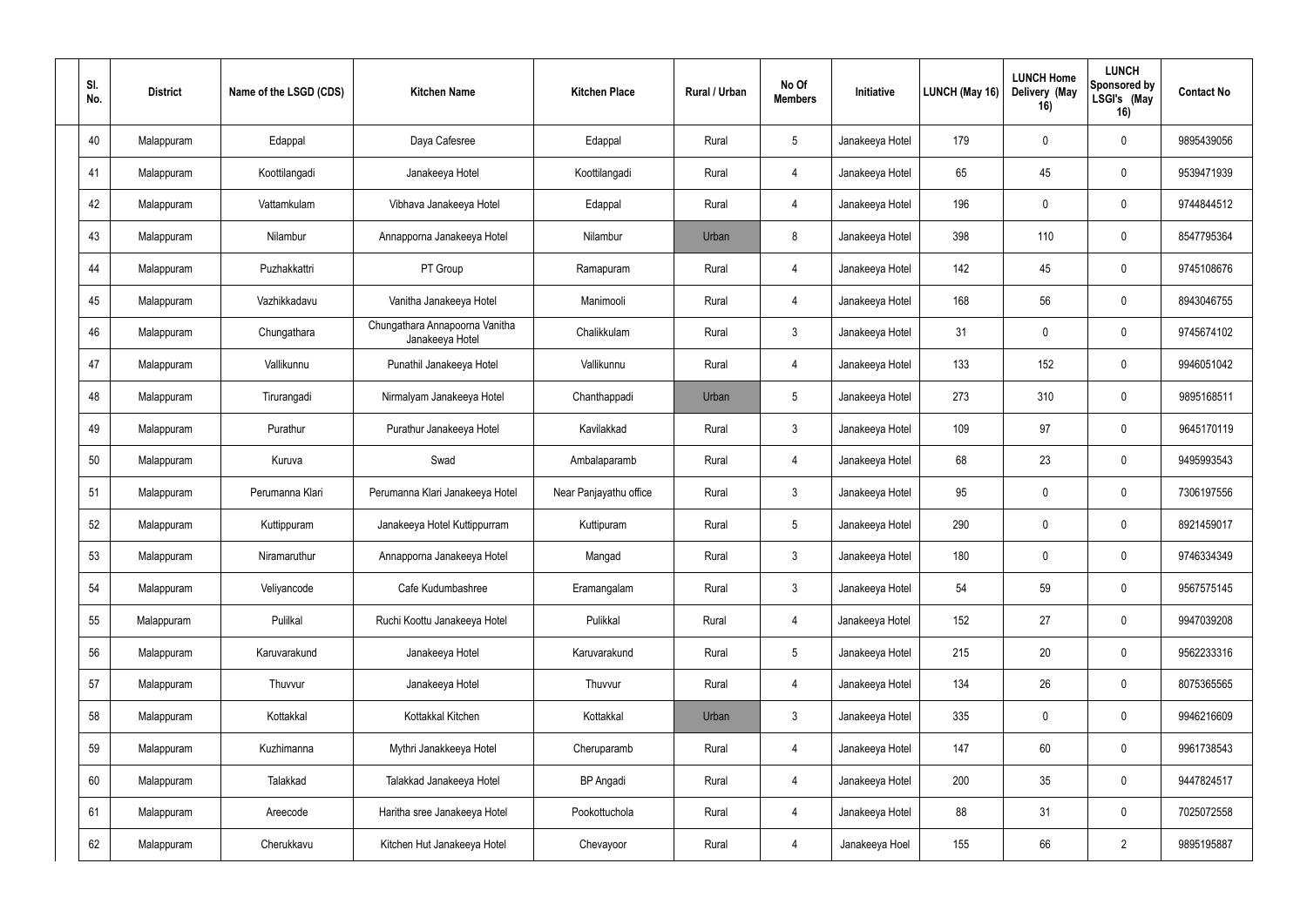| SI.<br>No. | <b>District</b> | Name of the LSGD (CDS) | <b>Kitchen Name</b>        | <b>Kitchen Place</b> | <b>Rural / Urban</b> | No Of<br><b>Members</b> | Initiative      | LUNCH (May 16) | <b>LUNCH Home</b><br>Delivery (May<br>16) | <b>LUNCH</b><br>Sponsored by<br>LSGI's (May<br>16) | <b>Contact No</b> |
|------------|-----------------|------------------------|----------------------------|----------------------|----------------------|-------------------------|-----------------|----------------|-------------------------------------------|----------------------------------------------------|-------------------|
| 63         | Malappuram      | Thiruvali              | Janakeeya hotel            | Thiruvali            | Rural                | $5\phantom{.0}$         | Janakeeya Hotel | 120            | $\Omega$                                  | $\mathbf 0$                                        | 9746385945        |
| 64         | Malappuram      | Alamcode               | Janakeeya hotel            | Alamcode             | Rural                | $5\,$                   | Janakeeya Hotel | 162            | 93                                        | $\mathbf 0$                                        | 8129368109        |
| 65         | Malappuram      | Manjeri 1              | Cafe Janakeeya hotel       | Manjeri              | Urban                | $6\phantom{.}6$         | Janakeeya Hotel | 218            | 29                                        | 3                                                  | 7336671011        |
| 66         | Malappuram      | kalpakanchery          | Janakeeya HOTELI           | Kalpakanchery        | Rural                | $\overline{4}$          | Janakeeya Hotel | 140            | $\mathbf 0$                               | $\mathbf 0$                                        | 9048929947        |
| 67         | Malappuram      | Kodur                  | Janakeeya hotel            | vadakkemanna         | Rural                | $\mathbf{3}$            | Janakeeya hotel | $\mathbf 0$    | $\mathbf 0$                               | $\mathbf 0$                                        | 9605430938        |
| 68         | Malappuram      | Anakayam               | janakeeya hotel            | Anakayam             | Rural                | $5\phantom{.0}$         | Janakeeya hotel | 258            | $\mathbf 0$                               | $\mathbf 0$                                        | 7025840671        |
| 69         | Malappuram      | Malappuram             | Janakeeya Hotel            | Malappuram           | Urban                | $\mathbf{3}$            | Janakeeya Hotel | 255            | $\mathbf 0$                               | $\mathbf 0$                                        | 8281125864        |
| 70         | Malappuram      | Tanur                  | Azhimukham Janakeeya hotel | tanur                | Urba                 | $\mathbf{3}$            | Janakeeya Hotel | 196            | $\Omega$                                  | $\mathbf 0$                                        | 7594914843        |
| 71         | Malappuram      | Elamkulam              | Janapriya                  | Kunnakav             | Rural                | 4                       | Janakeeya Hotel | 169            | $\mathbf 0$                               | 0                                                  | 9496725446        |
| 72         | Malappuram      | Wandoor                | Janakeeya Hotel            | wandoor              | Rural                | 4                       | Janakeeya Hotel | 203            | $\mathbf 0$                               | 0                                                  | 8086064498        |
| 73         | Malappuram      | Perinthalmanna         | samrthi janakeeya hotei    | Perinthalmanna       | Urban                | $5\phantom{.0}$         | Janakeeya hotel | 128            | $\mathbf 0$                               | $\mathbf 0$                                        | 7994259773        |
| 74         | Malappuram      | Munniyur               | Oottupura                  | Munniyur             | Rural                | $5\phantom{.0}$         | Janakeeya Hotel | 270            | 260                                       | $\mathbf 0$                                        | 7025766318        |
| 75         | Malappuram      | AR Nagar               | Aiswarya                   | AR Nagar             | Rural                | $\mathbf{3}$            | Janakeeya Hotel | 205            | $\mathbf 0$                               | 0                                                  | 9745518722        |
| 76         | Malappuram      | Thenjippalam           | Nanma                      | Thenjippalam         | Rural                | $\boldsymbol{4}$        | Janakeeya Hotel | 263            | 77                                        | 0                                                  | 9645220615        |
| 77         | Malappuram      | Peruvallur             | Anugraha                   | Super bazar          | Rural                | $5\phantom{.0}$         | Jankeeya Hotel  | 90             | 120                                       | $2^{\circ}$                                        | 9747037665        |
| 78         | Malappuram      | Muthuvallur            | Nanma janakeeya hotel      | Muthuparambu         | Rural                | $\mathbf{3}$            | Janakeeya hotel | 474            | $\mathbf 0$                               | $\mathbf 0$                                        | 9744406501        |
| 79         | Malappuram      | mankada                | janakeeya hatel            | Aryiranazhipadi      | Rural                | $\mathbf{3}$            | janakeeya hotel | 133            | 151                                       | $\mathbf 0$                                        | 9539855520        |
| $80\,$     | Malappuram      | Vengara                | Ponnoos hotel              | Vengara              | Rural                | $\mathbf{3}$            | Janakeeya hotel | 280            | $\mathbf 0$                               | $\mathbf 0$                                        | 9947424618        |
| 81         | Malappuram      | Pulpatta               | Santhwanam Janakeeya hotel | Padikkal parambil    | Rural                | $5\phantom{.0}$         | Janakeeya hotel | 327            | 191                                       | $\mathbf 0$                                        | 9526367569        |
| 82         | Malappuram      | Keezhattur             | Keezhattur Janakeeya hotel | Keezhattur           | Rural                | $\overline{\mathbf{4}}$ | Janakeeya hotel | 75             | $\mathbf 0$                               | $\mathbf 0$                                        | 9539209640        |
| 83         | Malappuram      | Cheriyamundam          | Nanma janakeeya hotel      | Manchingapara        | Rural                | $\overline{\mathbf{4}}$ | Janakeeya hotel | 98             | $\mathbf 0$                               | $\mathbf 0$                                        | 9496048689        |
| 84         | Malappuram      | Chelambre              | Soorya Janakeeya hotel     | Pulluparamb          | Rural                | $\mathbf{3}$            | Janakeeya hotel | 91             | 79                                        | $\mathbf 0$                                        | 7994179285        |
| 85         | Malappuram      | Ponmala                | Janakeeya hotel            | Chappangadi          | Rural                | $\overline{\mathbf{4}}$ | Janakeeya hotel | 226            | $\boldsymbol{0}$                          | $\bm{0}$                                           | 9605811748        |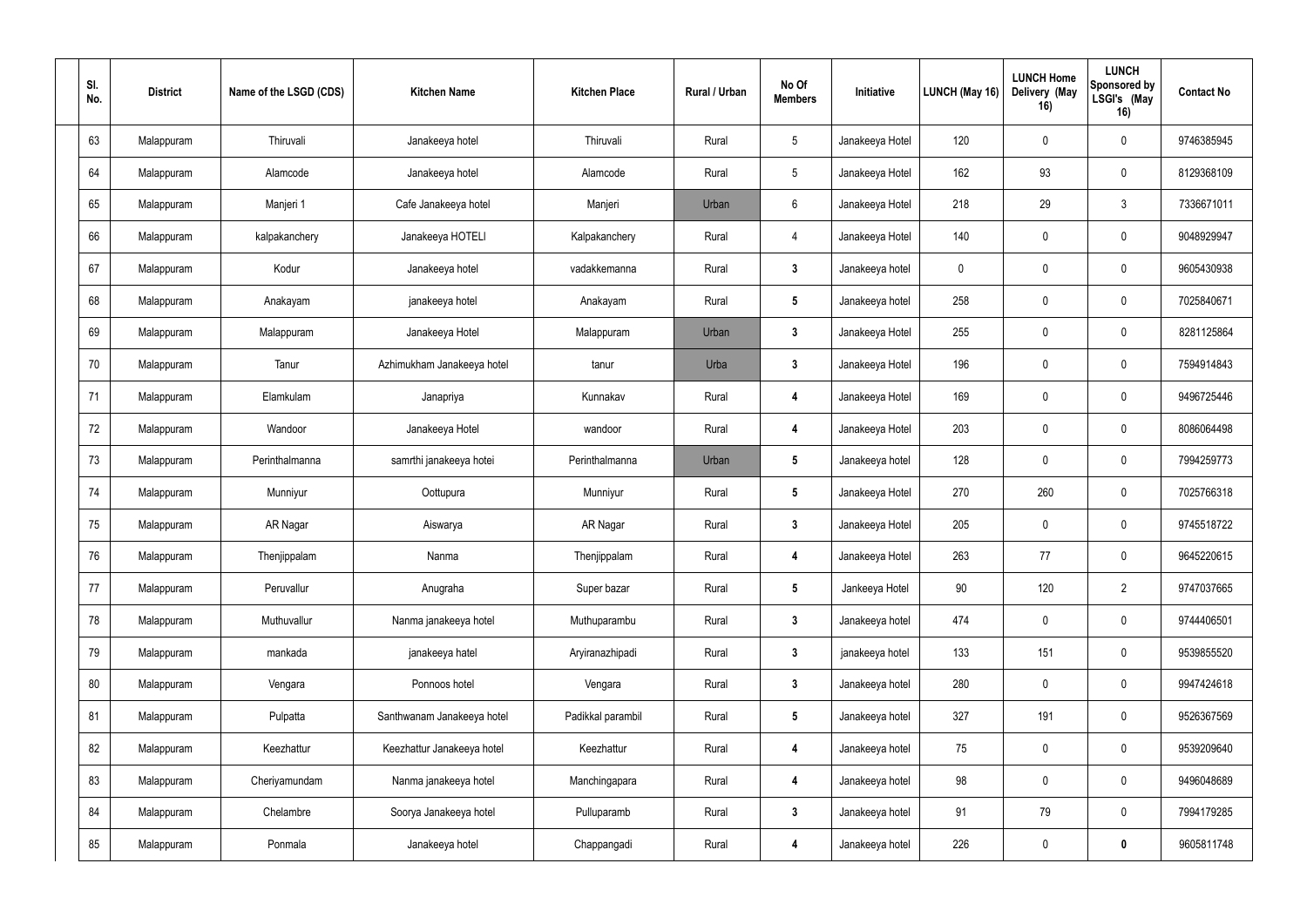| SI.<br>No. | <b>District</b> | Name of the LSGD (CDS) | <b>Kitchen Name</b>       | <b>Kitchen Place</b> | Rural / Urban | No Of<br><b>Members</b> | Initiative      | <b>LUNCH (May 16)</b> | <b>LUNCH Home</b><br>Delivery (May<br>16) | <b>LUNCH</b><br>Sponsored by<br>LSGI's (May<br>16) | <b>Contact No</b> |
|------------|-----------------|------------------------|---------------------------|----------------------|---------------|-------------------------|-----------------|-----------------------|-------------------------------------------|----------------------------------------------------|-------------------|
| 86         | Malappuram      | Thennala               | <b>Bismi Hotel</b>        | Pookkiparamb         | Rural         | 4!                      | Jankeeya Hotel  | 230                   | $\Omega$                                  | $\mathbf 0$                                        | 9995757092        |
| 87         | Malappuram      | Tanalur                | Janakeeya Hotel           | Tanalur              | Rural         | $\mathbf{3}$            | Jankeeya Hotel  | 238                   | $\mathbf 0$                               | $\mathbf 0$                                        |                   |
| 88         | Malappuram      | Parappur               | Four star                 | Azad nagar           | Rural         | $5\phantom{.0}$         | Janakeeya Hotel | 257                   | 0                                         | 0                                                  | 9961091317        |
| 89         | Malappuram      | Oorakam                | Ammoos                    | Panchayath padi      | Rural         | $\mathbf{3}$            | Janakeeya Hotel | 264                   | $\mathbf 0$                               | $\mathbf 0$                                        | 9526449294        |
| 90         | Malappuram      | Nannambra              | Veeturuchi                | Kundoor Athani       | Rural         | 4                       | Janakeeya Hotel | 24                    | 160                                       | 3                                                  | 9400618659        |
| 91         | Malappuram      | Pandikkad              | Janakeeya Hotel           | Pandikkad            | Rural         | 4                       | Janakeeya Hotel | 345                   | $\Omega$                                  | $\mathbf 0$                                        | 9995504081        |
| 92         | Malappuram      | Chokkad                | Natturuchi                | Chokkad              | Rural         | $5\phantom{.0}$         | Janakeeya Hotel | 75                    | 25                                        | $\mathbf 0$                                        |                   |
| 93         | Malappuram      | Cheekode               | Cheekode Janakeeya Hotel  | Cheekode             | Rural         | 4                       | Janakeeya Hotel | 82                    | 83                                        | $\mathbf 0$                                        |                   |
| 94         | Malappuram      | Makkarapparamb         | Subiksha                  | Makkarapparamb       | Rural         | $\mathbf{3}$            | Janakeeya Hotel | 87                    | 28                                        | $\mathbf 0$                                        | 8089003770        |
| 95         | Malappuram      | Ponnani-1              | Devi Janakeeya Hotel      | Ponnani              | Urban         | $5\phantom{.0}$         | Janakeeya Hotel | 366                   | 0                                         | 0                                                  | 9961919097        |
| 96         | malappuram      | Mangalam               | Soubagya                  | mangalam             | Rural         | $5\phantom{.0}$         | janakeeya hotel | 101                   | 39                                        | $\mathbf 0$                                        | 7510235855        |
| 97         | Malappuram      | Trikkalangode          | janakeeya hotel           | karakkunnu           | Rural         | 6                       | Janakeeya Hotel | 305                   | $\Omega$                                  | $\mathbf 0$                                        | 7994885461        |
| 98         | Malppuram       | Morayur                | Janakeeya hotel           | Valanchery           | Rural         | $\mathbf{3}$            | Janakeeya hotel | 100                   | 0                                         | $\mathbf 0$                                        |                   |
| 99         | Malappuram      | Perumbadapp            | Janakeeya hotel           | Perumbadapp          | Rural         | $\boldsymbol{4}$        | Janakeeya hotel | 69                    | 34                                        | $\mathbf 0$                                        |                   |
| 100        | Malappuram      | Vettom                 | Samruthi Janakeeya Hotel  | Puthanpeedika        | Rural         | $5\phantom{.0}$         | Janakeeya hotel | 217                   | 187                                       | $\mathbf 0$                                        | 9562419017        |
| 101        | Malappuram      | Kondotty               | Janakeeya hotel           | vazhakad             | <b>RURAL</b>  | $\boldsymbol{4}$        | janakeeya hotel | 347                   | 248                                       | $\mathbf 0$                                        |                   |
| 102        | Malappuram      | Pulamanthol            | Janakeeya hotel           | pulamanthole         | <b>RURAL</b>  | $\overline{\mathbf{4}}$ | Janakeeya hotel | 238                   | $\pmb{0}$                                 | $\bf{0}$                                           |                   |
| 103        | Malappuram      | Valavannur             | Jankeeya hotel            | Valavannur           | <b>RURAL</b>  | $5\phantom{.0}$         | Janakeeya hotel | 350                   | $\mathbf 0$                               | $\mathbf 0$                                        |                   |
| 104        | Malappuram      | kottakkal              | Subhiksha Janakeeya hotel | kotakkal             | <b>URBAN</b>  | $\boldsymbol{4}$        | Janakeeya hotel | 328                   | $\mathbf 0$                               | $\mathbf 0$                                        | 9495913491        |
| 105        | Malappuram      | Vettom                 | Thripthi Janakeeya Hotel  | Vakkad               | <b>RURAL</b>  | $\boldsymbol{4}$        | Janakeeya hotel | 295                   | $\pmb{0}$                                 | $\mathbf 0$                                        | 8943612862        |
| 106        | Malappuram      | Nilambur               | Ajva Janakeeya hotel      | Minarvapadi          | <b>URBAN</b>  | $5\phantom{.0}$         | Janakeeya hotel | 240                   | 30 <sup>°</sup>                           | $\mathbf 0$                                        | 8086868912        |
| 107        | Malappuram      | Nilambur               | Unity Janakeeya hotel     | nilambur             | <b>URBAN</b>  | $\boldsymbol{4}$        | Janakeeya hotel | 408                   | $\mathbf 0$                               | $\mathbf 0$                                        | 7034758053        |
| 108        | Malappuram      | Vallikkunn             | Rasakkut                  | Vallikunnu           | Rural         | $\overline{\mathbf{4}}$ | janakeeyahotel  | $\pmb{0}$             | $\pmb{0}$                                 | $\mathbf 0$                                        | 7034945074        |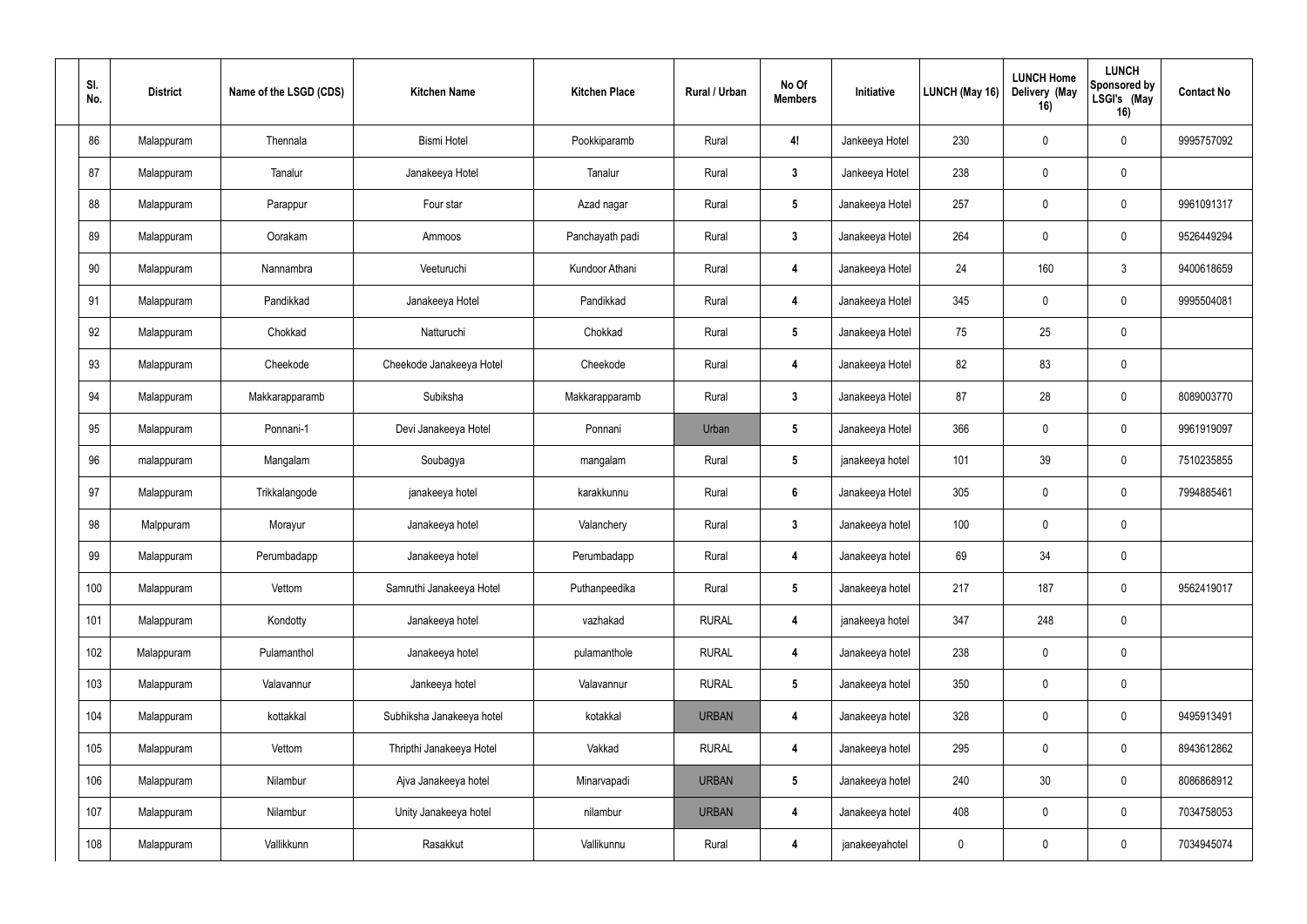|                  | SI.<br>No. | <b>District</b> | Name of the LSGD (CDS) | <b>Kitchen Name</b>        | <b>Kitchen Place</b> | Rural / Urban | No Of<br><b>Members</b> | Initiative      | LUNCH (May 16)   | <b>LUNCH Home</b><br>Delivery (May<br>16) | <b>LUNCH</b><br>Sponsored by<br>LSGI's (May<br>16) | <b>Contact No</b> |
|------------------|------------|-----------------|------------------------|----------------------------|----------------------|---------------|-------------------------|-----------------|------------------|-------------------------------------------|----------------------------------------------------|-------------------|
|                  | 109        | Malappuram      | kuruva                 | Ruchi                      | Kurava               | Rural         | $5\phantom{.0}$         | Janakeeyahotel  | 126              | 26 <sup>°</sup>                           | $\mathbf 0$                                        | 9745414800        |
|                  | 110        | Malappuram      | Kannamangalam          | Ruchikoott                 | Cheroor              | Rural         | $\mathbf{3}$            | Janakeeya Hotel | 295              | $\mathbf 0$                               | $\mathbf 0$                                        | 9747812113        |
|                  | 111        | Malappuram      | Othukkungal            | janakeeya hotel            | Othukkungal          | Rural         | $5\phantom{.0}$         | Janakeeya Hotel | 356              | $\mathbf{0}$                              | $\mathbf 0$                                        | 9656716066        |
|                  | 112        | Malappuram      | Pookkottur             | janakeeya hotel            | valluvambram         | Rural         | 4                       | Janakeeya Hotel | 247              | $\Omega$                                  | $\mathbf 0$                                        | 9447334084        |
|                  | 113        | Malappuram      | Edakkara               | Edakkara janakeeya hotel   | Edakkara             | Rural         | $\overline{4}$          | janakeeya hotel | 216              | $\theta$                                  | $\mathbf 0$                                        | 9495232698        |
|                  | 114        | Malappuram      | porur                  | Thanima Janakeeya Hotel    | Porur                | Rural         | $\mathbf{3}$            | janakeeya hotel | 130              | 0                                         | $\mathbf 0$                                        | 9539928567        |
|                  | 115        | Malappuram      | Pulikkal               | al madeena Janakeeya Hotel | pulikkal             | Rural         | 4                       | Janakeeya Hotel | $\boldsymbol{0}$ | $\mathbf 0$                               | $\mathbf 0$                                        |                   |
|                  | 116        | malappuram      | Tanur                  | amma janakeeyahottel       | Tanur                | Urban         | $5\phantom{.0}$         | janakeeyahottel | 208              | 0                                         | $\mathbf 0$                                        |                   |
|                  | 117        | malappuram      | Pallikkal              | padheyam janakeeyahottel   | Pallikkal            | Rural         | $5\phantom{.0}$         | janakeeyahotel  | 67               | 94                                        | $\mathbf 0$                                        |                   |
|                  | 118        | Malappuram      | Chelembra              | janakeeyahotel2            | Chelembra            | Rural         | 4                       | janakeeyahotel  | 156              | 123                                       | $\mathbf 0$                                        |                   |
|                  | 119        | Malappuram      | Purathur               | Safa Janakeeya Hotel       | Paravanna            | Rural         | 4                       | Janakeeya Hotel | $\mathbf 0$      | $\theta$                                  | $\mathbf 0$                                        | 9544792994        |
|                  | 120        | malappuram      | vazhayur               | puthuma janakeeyahotel     | Vazhayur             | Rural         | $\overline{4}$          | janakeeyahotel  | 169              | 38                                        | $\mathbf 0$                                        |                   |
|                  | 121        | malappuram      | Mangalam               | Swathistam                 | Vadikkal             | Rural         | 4                       | janakeeyahotel  | 104              | 61                                        | $\mathbf 0$                                        | 9061799096        |
|                  | 122        | malappuram      | kuttippuram            | nilayoram janakeeya hotel  | Kuttipuram           | Rural         | $\overline{\mathbf{4}}$ | janakeeyahotel  | 156              | $\overline{0}$                            | $\mathbf 0$                                        |                   |
|                  | 123        | malapluram      | thazhekode             | Thazhekode Janakeeya Hotel | Thazhekode           | Rural         | $\overline{\mathbf{4}}$ | Janakeeya Hotel | 280              | $\mathbf 0$                               | $\mathbf 0$                                        |                   |
|                  | 124        | malappuram      | munniyur               | my kitchen                 | Alinchuvad           | Rural         | $5\phantom{.0}$         | janakeeya hotel | 91               | 210                                       | $\mathbf 0$                                        | 8589809765        |
|                  | 125        | Malappuram      | Mangalam               | Ruchikkoottu               | Mangalam             | Rural         | $\overline{\mathbf{4}}$ | Janakeeya hotel | 160              | 46                                        | $\mathbf 0$                                        | 6235095207        |
|                  | 126        | Malappuram      | Ponnani                | Thripthi                   | Ponnani              | Urban         | $5\phantom{.0}$         | Janakeeya Hotel | 247              | $\mathbf 0$                               | $\mathbf 0$                                        | 7994839506        |
|                  | 127        | Malappuram      | Tanur                  | Krishna                    | Tanur                | Urban         | $5\phantom{.0}$         | janakeeya hotel | 139              | $\mathbf 0$                               | $\mathbf 0$                                        |                   |
|                  | 128        | Malappuram      | Thazhekode             | ashraya                    | Maatrakkal           | <b>RURAL</b>  | $6\phantom{a}$          | janakeeya hotel | 309              | $\mathbf 0$                               | $\mathbf 0$                                        | 9656135078        |
|                  | 129        | Malappuram      | Tirurangadi            | Aikyam                     | Hidaya Nagar         | Urban         | $6\phantom{a}$          | janakeeya hotel | $\pmb{0}$        | $\pmb{0}$                                 | $\mathbf 0$                                        | 9947424638        |
|                  | 130        | Malappuram      | Tavanur                | Nirmalyam                  | Athaloor             | Rural         | $\mathbf{3}$            | Janakeeya hotel | $\pmb{0}$        | $\mathbf 0$                               | $\mathbf 0$                                        | 7025571913        |
| <mark>130</mark> |            |                 |                        |                            |                      |               | 544                     |                 | 24227            | 5309                                      | 16                                                 |                   |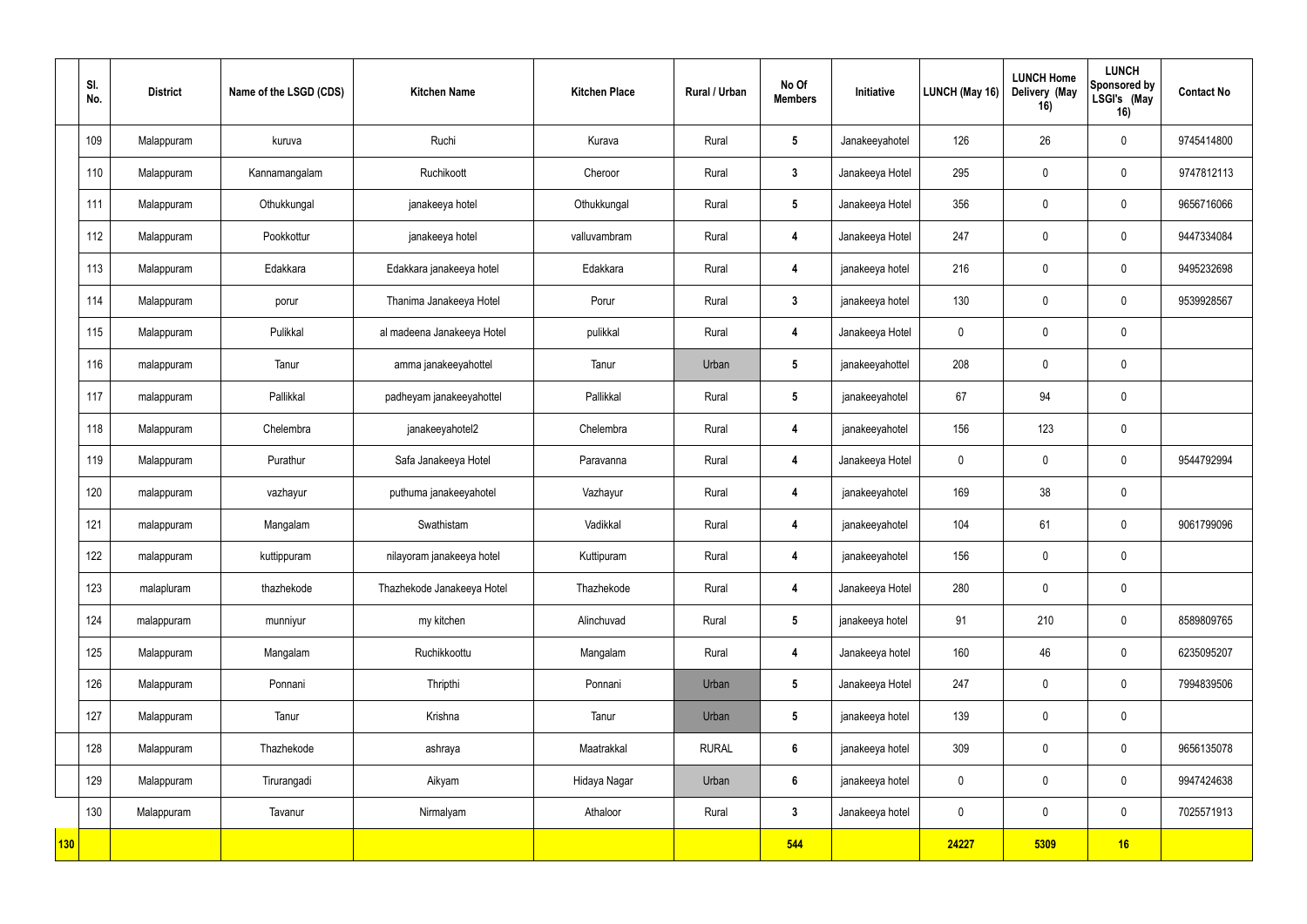| SI.<br>No.      | <b>District</b> | Name of the LSGD (CDS) | <b>Kitchen Name</b>             | <b>Kitchen Place</b>                      | Rural / Urban | No Of<br><b>Members</b> | Initiative      | LUNCH (May 16) | <b>LUNCH Home</b><br>Delivery (May<br>16) | <b>LUNCH</b><br>Sponsored by<br>LSGI's (May<br>16) | <b>Contact No</b> |
|-----------------|-----------------|------------------------|---------------------------------|-------------------------------------------|---------------|-------------------------|-----------------|----------------|-------------------------------------------|----------------------------------------------------|-------------------|
| $\overline{1}$  | Palakkad        | Elapully               | Nakshathra Vanitha canteen      | Canteen                                   | Rural         | $\overline{4}$          | Janakeeya Hotel | 195            | $\Omega$                                  | $\mathbf{0}$                                       | 24227             |
| $\overline{2}$  | Palakkad        | Nalleppilly            | Vanitha Canteen                 | Canteen                                   | Rural         | 4                       | Janakeeya Hotel | 174            | $\Omega$                                  | $\mathbf 0$                                        | 9656232569        |
| $\mathbf{3}$    | Palakkad        | Chittur                | Thanal vanitha Canteen          | Thathamangalam, Mettuvalavu               | Urban         | $\mathbf{3}$            | Janakeeya Hotel | 342            | $\Omega$                                  | $\mathbf 0$                                        | 9447105400        |
| $\overline{4}$  | Palakkad        | chittur                | urapp janakeeya hotel           | Anicode junction                          | urban         | $5\overline{)}$         | Janakeeya hotel | 162            | $\Omega$                                  | $\mathbf 0$                                        | 9349930549        |
| $5\phantom{.0}$ | Palakkad        | polpully               | subiksha janakeeya hotel        | kallootiyal                               | Rural         | $5\phantom{.0}$         | Janakeeya hotel | 280            | $\Omega$                                  | $\mathbf 0$                                        | 9495197498        |
| 6               | Palakkad        | Eruthenpathy           | Nila janakeeya hotel            | Mooniilmada muniyappan<br>kshethram near  | Rural         | $5\phantom{.0}$         | Janakeeya hotel | 135            | $\Omega$                                  | $\mathbf 0$                                        | 9037290925        |
| $\overline{7}$  | Palakkad        | Perumatty              | Nanam Janakeeya hotel           | kannimari                                 | Rural         | $\mathbf{3}$            | Janakeeya hotel | $\mathbf 0$    | $\Omega$                                  | $\mathbf 0$                                        | 9605529657        |
| 8               | Palakkad        | Vadakarapathy          | soubhagya janakeeya hotel       | vadakarapathy panchayath                  | Rural         | $5\overline{)}$         | Janakeeya hotel | 125            | $\Omega$                                  | $\mathbf{0}$                                       | 9633578756        |
| 9               | Palakkad        | Kozhinjampara          | Sreesakthi Janakeeya hotel      | Kozhinjampara<br>gramapanchayth, near bus | Rural         | $5\overline{)}$         | Janakeeya hotel | 150            | $\Omega$                                  | $\mathbf 0$                                        | 9847121105        |
| 10              | Palakkad        | Vadakkenchery          | Oottupura Vanitha Canteen       | Panchayath building,<br>Vadakkenchery     | Rural         | 4                       | Janakeeya Hotel | 263            | $\Omega$                                  | 0                                                  | 9656360141        |
| 11              | Palakkad        | PKD North              | Cafesree                        | opp. ksrtc bus stand,<br>Manjakulam road  | Urban         | $5\phantom{.0}$         | Janakeeya Hotel | $\mathbf 0$    | $\Omega$                                  | $\mathbf 0$                                        | 9037332005        |
| 12              | Palakkad        | Ongallur               | Amma canteen                    | Ongallur vipanana kendram                 | Rural         | $\overline{4}$          | Janakeeya Hotel | 106            |                                           | $\mathbf 0$                                        | 7560924507        |
| 13              | Palakkad        | Muthuthala             | Sreelakshmi vanitha canteen     | Muthuthala panchayath                     | Rural         | 4                       | Janakeeya Hotel | 95             | $\Omega$                                  | $\mathbf 0$                                        | 7558865485        |
| 14              | Palakkad        | Koppam                 | Natturuchi kudumbashree cafe    | Near koppam village                       | Rural         | $5\,$                   | Janakeeya Hotel | 82             | $\mathbf 0$                               | $\mathbf 0$                                        | 8075779172        |
| 15              | Palakkad        | Paruthur               | Mamatty vanitha canteen         | Near panchayath                           | Rural         | $5\phantom{.0}$         | Janakeeya Hotel | $\mathbf 0$    | $\mathbf 0$                               | $\mathbf 0$                                        | 9544847874        |
| 16              | Palakkad        | Vilayur                | Souhritha caffesree (Ruchipura) | Near Vilayur Panchayath                   | Rural         | $6\overline{6}$         | Janakeeya Hotel | 131            | $\mathbf 0$                               | $\mathbf 0$                                        | 9747342046        |
| 17              | palakkad        | Kulukkallur            | Snehitha Janakeeya hotel        | Kulukkallur panchayath                    | Rural         | $5\phantom{.0}$         | Janakeeya hotel | $\pmb{0}$      | $\mathbf 0$                               | $\mathbf 0$                                        | 9746701454        |
| 18              | Palakkad        | Pattambi               | Janakeeya hotel                 | near Govt samskritha college,<br>Pattambi | Urban         | 4                       | Janakeeya hotel | $\pmb{0}$      | $\mathbf 0$                               | $\mathbf 0$                                        | 9562043428        |
| 19              | Palakkad        | Erimayur               | Thanima Vanitha Canteen         | Panchayath building, Erimayur             | Rural         | $5\phantom{.0}$         | Janakeeya Hotel | $50\,$         | 0                                         | $2^{\circ}$                                        | 9746440633        |
| $20\,$          | Palakkad        | Kizhekkencheri         | Vanitha Canteen                 | Panchayath Building,<br>Kizhakkenchery    | Rural         | $\overline{4}$          | Janakeeya Hotel | 87             | $\mathbf 0$                               | -1                                                 | 9747923418        |
| 21              | Palakkad        | Peringottukkurrissi    | Aiswarya Vanitha canteen        | Panchayth building                        | Rural         | $\mathbf{3}$            | Janakeeya Hotel | $90\,$         | $\mathbf 0$                               | $\mathbf 0$                                        | 9048665884        |
| 22              | Palakkad        | Mundoor                | Bharath vanitha canteen         | Panchayath building                       | Rural         | $\mathbf{3}$            | Janakeeya Hotel | 151            | 84                                        | $\mathbf 0$                                        | 8592830607        |
| 23              | Palakkad        | Kodumbu                | kripa                           | kodumb panchayath                         | Rural         | $\overline{4}$          | Janakeeya HoteL | 68             | $\boldsymbol{0}$                          | $\mathbf 0$                                        | 9048682860        |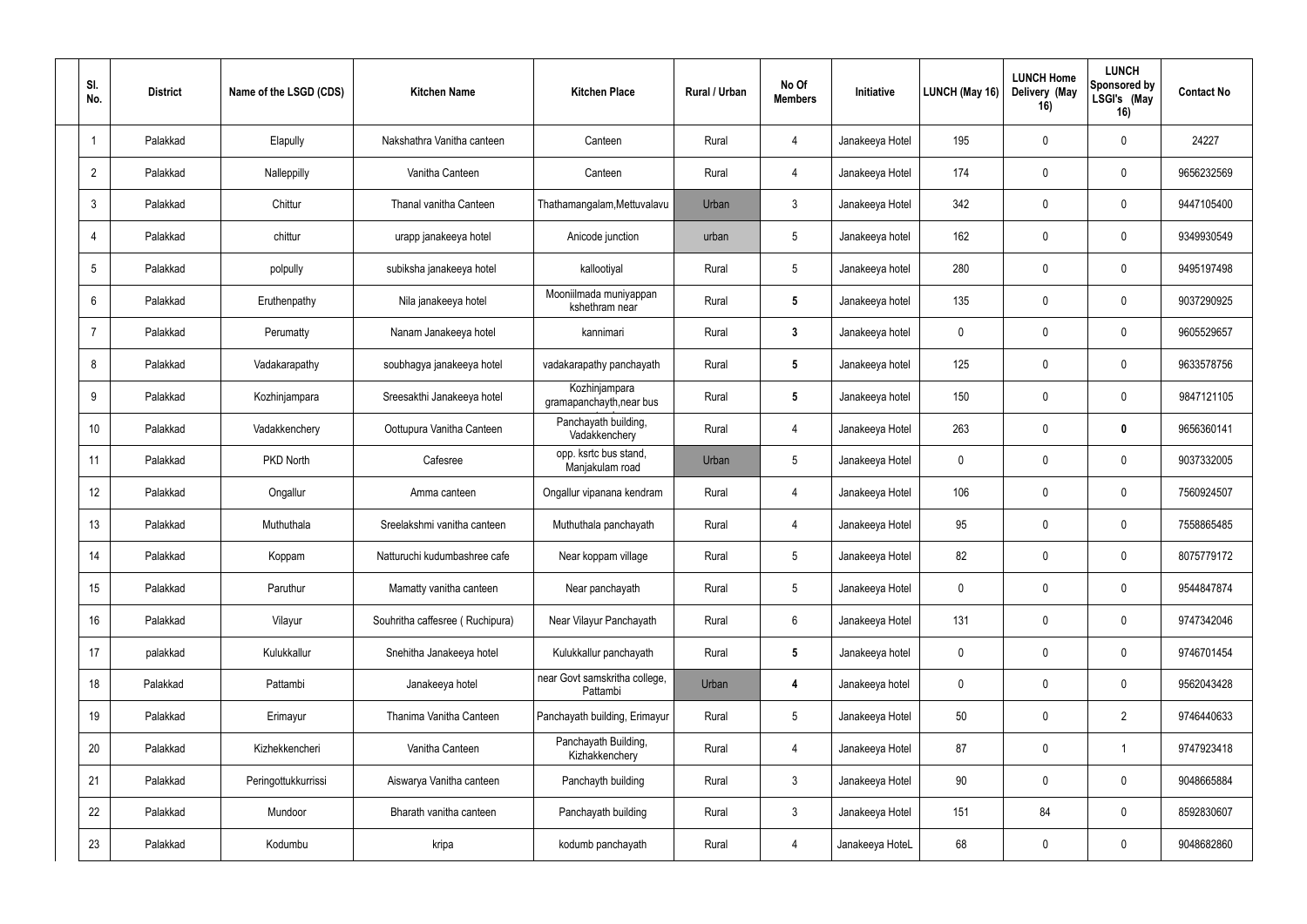| SI.<br>No. | <b>District</b> | Name of the LSGD (CDS) | <b>Kitchen Name</b>                      | <b>Kitchen Place</b>                            | <b>Rural / Urban</b> | No Of<br><b>Members</b> | Initiative       | LUNCH (May 16) | <b>LUNCH Home</b><br>Delivery (May<br>16) | <b>LUNCH</b><br>Sponsored by<br>LSGI's (May<br>16) | <b>Contact No</b> |
|------------|-----------------|------------------------|------------------------------------------|-------------------------------------------------|----------------------|-------------------------|------------------|----------------|-------------------------------------------|----------------------------------------------------|-------------------|
| 24         | Palakkad        | Thirumittakode         | Thirumuttam Janakeeya Hotel              | Karukaputhur                                    | Rural                | $6\phantom{.}6$         | Janakeeya Hotel  | 120            | $\mathbf 0$                               | $\mathbf 0$                                        | 9072841599        |
| 25         | Palakkad        | Akathethara            | Nanma canteen                            | kalyanamandapam                                 | Rural                | $\mathbf{3}$            | Janakeeya Hotel  | 72             | $\mathbf 0$                               | $\overline{0}$                                     | 7025563510        |
| 26         | Palakkad        | Marutharoad            | flavours cantteen                        | panchayath                                      | Rural                | $\sqrt{5}$              | Janakeeya Hotela | 123            | $\mathbf 0$                               | $\mathbf 0$                                        | 9746227966        |
| 27         | Palakkad        | Trithala               | Kairali Vanitha Hotel                    | Thirthala                                       | Rural                | $5\phantom{.0}$         | Janakeeya Hotel  | 124            | $\mathbf 0$                               | $\mathbf 0$                                        | 9048710155        |
| 28         | Palakkad        | Kongad                 | Annapoorna vanitha canteen               | Near Kongad village office                      | Rural                | $5\phantom{.0}$         | Janakeeya Hotel  | 114            | $\mathbf 0$                               | $\overline{0}$                                     | 9645425774        |
| 29         | Palakkad        | Sreekrishnapuram       | Subiksha canteen                         | Near panchayath office                          | Rural                | $\mathfrak{Z}$          | Janakeeya Hotel  | 98             | $\Omega$                                  | $\mathbf 0$                                        | 8086697226        |
| 30         | Palakkad        | Pallassana             | dhanalakshmi vanitha canteen             | pallassana panchayath<br>building               | Rural                | $5\phantom{.0}$         | Janakeeya Hotel  | 173            | $\mathbf 0$                               | $\mathbf 0$                                        | 8943225892        |
| 31         | Palakkad        | Nenmmara               | Nemmara Janakeeya hotel                  | Nemmara junction                                | Rural                | $\overline{4}$          | Janakeeya hotel  | 276            | $\mathbf 0$                               | $\mathbf 0$                                        | 8157850935        |
| 32         | Palakkad        | Ayilur                 | Janakeeya hotel                          | Thalavettanpara, Ayilur                         | Rural                | $\mathbf{3}$            | Janakeeya hotel  | 143            | $\mathbf 0$                               | $\overline{0}$                                     | 9539517856        |
| 33         | Palakkad        | Melarkode              | Janakeeya Hotel                          | near Melarkode panchayath                       | Rural                | 4                       | Janakeeya hotel  | 187            | $\mathbf 0$                               | $\overline{0}$                                     | 8606193918        |
| 34         | Palakkad        | Vandazhi               | janakeeya hotel                          | Kaniyamangalam                                  | Rural                | $\mathbf{3}$            | Janakeeya hotel  | 56             | $\mathbf 0$                               | $\mathbf 0$                                        | 9645919937        |
| 35         | Palakkad        | Nelliayampathy         | Janakeeya hotel                          | near Panchayat, kaikaty                         | Rural                | $\overline{4}$          | Janakeeya hotel  | 130            | $\mathbf 0$                               | $\overline{0}$                                     | 9497123529        |
| 36         | Palakkad        | Elavanchery            | Snehatheeram                             | Near GUPS, Vattekkad                            | Rural                | $5\phantom{.0}$         | Janakeeya Hotel  | 75             | $\mathbf 0$                               | $\overline{0}$                                     | 9744195274        |
| 37         | Palakkad        | Kollemkode             | Priya Vanitha Canteen                    | Block Panchayath Office,<br>Kollengode          | Rural                | 4                       | Janakeeya Hotel  | 270            | $\mathbf 0$                               | $\mathbf 0$                                        | 9745456764        |
| 38         | Palakkad        | Koduvayur              | Samridhi Kudumbashree Vanitha<br>Canteen | Panchayath Building                             | Rural                | $5\phantom{.0}$         | Janakeeya Hotel  | 97             | $\mathbf 0$                               | $\mathbf 0$                                        | 8086263595        |
| 39         | Palakkad        | Pattanchery            | Sreelakshmi vanitha canteen              | Panchayath Building                             | Rural                | $\overline{4}$          | Janakeeya Hotel  | 120            | $\mathbf 0$                               | $\mathbf 0$                                        | 8086916932        |
| 40         | Palakkad        | Pudunagaram            | Janakeeya Hotel                          | Near KSEB, Pudunagaram                          | Rural                | $\overline{\mathbf{4}}$ | Janakeeya hotel  | 226            | $\mathbf 0$                               | $\overline{0}$                                     | 9497241598        |
| 41         | Palakkad        | Vadavanoor             | Sree Muruka Janakeeya Hotel              | Vydhyasala, Vadavanoor                          | Rural                | $5\phantom{.0}$         | Janakeeya hotel  | 184            | $\mathbf 0$                               | $\mathbf 0$                                        | 9567011729        |
| 42         | Palakkad        | Peruvemba              | Samridi Janakeeya Hotel                  | Peruvemba Junction                              | Rural                | $\boldsymbol{4}$        | Jankeeya hotel   | 210            | $\mathbf 0$                               | $\mathbf 0$                                        | 918089611261      |
| 43         | Palakkad        | Muthalamada            | Janakeeya Hotel                          | Chulliyarmedu                                   | Rural                | $\boldsymbol{4}$        | Jankeeya hotel   | $\pmb{0}$      | $\mathbf 0$                               | $\mathbf 0$                                        | 9633730067        |
| 44         | Palakkad        | Cherppalasseri         | Swad Janakiyahotel, CPY                  | Scheduled caste coperative<br>society hall, cpy | Urban                | $\sqrt{5}$              | Janakeeya Hotel  | 293            | $\mathbf 0$                               | $\mathbf 0$                                        | 9447746082        |
| 45         | Palakkad        | Vellinezhi             | Aiswarya kudumbashree                    | Adakkaputhur                                    | Rural                | $\mathbf{3}$            | Janakeeya Hotel  | 106            | $\mathbf 0$                               | $\mathbf 0$                                        | 9747730588        |
| 46         | Palakkad        | Keralasseri            | Bhagyasree janakeeya hotel               | Near village office                             | Rural                | $\mathfrak{Z}$          | Janakeeya Hotel  | 70             | $\mathbf 0$                               | $\mathbf 0$                                        | 8606125128        |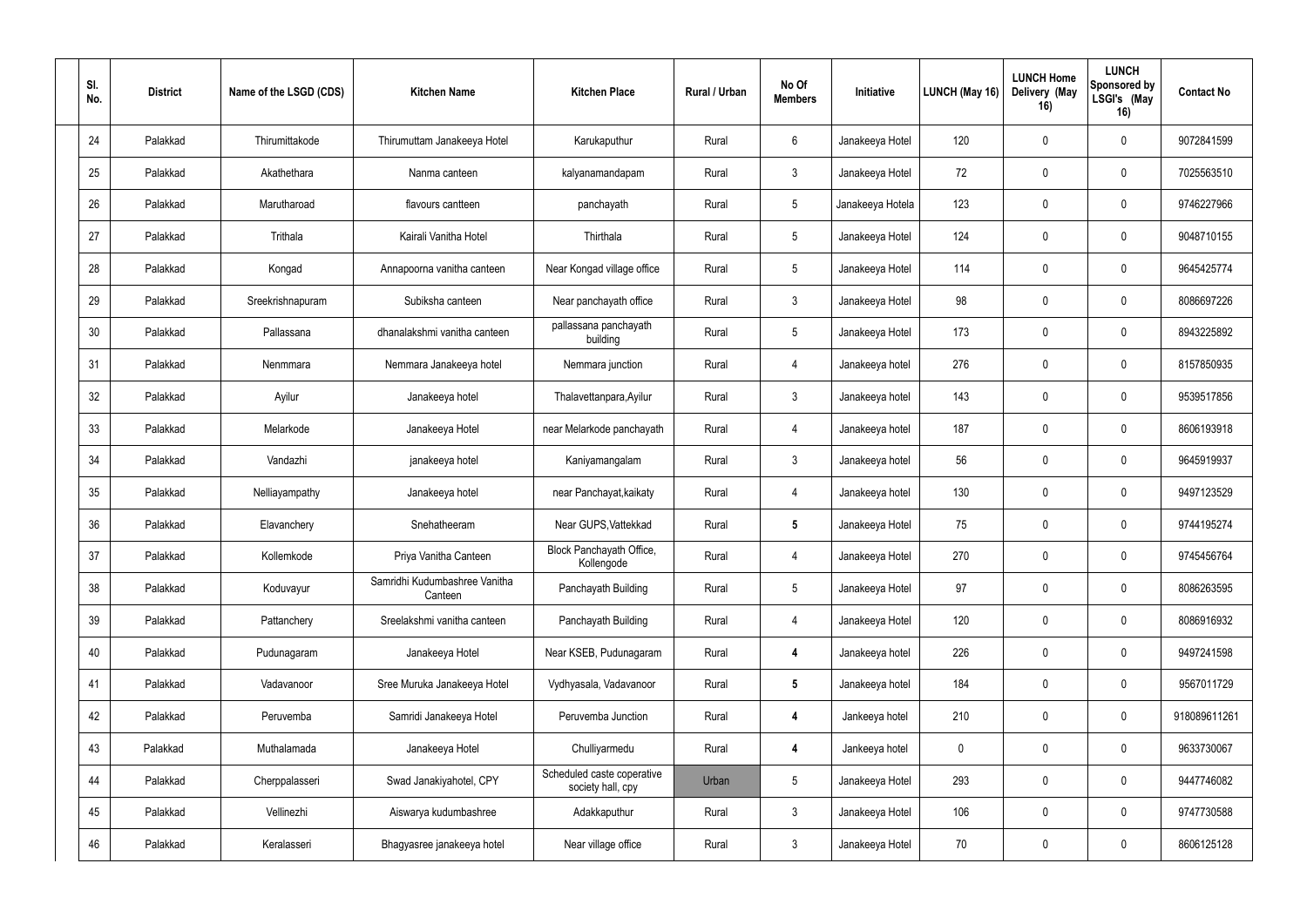|     | SI.<br>No. | <b>District</b> | Name of the LSGD (CDS) | <b>Kitchen Name</b>                         | <b>Kitchen Place</b>                       | Rural / Urban | No Of<br><b>Members</b> | Initiative       | LUNCH (May 16) | <b>LUNCH Home</b><br>Delivery (May<br>16) | <b>LUNCH</b><br>Sponsored by<br>LSGI's (May<br>16) | <b>Contact No</b> |
|-----|------------|-----------------|------------------------|---------------------------------------------|--------------------------------------------|---------------|-------------------------|------------------|----------------|-------------------------------------------|----------------------------------------------------|-------------------|
|     | 47         | Palakkad        | Kottayi                | Kudumbashree Vanitha canteen                | Near Kottayi Panchayath                    | Rural         | 4                       | Jankeeya hotel   | 110            |                                           | $\mathbf 0$                                        | 9605699847        |
|     | 48         | Palakkad        | anakkara               | udayasurya vanitha canteen                  | kumbidi                                    | rural         | $5\overline{)}$         | Janakeeya Hotel  | 306            | $\mathbf{0}$                              | $\mathbf 0$                                        | 9895947614        |
|     | 49         | Palakkad        | kappur                 | jeevanam hotel                              | kumaranellur                               | rural         | $6\phantom{.}6$         | Janakeeya Hotel  | 346            | $\Omega$                                  | $\mathbf 0$                                        | 9605308385        |
| 102 | 50         | Palakkad        | Malampauzha            | Nandhanam canteen                           | near fantasy park                          | Rural         | $5\overline{)}$         | Janakeeya HotelT | 192            | $\Omega$                                  | $\mathbf 0$                                        | 807587062         |
|     | 51         | Palakkad        | Puduppariyaram         | Anaswara Canteen                            | Panchayath                                 | Rural         | $\overline{4}$          | Janakeeya Hotel  | 115            | $\Omega$                                  | $\mathbf 0$                                        | 9526677781        |
|     | 52         | Palakkad        | kadambazhipuram        | Reshmi janakeeya hotel                      | 16 mail                                    | Rural         | $5\phantom{.0}$         | Janakeeya Hotel  | 134            | $\Omega$                                  | $\mathbf 0$                                        | 9048375891        |
|     | 53         | Palakkad        | Kadambazhipuram        | Ardhram Janakeeya hotel                     | Pulapatta                                  | Rural         | $\mathbf{3}$            | Janakeeya Hotel  | 68             | $\Omega$                                  | $\mathbf 0$                                        | 9495775246        |
|     | 54         | Palakkad        | Kannambra              | Sree kurumba canteen                        | kannambra                                  | Rural         | $\overline{4}$          | Janakeeya Hotel  | 207            |                                           | $\mathbf 0$                                        | 8157815819        |
|     | 55         | Palakkad        | karakkurissi           | Janakiya hotel                              | Near ammus auditorium,<br>Ayappankavu      | Rural         | $\mathbf{3}$            | Janakeeya Hotel  | 131            | $\Omega$                                  | $\mathbf 0$                                        | 6238788932        |
|     | 56         | Palakkad        | Thenkara               | Subiksham janakeeya hotel                   | Ayurveda hospital compound<br>Then kara    | Rural         | $5\phantom{.0}$         | Janakeeya Hotel  | 109            |                                           | $\mathbf 0$                                        | 9747557333        |
|     | 57         | Palakkad        | Alanallur              | Keerthi vanitha canteen and catering        | Near panchayath Alanallur                  | Rural         | $5\phantom{.0}$         | Janakeeya hotel  | 137            | $\Omega$                                  | $\mathbf 0$                                        | 9495447569        |
|     | 58         | Palakkad        | Pudur                  | Asil canteen                                | Pudur panchayath                           | Rural         | $\overline{4}$          | Janakeeya hotel  | 73             | $\Omega$                                  | $\mathbf 0$                                        | 8086968050        |
|     | 59         | Palakkad        | Parali                 | Annasree Janakeeya hotel                    | Near parali panchayath                     | Rural         | 4                       | Janakeeya hotel  | 106            | $\Omega$                                  | $\mathbf 0$                                        | 8281829238        |
|     | 60         | Palakkad        | Mannur                 | Kudumbasree janakeeya hotel                 | Mannur panchayath                          | Rural         | $5\phantom{.0}$         | Janakeeya hotel  | 80             | $\mathbf 0$                               | $\mathbf 0$                                        | 9495771095        |
|     | 61         | Palakkad        | Kuzhalmannam           | Janasree jankeeya hotel                     | Kuzhalmannam block<br>panchayth            | Rural         | $\mathbf{3}$            | Jankeeya hotel   | 180            | $\mathbf 0$                               | $\mathbf 0$                                        | 9847364980        |
|     | 62         | Palakkad        | Kavassery              | samridhi Janakeeya Hotel                    | Alathur road, kavasheery                   | Rural         | $6\overline{6}$         | Janakeeya hotel  | 80             | $\boldsymbol{0}$                          | $\mathbf 0$                                        | 9747570761        |
|     | 63         | palakkad        | chalissery             | Thanal janakeeya hotel                      | chalissery panchayath building             | Rural         | $\mathbf{3}$            | Janakeeya hotel  | 45             | 0                                         | $\mathbf 0$                                        | 9562702284        |
|     | 64         | palakkad        | Kottopadam             | Iva canteen and catering janakeeya<br>hotel | Block building, Near<br>aryambavu junction | Rural         | $\overline{4}$          | Janakeeya hotel  | 130            | $\overline{0}$                            | $\mathbf 0$                                        | 9074818126        |
|     | 65         | palakkad        | kumaramputhur          | Ruchi cafe janakeeya hotel                  | Panchayath kumaramputhur                   | Rural         | $\mathbf{3}$            | Janakeeya hotel  | 238            | $\mathbf 0$                               | $\mathbf 0$                                        | 8589968705        |
|     | 66         | palakkad        | Malampuzha             | Amma janakeeya hotel                        | kadukkamkunnu, Malampuzha                  | Rural         | $\mathbf{3}$            | Janakeeya hotel  | 298            | 0                                         | $\mathbf 0$                                        | 9446521664        |
|     | 67         | palakkad        | Alathur                | Rich Janakeeya hotel                        | Near bus stand, Alathur                    | Rural         | $\overline{\mathbf{4}}$ | Janakeeya hotel  | 345            | $\mathbf 0$                               | 12                                                 | 9947030779        |
|     | 68         | palakkad        | Karimpuzha             | Janakeeya hotel                             | Karimpuzha panchayath                      | Rural         | $\mathbf{3}$            | Janakeeya hotel  | 83             | $\boldsymbol{0}$                          | $\mathbf 0$                                        | 9961502739        |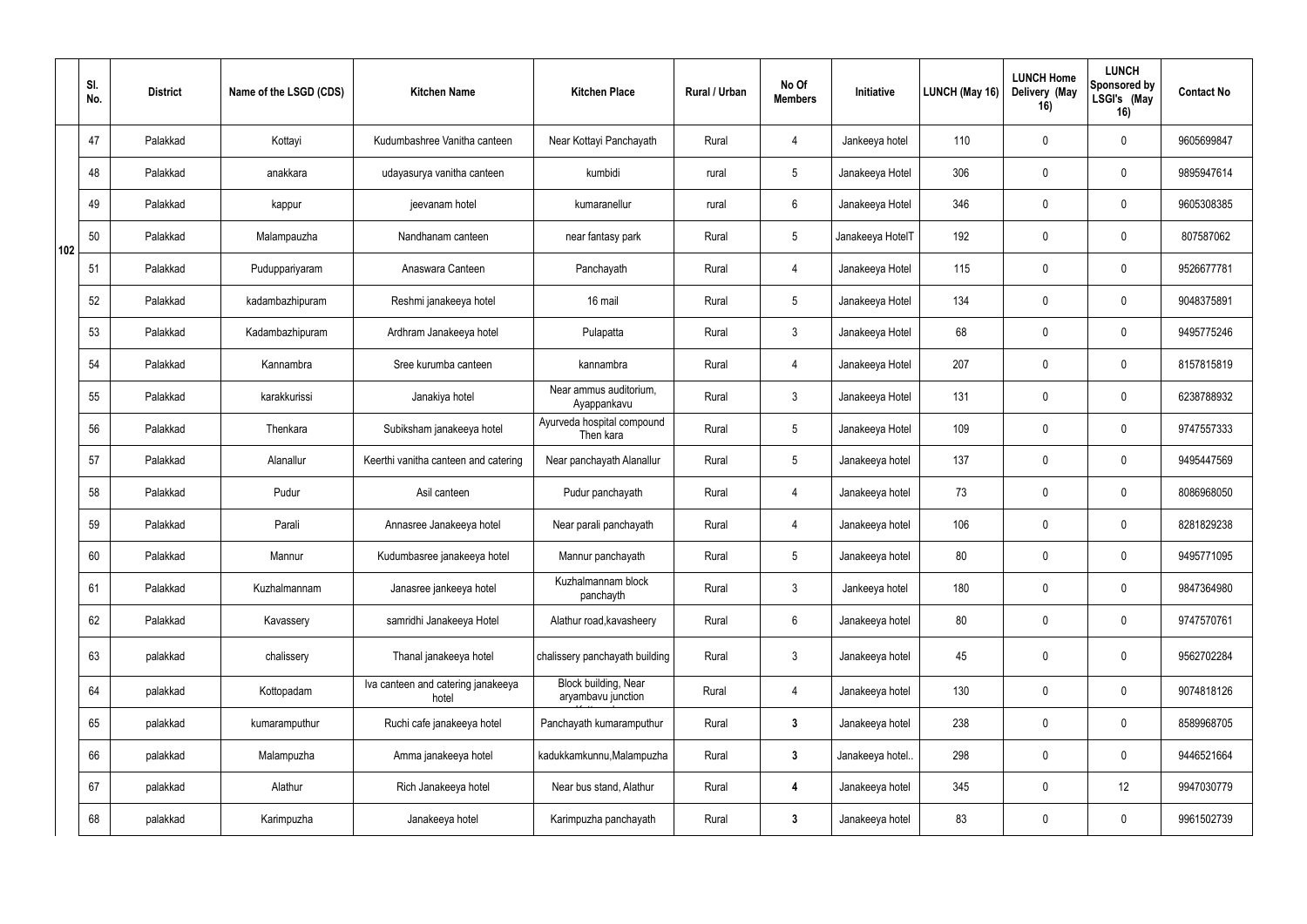| SI.<br>No. | <b>District</b> | Name of the LSGD (CDS) | <b>Kitchen Name</b>         | <b>Kitchen Place</b>                | <b>Rural / Urban</b> | No Of<br><b>Members</b> | Initiative      | LUNCH (May 16) | <b>LUNCH Home</b><br>Delivery (May<br>16) | <b>LUNCH</b><br>Sponsored by<br>LSGI's (May<br>16) | <b>Contact No</b> |
|------------|-----------------|------------------------|-----------------------------|-------------------------------------|----------------------|-------------------------|-----------------|----------------|-------------------------------------------|----------------------------------------------------|-------------------|
| 69         | Palakkad        | Thenkurissi            | Eyeshee janakeeya hotel     | Panchayth building,<br>Thenkurissi  | Rural                | 4                       | Jankeeya hotel  | 99             | $\mathbf 0$                               | $\mathbf 0$                                        | 9995662723        |
| 70         | Palakkad        | Agali                  | Janakeeya Hotel             | Block Panchayath building,<br>Agali | Rural                | $5\phantom{.0}$         | Jankeeya hotel  | 160            | $\mathbf 0$                               | $\mathbf 0$                                        | 9037878897        |
| 71         | Palakkad        | Sholayur               | Powrnami janakeeya hotel    | anakkatty bus stand                 | Rural                | 4                       | Jankeeya hotel  | 104            | $\mathbf 0$                               | $\overline{0}$                                     | 9159556404        |
| 72         | Palakkad        | Puthushery             | Janakeeya hotel             | Puthushery panchayath               | Rural                | $5\phantom{.0}$         | Janakeeya hotel | 135            | $\mathbf 0$                               | $\mathbf 0$                                        | 9562772723        |
| 73         | Palakkad        | Karimba                | Janakeeya hotel             | Panchayath premise                  | Rural                | $\mathbf{3}$            | Janakeeya Hotel | 102            | $\mathbf{0}$                              | $\mathbf 0$                                        | 9562163979        |
| 74         | Palakkad        | Nagalasseri            | Janakeeya hotel             | near koottanad bus stand            | Rural                | $5\phantom{.0}$         | Janakeeya hotel | 160            | $\Omega$                                  | $\mathbf 0$                                        | 8921928291        |
| 75         | Palakkad        | Mathur                 | Nila janakeeya Hotel        | Near Panchayth, Mathur              | Rural                | 4                       | Jankeeya hotel  | 159            | $\mathbf 0$                               | $\overline{0}$                                     | 9562356483        |
| 76         | Palakkad        | Chalavara              | Janakeeya hotel             | Chalavara panchayath                | Rural                | $5\phantom{.0}$         | Janakeeya hotel | 135            | $\Omega$                                  | $\mathbf 0$                                        | 9544659942        |
| 77         | Palakkad        | Ananganadi             | vanitha cateen              | near Ananganadi panchayath          | Rural                | $\mathbf{3}$            | Janakeeya Hotel | 94             | $\mathbf 0$                               | $\mathbf 0$                                        | 8921410495        |
| 78         | Palakkad        | Lakkidiperur           | Janakeeya hotel,            | Lekkidi perur panchayath            | Rural                | $5\phantom{.0}$         | Jankeeya hotel  | 108            | $\mathbf 0$                               | 0                                                  | 6238921903        |
| 79         | Palakkad        | Nellaya                | Janakeeya hotel             | Nellaya panchayath                  | Rural                | $\boldsymbol{4}$        | Janakeeya hotel | 108            | $\mathbf 0$                               | $\mathbf 0$                                        | 9562432883        |
| 80         | Palakkad        | Shornur                | Oottupura Janakeeya hotel   | near bus stand, Shoranur            | Urban                | $5\phantom{.0}$         | Janakeeya hotel | 265            | $\Omega$                                  | $\mathbf 0$                                        | 9747102377        |
| 81         | Palakkad        | Shornur                | Snehadeepam Janakeeya hotel | Shoranur municipality               | Urban                | $\boldsymbol{4}$        | Janakeeya hotel | 166            | $\mathbf 0$                               | $\mathbf 0$                                        | 6238755729        |
| 82         | Palakkad        | Thrikkadiri            | Janakeeya hotel             | Samskarika nilayam                  | Rural                | 4                       | Janakeeya hotel | 52             | $\mathbf 0$                               | $\mathbf 0$                                        | 9544806032        |
| 83         | palakkad        | Vaniyamkulam           | Janakeeya hotel             | near PK DAS hospital                | Rural                | $\mathbf{3}$            | Janakeeya hotel | $\pmb{0}$      | $\mathbf 0$                               | 3 <sup>1</sup>                                     | 9947408415        |
| 84         | Palakkad        | Ambalappara            | Janakiya hotel              | ambalappara<br>kalyanamandapam      | Rural                | $5\,$                   | Janakeeya Hotel | 100            | $\mathbf 0$                               | $\mathbf 0$                                        | 8129562289        |
| 85         | Palakkad        | Vallappuzha            | Janakeeya hotel             | Hayath Complex, Vallappuzha         | Rural                | $5\phantom{.0}$         | Janakeeya Hotel | 219            | $\mathbf 0$                               | $\overline{0}$                                     | 8086406897        |
| 86         | Palakkad        | Shoranur               | Ela janakeeya hotel         | Vpc market, kulappully              | Urban                | $\mathbf{3}$            | Janakeeya hotel | 178            | $\mathbf 0$                               | $\mathbf 0$                                        | 8129769113        |
| 87         | Palakkad        | Mankara                | Subiksha Janakeeya hotel    | Near Mankara Panchayath             | Rural                | $5\phantom{.0}$         | Janakeeya hotel | 100            | $\mathbf 0$                               | $\mathbf 0$                                        | 8549045637        |
| 88         | Palakkad        | Kanjirapuzha           | Surya Janakeeya hotel,      | Kanjirapuzha, panchayath            | Rural                | $5\phantom{.0}$         | Janakeeya hotel | 120            | $\mathbf 0$                               | $\mathbf 0$                                        | 9048698194        |
| 89         | Palakkad        | Thachanattukara        | Haritham janakeeya hotel    | 53 mile, Thachanattukara            | Rural                | $\mathbf{3}$            | Janakeeya hotel | 151            | $\mathbf 0$                               | $\mathbf 0$                                        | 9605097810        |
| 90         | Palakkad        | Puthukode              | Puthuma jankeeya hotel      | Thachanadi junction                 | Rural                | $\boldsymbol{6}$        | Janakeeya hotel | 243            | $\mathbf 0$                               | $\overline{0}$                                     | 9744459080        |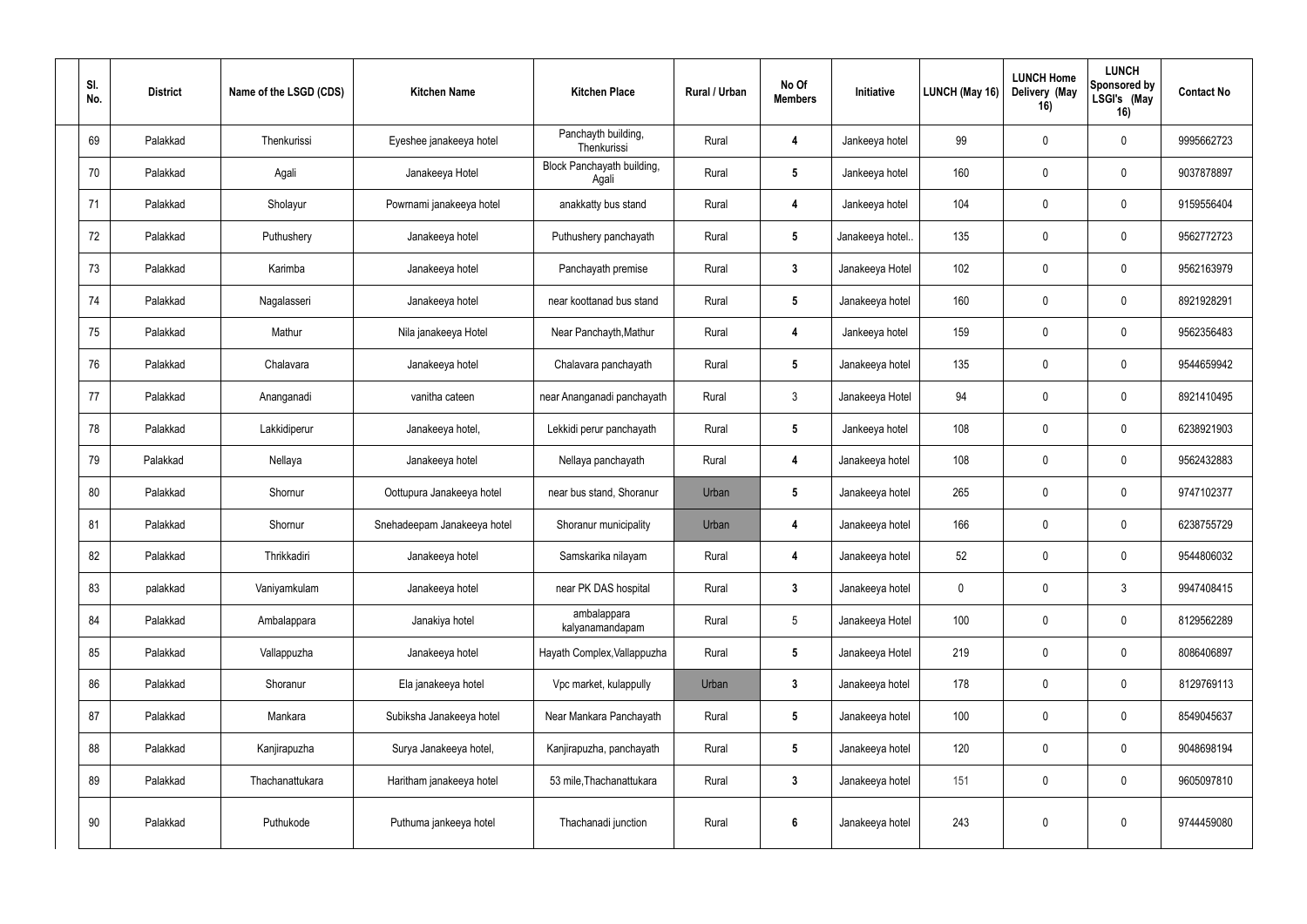|    | SI.<br>No.     | <b>District</b> | Name of the LSGD (CDS) | <b>Kitchen Name</b>             | <b>Kitchen Place</b>                       | Rural / Urban | No Of<br><b>Members</b> | Initiative      | <b>LUNCH (May 16)</b> | <b>LUNCH Home</b><br>Delivery (May<br>16) | <b>LUNCH</b><br>Sponsored by<br>LSGI's (May<br>16) | <b>Contact No</b> |
|----|----------------|-----------------|------------------------|---------------------------------|--------------------------------------------|---------------|-------------------------|-----------------|-----------------------|-------------------------------------------|----------------------------------------------------|-------------------|
|    | 91             | Palakkad        | Tarur                  | Jankeeya Hotel                  | Infront of vilage office, Tarurk           | Rural         | $\overline{4}$          | Janakeeya hotel | 104                   | $\Omega$                                  | $\mathbf 0$                                        | 8606780959        |
|    | 92             | Palakkad        | Pirayiri               | Janakeeya hotel                 | Near Panchayath office                     | Rural         | $5\overline{)}$         | Janakeeya hotel | 90                    | $\Omega$                                  | $\mathbf 0$                                        | 9037495586        |
|    | 93             | Palakkad        | Palakkad ulb           | Ruchi                           | Near Balaji hospital, Fort<br>Maidan       | Urban         | $\overline{4}$          | Janakeeya hotel | $\mathbf 0$           |                                           | $\mathbf 0$                                        | 7994185687        |
|    | 94             | Palakkad        | Pookkottukavu          | Punya                           | Pookkottukavu Centre                       | Rural         | $\overline{4}$          | Janakeeya Hotel | 72                    | $\Omega$                                  | $\mathbf 0$                                        | 9745511432        |
|    | 95             | Palakkad        | Kuthanoor              | Suryodayam jankeeya hotel       | Kalapara, kuthanoor                        | Rural         | $5\phantom{.0}$         | Jankeeya hotel  | 60                    | $\Omega$                                  | $\mathbf 0$                                        | 9995159738        |
|    | 96             | Palakkad        | Thiruvegappura         | Janakeeya Hotel                 | Kaippuram                                  | Rural         | $5\phantom{.0}$         | Jankeeya hotel  | 119                   |                                           | $\mathbf 0$                                        | 8921882903        |
|    | 97             | Palakkad        | Thachampara            | Vanitha canteen Janakeeya Hotel | Thachampara town                           | Rural         | $\overline{4}$          | Jankeeya hotel  | 148                   | $\mathbf{0}$                              | $\mathbf 0$                                        | 9497826216        |
|    | 98             | Palakkad        | Kannadi                | Sweet jankeeya hotel            | Yakkara junction                           | Rural         | $\mathbf{3}$            | Jankeeya hotel  | 330                   | $\Omega$                                  | $\mathbf 0$                                        | 9846918028        |
|    | 99             | Palakkad        | Pattithara             | Bavana janakeeya hotel          | kottappadam                                | Rural         | $5\phantom{.0}$         | Janakeeya hotel | $\mathbf 0$           |                                           | $\mathbf 0$                                        | 9074163402        |
|    | 100            | Palakkad        | Mannarkkad             | Janakeeya Hotel                 | muncipal building, busstand,<br>mannarkkad | Urban         | 4                       | Janakeeya hotel | 238                   |                                           | $\mathbf 0$                                        |                   |
|    | 101            | Palakkad        | Pirayiri               | Kudumbashree janakeeya hotel    | Kallekkad Block Panchayath                 | Rural         | $5\phantom{.0}$         | janakeeya hotel | 70                    | $\mathbf{0}$                              | $\mathbf 0$                                        | 8137940343        |
|    | 102            | Palakkad        | Marutharoad            | Sreelakshmi janakeeya hotel     | Pirivusala                                 | Rural         | $\overline{4}$          | janakeeya hotel | 125                   |                                           | $\mathbf 0$                                        | 9048636162        |
|    | 103            | Palakkad        | Puthussery             | Ruchi janakeeya hotel           | puthussery junction                        | Rural         | $5\phantom{.0}$         | janakeeya hotel | 138                   | 0                                         | $\mathbf 0$                                        |                   |
| 99 |                |                 |                        |                                 |                                            |               | 439                     |                 | 13918                 | 84                                        | 18                                                 |                   |
|    | $\overline{1}$ | Pathanamthitta  | Anicadu                | Janatha janakeeya hotel         | Nooromave                                  | Rural         | $\mathbf{3}$            | Janakeeya Hotel | 126                   | $\mathbf 0$                               | $\mathbf 0$                                        | 6282875679        |
|    | $\overline{2}$ | Pathanamthitta  | Kaviyoor               | Janakeeya Hotel                 | Manakkachira                               | Rural         | $\overline{4}$          | Janakeeya Hotel | $\mathbf 0$           | $\mathbf{0}$                              | $\mathbf 0$                                        | 9747886172        |
|    | $\mathfrak{Z}$ | Pathanamthitta  | Kottanadu              | Janakeeya Hotel                 | Kottanadu                                  | Rural         | $\overline{4}$          | Janakeeya Hotel | 86                    | 0                                         | $\mathbf 0$                                        | 6282382608        |
|    | 4              | Pathanamthitta  | Kalloopara             | Janakeeya Hotel                 | Kalloopara                                 | Rural         | $5\phantom{.0}$         | Janakeeya Hotel | 89                    | $\mathbf 0$                               | $\mathbf 0$                                        | 9947471024        |
|    | $\sqrt{5}$     | Pathanamthitta  | Kunnamthanam           | Thripthi Hotel                  | Kunnamthanam                               | Rural         | $\mathbf{3}$            | Janakeeya Hotel | 60                    | 0                                         | $\mathbf 0$                                        | 6235908328        |
|    | $6\,$          | pathanamthitta  | mallappally            | janakeeya hotel                 | mallappally                                | Rural         | $\mathbf{3}$            | janakeeya hotel | 140                   | $\mathbf 0$                               | $\mathbf 0$                                        | 9744194830        |
|    | $\overline{7}$ | Pathanamthitta  | kottangal              | janakeeya hotel                 | kottangal                                  | Rural         | $\mathfrak{Z}$          | Janakeeya Hotel | 115                   | 0                                         | $\mathbf 0$                                        | 9526690541        |
|    | 8              | Pathanamthitta  | Nedumpuram             | Nedumpram Janakeeya Hotel       | Podiyadi                                   | Rural         | $5\phantom{.0}$         | Janakeeya Hotel | $\mathbf 0$           | $\mathbf 0$                               | $\mathbf 0$                                        | 919188291409      |
|    | 9              | Pathanamthitta  | Niranam                | Sakhi cafe                      | Niranam                                    | Rural         | $\mathbf{3}$            | Janakeeya Hotel | $\pmb{0}$             | $\boldsymbol{0}$                          | $\mathbf 0$                                        | 919526423710      |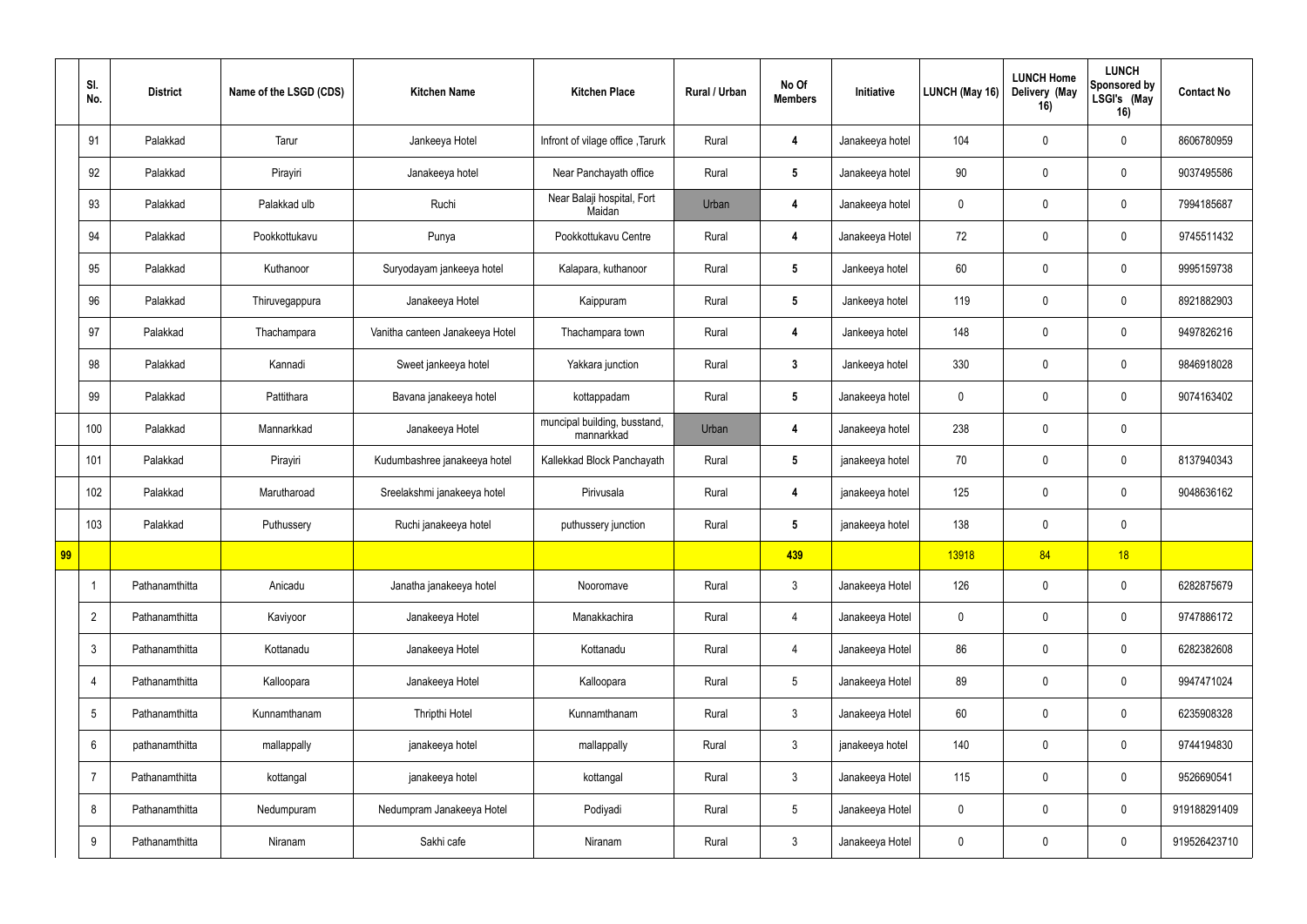|    | SI.<br>No.      | <b>District</b> | Name of the LSGD (CDS) | <b>Kitchen Name</b>             | <b>Kitchen Place</b>        | Rural / Urban | No Of<br><b>Members</b> | Initiative      | <b>LUNCH (May 16)</b> | <b>LUNCH Home</b><br>Delivery (May<br>16) | <b>LUNCH</b><br>Sponsored by<br>LSGI's (May<br>16) | <b>Contact No</b> |
|----|-----------------|-----------------|------------------------|---------------------------------|-----------------------------|---------------|-------------------------|-----------------|-----------------------|-------------------------------------------|----------------------------------------------------|-------------------|
|    | 10 <sup>1</sup> | Pathanamthitta  | Peringara              | Haritha samrudhi Catering       | <b>PMVHS Pringara</b>       | Rural         | 4                       | Janakeeya Hotel | 116                   | 0                                         | $\mathbf 0$                                        | 919961219550      |
|    | 11              | Pathanamthitta  | Peringara              | Pulari janakeeya Hotel          | swamipalam                  | Rural         | 4                       | Janakeeya hotel | 68                    | $\mathbf 0$                               | 0                                                  | 919656132036      |
|    | 12              | Pathanamthitta  | Kuttor                 | Nanma Catering                  | <b>GHS Kuttoor</b>          | Rural         | $\mathbf{3}$            | Janakeeya Hotel | 160                   | $\Omega$                                  | $\mathbf 0$                                        | 919526323212      |
|    | 13              | Pathanamthitta  | Kadapra                | Niradeepam janakeeya hotel      | Kadapra                     | Rural         | 4                       | Janakeeya Hotel | 38                    | $\Omega$                                  | $\mathbf 0$                                        | 9656512066        |
|    | 14              | Pathanamthitta  | Eraviperoor            | Avi cafe                        | Avi cafe                    | Rural         | $\mathbf{3}$            | Janakeeya Hotel | 123                   | $\Omega$                                  | $\mathbf 0$                                        | 6238013293        |
|    | 15              | Pathanamthitta  | Koipuram               | Ammas kudumbashree cafe         | Muttamon                    | Rural         | 5 <sup>5</sup>          | Janakeeya Hotel | 93                    |                                           | 0                                                  | 9961485931        |
|    | 16              | Pathanamthitta  | Thottappuzhassery      | Thottapuzhassery Jankeeya Hotel | Thottapuzhassery            | Rural         | 4                       | Janakeeya Hotel | $\mathbf 0$           | $\mathbf 0$                               | $\mathbf 0$                                        | 9656403054        |
|    | 17              | Pathanamthitta  | Puramattom             | Top N Taste                     | Puramattom                  | Rural         | $\mathbf{3}$            | Janakeeya Hotel | 50                    | $\Omega$                                  | $\mathbf 0$                                        | 9526728230        |
|    | 18              | Pathanamthitta  | Ayroor                 | Janakeeya Hotel                 | Ayroor                      | Rural         | $6\overline{6}$         | Janakeeya Hotel | 40                    |                                           | 0                                                  | 8086653951        |
|    | 19              | Pathanamthitta  | Ezhumattor             | Swad Hotel                      | Thadiyoor                   | Rural         | $\mathbf{3}$            | Janakeeya Hotel | 50                    |                                           | 0                                                  | 9526857335        |
|    | 20              | Pathanamthitta  | Kozhencherry           | Ruchi Janakeeya hotel           | Community hall, kozhenchery | Rural         | 4                       | Janakeeya Hotel | 73                    | $\mathbf 0$                               | $\mathbf 0$                                        | 9947387912        |
|    | 21              | Pathanamthitta  | Mallappuzhassery       | Snehadeepam                     | Paramootil                  | Rural         | $6\overline{6}$         | Janakeeya Hotel | 60                    | $\Omega$                                  | $\mathbf 0$                                        | 9847170052        |
|    | 22              | Pathanamthitta  | Chennerkara            | Thanal Kudumbasree Cafe         | Nallanikunnu                | Rural         | $5\overline{)}$         | Janakeeya Hotel | $\mathbf 0$           | $\Omega$                                  | 0                                                  | 9747469562        |
|    | 23              | Pathanamthitta  | Cherukole              | Janakeeya Hotel                 | Cherukole                   | Rural         | $\mathbf{3}$            | Janakeeya Hotel | 55                    | $\pmb{0}$                                 | $\mathbf 0$                                        | 7907811728        |
|    | 24              | Pathanamthitta  | Elanthoor              | Janakeeya Hotel                 | Vary                        | Rural         | $\overline{4}$          | Janakeeya Hotel | 40                    | $\mathbf 0$                               | $\mathbf 0$                                        | 9946047385        |
|    | 25              | Pathanamthitta  | naranganam             | janakeeya hotel                 | kadammanitta                | Rural         | $\mathbf{3}$            | janakeeya hotel | 53                    | $\mathbf 0$                               | $\mathbf 0$                                        | 9744478962        |
|    | 26              | Pathanamthitta  | Omalloor               | Janakeeya Hotel                 | Omalloor                    | Rural         |                         | Janakeeya Hotel | $\mathbf 0$           | $\mathbf 0$                               | $\mathbf 0$                                        |                   |
|    | 27              | Pathanamthitta  | Chittar                | Chittar janakiya hotel          | Koothattukulam              | Rural         | $\mathfrak{Z}$          | Janakeeya Hotel | 16                    | 81                                        | $\mathbf 0$                                        | 9072374618        |
|    | 28              | Pathanamthitta  | Naranammoozhi          | Thanima                         | Arakkamon                   | Rural         | $\mathbf{3}$            | Janakeeya Hotel | $\mathbf 0$           | 0                                         | $\mathbf 0$                                        | 9605021278        |
|    | 29              | Pathanamthitta  | Perunadu               | Perunadu Janakeeya Hotel        | Perunadu                    | Rural         | $5\phantom{.0}$         | Janakeeya Hotel | $\pmb{0}$             | $\mathbf 0$                               | $\mathbf 0$                                        |                   |
| 58 | $30\,$          | Pathanamthitta  | Ranni-Angadi           | Angadi Janakeeya Hotel          | Thoodathil church hall      | Rural         | $5\phantom{.0}$         | Janakeeya Hotel | 12                    | 71                                        | $\mathbf 0$                                        | 9961190622        |
|    | 31              | Pathanamthitta  | Ranni-Pazhavangadi     | Navami Hotel                    | Makkappuzha                 | Rural         | $\overline{4}$          | Janakeeya Hotel | 53                    | $\mathbf 0$                               | $\mathbf 0$                                        | 9562135824        |
|    | 32              | Pathanamthitta  | Seethathodu            | Thanima catering unit           | Seethathodu                 | Rural         | $5\overline{)}$         | Janakeeya Hotel | 81                    | 120                                       | $\bf{0}$                                           | 9747622310        |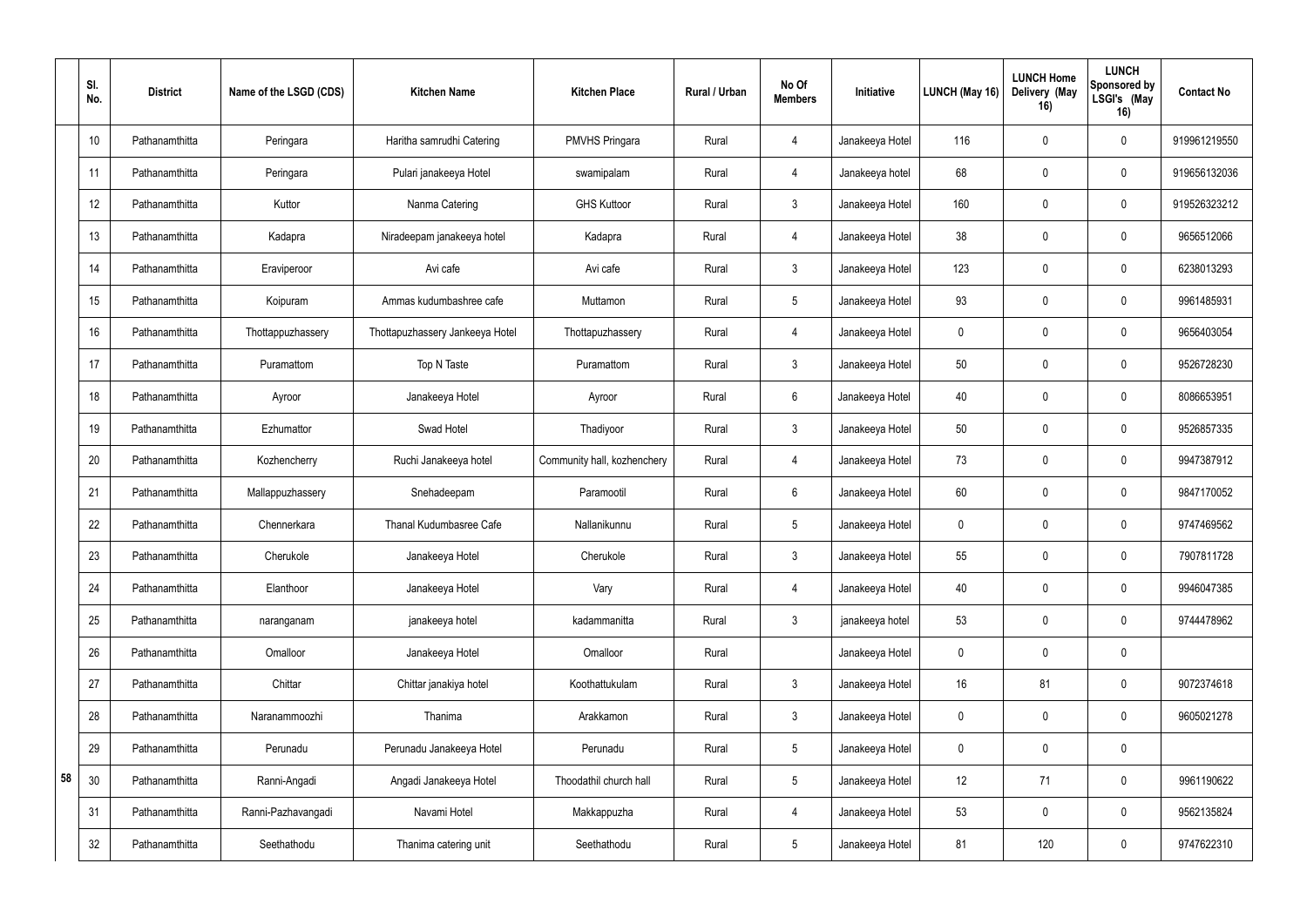| SI.<br>No. | <b>District</b> | Name of the LSGD (CDS) | <b>Kitchen Name</b>        | <b>Kitchen Place</b> | Rural / Urban | No Of<br><b>Members</b> | Initiative      | <b>LUNCH (May 16)</b> | <b>LUNCH Home</b><br>Delivery (May<br>16) | <b>LUNCH</b><br>Sponsored by<br>LSGI's (May<br>16) | <b>Contact No</b> |
|------------|-----------------|------------------------|----------------------------|----------------------|---------------|-------------------------|-----------------|-----------------------|-------------------------------------------|----------------------------------------------------|-------------------|
| 33         | Pathanamthitta  | Ranni                  | Janakeeya Hotel            | Ranni                | Rural         | $\overline{4}$          | Janakeeya Hotel | $\mathbf 0$           | $\Omega$                                  | $\mathbf 0$                                        | 99462338752       |
| 34         | Pathanamthitta  | Vechhoochira           | Annapoorneswary hotel      | Venkurinji           | Rural         | $\overline{4}$          | Janakeeya Hotel | 14                    | 142                                       | $\mathbf 0$                                        | 8547264134        |
| 35         | Pathanamthitta  | Vadasserikara          | Thannal Janakeeya Hotel    | Vadasserikara        | Rural         | $5\phantom{.0}$         | Janakeeya Hotel | 98                    | $\Omega$                                  | $\mathbf 0$                                        | 8590107684        |
| 36         | Pathanamthitta  | Vallickodu             | Janakeeya Hotel            | Vallicodu            | Rural         | $5\overline{)}$         | Janakeeya Hotel | $\pmb{0}$             | $\Omega$                                  | $\mathbf 0$                                        | 8547121591        |
| 37         | Pathanamthitta  | Pramadom               | Aishwarya Janakeeya Hotel  | Pramadom             | Rural         | $\mathbf{3}$            | Janakeeya Hotel | $\boldsymbol{0}$      | $\Omega$                                  | $\mathbf 0$                                        | 9495312020        |
| 38         | Pathanamthitta  | Aruvappulam            | Janakeeya Hotel            | Kallely              | Rural         | $\mathbf{3}$            | Janakeeya Hotel | $\pmb{0}$             |                                           | $\mathbf 0$                                        | 9656700499        |
| 39         | Pathanamthitta  | mylapra                | Manna janakeeya hotel      | mylapra              | Rural         | $\mathbf{3}$            | janakeeya hotel | $\pmb{0}$             | $\Omega$                                  | $\mathbf 0$                                        | 9961750470        |
| 40         | Pathanamthitta  | Thannithodu            | Flowers janakeeya hotel    | Thannithodu          | Rural         | $\mathbf{3}$            | Janakeeya hotel | $\mathbf 0$           | $\Omega$                                  | $\mathbf 0$                                        | 9061295035        |
| 40         | Pathanamthitta  | Malayappuzha           | Janakeeya Hotel            | Malayappuzha         | Rural         | $\mathbf{3}$            | Janakeeya Hotel | $\boldsymbol{0}$      | $\Omega$                                  | $\mathbf 0$                                        |                   |
| 41         | Pathanamthitta  | Konni                  | Janakeeya Hotel            | Konni                | Rural         | $\mathbf{3}$            | Janakeeya Hotel | $\boldsymbol{0}$      | $\Omega$                                  | $\mathbf 0$                                        |                   |
| 43         | Pathanamthitta  | Kalanjoor              | Kalanjoor janakeeya Hotel  | Kalanjoor            | Rural         | $\overline{4}$          | Janakeeya Hotel | $\pmb{0}$             | $\Omega$                                  | $\mathbf 0$                                        | 6238045066        |
| 44         | Pathanamthitta  | Ezhamkulam             | Swad Catering Unit         | Enathu               | Rural         | $5\phantom{.0}$         | Janakeeya Hotel | $\boldsymbol{0}$      | $\Omega$                                  | $\mathbf 0$                                        | 9747243317        |
| 45         | Pathanamthitta  | Kodumon                | Ruchiyidam Janakeeya Hotel | Kodumon              | Rural         | $\overline{7}$          | Janakeeya Hotel | $\pmb{0}$             | $\Omega$                                  | $\mathbf 0$                                        | 75611017112       |
| 46         | Pathanamthitta  | Erathu                 | Janakeeya Hotel            | Erathu               | Rural         | $\overline{4}$          | Janakeeya Hotel | $\pmb{0}$             | $\mathbf 0$                               | $\mathbf 0$                                        | 9645102262        |
| 47         | Pathanamthitta  | Enadimangalam          | Janakeeya Hotel            | Elamannoor           | Rural         | $\overline{4}$          | Janakeeya Hotel | $\pmb{0}$             | $\mathbf 0$                               | $\mathbf 0$                                        |                   |
| 48         | Pathanamthitta  | Kadampanadu            | Janakeeya Hotel            | Mannady              | Rural         | 3 <sup>1</sup>          | Janakeeya Hotel | $\mathbf 0$           | $\mathbf 0$                               | $\mathbf 0$                                        |                   |
| 49         | Pathanamthitta  | Pallickal              |                            |                      | Rural         |                         | Janakeeya Hotel | $\pmb{0}$             | $\overline{0}$                            | $\mathbf 0$                                        |                   |
| $50\,$     | Pathanamthitta  | Thumpamon              | Ruchi Cafe                 | Mampilali            | Rural         | $5\phantom{.0}$         | Janakeeya Hotel | 164                   | $\mathbf 0$                               | $\mathbf 0$                                        | 9188300026        |
| 51         | Pathanamthitta  | Kulanada               | Bhagyalekshmi cafe unit    | Kaipuzha             | Rural         | $\mathbf{3}$            | Janakeeya Hotel | 94                    | $\mathbf 0$                               | $\mathbf 0$                                        |                   |
| 52         | Pathanamthitta  | Pandalam Thekkekara    | Pandalam Thekkekara        | Thatta               | Rural         | 3 <sup>1</sup>          | Janakeeya Hotel | 150                   | $\mathbf 0$                               | $\mathbf 0$                                        | 9526224922        |
| 53         | Pathanamthitta  | Aranmula               | Janakeeya Hotel            | Aranmula             | Rural         | $5\overline{)}$         | Janakeeya Hotel | $\mathbf 0$           | $\mathbf 0$                               | $\mathbf 0$                                        | 9656296503        |
| 54         | Pathanamthitta  | Mezhuveli              | Thripthi Janakeeya Hotel   | Mezhuveli            | Rural         | $\mathbf{3}$            | Janakeeya Hotel | $20\,$                | 0                                         | $\mathbf 0$                                        | 9495265971        |
| 55         | Pathanamthitta  | Adoor                  | Amma Catering Unit         | Adoor                | Urban         | $5\,$                   | Janakeeya Hotel | $\pmb{0}$             | $\overline{0}$                            | $\mathbf 0$                                        | 8606887490        |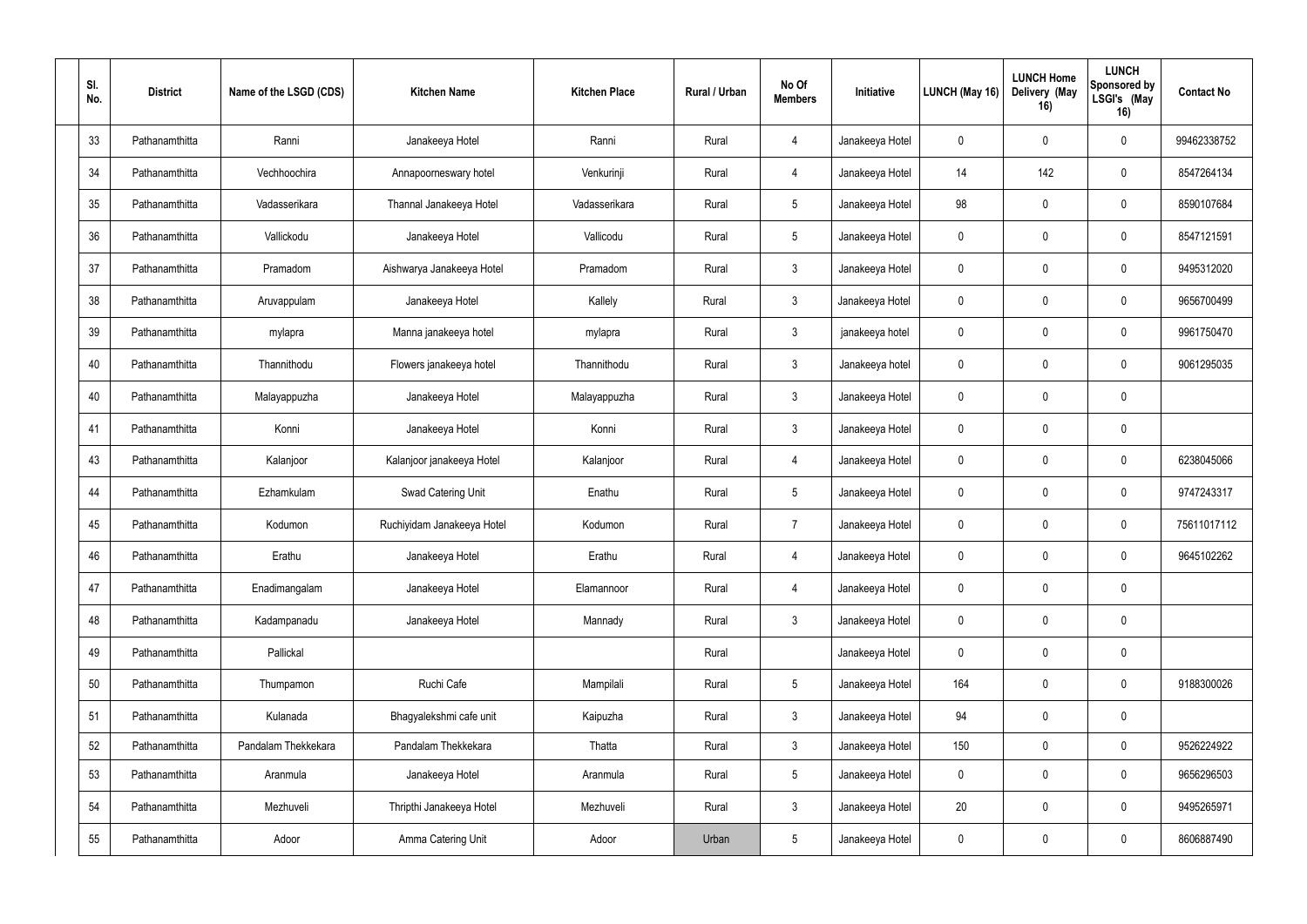|    | SI.<br>No.      | <b>District</b>    | Name of the LSGD (CDS) | <b>Kitchen Name</b>                       | <b>Kitchen Place</b>                       | <b>Rural / Urban</b> | No Of<br><b>Members</b> | Initiative      | LUNCH (May 16) | <b>LUNCH Home</b><br>Delivery (May<br>16) | <b>LUNCH</b><br>Sponsored by<br>LSGI's (May<br>16) | <b>Contact No</b> |
|----|-----------------|--------------------|------------------------|-------------------------------------------|--------------------------------------------|----------------------|-------------------------|-----------------|----------------|-------------------------------------------|----------------------------------------------------|-------------------|
|    | 56              | Pathanamthitta     | Pandalam               | Ruchi catering                            | Sivarenjini Auditorium                     | Urban                | $5\phantom{.0}$         | Janakeeya Hotel | $\mathbf 0$    |                                           | $\mathbf 0$                                        | 9846212739        |
|    | 57              | Pathanamthitta     | <b>Thiruvalla East</b> | janakeeya hotel                           | near private bus stand<br>thiruvalla       | Urban                | $5\overline{)}$         | Janakeeya Hotel | 308            | $\Omega$                                  | $\mathbf 0$                                        | 919847729416      |
|    | 58              | Pathanamthitta     | <b>Thiruvalla West</b> | janakeeya hotel                           | kizhakkan muthoor                          | Urban                | $5\phantom{.0}$         | Janakeeya Hotel | 110            | $\Omega$                                  | $\mathbf 0$                                        | 919656132036      |
|    | 59              | Pathanamthitta     | Pathanamthitta         | Janakeeya Hotel                           | Near Municipality Office                   | Urban                | $5\overline{)}$         | Janakeeya Hotel | 120            | $\Omega$                                  | $\mathbf 0$                                        |                   |
| 58 |                 |                    |                        |                                           |                                            |                      | 229                     |                 | 2875           | 414                                       | $\overline{\mathbf{0}}$                            |                   |
|    | $\mathbf{1}$    | Thiruvananthapuram | Parassala              | Bhagyalekshmi janakeeya hotel             | Mundaplavila                               | Rural                | $5\phantom{.0}$         | Janakeeya Hotel | 376            |                                           | $\mathbf{0}$                                       | 9895463718        |
|    | $\overline{2}$  | Thiruvananthapuram | Karode                 | Karode janakeeya hotel                    | Paavaara,<br>pazhaya uchakkada             | Rural                | $5\phantom{.0}$         | Janakeeya Hotel | 437            | $\mathbf{0}$                              | 0                                                  | 9605122139        |
|    | $\mathbf{3}$    | Thiruvananthapuram | Thirupuram             | Thirupuram janakeeya hotel                | Pazhayakada                                | Rural                | $5\overline{)}$         | Janakeeya Hotel | 189            | n                                         | $\mathbf{0}$                                       | 7034723987        |
|    | $\overline{4}$  | Thiruvananthapuram | Chenkal                | Karuna janakeeya hotel                    | Udiyankulangara                            | Rural                | $5\overline{)}$         | Janakeeya Hotel | 300            | 0                                         | 0                                                  | 9746726109        |
|    | $5\phantom{.0}$ | Thiruvananthapuram | Kulathoor              | Nakshatra janakeeya hotel                 | Attapuram                                  | Rural                | $5\phantom{.0}$         | Janakeeya Hotel | 413            |                                           | 0                                                  | 8301924221        |
|    | $6\phantom{.}6$ | Thiruvananthapuram | Neyyattinkara 1        | Oottupura                                 | Neyyattinkara                              | Urban                | $5\overline{)}$         | Janakeeya Hotel | 398            | $\mathbf{0}$                              | $\boldsymbol{0}$                                   | 8129192485        |
|    | $\overline{7}$  | Thiruvananthapuram | Neyyattinkara 1        | Cafesree Janakeeya Hotel                  | Vazhimukku                                 | Urban                | $5\overline{)}$         | Janakeeya Hotel | 428            |                                           | 0                                                  | 9995604997        |
|    | 8               | Thiruvananthapuram | Neyyattinkara 1        | Thripthi janakeeya Hotel                  | perumpazhuthoor                            | urban                | 4                       | janakeeya Hotel | 180            |                                           | $\mathbf 0$                                        | 6282944199        |
|    | 9               | Thiruvananthapuram | Neyyattinkara 2        | Harsha catering unit                      | Neyyattinkara                              | Urban                | 5                       | Janakeeya Hotel | 290            | 0                                         | $\boldsymbol{0}$                                   | 9048822770        |
|    | 10              | Thiruvananthapuram | Neyyattinkara 2        | Devarose Janakeeya Hotel                  | Amaravila                                  | Urban                | $5\phantom{.0}$         | Janakeeya Hotel | 128            | $\mathbf 0$                               | $\mathbf 0$                                        | 9995028659        |
|    | 11              | Thiruvananthapuram | Kollayil               | ems janakeeya hotel                       | Dhanuvachapuram                            | Rural                | $5\phantom{.0}$         | Janakeeya Hotel | 350            | 0                                         | $\mathbf 0$                                        | 8157880624        |
|    | 12              | Thiruvananthapuram | Kunnathukal            | Aiswarya Janakeeya Hotel -<br>Kunnathukal | Kuruwad, paliyodu                          | Rural                | $\mathbf{3}$            | Janakeeya Hotel | 99             | $\mathbf{0}$                              | $\mathbf 0$                                        | 9539549507        |
|    | 13              | Thiruvananthapuram | Vellarada              | Eden Janakeeya Hotel                      | Panachamoodu, Vellarada                    | Rural                | $5\overline{)}$         | Janakeeya Hotel | 129            | 0                                         | $\mathbf 0$                                        | 8547973305        |
|    | 14              | Thiruvananthapuram | Vellarada              | Chandrika Janakeeya Hotel - Vellarada     | Vellarada                                  | Rural                | $6\overline{6}$         | Janakeeya Hotel | 648            | 0                                         | $\mathbf 0$                                        | 9539366295        |
|    | 15              | Thiruvananthapuram | Aryankode              | Aryan Janakeeya Hotel - Aryankode         | Aryankode                                  | Rural                | $5\phantom{.0}$         | Janakeeya Hotel | 337            | 0                                         | $\mathbf 0$                                        | 9746905408        |
|    | 16              | Thiruvananthapuram | Aryankode              | stree souhritha jh                        | chemboor                                   | Rural                | $5\overline{)}$         | Janakeeya Hotel | 247            | 0                                         | $\mathbf 0$                                        |                   |
|    | 17              | Thiruvananthapuram | Ottashekharamangalam   | Minnaram Janakeeya Hotel                  | Kuravara, Near<br>Ottashekharamangalam UPS | Rural                | $\overline{4}$          | Janakeeya Hotel | 267            | 0                                         | $\mathbf 0$                                        | 9567553161        |
|    | 18              | Thiruvananthapuram | Kollayil               | Janakeeya Hotel                           | Mylakkara                                  | Rural                | $5\phantom{.0}$         | Janakeeya Hotel | 127            | 0                                         | $\mathbf 0$                                        | 9605076268        |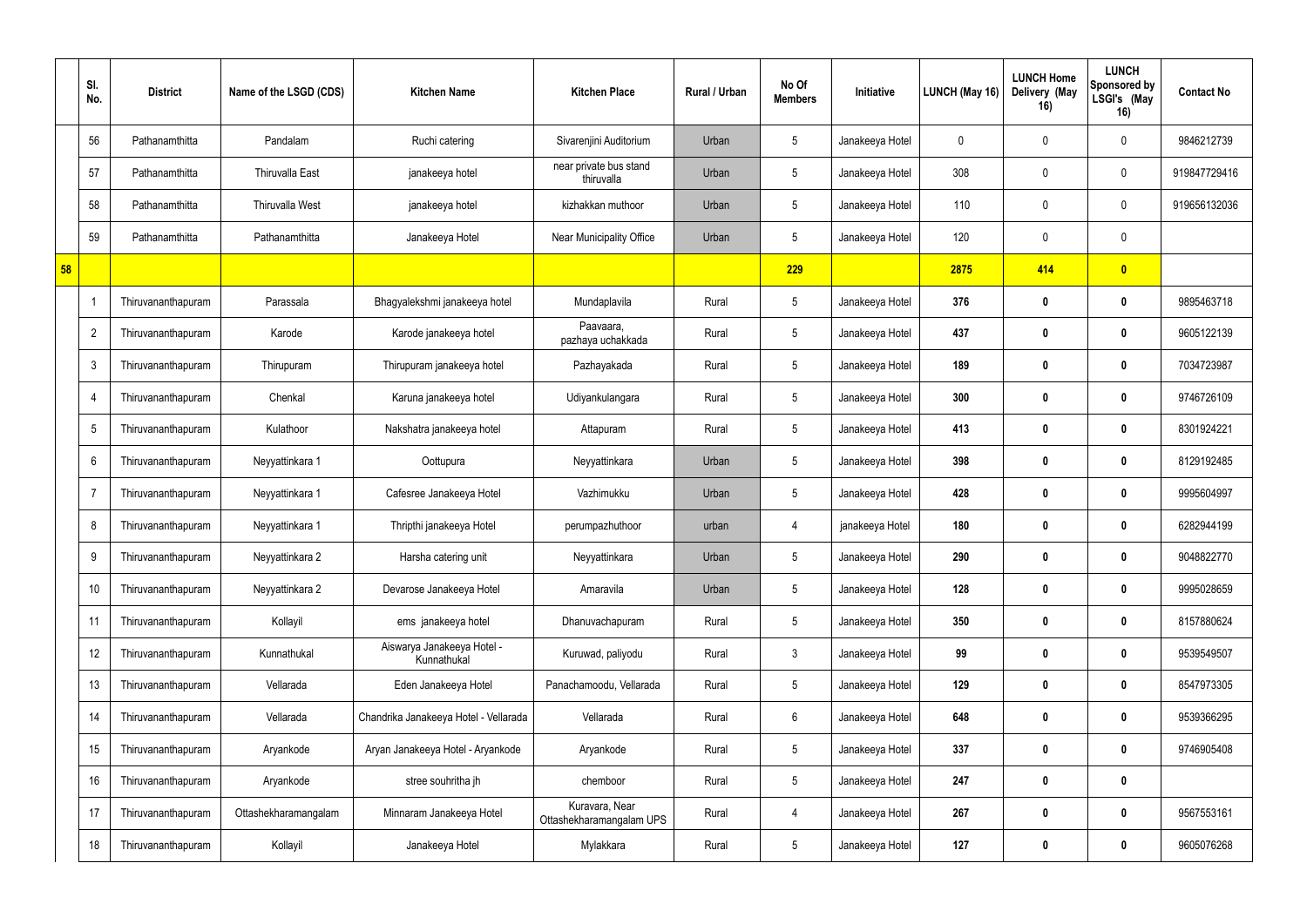| SI.<br>No. | <b>District</b>    | Name of the LSGD (CDS)       | <b>Kitchen Name</b>                          | <b>Kitchen Place</b>                              | <b>Rural / Urban</b> | No Of<br><b>Members</b> | Initiative      | LUNCH (May 16)   | <b>LUNCH Home</b><br>Delivery (May<br>16) | <b>LUNCH</b><br>Sponsored by<br>LSGI's (May<br>16) | <b>Contact No</b> |
|------------|--------------------|------------------------------|----------------------------------------------|---------------------------------------------------|----------------------|-------------------------|-----------------|------------------|-------------------------------------------|----------------------------------------------------|-------------------|
| 19         | Thiruvananthapuram | perunkadavila                | shankholi janakeeya hotel                    | perunkadavila                                     | rural                | $\mathbf{3}$            | Janakeeya Hotel | 115              | 0                                         | $\mathbf 0$                                        |                   |
| 20         | Thiruvananthapuram | Amboori                      | Janakeeya Hotel                              | Amboori                                           | Rural                | $5\phantom{.0}$         | Janakeeya Hotel | 185              | $\mathbf{0}$                              | $\mathbf 0$                                        | 9747169098        |
| 21         | Thiruvananthapuram | Athiyanoor                   | Kudumbashree janakeeya hotel                 | Venpakal                                          | Rural                | $\overline{4}$          | Janakeeya Hotel | 325              | $\mathbf{0}$                              | $\mathbf 0$                                        | 919562752580      |
| 22         | Thiruvananthapuram | Kottukal                     | Vismaya janakeeya hotel                      | Uchakkada                                         | Rural                | $5\phantom{.0}$         | Janakeeya Hotel | 405              | $\mathbf{0}$                              | $\mathbf 0$                                        | 6282447041        |
| 23         | Thiruvananthapuram | Kottukal                     | Udaya janakeeya Hotel                        | Punnakkulam                                       | Rural                | $\overline{4}$          | Janakeeya Hotel | $\boldsymbol{0}$ |                                           | $\mathbf 0$                                        |                   |
| 24         | Thiruvananthapuram | Karumkulam                   | Alil Janakeeya Hotel                         | Pallam                                            | Rural                | 5                       | Janakeeya Hotel | 85               |                                           | $\bf{0}$                                           | 917736513673      |
| 25         | Thiruvananthapuram | Venganoor                    | Venganoor Ruchi janakeeya hotel              | Peringamala                                       | Rural                | 10 <sup>°</sup>         | Janakeeya Hotel | 114              | $\mathbf{0}$                              | $\mathbf 0$                                        | 9656309710        |
| 26         | Thiruvananthapuram | Vilavoorkkal                 | Priyam Janakeeya Hotel                       | Chanthamukku, Peyadu Jn                           | Rural                | $5\phantom{.0}$         | Janakeeya Hotel | 321              | 0                                         | $\mathbf{0}$                                       | 7902504494        |
| 27         | Thiruvananthapuram | Vilavoorkal                  | Vilavoorkal janakeeya hotel                  | Pottayil                                          | Rural                | $5\phantom{.0}$         | Janakeeya Hotel | 325              | $\mathbf{0}$                              | $\mathbf 0$                                        | 9497883130        |
| 28         | Thiruvananthapuram | Kalliyoor                    | Stree Shakthi Janakeeya Hotel                | Kalliyoor                                         | Rural                | $5\phantom{.0}$         | Janakeeya Hotel | 125              | n                                         | $\mathbf 0$                                        | 9074998782        |
| 29         | Thiruvananthapuram | Maranalloor                  | Mayooram Janakeeya Hotel                     | Mannadikkonam                                     | Rural                | $\overline{4}$          | Janakeeya Hotel | 174              | $\mathbf{0}$                              | $\mathbf 0$                                        | 9847371025        |
| 30         | Thiruvananthapuram | Pallichal                    | Vandhanam Janakeeya hotel                    | Naruvamoodu                                       | Rural                | $\overline{4}$          | Janakeeya Hotel | $\boldsymbol{0}$ |                                           | $\mathbf 0$                                        | 9562636222        |
| 31         | Thiruvananthapuram | Vilappil                     | Sreebhadra janakeey a hotel                  | peyad                                             | Rural                | $5\overline{)}$         | Janakeeya Hotel | 245              | 0                                         | 0                                                  | 919496194745      |
| 32         | Thiruvananthapuram | Malayinkeezhu                | Thapasya janakeeya hotel                     | Aruvacode                                         | Rural                | $\overline{5}$          | Janakeeya Hotel | 178              | 0                                         | $\mathbf{0}$                                       | 9074329707        |
| 3,3        | Thiruvananthapuram | balaramapuram                | Karunya                                      | balaramapuram                                     | Rural                | $5\,$                   | Janakeeya Hotel | 189              | $\mathbf{0}$                              | $\mathbf 0$                                        |                   |
| 34         | Thiruvananthapuram | Andoorkonam                  | Thiruvathira janakeeya hotel                 | Kaniyapuram                                       | Rural                | $\mathbf{3}$            | Janakeeya Hotel | 150              | n                                         | $\mathbf 0$                                        | 8921698989        |
| 35         | Thiruvananthapuram | Kadinamkulam                 | Sabarmathi janakeeya hotel                   | Chitattumukku                                     | Rural                | $\overline{4}$          | Janakeeya Hotel | 90               | $\mathbf{0}$                              | $\mathbf 0$                                        |                   |
| 36         | Thiruvananthapuram | Azhoor                       | Kudumbadsree janakeeya hotel                 | Azhoor                                            | Rural                | $\overline{4}$          | Janakeeya Hotel | 70               | n                                         | $\mathbf 0$                                        | 8129060294        |
| 37         | Thiruvanathapuram  | Pothencode                   | Pothencode Kudumbashree Janakeeya<br>hotel   | Pothencode ayiroorppara<br>Farmers centre         | Rural                | $5\phantom{.0}$         | Janakeeya Hotel | 150              | n                                         | $\mathbf 0$                                        | 9037832338        |
| 38         | Thiruvananthapuram | Mangalapuram                 | Mangalapuram Kudumbashree<br>Janakeeya Hotel | Managalapuram Junction,<br>Near Panchayath Office | Rural                | $5\phantom{.0}$         | Janakeeya Hotel | 120              | $\mathbf{0}$                              | $\mathbf 0$                                        | 9995459534        |
| 39         | Thiruvananthapuram | Mangalapuram                 | Swad Kudumbashree Janakeeya hotel            | Murukkumpuzha                                     | Rural                | $\mathbf{3}$            | Janakeeya Hotel | 210              | 0                                         | 0                                                  | 8281624670        |
| 40         | Thiruvananthapuram | Mangalapuram                 | Ruchisagaram Kudumbashree<br>Janakeeya Hotel | Chembakamangalam                                  | Rural                | $5\,$                   | Janakeeya Hotel | 110              | 0                                         | $\mathbf 0$                                        | 8139079929        |
| 41         | Thiruvanathapuram  | <b>TVM Corporation CDS 1</b> | Krishnakripa Janakeeya hotel                 | Anayara                                           | Urban                | $5\phantom{.0}$         | Janakeeya Hotel | 455              | 0                                         | $\mathbf 0$                                        | 9745823832        |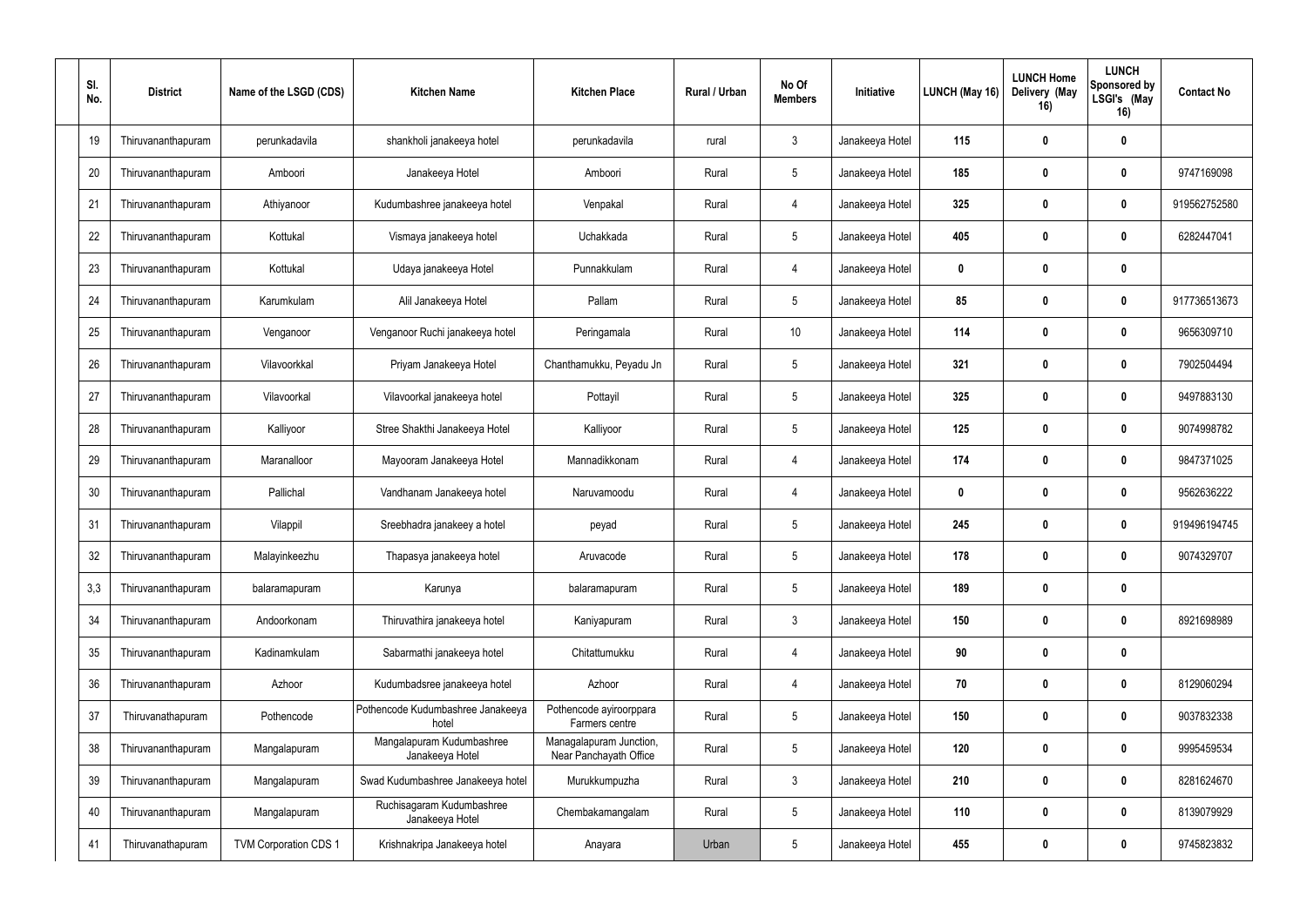|     | SI.<br>No. | <b>District</b>    | Name of the LSGD (CDS)       | <b>Kitchen Name</b>                           | <b>Kitchen Place</b>                              | Rural / Urban | No Of<br><b>Members</b> | Initiative      | <b>LUNCH (May 16)</b> | <b>LUNCH Home</b><br>Delivery (May<br>16) | <b>LUNCH</b><br>Sponsored by<br>LSGI's (May<br>16) | <b>Contact No</b> |
|-----|------------|--------------------|------------------------------|-----------------------------------------------|---------------------------------------------------|---------------|-------------------------|-----------------|-----------------------|-------------------------------------------|----------------------------------------------------|-------------------|
|     | 42         | Thiruvanathapuram  | <b>TVM Corporation CDS 1</b> | Vanitha Janakeeya Hotel                       | Manvila                                           | Urban         | 4                       | Janakeeya Hotel | 350                   | $\mathbf{0}$                              | $\bf{0}$                                           | 8129412369        |
|     | 43         | Thiruvanathapuram  | <b>TVM Corporation CDS 1</b> | Bhagyalekshmi Kudumbashree<br>Janakeeya Hotel | EK Nayanar Trust, Medical<br>College              | Urban         | $6\overline{6}$         | Janakeeya Hotel | 250                   | $\mathbf{0}$                              | $\mathbf 0$                                        |                   |
|     | 44         | Thiruvanathapuram  | <b>TVM Corporation CDS 1</b> | Tripthi Janakeeya Hotel                       | Pallithura                                        | Urban         | $\mathbf{3}$            | Janakeeya Hotel | 350                   |                                           | 0                                                  | 9387738568        |
|     | 45         | Thiruvanathapuram  | <b>TVM Corporation CDS 1</b> | soubhagya janakeeya Hotel                     | kazhakoottam                                      | Urban         | $\mathbf{3}$            | janakeeya Hotel | 340                   | $\Omega$                                  | $\mathbf 0$                                        | 8921555192        |
|     | 46         | Thiruvanathapuram  | <b>TVM Corporation CDS 1</b> | Uthradam Janakeeya Hotel                      | Pattom                                            | Urban         | $\mathbf{3}$            | janakeeya Hotel | 740                   |                                           | $\mathbf 0$                                        | 8281062575        |
|     | 47         | Thiruvananthapuram | <b>TVM Corporation CDS 1</b> | Kismath Janakeeya Hotel                       | Pottakuzhi                                        | Urban         | $\mathbf{3}$            | Janakeeya Hotel | 450                   |                                           | $\Omega$                                           | 8281088923        |
|     | 48         | Thiruvananthapuram | <b>TVM Corporation CDS 1</b> | Anugraha janakeeya Hotel                      | sreekaryam                                        | Urban         | 4                       | Janakeeya Hotel | 320                   | $\Omega$                                  | $\mathbf 0$                                        |                   |
|     | 49         | Thiruvananthapuram | <b>TVM Corporation CDS 2</b> | janakeeya hotel                               | mannarakkonam                                     | Urban         | $\mathbf{3}$            | Janakeeya Hotel | 423                   | $\Omega$                                  | $\mathbf 0$                                        | 8129179622        |
|     | 50         | Thiruvananthapuram | <b>TVM Corporation CDS 2</b> | Salt and Pepper                               | Poomalliyoorkkonam                                | Urban         | $\mathbf{3}$            | Janakeeya Hotel | 352                   |                                           | $\mathbf 0$                                        | 8593986935        |
|     | 51         | Thiruvananthapuram | <b>TVM Corporation CDS 2</b> | Sreebhadra Janakeeya Hotel                    | Pettah                                            | Urban         | 4                       | Janakeeya Hotel | 362                   |                                           | 0                                                  | 9847227647        |
|     | 52         | Thiruvananthapuram | <b>TVM Corporation CDS 2</b> | kalavara Janakeeya Hotel                      | vattiyoorkavu                                     | Urban         | 3                       | Janakeeya Hotel | 325                   | $\Omega$                                  | $\mathbf 0$                                        | 9847655426        |
|     | 53         | Thiruvananthapuram | <b>TVM Corporation CDS 2</b> | punartham kudumbashree                        | kudappanakunnu                                    | Urban         | $\mathbf{3}$            | Janakeeya Hotel | 197                   |                                           | $\mathbf 0$                                        | 9747115789        |
|     | 54         | Thiruvananthapuram | <b>TVM Corporation CDS 2</b> | peroor JH                                     | Palayam                                           | Urban         | $\mathbf{3}$            | Janakeeya Hotel | 356                   |                                           | $\bf{0}$                                           | 8086119633        |
| 110 | 55         | Thiruvananthapuram | Aryanadu                     | Aryanad Janakeeya Hotel                       | Aryanad                                           | Rural         | $6\phantom{.}6$         | Janakeeya Hotel | 218                   | 0                                         | $\mathbf 0$                                        | 9207447839        |
|     | 56         | Thiruvananthapuram | Kuttichal                    | Kutichal Janakeeya Hotel                      | Kuttichal                                         | Rural         | $5\phantom{.0}$         | Janakeeya Hotel | 174                   | 0                                         | $\mathbf 0$                                        | 9446331479        |
|     | 57         | Thiruvananthapuram | Poovachal                    | Poovachal Janakeeya Hotel                     | Poovachal Panchayath                              | Rural         | $5\phantom{.0}$         | Janakeeya Hotel | 93                    | $\Omega$                                  | $\mathbf 0$                                        | 9495225046        |
|     | 58         | Thiruvananthapuram | Vithura                      | Navodaya Janakeeya hotel                      | Koppam, Vithura                                   | Rural         | $\overline{4}$          | Janakeeya Hotel | $\mathbf 0$           | 0                                         | $\mathbf 0$                                        | 9946837014        |
|     | 59         | Thiruvananthapuram | Tholicode                    | Tholicode Janakeeya Hotel                     | Pulimoodu, Near Bharath<br>Petrol Pump, Tholicode | Rural         | 4                       | Janakeeya Hotel | 254                   | $\mathbf 0$                               | $\mathbf 0$                                        | 9539995862        |
|     | 60         | Thiruvananthapuram | uzhamalackal                 | mazhavil jh                                   | Puthukulangara                                    | Rural         | 5                       | Janakeeya Hotel | 326                   | $\Omega$                                  | $\mathbf 0$                                        | 96457 54988       |
|     | 61         | Thiruvananthapuram | TVPM Corpn CDS 4             | Maithri Janakeeya Hotel                       | Poozhyakkunnu, Nemom, TVM                         | Urban         | $5\phantom{.0}$         | Janakeeya Hotel | $\mathbf 0$           | $\Omega$                                  | $\mathbf 0$                                        | 9846905594        |
|     | 62         | Thiruvananthapuram | TVPM. Corpn. CDS III         | Janatha hotel                                 | Over bridge                                       | Urban         | 9                       | Janakeeya Hotel | $\mathbf 0$           |                                           | $\mathbf 0$                                        | 919746149160      |
|     | 63         | Thiruvananthapuram | TVPM. Corpn. CDS III         | Asraya Janakeeya Hotel                        | <b>DPI</b>                                        | Urban         | 4                       | Janakeeya Hotel | $\mathbf 0$           | 0                                         | $\mathbf 0$                                        | 918113008306      |
|     | 64         | Thiruvananthapuram | TVPM. Corpn. CDS III         | Ruchikkoott                                   | Mudavanmukal                                      | Urban         | 4                       | Janakeeya Hotel | $\boldsymbol{0}$      | $\boldsymbol{0}$                          | $\mathbf 0$                                        | 917907579424      |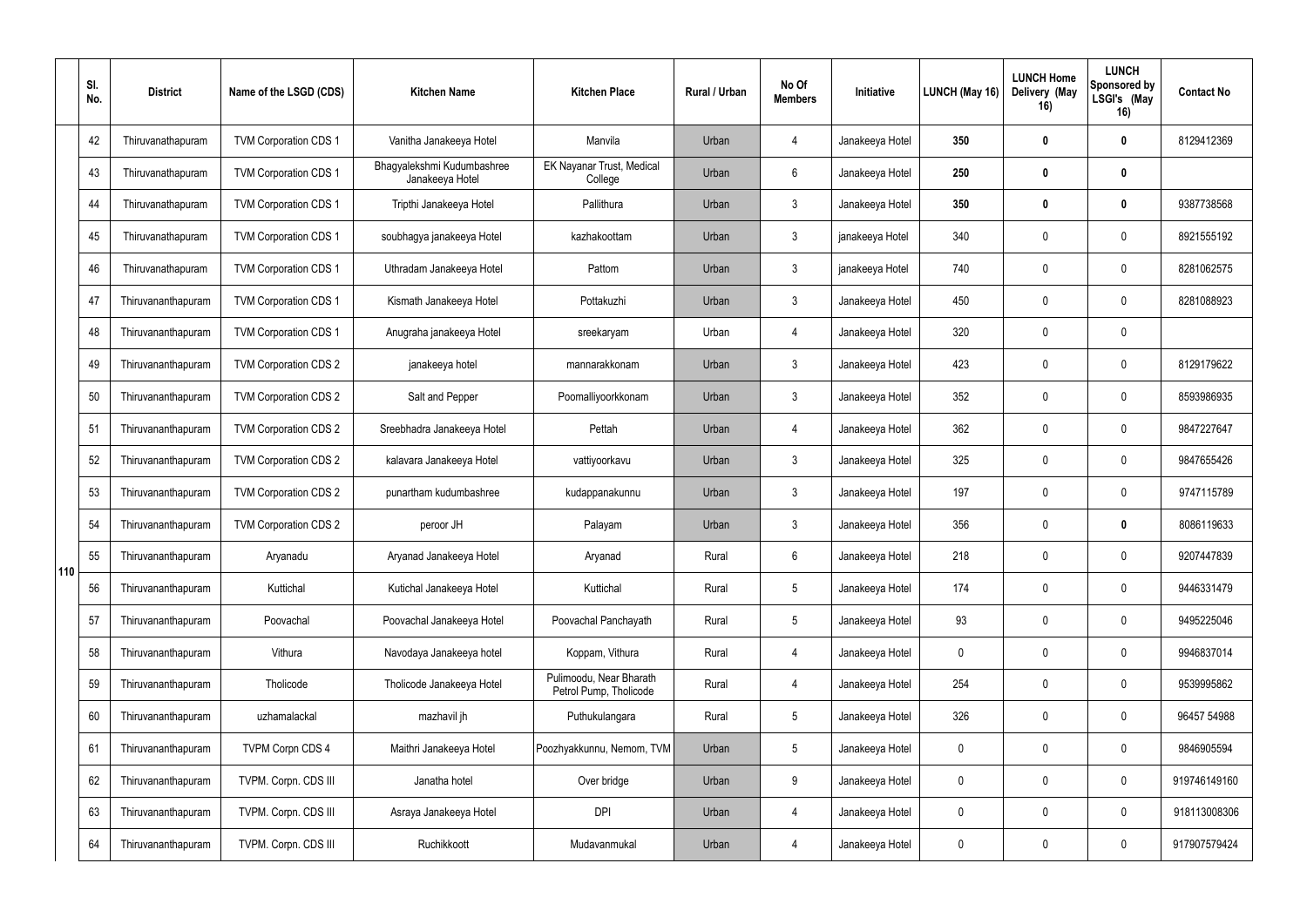| SI.<br>No. | <b>District</b>    | Name of the LSGD (CDS) | <b>Kitchen Name</b>                  | <b>Kitchen Place</b>                      | <b>Rural / Urban</b> | No Of<br><b>Members</b> | Initiative      | LUNCH (May 16) | <b>LUNCH Home</b><br>Delivery (May<br>16) | <b>LUNCH</b><br>Sponsored by<br>LSGI's (May<br>16) | <b>Contact No</b> |
|------------|--------------------|------------------------|--------------------------------------|-------------------------------------------|----------------------|-------------------------|-----------------|----------------|-------------------------------------------|----------------------------------------------------|-------------------|
| 65         | Thiruvananthapuram | TVPM. Corpn. CDS IV    | Janakeeya hotel tvm corporation cds4 | Vallakkadavu                              | Urban                | 5                       | Janakeeya Hotel | 217            | $\Omega$                                  | $\mathbf 0$                                        | 8129795072        |
| 66         | Thiruvananthapuram | TVPM. Corpn. CDS IV    | Karuna Janakeeya Hotel               | Avaduthura                                | Urban                | $5\phantom{.0}$         | Janakeeya Hotel | 294            | 0                                         | 3                                                  | 9567523799        |
| 67         | Thiruvananthapuram | Anadu                  | Nanma anad                           | Govt LPS Anad                             | Rural                | $\overline{4}$          | Janakeeya Hotel | $\pmb{0}$      | $\Omega$                                  | 0                                                  | 9645709754        |
| 68         | Thiruvananthapuram | Vembayam               | Liya canteen                         | Perumboor near panchayath<br>office       | Rural                | 5                       | Janakeeya Hotel | 272            | $\Omega$                                  | $\mathbf 0$                                        | 9544337362        |
| 69         | Thiruvananthapuram | Vembayam               | Four's Janakeeya Hotel               | Naduveli Konchira                         | Rural                | 4                       | Janakeeya Hotel | 231            | $\Omega$                                  | $\mathbf 0$                                        | 9526253578        |
| 70         | Thiruvananthapuram | Nedumangad 1           | Subhiksham                           | Irinjayam                                 | Urban                | 4                       | Janakeeya Hotel | 267            | $\Omega$                                  | 0                                                  | 9745606588        |
| 71         | Thiruvananthapuram | Nedumangad 1           | Ootupura                             | Pazhakutty                                | Urban                | $6\phantom{.}6$         | Janakeeya Hotel | 462            | $\Omega$                                  | $\mathbf 0$                                        | 7510910614        |
| 72         | Thiruvananthapuram | Nedumangad 2           | Niravu                               | Near ksrtc bus stand                      | Urban                | 4                       | Janakeeya Hotel | 427            | $\Omega$                                  | $\mathbf 0$                                        | 9645958207        |
| 73         | Thiruvananthapuram | Nedumangad 2           | Ruchiyidam                           | <b>Near Municipality</b>                  | Urban                | $\overline{0}$          | Janakeeya Hotel | 433            | 0                                         | 0                                                  | 9846371353        |
| 74         | Thiruvananthapuram | Karakulam              | Karakulam Vanitha hotel              | Karakulam Junction                        | Rural                | 4                       | Janakeeya Hotel | 386            | $\Omega$                                  | 0                                                  | 9747176668        |
| 75         | Thiruvananthapuram | Panavoor               | Kudumbashree vanitha hotel           | HI auditorium near panavoor<br>panchayath | Rural                | 6                       | Janakeeya Hotel | 246            | $\Omega$                                  | 6                                                  | 9526740817        |
| 76         | Thiruvananthapuram | Aruvikara              | Nanma                                | Aruvikara junction                        | Rural                | $\mathbf{3}$            | Janakeeya hotel | $\mathbf 0$    |                                           | $\mathbf 0$                                        | 8606524464        |
| 77         | Thiruvananthapuram | Pullampara             | Janakeeya Hotel                      | Kalumkinmukham                            | Rural                | $5\phantom{.0}$         | Janakeeya Hotel | 112            | 0                                         | 0                                                  |                   |
| 78         | Thiruvananthapuram | Pangode                | Bhagyalekshmi janakeeya hotel        | Pangodu Panchayath Hall                   | Rural                | $5\,$                   | Janakeeya Hotel | 98             | $\mathbf 0$                               | 0                                                  |                   |
| 79         | Thiruvananthapuram | Manickal               | Janakeeya hotel                      | Pirappancode                              | Rural                | $6\,$                   | Janakeeya Hotel | 114\$          | $\mathbf 0$                               | $\mathbf 0$                                        | 9745874522        |
| 80         | Thiruvananthapuram | Vamanapuram            | Pournami Kalamachal                  | Kalamachal                                | Rural                | $\sqrt{5}$              | Janakeeya Hotel | 128            | $\mathbf 0$                               | $\mathbf 0$                                        | 9846825964        |
| 81         | Thiruvananthapuram | kallara                | Amma janakeeya hotel                 | kallara                                   | rural                | $\overline{4}$          | Janakeeya Hotel | 120            | $\mathbf 0$                               | $\mathbf 0$                                        | 8111891405        |
| 82         | Thiruvananthapuram | nellanad               | Nellanad janakeeya hotel             | keezhayikkonam                            | rural                | $6\,$                   | Janakeeya Hotel | 136            | $\mathbf 0$                               | $\mathbf 0$                                        | 9946994811        |
| 83         | Thiruvananthapuram | Pazhayakunnummel       | Chaitanya janakeeya hotel            | Pazhayakunnumel                           | Rural                | $5\,$                   | Janakeeya Hotel | $\pmb{0}$      | 0                                         | $\mathbf 0$                                        | 9496997201        |
| 84         | Thiruvananthapuram | Karavaram              | Takkolam, Karavaram janakeeya hotel  | Pullurmukk, kallambalam                   | Rural                | $5\,$                   | Janakeeya Hotel | 156            | $\mathbf 0$                               | $\mathbf 0$                                        | 9539723288        |
| 85         | Thiruvananthapuram | Kilimanoor             | Tanima vanitha canteen               | Kilimanoor                                | Rural                | 4                       | Janakeeya Hotel | 154            | 0                                         | $\mathbf 0$                                        | 9846657166        |
| 86         | Thiruvananthapuram | Pulimath               | Iswarya catering unit                | Pulimath, Karet                           | Rural                | 4                       | Janakeeya Hotel | 110            | $\mathbf 0$                               | $\mathbf 0$                                        | 9645514593        |
| 87         | Thiruvananthapuram | Navaikkulam            | Kudumbashree janakeeya hotel         | Kadambaattukonam                          | Rural                | $\sqrt{5}$              | Janakeeya Hotel | $\pmb{0}$      | $\boldsymbol{0}$                          | $\mathbf 0$                                        | 9400619476        |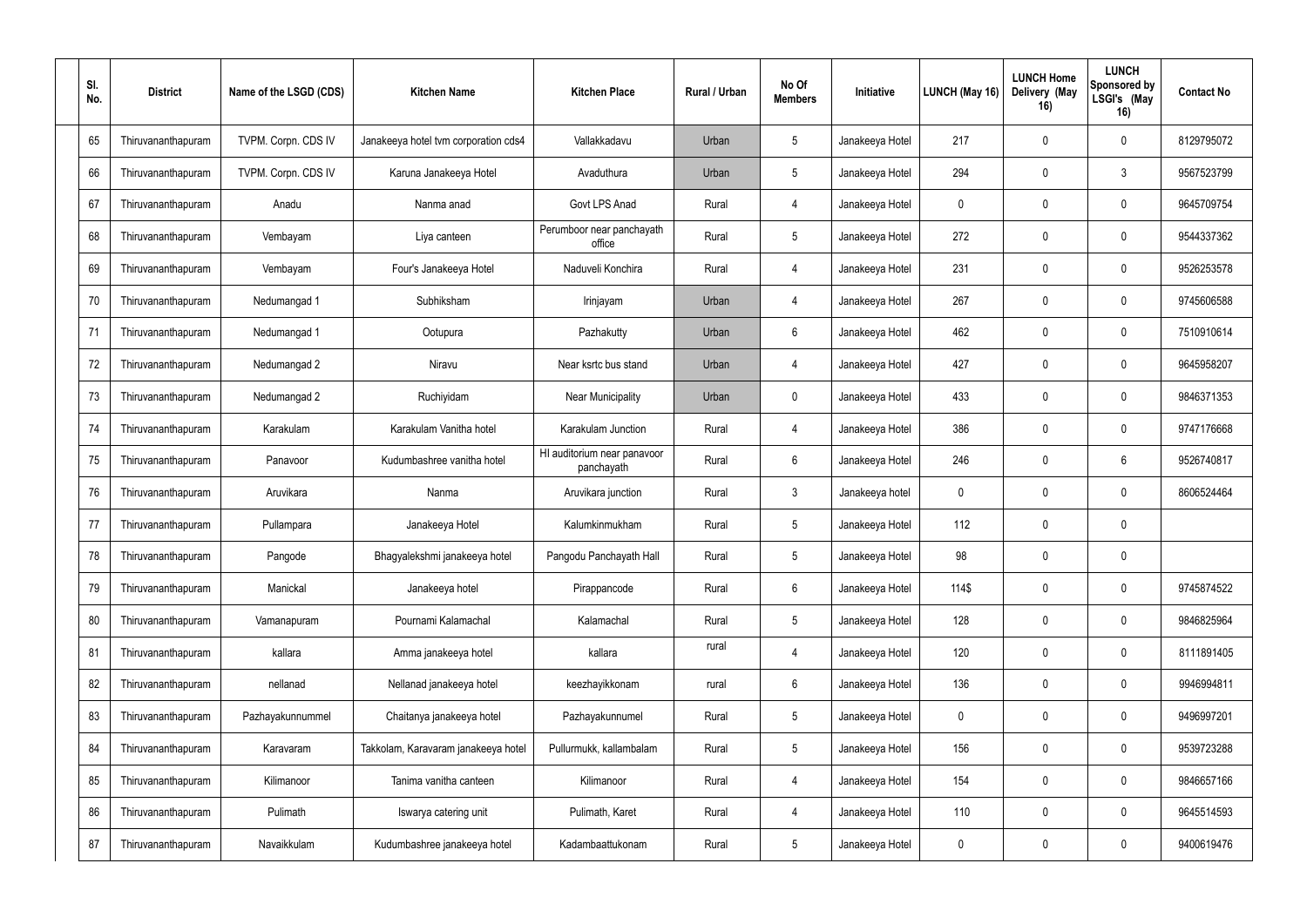| SI.<br>No. | <b>District</b>    | Name of the LSGD (CDS) | <b>Kitchen Name</b>          | <b>Kitchen Place</b>     | Rural / Urban | No Of<br><b>Members</b> | Initiative      | LUNCH (May 16) | <b>LUNCH Home</b><br>Delivery (May<br>16) | <b>LUNCH</b><br>Sponsored by<br>LSGI's (May<br>16) | <b>Contact No</b> |
|------------|--------------------|------------------------|------------------------------|--------------------------|---------------|-------------------------|-----------------|----------------|-------------------------------------------|----------------------------------------------------|-------------------|
| 88         | Thiruvananthapuram | Nagaroor               | Janakeeya Hotel              | Altharamoodu             | Rural         | $5\phantom{.0}$         | Janakeeya Hotel | $\mathbf 0$    | $\Omega$                                  | $\mathbf 0$                                        | 7034964806        |
| 89         | Thiruvananthapuram | Pallikal               | pallikkal janakeeya hotel    | pakalkkuri               | rural         | $\overline{4}$          | Janakeeya Hotel | 98             | $\Omega$                                  | 0                                                  | 9447886364        |
| 90         | Thiruvananthapuram | Madavoor               | Madavoor janakeeya hotel     | madavoor                 | rural         | 5                       | Janakeeya Hotel | 137            | $\Omega$                                  | 0                                                  | 9526206002        |
| 91         | Thiruvananthapuram | Chirayinkeezh          | Sevenstar Janakeeya Hotel    | Sarkkara                 | Rural         | $5\phantom{.0}$         | Janakeeya Hotel | 114            | $\Omega$                                  | $\mathbf 0$                                        | 8921556636        |
| 92         | Thiruvananthapuram | Kadaykkavoor           | Karmalamatha Janakeeya Hotel | Kadakkavoor              | Rural         | $5\phantom{.0}$         | Janakeeya Hotel | 125            | $\Omega$                                  | 0                                                  | 9645405591        |
| 93         | Thiruvananthapuram | Mudakkal               | Sarovaram Janakeeya Hotel    | Valakkadu                | Rural         | $\mathbf{3}$            | Janakeeya Hotel | 135            | 0                                         | 0                                                  | 8086240900        |
| 94         | Thiruvananthapuram | Vakkom                 | Jananai Janakeeya Hotel      | SN Junction, Jeeva Dhara | Rural         | 5                       | Janakeeya Hotel | 148            | $\Omega$                                  | $\mathbf 0$                                        | 8137014724        |
| 95         | Thiruvananthapuram | Vakkom                 | Diya Janakeeya Hotel         | Panayile Kadavu          | Rural         | $5\phantom{.0}$         | Janakeeya Hotel | 150            | $\Omega$                                  | $\mathbf 0$                                        | 8590439391        |
| 96         | Thiruvananthapuram | Kizhuvilam             | Kudumbashree vanitha canteen | Kizhuvillam              | Rural         | 4                       | Janakeeya Hotel | 160            | $\Omega$                                  | 0                                                  | 9747361312        |
| 97         | Thiruvananthapuram | Anchuthengu            | Swad Janakeeya Hotel         | Anchuthengu              | Rural         | $5\phantom{.0}$         | Janakeeya Hotel | 125            | $\Omega$                                  | 0                                                  |                   |
| 98         | Thiruvananthapuram | Attingal               | Bhagyashree janakeeya hotel  | Attingal                 | Urban         | 5                       | Janakeeya Hotel | 130            | $\mathbf{0}$                              | 0                                                  | 9539968503        |
| 99         | Thiruvananthapuram | Cherunniyoor           | Lekshmi janakeeya hotel      | Dhalavapuram             | Rural         | $\mathbf{3}$            | Janakeeya Hotel | 80             | $\Omega$                                  | 0                                                  | 9995391999        |
| 100        | Thiruvananthapuram | Chemmaruthi            | Dreams janakeeya hotel       | Mavinmoodu, muthana      | Rural         | $5\phantom{.0}$         | Janakeeya Hotel | 0              | $\Omega$                                  | $\mathbf 0$                                        | 8129240185        |
| 101        | Thiruvananthapuram | Chemmaruthi            | Natturuchi janakeeya hotel   | Panayara&sivapuram       | Rural         | 5                       | Janakeeya Hotel | 92             | $\mathbf 0$                               | 0                                                  | 8129240185        |
| 102        | Thiruvananthapuram | Chemmaruthi            | Bhanusree                    | Chavadimukku             | Rural         | $\overline{4}$          | Janakeeya Hotel | 232            | $\mathbf 0$                               | 0                                                  | 8129240185        |
| 103        | Thiruvananthapuram | Chemmaruthi            | saphalyam janakeeya Hotel    | chemmaruthi              | Rural         | $5\phantom{.0}$         | Janakeeya hotel | 158            | $\mathbf 0$                               | $\overline{0}$                                     | 9539925641        |
| 104        | Thiruvananthapuram | Manamboor              | Manamboor janakeeya hotel    | Kavalayoor               | Rural         | $\overline{4}$          | Janakeeya Hotel | 127            | $\mathbf 0$                               | $0\$                                               | 9074388684        |
| 105        | Thiruvananthapuram | Edava                  | Sreenandha janakeeyahotel    | Kaappil                  | Rural         | $5\phantom{.0}$         | Janakeeya Hotel | 165            | $\mathbf 0$                               | $\bf{0}$                                           | 9895337334        |
| 106        | Thiruvananthapuram | Elakamon               | Sreenarayana janakeeya hotel | Elakamon                 | Rural         | $\overline{7}$          | Janakeeya Hotel | 75             | $\mathbf 0$                               | $\bf{0}$                                           | 8086637798        |
| 107        | Thiruvananthapuram | Elakamon               | kudumbashree janakeeya hotel | Elakamon                 | Rural         | $5\phantom{.0}$         | janakeeya hotel | $\pmb{0}$      | $\mathbf 0$                               | $\overline{0}$                                     | 8590725126        |
| 108        | Thiruvananthapuram | Vettoor                | Kashi janakeeya hotel        | Vettoor                  | Rural         | $\overline{4}$          | Janakeeya Hotel | 44             | $\mathbf 0$                               | $\mathbf 0$                                        | 9061547396        |
| 109        | Thiruvananthapuram | Ottoor                 | Kudumbashree Janakeeya hotel | ottoor                   | rural         | $\mathbf{3}$            | Janakeeya Hotel | 48             | $\mathbf 0$                               | $\overline{0}$                                     | 8590570561        |
| 110        | Thiruvanathapuram  | Varkala                | Janakeeya hotel              | Varkala municipality     | Urban         | $\overline{5}$          | Janakeeya Hotel | $\pmb{0}$      | $\mathbf 0$                               | $\overline{0}$                                     | 8943261611        |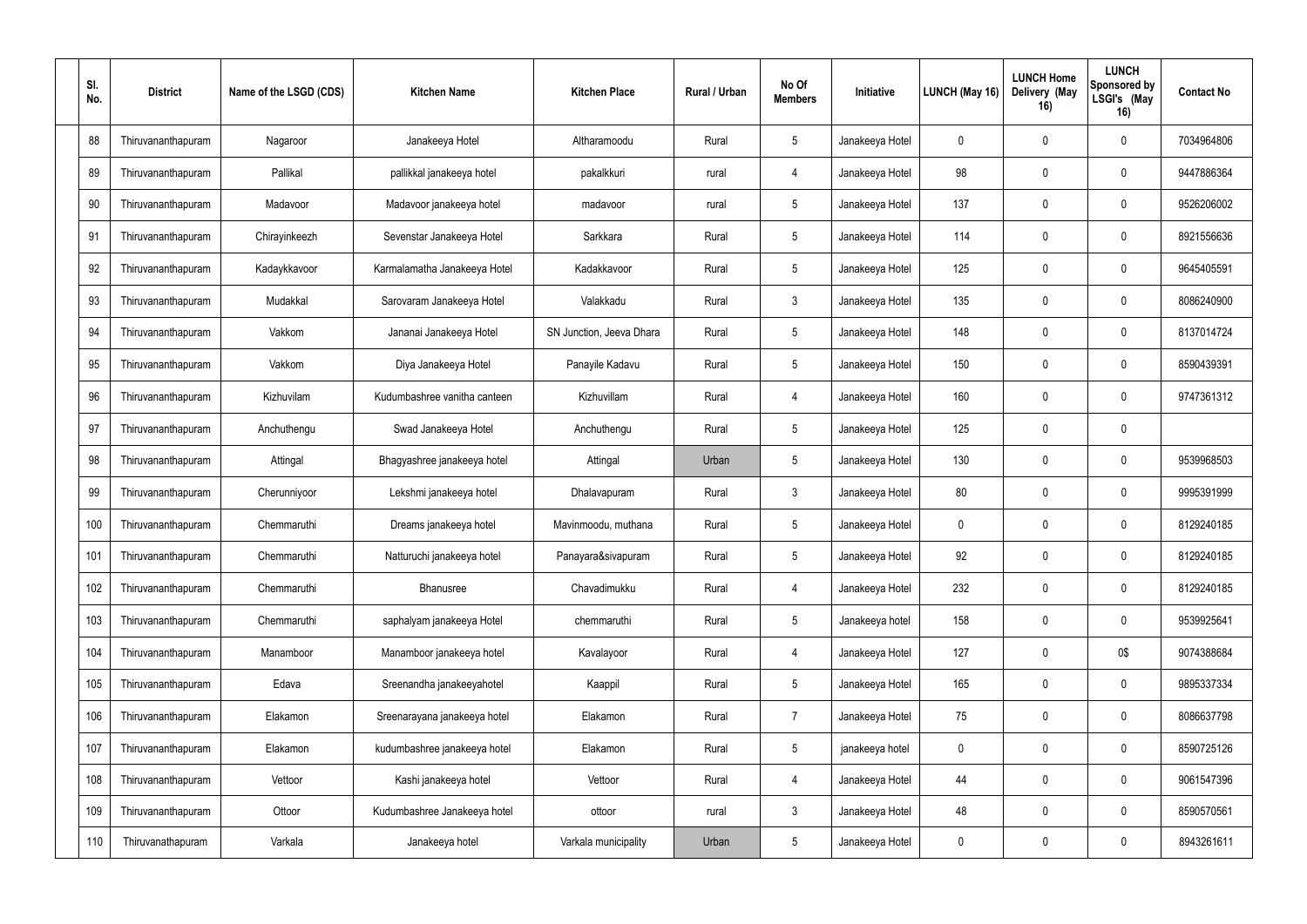|     | SI.<br>No.              | <b>District</b> | Name of the LSGD (CDS) | <b>Kitchen Name</b>                             | <b>Kitchen Place</b>                       | Rural / Urban | No Of<br><b>Members</b> | Initiative      | LUNCH (May 16) | <b>LUNCH Home</b><br>Delivery (May<br>16) | <b>LUNCH</b><br>Sponsored by<br>LSGI's (May<br>16) | <b>Contact No</b> |
|-----|-------------------------|-----------------|------------------------|-------------------------------------------------|--------------------------------------------|---------------|-------------------------|-----------------|----------------|-------------------------------------------|----------------------------------------------------|-------------------|
| 110 |                         |                 |                        |                                                 |                                            |               | 501                     |                 | 22070          | 75                                        | $\overline{0}$                                     |                   |
|     | $\overline{\mathbf{1}}$ | Thrissur        | Kadangodu              | Janakeeya Hotel Kadangod                        | Kadangod                                   | Rural         | 4                       | Janakeeya Hotel | 126            | 30 <sup>°</sup>                           | $\overline{7}$                                     |                   |
|     | $\overline{2}$          | Thrissur        | Chalakudy              | Thripthy Janakeeya Hotel Chalakudy              | North Busstand Chalakudy                   | Urban         | 4                       | Janakeeya Hotel | 240            | 156                                       | 0                                                  | 9544048190        |
|     | $\mathbf{3}$            | Thrissur        | Pananchery             | Pananchery Janakeeya Hotel                      | Pattikkad                                  | Rural         | $5\phantom{.0}$         | Janakeeya Hotel | 169            | 86                                        | $\mathbf 0$                                        | 9746354118        |
|     | 4                       | Thrissur        | Kadavallur             | Janakeeya Hotel Kadavalloor                     | Panjayath Compound                         | Rural         | $\overline{4}$          | Janakeeya Hotel | 90             | 41                                        | $\mathbf 0$                                        |                   |
|     | 5                       | Thrissur        | Kattoor                | Janakeeya Hotel Kattoor                         | Near pompay school, Kattoor                | Rural         | $5\overline{)}$         | Janakeeya Hotel | 157            |                                           | 0                                                  | 9605263717        |
|     | 6                       | Thrissur        | Elavally               | Janakeeya Hotel Elavally                        | <b>Elavally Panchayath</b><br>Compound     | Rural         | 4                       | Janakeeya Hotel | 162            | $\Omega$                                  | 0                                                  | 9744738247        |
|     | $\overline{7}$          | Thrissur        | Paralam                | Paralam Janakeeya Hotel                         | Nanma Kudumbashree<br>canteen              | Rural         | $\mathbf{3}$            | Janakeeya Hotel | $\mathbf 0$    | 64                                        | $\mathbf 0$                                        | 9744441594        |
|     | 8                       | Thrissur        | Kadukutty              | Uppum Mulakum Janakeeya Hotel<br>Kadukutty      | Kottamuri Junction                         | Rural         | $5\overline{)}$         | Janakeeya Hotel | 48             | 37                                        | $\mathbf 0$                                        | 9846634710        |
|     | 9                       | Thrissur        | Thrissur 2             | Kuttanellur Janakeeya Hotel                     | Kuttanellur                                | Urban         | $5\overline{)}$         | Janakeeya Hotel | 82             |                                           | 0                                                  | 8330800498        |
|     | 10 <sup>°</sup>         | Thrissur        | Pazhayannur            | Janakeeya Hotel, Pazhayanoor                    | Pazhayannur Panchayath                     | Rural         | 4                       | Janakeeya Hotel | 238            | $\mathbf{0}$                              | $\mathbf 0$                                        | 9400257329        |
|     | 11                      | Thrissur        | Aloor                  | Aloor Janakeeya Hotel                           | Aloor                                      | Rural         | $5\overline{)}$         | Janakeeya Hotel | 102            | 32                                        | $\mathbf 0$                                        | 9946922936        |
|     | 12                      | Thrissur        | Muriyad                | Jankeeya Hotel, Muriyad                         | Karuna Canteen, Muriyad                    | Rural         | $5\overline{)}$         | Janakeeya Hotel | 62             |                                           | 0                                                  | 9961920358        |
|     | 13                      | Thrissur        | Valapad                | Janakeeya Hotel Valapad                         | Valapad Chanthapadi                        | Rural         | $6\phantom{.}6$         | Janakeeya Hotel | 123            | $\mathbf 0$                               | 6                                                  | 9846972134        |
|     | 14                      | Thrissur        | Kaipamangalam          | Kaipamngalam Janakeeya Hotel                    | Kaipamangalam Panchayath                   | Rural         | $\mathbf{3}$            | Janakeeya Hotel | 122            | $\boldsymbol{0}$                          | $\mathbf{1}$                                       |                   |
|     | 15                      | Thrissur        | Annamanada             | Snehitha Catering                               | Annamanada                                 | Rural         | $5\phantom{.0}$         | Janakeeya Hotel | $\mathbf 0$    | $\mathbf 0$                               | $\mathbf 0$                                        | 9747712615        |
|     | 16                      | Thrissur        | Vellangallur           | Janakeeya Hotel Vellangallur                    | Panchayath Community Hall                  | Rural         | $6\phantom{.0}$         | Janakeeya Hotel | 51             | $35\,$                                    | $\mathbf 0$                                        | 9947462258        |
|     | 17                      | Thrissur        | Pavaratty              | Janakeeya Hotel Pavaratty                       | Akashaya Vanitha Canteen                   | Rural         | $\mathfrak{Z}$          | Janakeeya Hotel | 119            | $\mathbf 0$                               | $\mathbf 0$                                        |                   |
|     | 18                      | Thrissur        | Edathiruthy            | Janakeeya Hotel Edathuruthi (Nalinam<br>Stores) | Opposite of GLPS,<br>Chenthrappinni Centre | Rural         | $\overline{4}$          | Janakeeya Hotel | 125            | $\mathbf 0$                               | $\overline{2}$                                     |                   |
|     | 19                      | Thrissur        | Adatt                  | Janakeeya Hotel Adat                            | Muthuvara                                  | Rural         | $\overline{7}$          | Janakeeya Hotel | 126            | 84                                        | $\mathbf 0$                                        | 6235203703        |
|     | 20                      | Thrissur        | Irinjalakuda 1         | Janakeeya Hotel Irinjalakuda Cds1               | Irinjalakuda Muncipality                   | Urban         | $\overline{4}$          | Janakeeya Hotel | 134            | $\mathbf 0$                               | $\mathbf 0$                                        | 9526912506        |
|     | 21                      | Thrissur        | Parapookkara           | Janakeeya Hotel , Parapookkara                  | Panchayath Canteen                         | Rural         | $5\phantom{.0}$         | Janakeeya Hotel | 42             | $\mathbf 0$                               | $\mathbf 0$                                        | 9605428611        |
|     | 22                      | Thrissur        | Puthanchira            | Annapoorna Janakeeya Hotel<br>Puthenchira       | Panchayath Community Hall                  | Rural         | $5\phantom{.0}$         | Janakeeya Hotel | 60             | 38                                        | $\mathbf 0$                                        | 919539164678      |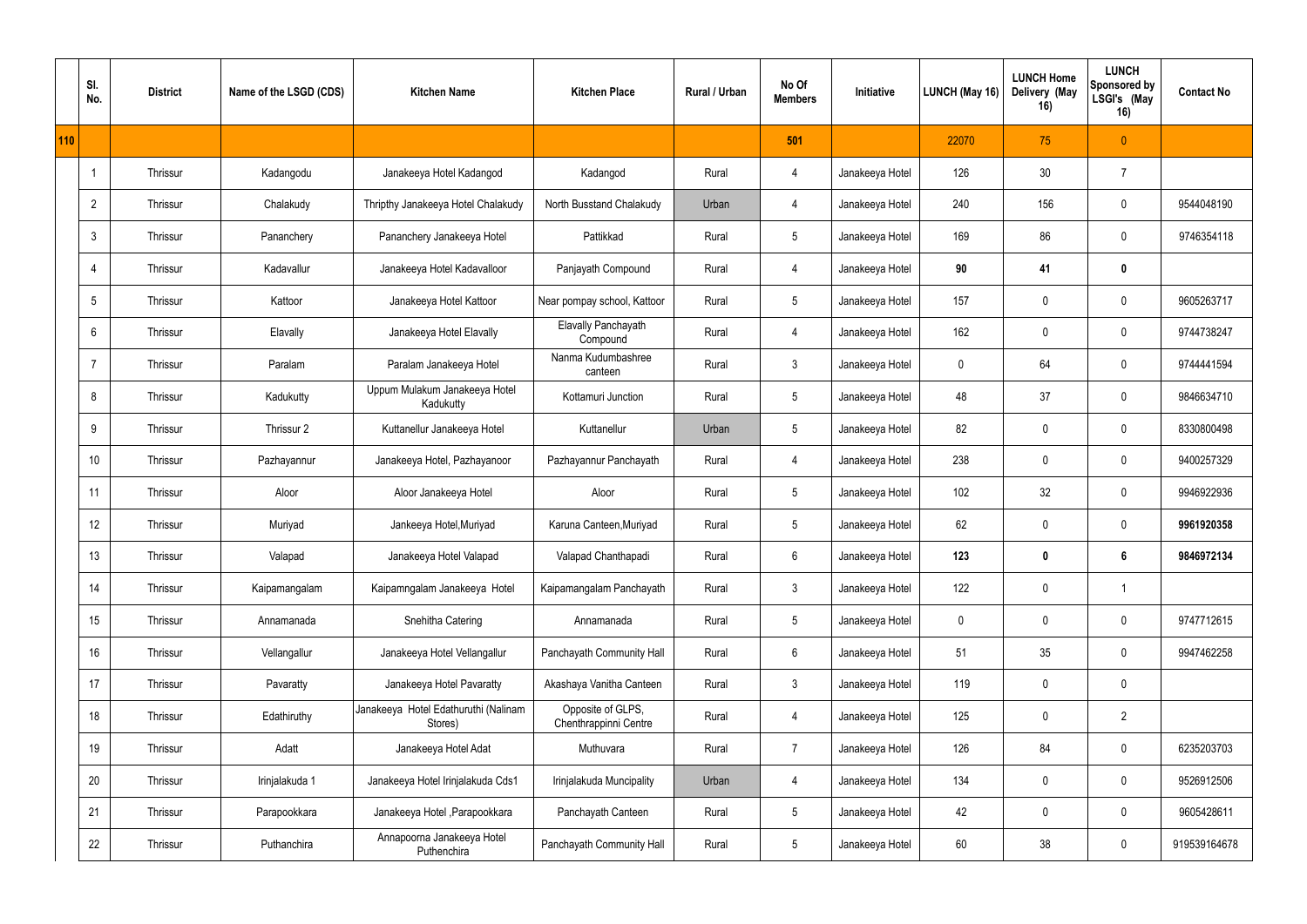| SI.<br>No. | <b>District</b> | Name of the LSGD (CDS) | <b>Kitchen Name</b>                        | <b>Kitchen Place</b>                         | <b>Rural / Urban</b> | No Of<br><b>Members</b> | Initiative      | LUNCH (May 16) | <b>LUNCH Home</b><br>Delivery (May<br>16) | <b>LUNCH</b><br>Sponsored by<br>LSGI's (May<br>16) | <b>Contact No</b> |
|------------|-----------------|------------------------|--------------------------------------------|----------------------------------------------|----------------------|-------------------------|-----------------|----------------|-------------------------------------------|----------------------------------------------------|-------------------|
| 23         | Thrissur        | SreeNarayanapuram      | Sree Narayana Puram Janakeeya<br>Hotel     | Sreenarayanapuram<br>Panchayath              | Rural                | $5\phantom{.0}$         | Janakeeya Hotel | 160            | $\mathbf 0$                               |                                                    |                   |
| 24         | Thrissur        | Nadathara              | Nadathara Janakeeya Hotel                  | Moorkanikkara                                | Rural                | $5\overline{)}$         | Janakeeya Hotel | 31             | 39                                        | $\mathbf 0$                                        | 9744611176        |
| 25         | Thrissur        | Vallachira             | Vallachira Janakeeya Hotel                 | Vallachira Gramapanchayath                   | Rural                | $\overline{4}$          | Janakeeya Hotel | $\mathbf 0$    | 43                                        | 0                                                  | 9744804256        |
| 26         | Thrissur        | Poyya                  | Janakeeya Hotel, Poyya                     | Poyya Junction                               | Rural                | $5\overline{)}$         | Janakeeya Hotel | $\mathbf 0$    | $\Omega$                                  | $\mathbf 0$                                        | 7902318250        |
| 27         | Thrissur        | Wadakanchery 1         | Vrindavan Janakeeya Hotel                  | Ottupara                                     | Urban                | $5\phantom{.0}$         | Janakeeya Hotel | 175            | 137                                       | 0                                                  |                   |
| 28         | Thrissur        | Varandarappilly        | Janakeeya Hotel                            | Varandarappilly Panchayath                   | Rural                | $5\phantom{.0}$         | Janakeeya Hotel | 89             | 32                                        | $\mathbf 0$                                        | 9048283463        |
| 29         | Thrissur        | Nenmanikkara           | Vanitha Janakeeya Hotel                    | Paliyekkara, Nenmanikkara<br>Gramapanchayath | Rural                | $5\phantom{.0}$         | Janakeeya Hotel | 38             | 23                                        | $\mathbf 0$                                        | 9747494386        |
| 30         | Thrissur        | Kodakara               | Nanma Janakeeya Hotel                      | Kodakara Bus Stand                           | Rural                | $5\overline{)}$         | Janakeeya Hotel | $\mathbf 0$    | $\cup$                                    | $\mathbf 0$                                        | 9946283762        |
| 31         | Thrissur        | Thekkumkkara           | Janakeeya Hotel Thekkumkara                | Vanitha Canteen, Thekkumkara                 | Rural                | $\overline{4}$          | Janakeeya Hotel | 80             | $\Omega$                                  | $\boldsymbol{0}$                                   |                   |
| 32         | Thrissur        | Alagappa Ngar          | Janakeeya Hotel                            | Amballur                                     | Rural                | $5\phantom{.0}$         | Janakeeya Hotel | 151            | 35                                        | 0                                                  | 8606553521        |
| 33         | Thrissur        | Kolazhy                | Janakeeya Hotel Kolazhy                    | <b>ZMLP School</b>                           | Rural                | $\overline{4}$          | Janakeeya Hotel | $\mathbf 0$    | 83                                        | $\mathbf 0$                                        | 9645535725        |
| 34         | Thrissur        | Manalur                | Janakeeya Hotel Manalur                    | Govt High School, Manaloor                   | Rural                | $6\phantom{.}6$         | Janakeeya Hotel | 70             | 20                                        | $\mathbf 0$                                        | 9446619441        |
| 35         | Thrissur        | Arimpur                | Janakeeya Hotel Arimbur                    | Kudumbashree Vanitha<br>Canteen , Arimbur    | Rural                | $5\phantom{.0}$         | Janakeeya Hotel | 200            | 50                                        | $\mathbf 0$                                        | 9946789338        |
| 36         | Thrissur        | Thanniyam              | Thannyam Janakeeya Hotel                   | Peringottukara                               | Rural                | 4                       | Janakeeya Hotel | 58             | 10                                        | $\mathbf 0$                                        | 9048570194        |
| 37         | Thrissur        | Madakkathara           | Madakkathara Annapoorna Janakeeya<br>Hotel | Madakkathara                                 | Rural                | $6\,$                   | Janakeeya Hotel | 78             | 57                                        | $\overline{2}$                                     | 9388431507        |
| 38         | Thrissur        | Athirappilly           | Panchayath Kudumbashree Canteen            | Athirappilly                                 | Rural                | $\mathfrak{Z}$          | Janakeeya Hotel | $\pmb{0}$      | $\mathbf 0$                               | $\overline{0}$                                     | 9496151187        |
| 39         | Thrissur        | Kodassery              | Five Star Janakeeya Hotel                  | Kodassery                                    | Rural                | $\overline{4}$          | Janakeeya Hotel | 172            | 59                                        | $\mathbf 0$                                        | 9846464927        |
| 40         | Thrissur        | Mattathur              | Karunya<br>kudumbShree                     | Vellikkulangara                              | Rural                | $\overline{4}$          | Janakeeya Hotel | 189            | 89                                        |                                                    | 8086449102        |
| 41         | Thrissur        | Koratty                | Ruchi Janakeeya Hotel                      | Koratty                                      | Rural                | $\overline{4}$          | Janakeeya Hotel | $\pmb{0}$      | $\mathbf 0$                               | 0.00\$                                             | 9496527583        |
| 42         | Thrissur        | Thrikkoor              | Susthira Janakeeya Hotel                   | Alengaad                                     | Rural                | $\mathbf{3}$            | Janakeeya Hotel | 148            | 50                                        | $5\phantom{.0}$                                    | 8111847055        |
| 43         | Thrissur        | Venkitangu             | Ottupura<br>Janakeeya Hotel Vengidangu     | Vengidangu Panchayath                        | Rural                | $\mathfrak{Z}$          | Janakeeya Hotel | 196            | 54                                        | $\mathbf 0$                                        | 8156981840        |
| 44         | Thrissur        | Padiyoor               | Padiyoor<br>Janakeya Hotel                 | HDC School, Kakkathuruthy                    | Rural                | $5\,$                   | Janakeeya Hotel | 61             | 37                                        | $\mathbf 0$                                        | 9048341118        |
| 45         | Thrissur        | Pariyaram              | Samridhi Janakeeya Hotel                   | Pariyaram                                    | Rural                | $5\,$                   | Janakeeya Hotel | 119            | 107                                       | $\mathbf 0$                                        | 7025950795        |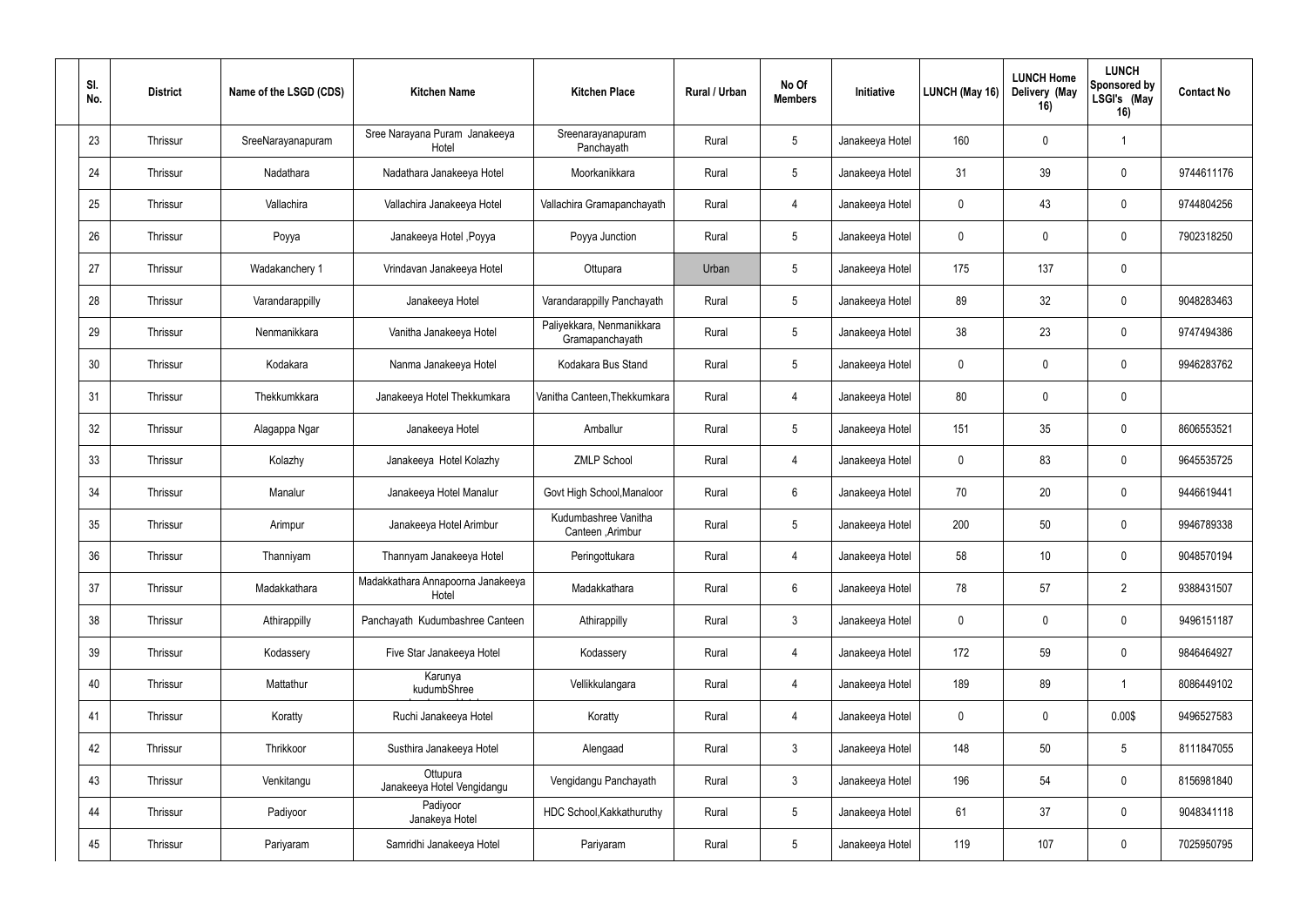|    | SI.<br>No. | <b>District</b> | Name of the LSGD (CDS) | <b>Kitchen Name</b>                | <b>Kitchen Place</b>               | Rural / Urban | No Of<br><b>Members</b> | Initiative      | LUNCH (May 16) | <b>LUNCH Home</b><br>Delivery (May<br>16) | <b>LUNCH</b><br>Sponsored by<br>LSGI's (May<br>16) | <b>Contact No</b> |
|----|------------|-----------------|------------------------|------------------------------------|------------------------------------|---------------|-------------------------|-----------------|----------------|-------------------------------------------|----------------------------------------------------|-------------------|
|    | 46         | Thrissur        | Wadakanchery cds2      | Janakeeya Hotel, Wadakanchery cds2 | Minaloor                           | Urban         | $\mathfrak{Z}$          | Janakeeya Hotel | 124            | $\Omega$                                  | $\mathbf 0$                                        |                   |
|    | 47         | Thrissur        | Kodungaloor cds2       | Jathikka Janakeeya Hotel           | Arakkulam                          | Urban         | $\overline{4}$          | Janakeeya Hotel | 102            |                                           | 0                                                  | 9745397171        |
|    | 48         | Thrissur        | Punnayur               | Kaipunnyam Janakeeya Hotel         | Edakazhiyur                        | Rural         | $5\phantom{.0}$         | Janakeeya Hotel | 92             | 55                                        | 0                                                  | 9744680885        |
| 98 | 49         | Thrissur        | Velookkara             | Velookkara Janakeeya Hotel         | Panchayath shopping complex        | Rural         | $\mathbf{3}$            | Janakeeya Hotel | 86             | 9                                         | $\mathbf 0$                                        | 9048756685        |
|    | 50         | Thrissur        | Meloor                 | Thanima Janakeeya Hotel Meloor     | Meloor centre                      | Rural         | $\overline{4}$          | Janakeeya Hotel | $\mathbf 0$    |                                           | $\mathbf 0$                                        | 7902354039        |
|    | 51         | Thrissur        | Vallathol Nagar        | Janakeeya Hotel, Vallathol Nagar   | near youth welfare center          | rural         | $5\overline{)}$         | Janakeeya Hotel | 168            |                                           | 0                                                  | 9961296574        |
|    | 52         | Thrissur        | Eriyad                 | janakeeya Hotel, eriyad            | community hall                     | Rural         | $\overline{4}$          | Janakeeya Hotel | 220            | $\Omega$                                  | 0                                                  |                   |
|    | 53         | Thrissur        | Edavilangu             | Janakeeya Hotel, Edavilangu        | Edavilangu Center                  | Rural         | 4                       | Janakeeya Hotel | 210            | $\Omega$                                  | $\mathbf 0$                                        |                   |
|    | 54         | Thrissur        | Avanoor                | Janakeeya Hotel, Avanoor           | near panchayath office,<br>Avanoor | Rural         | $5\overline{)}$         | Janakeeya Hotel | $\mathbf 0$    |                                           | $\mathbf 0$                                        | 9447343516        |
|    | 55         | Thrissur        | Mala                   | Janakeeya hotel Mala               | Near panchayath office, Mala       | Rural         | 4                       | Janakeeya Hotel | 154            | 32 <sub>2</sub>                           | 0                                                  | 9946442260        |
|    | 56         | Thrissur        | Guruvayur1             | Guruvayur Janakeeya Hotel          | Guruvayur                          | Urban         | $\mathbf{3}$            | Janakeeya Hotel | 439            | 303                                       | $\mathbf 0$                                        | 9961227858        |
|    | 57         | Thrissur        | Vadakkekad             | Kudumbasree janakeeya hotel        | Nalam kallu                        | Rural         | $\overline{4}$          | Janakeeya Hotel | 88             | 42                                        | $\mathbf 0$                                        | 9645190166        |
|    | 58         | Thrissur        | Kadappuram             | Kadappuram janakeeya hotel         | Kadappuram panchayath<br>building  | Rural         | $\overline{4}$          | Janakeeya Hotel | 68             | 44                                        | 0                                                  | 8156984319        |
|    | 59         | Thrissur        | Chavakkad              | Chavakkad Janakeeya hotel          | Chavakkad, near bus stand          | Urban         | $5\phantom{.0}$         | Janakeeya Hotel | 223            | 72                                        | 0                                                  | 7560874804        |
|    | 60         | Thrissur        | Engadiyoor             | pavithra janikeeya hotel           | Pokulangara                        | Rural         | $5\phantom{.0}$         | Janakeeya Hotel | $\pmb{0}$      | $\pmb{0}$                                 | $\bf{0}$                                           | 9562239618        |
|    | 61         | Thrissur        | Varavoor               | Friends janakeeya hotel, Varavoor  | Thichur                            | Rural         | $\mathbf{3}$            | Janakeeya Hotel | 76             | $\mathbf 0$                               | $\mathbf 0$                                        |                   |
|    | 62         | Thrisssur       | Punnayurkulam          | Punnayurkkulam janakeeya hotel     | Althara centre                     | Rural         | $5\phantom{.0}$         | Janakeeya Hotel | 174            | 46                                        | $\mathbf 0$                                        | 8086093454        |
|    | 63         | Thrissur        | Thiruwilamala          | Villuadry Janakeeya hotel          | Thiruwilamala                      | Rural         | $5\phantom{.0}$         | Janakeeya Hotel | 208            | $\mathbf 0$                               | $\mathbf 0$                                        | 9846174729        |
|    | 64         | Thrissur        | Kattakampal            | Janakeeya Hotel Kattakampal        | Chirakkal                          | Rural         | $\overline{4}$          | Janakeeya Hotel | 31             | 40                                        | $\mathbf 0$                                        |                   |
|    | 65         | Thrissur        | Kandanassery           | kandanassery janakeeya hotel       | kandanassery                       | Rural         | $5\phantom{.0}$         | Janakeeya Hotel | 42             | 34                                        | $\mathbf 0$                                        |                   |
|    | 66         | Thrissur        | Kaiparambu             | Janakeeya Hotel Kaiparambu         | Near mundoor health center         | Rural         | $5\overline{)}$         | janakeeya hotel | 57             | 26                                        | $\mathbf 0$                                        | 9645828069        |
|    | 67         | Thrissur        | Thrissur 2(new)        | kitchen girls janakeeya hotel      | Olari                              | urban         | $\overline{4}$          | janakeeya hotel | $\pmb{0}$      | $\mathbf 0$                               | $\mathbf 0$                                        | 9388828112        |
|    | 68         | Thrissur        | Kuzhur                 |                                    | kuzhur                             | Rural         | $\overline{4}$          | janakeeya hotel | $\pmb{0}$      | $\mathbf 0$                               | $\mathbf 0$                                        | 9526566073        |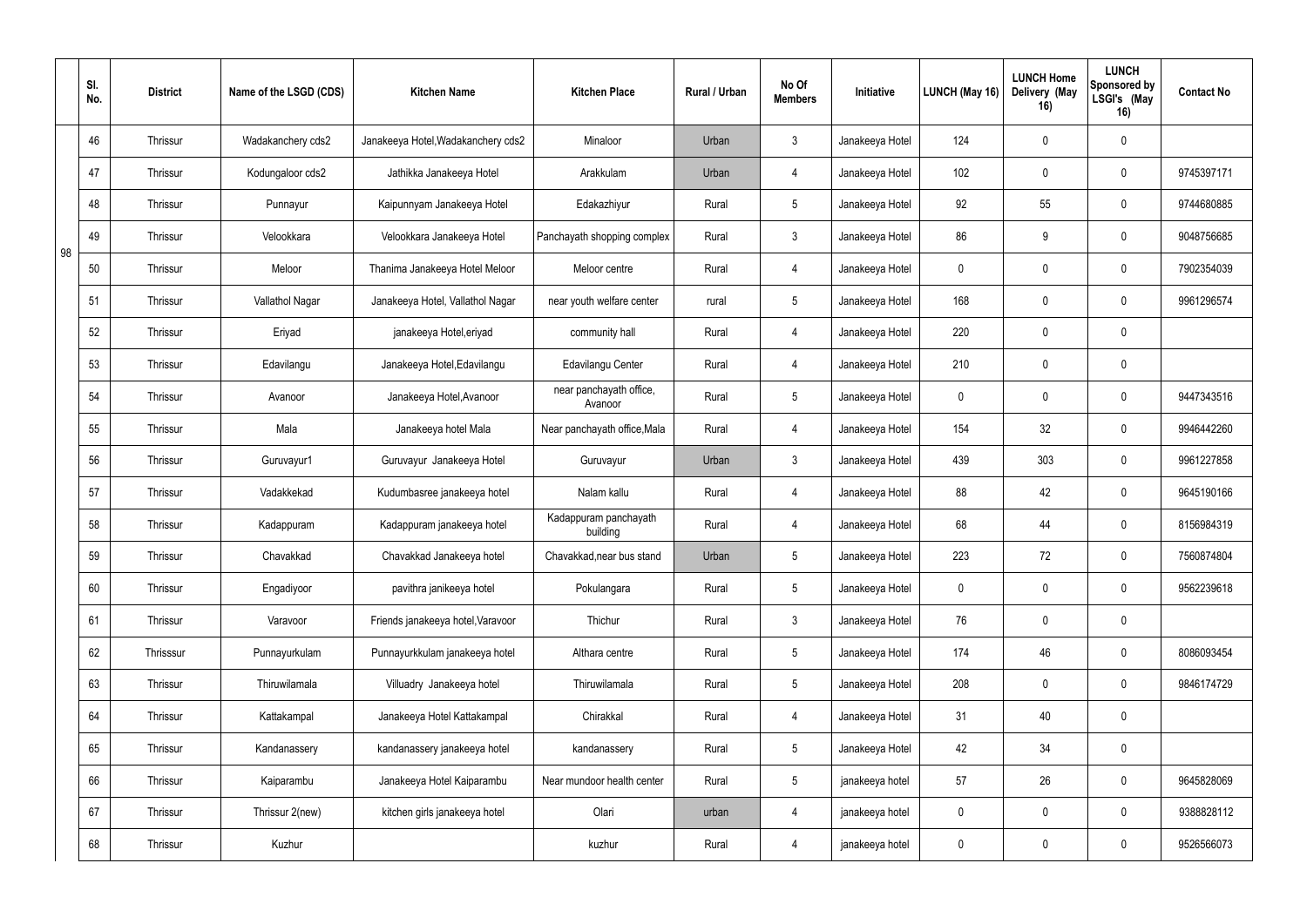| SI.<br>No. | <b>District</b> | Name of the LSGD (CDS) | <b>Kitchen Name</b>          | <b>Kitchen Place</b>                   | Rural / Urban | No Of<br><b>Members</b> | Initiative      | LUNCH (May 16)   | <b>LUNCH Home</b><br>Delivery (May<br>16) | <b>LUNCH</b><br>Sponsored by<br>LSGI's (May<br>16) | <b>Contact No</b> |
|------------|-----------------|------------------------|------------------------------|----------------------------------------|---------------|-------------------------|-----------------|------------------|-------------------------------------------|----------------------------------------------------|-------------------|
| 69         | Thrissur        | Chazhur                | Chazur Janakeeya Hotel       | Pazhuvil Center                        | Rural         | $\overline{4}$          | janakeeya hotel | 69               | 31                                        | $\mathbf 0$                                        | 9061946216        |
| 70         | Thrissur        | Nattika                | uttupura                     | Thriprayar                             | Rural         | $5\phantom{.0}$         | janakeeya hotel | 148              | $\mathbf 0$                               | $\mathbf 0$                                        | 9544055637        |
| 71         | Thrissur        | Thalikulam             | Nidhi janakeeya hotel        | Puthenthodu                            | Rural         | 5                       |                 | 207              | $\Omega$                                  | $\overline{0}$                                     | 8606213960        |
| 72         | Thrissur        | Vadanapilly            | vadanappilly janakeeya hotel | vadanapilly                            | Rural         | $5\overline{)}$         | janakeeya hotel | $\mathbf 0$      | $\Omega$                                  | $\mathbf 0$                                        | 9947728948        |
| 73         | Thrissur        | orumanayur             | orumanayur janakeeya hotel   | orumanayur                             | rural         | $5\phantom{.0}$         | janakeeya hotel | $\mathbf 0$      | 120                                       | $\mathbf 0$                                        | 9995588758        |
| 74         | Thrissur        | Panjal                 | Five-star Janakeeya hotel    | Panjal                                 | Rural         | $5\phantom{.0}$         | janakeeya hotel | 168              | $\Omega$                                  | $\mathbf 0$                                        | 9746847353        |
| 75         | Thrissur        | veloor                 | Veloor Janakeeya hotel       | veloor                                 | Rural         | $5\phantom{.0}$         | janakeeya hotel | 61               | 42                                        | $\mathbf 0$                                        | 9447724685        |
| 76         | Thrissur        | Chowanoor              |                              | Chowanoor                              | Rural         | $\mathbf{3}$            | janakeeya hotel | 63               | 41                                        | $\mathbf 0$                                        | 9,526,340,307     |
| 77         | Thrissur        | Puthur                 | Puthur janakeeyahotel        | puthur                                 | Rural         | $5\phantom{.0}$         | janakeeya hotel | 75               | 69                                        | $\mathbf 0$                                        | 6238101595        |
| 78         | Thrissur        | Erumapetty             | subhiksha janakeeya hotel    | Erumapetty                             | Rural         | $5\phantom{.0}$         | janakeeya hotel | $\mathbf 0$      | 117                                       | 35                                                 | 9207201880        |
| 79         | Thrissur        | Kondazhy               | Santhwanam Janakeeya Hotel   | Kondazhy                               | Rural         | $\overline{4}$          | janakeeya hotel | $\boldsymbol{0}$ | $\Omega$                                  | $\mathbf 0$                                        | 9526401759        |
| 80         | Thrissur        | Mullurkkara            | Kaniv Janakeeya Hotel        | Atoor                                  | Rural         | $\overline{4}$          | janakeeya hotel | $\mathbf 0$      | $\Omega$                                  | 0                                                  |                   |
| 81         | Thrissur        | Porkkulam              | Porkulam janakeeya hotel     | Parempadam                             | Rural         | $5\phantom{.0}$         | Janakeeya hotel | $\mathbf 0$      | 78                                        | $\mathbf 0$                                        | 8129017841        |
| 82         | Thrissur        | Puthukkad              | Puthukkad Janakeeya Hotel    | Puthukkad                              | Rural         | $5\phantom{.0}$         | Janakeeya hotel | 88               | 25                                        | $\mathbf 0$                                        | 7356668644        |
| 83         | Thrissur        | Choondal               | Choondal Janakeeya Hotel     | Kechery Centre                         | Rural         | 8                       | Janakeeya Hotel | 75               | 15                                        | $\mathbf 0$                                        |                   |
| 84         | Thrissur        | Cherpu                 | Cherpu Janakeeya Hotel       | Cherpu                                 | Rural         | 3 <sup>1</sup>          | Janakeeya Hotel | $\pmb{0}$        | $\mathbf 0$                               | $\mathbf 0$                                        | 9605375648        |
| 85         | Thrissur        | Mathilakam             | Mathilakam Janakeeya hotel   | Mathilakam gramapanchayath<br>compound | Rural         | 3 <sup>1</sup>          | Janakeeya hotel | 170              | $\mathbf 0$                               | $\mathbf 0$                                        | 9995986808        |
| 86         | Thrissur        | Anthikad               | Anthikad Janakeeya hotel     | Anthikad                               | Rural         | $\overline{4}$          | Janakeeya hotel | $\pmb{0}$        | $\mathbf 0$                               | $\mathbf 0$                                        |                   |
| 87         | Thrissur        | Mullassery             | Mullassery Janakeeya Hotel   | Mullassery centre                      | Rural         | $5\overline{)}$         | Janakeeya hotel | 140              | 71                                        | $\overline{0}$                                     |                   |
| 88         | Thrissur        | Karalam                | Karalam Janakeeya Hotel      | Chemmada, Karalam                      | Rural         | $\overline{4}$          | Janakeeya hotel | 98               | $\mathbf 0$                               | $\mathbf 0$                                        | 6282924636        |
| 89         | Thrissur        | Poomangalam            | Poomangalam Janakeeya Hotel  | Edakkulam                              | Rural         | $\mathbf{3}$            | Janakeeya hotel | 52               | 24                                        | $\mathbf 0$                                        | 919947255537      |
| $90\,$     | Thrissur        | MG Kavu                | Annapoorna Janakeeya Hotel   | MG Kavu                                | Rural         | $\overline{4}$          | Janakeeya hotel | $\pmb{0}$        | $\mathbf 0$                               | $\mathbf 0$                                        | 7558080131        |
| 91         | Thrissur        | chelakkara             | Nila janakeeya hotel         | chelakkara                             | rural         | $5\overline{)}$         | janakeeya hotel | 94               | $\mathbf 0$                               | $\overline{0}$                                     | $\boldsymbol{0}$  |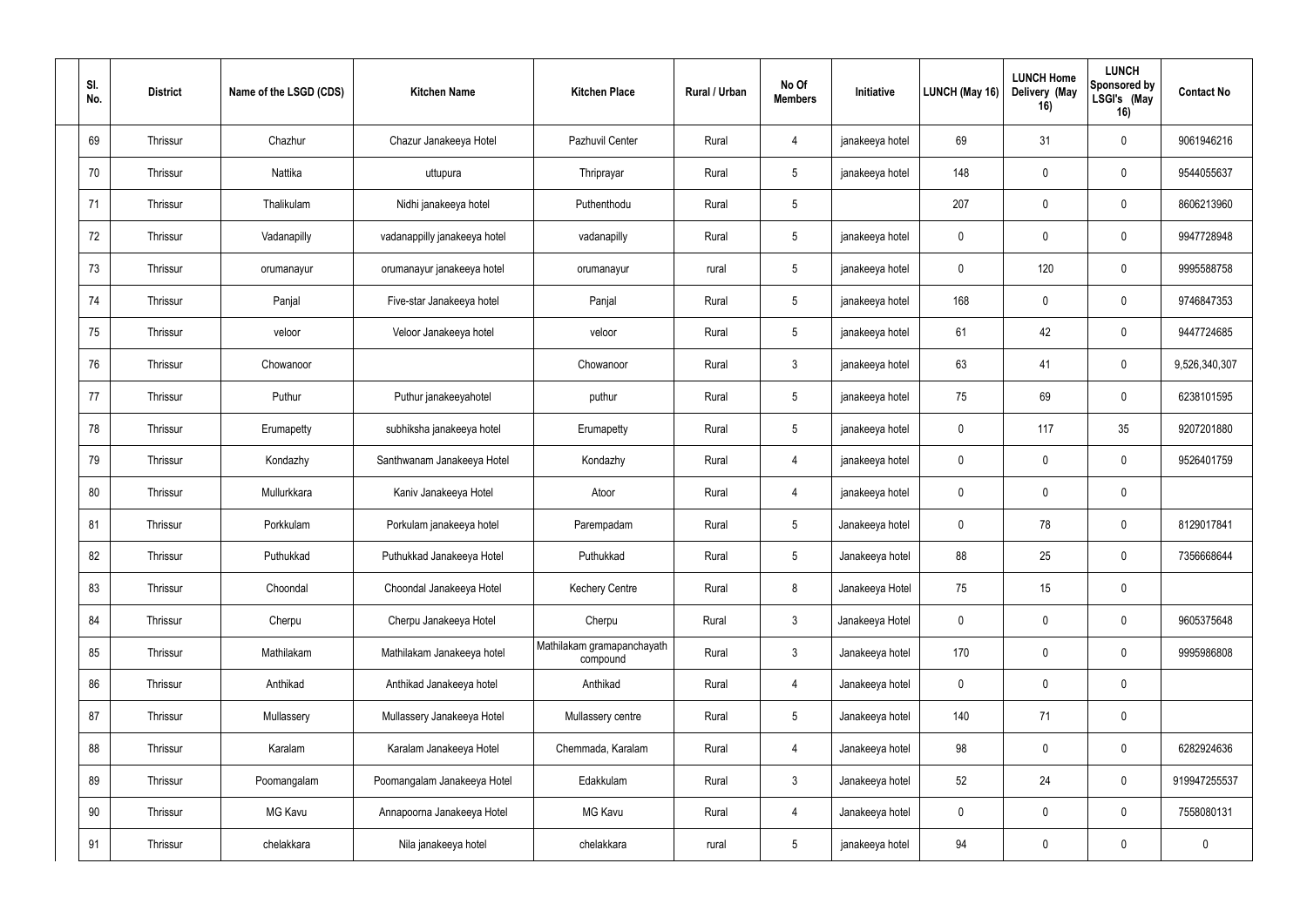|    | SI.<br>No.      | <b>District</b> | Name of the LSGD (CDS) | <b>Kitchen Name</b>              | <b>Kitchen Place</b>                   | Rural / Urban | No Of<br><b>Members</b> | Initiative      | <b>LUNCH (May 16)</b> | <b>LUNCH Home</b><br>Delivery (May<br>16) | <b>LUNCH</b><br>Sponsored by<br>LSGI's (May<br>16) | <b>Contact No</b> |
|----|-----------------|-----------------|------------------------|----------------------------------|----------------------------------------|---------------|-------------------------|-----------------|-----------------------|-------------------------------------------|----------------------------------------------------|-------------------|
|    | 92              | Thrissur        | Avinissery             | Avinissery Janakeeya Hotel       | Palakkal                               | Rural         | $\overline{4}$          | janakeeya hotel | $\mathbf 0$           | $\Omega$                                  | $\boldsymbol{0}$                                   | $\mathbf 0$       |
|    | 93              | Thrissur        | Nadathara 2            | Grandmaas Janakeeya hotel        | Nadathara                              | Rural         | $5\phantom{.0}$         | Janakeeya Hotel | 112                   | 208                                       | $5\phantom{.0}$                                    |                   |
|    | 94              | Thrissur        | Chavakkad              | Janakeeya hotel                  | Chavakkad                              | Urban         | $5\phantom{.0}$         | Janakeeya hotel | 255                   | 50                                        | $\mathbf 0$                                        | $\Omega$          |
|    | 95              | Thrissur        | Mala 2                 | Janakeeya hotel                  |                                        | Rural         | $5\phantom{.0}$         | janakeeya hotel | 158                   | 56                                        | $\mathbf 0$                                        | $\overline{0}$    |
|    | 96              | Thrissur        | Thrissur1              | Janakeeya hotel                  | Mannuthy                               | Urban         | $5\phantom{.0}$         | janakeeya hotel | 76                    | 24                                        | $\boldsymbol{0}$                                   | $\mathbf{0}$      |
|    | 97              | Thrissur        | Vadanappilly2          | Janakeeya hotel                  | Vadanappilly                           | Rural         | $\mathbf{3}$            | janakeeya hotel | 230                   | $\mathbf{0}$                              | 0                                                  | $\mathbf{0}$      |
|    | 98              | Thrissur        | Engandiyoor 2          | Ammayoon Janakeeya Hotel         | Engandiyoor                            | Rural         | 4                       | janakeeya hotel | $\boldsymbol{0}$      | $\mathbf{0}$                              | 0                                                  | $\mathbf 0$       |
|    |                 |                 |                        |                                  |                                        |               | 437                     |                 | 9294                  | 3202                                      | 65                                                 |                   |
|    |                 | Wayanad         | Vellamunda             | Thanima mess                     | 8/4 vellamuda                          | Rural         | 4                       | janakeeya Hotel | 224                   | $\mathbf 0$                               | $\mathbf 0$                                        | 7025659685        |
|    | $\overline{2}$  | Wayanad         | Thavinjal              | Sobhagya Vanitha mess            | Thalappuzha<br>chungam                 | Rural         | 4                       | janakeeya Hotel | 180                   | 45                                        | 0                                                  | 9497247541        |
|    | $\mathbf{3}$    | Wayanad         | Vythiri                | Dharshana catering               | Vythiri                                | Rural         | $\overline{4}$          | janakeeya Hotel | 210                   | $\mathbf 0$                               | $\mathbf 0$                                        | 9074598184        |
|    | 4               | Wayanad         | Mullankolly            | Kairali catering group           | Mullankolli                            | Rural         | $\mathbf{3}$            | janakeeya Hotel | 360                   | $\Omega$                                  | $\mathbf 0$                                        | 9526706627        |
|    | $5\phantom{.0}$ | Wayanad         | Poothadi               | Mary matha mess                  | Kenichira                              | Rural         | $5\phantom{.0}$         | janakeeya Hotel | 189                   | $\mathbf 0$                               | $\mathbf 0$                                        | 9526376970        |
|    | 6               | Wayanad         | Meppadi                | Cafe Kudumbashree                | Meppadi                                | Rural         | $5\,$                   | janakeeya Hotel | 213                   | $\mathbf 0$                               | $\mathbf 0$                                        | 9207935764        |
|    | $\overline{7}$  | Wayanad         | Pozhuthana             | Dhanya mess                      | Pozhuthana                             | Rural         | $3\overline{3}$         | janakeeya Hotel | 245                   | $\mathbf 0$                               | $\mathbf 0$                                        | 8111838165        |
|    | 8               | Wayanad         | Thondernad             | Thanima canteen                  | Korom                                  | Rural         | $3\overline{3}$         | janakeeya Hotel | 108                   | $\mathbf 0$                               | $\mathbf 0$                                        | 8943476943        |
|    | 9               | Wayanad         | Meenangady             | Haritham Janakeeya Hotel         | Opposite police station,<br>Meenangadi | Rural         | $6\overline{6}$         | janakeeya Hotel | 268                   | $\mathbf 0$                               | $\mathbf 0$                                        | 9526895975        |
|    | 10 <sup>°</sup> | Wayanad         | Nenmeni                | Minnaram Mess and Chappathi Unit | Cheeral                                | Rural         | $5\phantom{.0}$         | janakeeya Hotel | 168                   | $\mathbf 0$                               | $\overline{0}$                                     | 8086835886        |
|    | 11              | Wayanad         | Thirunelli             | Adigamanai Mess and Catering     | Kartikulam                             | Rural         | $5\phantom{.0}$         | janakeeya Hotel | $\mathbf 0$           | $\mathbf 0$                               | $\mathbf 0$                                        | 9207406211        |
|    | 12 <sup>°</sup> | Wayanad         | Mananthavady           | Dhanasree canteen                | Mananthavadi                           | Urban         | $5\phantom{.0}$         | janakeeya Hotel | 432                   | $\mathbf 0$                               | $\mathbf 0$                                        | 9496997382        |
|    | 13              | Wayanad         | Ambalavayal            | Ruchi Catering                   | kalathuvayal                           | Rural         | $5\phantom{.0}$         | janakeeya Hotel | 310                   | $\mathbf 0$                               | $\mathbf 0$                                        | 9495084437        |
| 28 | 14              | Wayanad         | Kaniyambetta           | sree Vinayaka                    | millumukk                              | rural         | $5\phantom{.0}$         | janakeeya Hotel | 281                   | $\mathbf 0$                               | $\mathbf 0$                                        | 9061486938        |
|    | 15              | Wayanad         | Pulpally               | Vinayaka catering                | Pulpally                               | Rural         | $5\phantom{.0}$         | janakeeya Hotel | 215                   | $\boldsymbol{0}$                          | $\overline{0}$                                     | 9947319307        |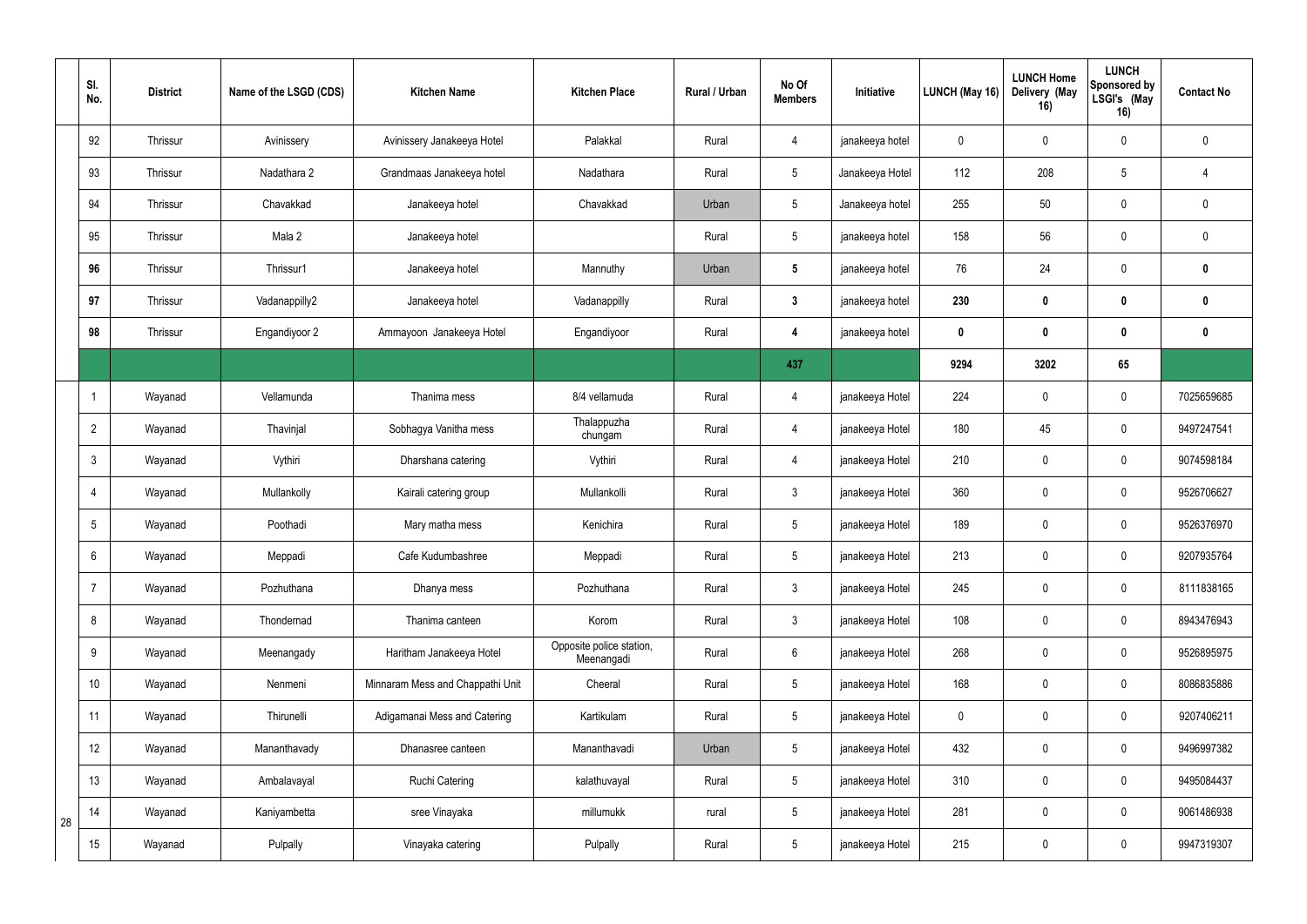| SI.<br>No. | <b>District</b> | Name of the LSGD (CDS) | <b>Kitchen Name</b> | <b>Kitchen Place</b>            | Rural / Urban | No Of<br><b>Members</b> | Initiative      | LUNCH (May 16) | <b>LUNCH Home</b><br>Delivery (May<br>16) | <b>LUNCH</b><br>Sponsored by<br>LSGI's (May<br>16) | <b>Contact No</b> |
|------------|-----------------|------------------------|---------------------|---------------------------------|---------------|-------------------------|-----------------|----------------|-------------------------------------------|----------------------------------------------------|-------------------|
| 16         | Wayanad         | Noolpuzha              | Friends catering    | Naikketty                       | Rural         | 5                       | janakeeya Hotel | 262            | $\mathbf 0$                               | $\mathbf 0$                                        | 7558019388        |
| 17         | Wayanad         | Panamaram              | Testy mess          | Panamaram                       | Rural         | 4                       | janakeeya Hotel | 251            | $\mathbf 0$                               | $\mathbf 0$                                        | 9605814620        |
| 18         | wayanad         | Moopainad              | vanitha mess        | vaduvanchal                     | Rural         | 5                       | janakeeya Hotel | 288            | $\mathbf 0$                               | $\mathbf 0$                                        | 974596708         |
| 19         | wayanad         | Edavaka                | <b>Teasty Mess</b>  | Irumbupalam                     | Rural         | $\overline{4}$          | janakeeya Hotel | 162            | $\mathbf 0$                               | $\mathbf 0$                                        | 9847842390        |
| 20         | wayanad         | kalpetta               | shiya catering      | pallithazhe, kalpetta town      | urban         | $\mathbf{3}$            | janakeeya Hotel | 373            | $\mathbf 0$                               | $\mathbf 0$                                        | 6282822890        |
| 21         | wayanad         | sulthan bathery        | preethis            | near telephone exchange         | urban         | 5                       | janakeeya Hotel | 391            | $\mathbf 0$                               | $\mathbf 0$                                        | 9961088393        |
| 22         | wayanad         | Muttil                 | swad cattering      | Muttil bus stand                | Rural         | 5                       | janakeeya Hotel | 235            | $\mathbf 0$                               | $\mathbf 0$                                        | 9074461322        |
| 23         | wayanad         | padinjarathara         | oruma               | padinjarathara town             | Rural         | $5\overline{)}$         | janakeeya Hotel | 370            | $\mathbf 0$                               | $\mathbf 0$                                        | 9495814542        |
| 24         | wayanad         | kalpetta               | Anjuse cattering    | kalpetta town                   | Urban         | 5                       | janakeeya Hotel | 386            | $\mathbf 0$                               | $\mathbf 0$                                        | 9745883809        |
| 25         | wayanad         | Thariyode              | Haritham            | kavumadham town                 | Rural         | 3                       | janakeeya Hotel | 158            | $\mathbf 0$                               | $\mathbf 0$                                        | 9074095457        |
| 26         | wayanad         | Mananthavady           | chothis mess        | Kozhikode road,<br>Mananthavady | Urban         | $\mathfrak{Z}$          | janakeeya Hotel | 238            | $\mathbf{0}$                              | $\mathbf 0$                                        | 9947376596        |
| 27         | wayanad         | vengapalli             | Annapoorna          | vengapalli town                 | Rural         | 5                       | janakeeya Hotel | 309            | $\mathbf{0}$                              | $\mathbf 0$                                        | 7592831851        |
| 28         | Wayanad         | Kottathara             | Jyothi vanitha mess | Venniyod                        | Rural         | $\mathbf{3}$            | janakeeya Hotel | 158            | $\mathbf 0$                               | $\mathbf 0$                                        | 9961844026        |
| 29         | Wayanad         | Sulthan Bathery        | Elite               | Mysore road, Bathery            | Urban         | $\mathbf{3}$            | janakeeya Hotel | 415            | $\mathbf 0$                               | $\mathbf 0$                                        | 9778180571        |
|            |                 |                        | 740                 |                                 |               | 122                     |                 | 7399           | 45                                        | $\mathbf 0$                                        |                   |
| 29         |                 |                        |                     |                                 | <b>TOTAL</b>  | 4638                    |                 | 14574          | 9906                                      | 96                                                 |                   |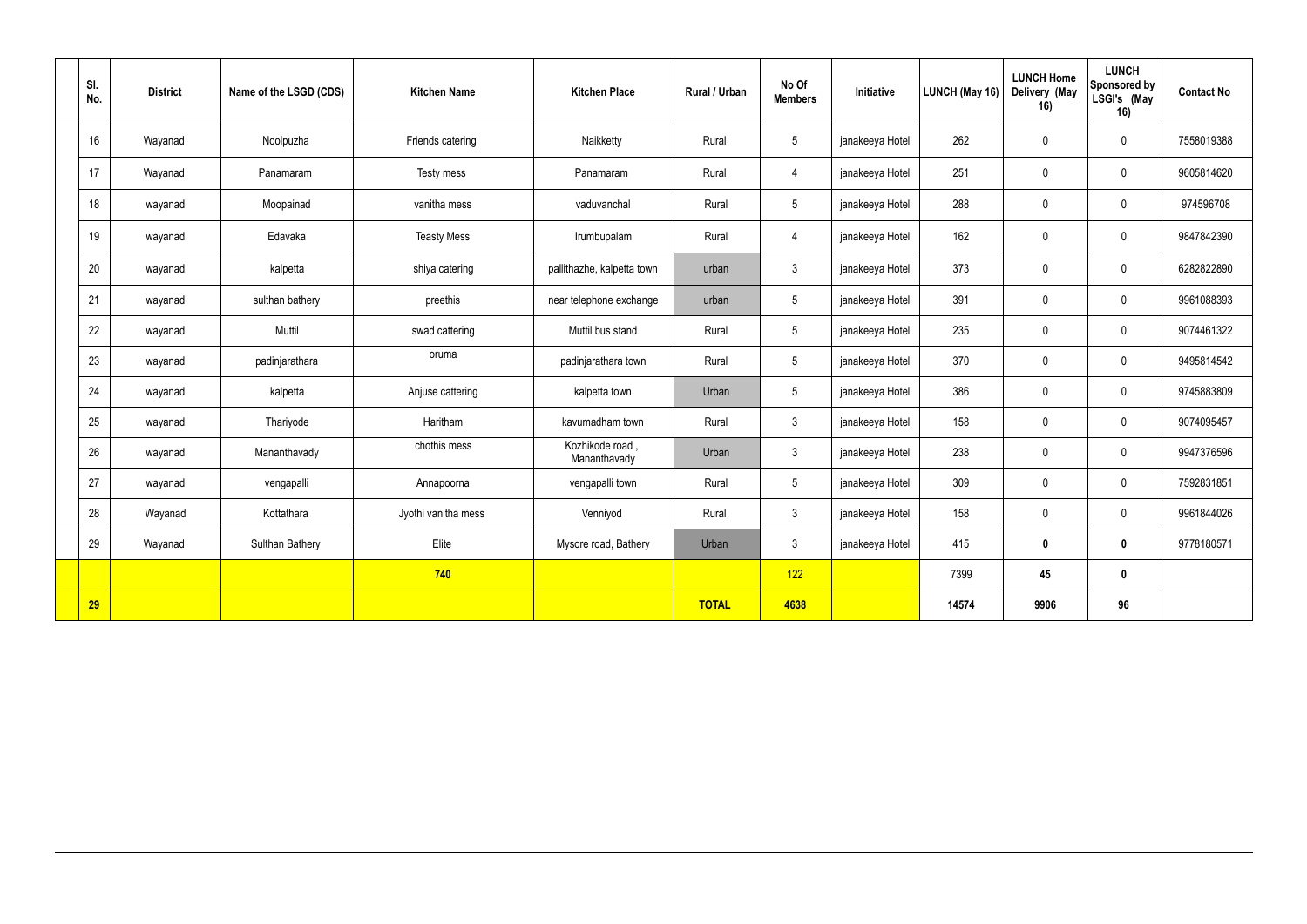| SI.<br>No. | <b>District</b>                                                                                          | Name of the LSGD (CDS)                  | <b>Kitchen Name</b>                                | <b>Kitchen Place</b>  | Rural / Urban                   | No Of<br><b>Members</b> | Initiative                                   | <b>LUNCH Home</b><br>Delivery (May<br>LUNCH (May 16)<br>16)          | <b>LUNCH</b><br>Sponsored by<br>LSGI's (May<br>16) | <b>Contact No</b> |
|------------|----------------------------------------------------------------------------------------------------------|-----------------------------------------|----------------------------------------------------|-----------------------|---------------------------------|-------------------------|----------------------------------------------|----------------------------------------------------------------------|----------------------------------------------------|-------------------|
|            |                                                                                                          |                                         | STATUS OF JANAKEEYA HOTELS FUNCTIONING IN DISTRICT |                       |                                 |                         |                                              | STATUS OF FOOD DISTRIBUTED THROUGH JANAKEEYA HOTELS AS ON 16.05.2022 |                                                    |                   |
|            | <b>District</b>                                                                                          | <b>Total</b><br><b>Janakeeya Hotels</b> | <b>Rural Units</b>                                 | <b>Urban</b><br>units | <b>STATUS OF</b><br><b>FOOD</b> | Home<br><b>Delivery</b> | Food Sponsored<br>by LSGIs                   | <b>TOTAL Meals</b><br><b>Distributed</b>                             |                                                    |                   |
|            | <b>TVM</b>                                                                                               | 110                                     | 79                                                 | 31 <sup>°</sup>       | 22,070                          | 75                      | $\overline{0}$                               | 22,145                                                               |                                                    |                   |
|            | <b>KLM</b>                                                                                               | 83                                      | 73                                                 | 10 <sub>1</sub>       | 13539                           | $\overline{0}$          | 8 <sup>°</sup>                               | 13,547                                                               |                                                    |                   |
|            | PTA                                                                                                      | 59                                      | 54                                                 | 5 <sub>1</sub>        | 4485                            | 414                     | $\overline{0}$                               | 4,899                                                                |                                                    |                   |
|            | <b>ALP</b>                                                                                               | 89                                      | 80                                                 | 9 <sup>°</sup>        | 6344                            | 2205                    | 30 <sup>°</sup>                              | 8,579                                                                |                                                    |                   |
|            | <b>KTM</b>                                                                                               | 82                                      | 74                                                 | 8 <sup>°</sup>        | 205                             | $\overline{0}$          | $\overline{0}$                               | 205                                                                  |                                                    |                   |
|            | <b>IDK</b>                                                                                               | 50 <sub>1</sub>                         | 49                                                 | $\overline{1}$        | 6772                            | $\overline{0}$          | $\mathbf{3}$                                 | 6,775                                                                |                                                    |                   |
|            | <b>EKM</b>                                                                                               | 115                                     | 81                                                 | 34                    | 18271                           | 914                     | $\overline{0}$                               | 19,185                                                               |                                                    |                   |
|            | <b>TSR</b>                                                                                               | 98                                      | 87                                                 | 11                    | 9,294                           | 3,202                   | 65                                           | 12,561                                                               |                                                    |                   |
|            | PGT                                                                                                      | 102 <sub>1</sub>                        | 92 <sub>1</sub>                                    | 10 <sup>°</sup>       | 13,918                          | 84                      | 18                                           | 14,020                                                               |                                                    |                   |
|            | <b>MLP</b>                                                                                               | 130                                     | 108                                                | 22                    | 24,227                          | 5309                    | 16                                           | 29,552                                                               |                                                    |                   |
|            | <b>WYD</b>                                                                                               | 29                                      | 24                                                 | 5 <sub>1</sub>        | 7399                            | 45                      | $\pmb{0}$                                    | 7,444                                                                |                                                    |                   |
|            | <b>KKD</b>                                                                                               | 107                                     | 77                                                 | 30 <sup>°</sup>       | 32,646                          | 860                     | $\overline{7}$                               | 33,513                                                               |                                                    |                   |
|            | <b>KNR</b>                                                                                               | 92 <sub>1</sub>                         | 77 <sub>1</sub>                                    | 15                    | 18,436                          | $\overline{0}$          | 14                                           | 18,450                                                               |                                                    |                   |
|            | KSG                                                                                                      | 44                                      | 38                                                 | 6 <sup>1</sup>        | 5332                            | $\overline{0}$          | $\overline{0}$                               | 5,332                                                                |                                                    |                   |
|            | <b>Total</b>                                                                                             | 1190                                    | 993                                                | 197                   | 182,938                         | 13,108                  | 161                                          | 196,207                                                              |                                                    |                   |
|            |                                                                                                          |                                         | 2270                                               |                       |                                 | 196,207                 |                                              |                                                                      |                                                    |                   |
|            | <b>Grand Total of meals</b><br><b>Distributed through</b><br>Date<br>Janakeeya hotel as on<br>16.05.2022 |                                         | Urban<br>units                                     | <b>Total</b><br>units | Rs. 20 /Lunch<br>Parcel         | Home<br><b>Delivery</b> | <b>LUNCH</b><br>sponsored by<br><b>LSGIs</b> | <b>Total Meals</b>                                                   |                                                    |                   |
|            |                                                                                                          | 993                                     | 197                                                | 1190                  | 182,938                         | 13,108                  | 161                                          | 196,207                                                              |                                                    |                   |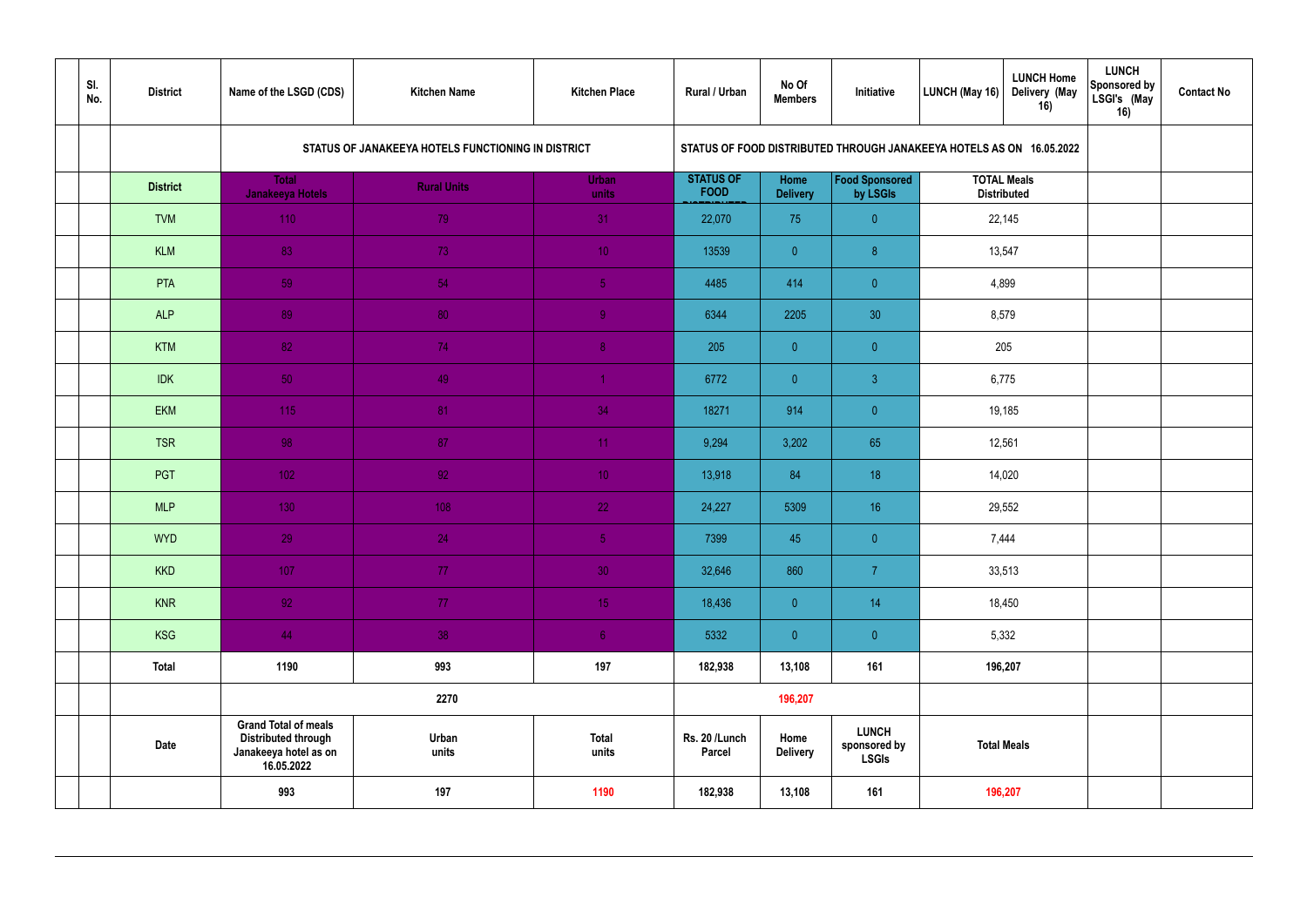| 6)                                 | <b>LUNCH Home</b><br>Delivery (May<br>16)                                                                                                                                                                       | <b>LUNCH</b><br>Sponsored by<br>LSGI's (May<br>16) | <b>Contact No</b>                                           |  |  |  |  |  |  |  |  |  |
|------------------------------------|-----------------------------------------------------------------------------------------------------------------------------------------------------------------------------------------------------------------|----------------------------------------------------|-------------------------------------------------------------|--|--|--|--|--|--|--|--|--|
|                                    | Kollam                                                                                                                                                                                                          |                                                    |                                                             |  |  |  |  |  |  |  |  |  |
|                                    | Kasaragod                                                                                                                                                                                                       |                                                    |                                                             |  |  |  |  |  |  |  |  |  |
|                                    |                                                                                                                                                                                                                 |                                                    |                                                             |  |  |  |  |  |  |  |  |  |
|                                    |                                                                                                                                                                                                                 |                                                    |                                                             |  |  |  |  |  |  |  |  |  |
| 3)<br>Kannur- (8)<br>Ernakulam(26) |                                                                                                                                                                                                                 |                                                    |                                                             |  |  |  |  |  |  |  |  |  |
| Kollam (10)                        |                                                                                                                                                                                                                 |                                                    |                                                             |  |  |  |  |  |  |  |  |  |
|                                    |                                                                                                                                                                                                                 |                                                    |                                                             |  |  |  |  |  |  |  |  |  |
|                                    |                                                                                                                                                                                                                 |                                                    |                                                             |  |  |  |  |  |  |  |  |  |
|                                    |                                                                                                                                                                                                                 |                                                    |                                                             |  |  |  |  |  |  |  |  |  |
|                                    | th Arattupuzha Arookutty Aroor Aryad Bharanikavu<br>unna Harippad Kadakkarappally Kainakary Kandalloor<br>irarikulam North Mavelikkara Thamarakulam Mavelikkara<br>Purakad Purakad Thaicattussery Thannermukkom |                                                    |                                                             |  |  |  |  |  |  |  |  |  |
|                                    |                                                                                                                                                                                                                 |                                                    | manjalloor,Maradu,Paingottoor,Pootrikka, thrikkakkara west, |  |  |  |  |  |  |  |  |  |
|                                    |                                                                                                                                                                                                                 |                                                    |                                                             |  |  |  |  |  |  |  |  |  |
|                                    |                                                                                                                                                                                                                 |                                                    |                                                             |  |  |  |  |  |  |  |  |  |
|                                    | pened today                                                                                                                                                                                                     |                                                    |                                                             |  |  |  |  |  |  |  |  |  |
|                                    | naranamoozhi, perunadu, ranni, Vallicodu, pramadam,                                                                                                                                                             |                                                    |                                                             |  |  |  |  |  |  |  |  |  |
|                                    | loor, koratty, athirappilky, kodakara,poyya, annamannada                                                                                                                                                        |                                                    |                                                             |  |  |  |  |  |  |  |  |  |
|                                    |                                                                                                                                                                                                                 |                                                    |                                                             |  |  |  |  |  |  |  |  |  |

|  | SI.<br>No.                                                                                                                                            | <b>District</b> | Name of the LSGD (CDS)                                                                                                                                                                                                                                                                                         | <b>Kitchen Name</b>                                                                                                                                                                                                                                                                                                                                                                                                                                                                                                                                                                                                                                                                                                                                                                                                                                     | <b>Kitchen Place</b> | Rural / Urban  | No Of<br><b>Members</b> | Initiative     | LUNCH (May 16) | <b>LUNCH Home</b><br>Delivery (May<br>16) | <b>LUNCH</b><br>Sponsored by<br>LSGI's (May<br>16) | <b>Contact No</b> |  |
|--|-------------------------------------------------------------------------------------------------------------------------------------------------------|-----------------|----------------------------------------------------------------------------------------------------------------------------------------------------------------------------------------------------------------------------------------------------------------------------------------------------------------|---------------------------------------------------------------------------------------------------------------------------------------------------------------------------------------------------------------------------------------------------------------------------------------------------------------------------------------------------------------------------------------------------------------------------------------------------------------------------------------------------------------------------------------------------------------------------------------------------------------------------------------------------------------------------------------------------------------------------------------------------------------------------------------------------------------------------------------------------------|----------------------|----------------|-------------------------|----------------|----------------|-------------------------------------------|----------------------------------------------------|-------------------|--|
|  |                                                                                                                                                       |                 | Districts with same number of hotels                                                                                                                                                                                                                                                                           | tvm                                                                                                                                                                                                                                                                                                                                                                                                                                                                                                                                                                                                                                                                                                                                                                                                                                                     | Wayanad              | Alappuzha      | Malappuram              | Kozhikode      | Thrissur       | Kollam                                    |                                                    |                   |  |
|  |                                                                                                                                                       |                 | (Each district use seperate cell for filling the details)                                                                                                                                                                                                                                                      | Ernakulam                                                                                                                                                                                                                                                                                                                                                                                                                                                                                                                                                                                                                                                                                                                                                                                                                                               | Kasaragod            | Kottayam       | Palakkad                | Pathanamthitta | Ernakulam      | Kasaragod                                 |                                                    |                   |  |
|  |                                                                                                                                                       |                 | Districts with number of hotels increased                                                                                                                                                                                                                                                                      | Kollam (1)                                                                                                                                                                                                                                                                                                                                                                                                                                                                                                                                                                                                                                                                                                                                                                                                                                              |                      |                |                         |                |                |                                           |                                                    |                   |  |
|  | (Each district use seperate cell for filling the details)                                                                                             |                 |                                                                                                                                                                                                                                                                                                                |                                                                                                                                                                                                                                                                                                                                                                                                                                                                                                                                                                                                                                                                                                                                                                                                                                                         |                      |                |                         |                |                |                                           |                                                    |                   |  |
|  | Districts with number of hotels with zero entry of meals<br>(Each district use seperate cell for filling the details)<br>New hotels started (numbers) |                 |                                                                                                                                                                                                                                                                                                                | Thrissur(92)                                                                                                                                                                                                                                                                                                                                                                                                                                                                                                                                                                                                                                                                                                                                                                                                                                            | Kasargod (11)        | Kottayam(7)    | Alappuzha (59)          | Malappuram(10) | Kozhikode (03) | Kannur- (8)                               | Ernakulam(26)                                      |                   |  |
|  |                                                                                                                                                       |                 |                                                                                                                                                                                                                                                                                                                | pathanamthitta(26)                                                                                                                                                                                                                                                                                                                                                                                                                                                                                                                                                                                                                                                                                                                                                                                                                                      | Trivandum (14)       | ERNAKULAM (99) | Palakkad(9)             | Wayanad -1     | Idukki(39)     | Kollam (10)                               |                                                    |                   |  |
|  |                                                                                                                                                       |                 |                                                                                                                                                                                                                                                                                                                |                                                                                                                                                                                                                                                                                                                                                                                                                                                                                                                                                                                                                                                                                                                                                                                                                                                         |                      |                |                         |                |                |                                           |                                                    |                   |  |
|  |                                                                                                                                                       |                 | New hotels started at (location)                                                                                                                                                                                                                                                                               |                                                                                                                                                                                                                                                                                                                                                                                                                                                                                                                                                                                                                                                                                                                                                                                                                                                         |                      |                |                         |                |                |                                           |                                                    |                   |  |
|  |                                                                                                                                                       |                 |                                                                                                                                                                                                                                                                                                                | TVM: vithura, TVM cds 4II nagaroor<br>pallichal<br>Elakamon, Varkala municipality<br>Chemmaruthi - Dreams<br>asraya navikulam pazhayakkunnumel<br>janatha                                                                                                                                                                                                                                                                                                                                                                                                                                                                                                                                                                                                                                                                                               |                      |                |                         |                |                |                                           |                                                    |                   |  |
|  |                                                                                                                                                       |                 |                                                                                                                                                                                                                                                                                                                | kottayam - Ayarkunnam, Chempu, kangazha, Madapally, melukavu, pampady, TVpuram, Thalanadu, vazhoor, Vechoor                                                                                                                                                                                                                                                                                                                                                                                                                                                                                                                                                                                                                                                                                                                                             |                      |                |                         |                |                |                                           |                                                    |                   |  |
|  |                                                                                                                                                       |                 |                                                                                                                                                                                                                                                                                                                | Alappuzha - Alappuzha North Alappuzha South Alappuzha South Alappuzha South Ambalappuzha North Ambalappuzha South Arattupuzha Arookutty Aroor Aryad Bharanikavu<br>Chenganoor Chennam Pallippuram Cherthala Municipality Cherthala Municipality Cherthala South Cheruthana Chettikulangara Chunakkara Ezhupunna Harippad Kadakkarappally Kainakary Kandalloor<br>Kanjikuzhy Karthikappally Karuvatta Kayamkulam West Kodamthurath Krishnapuram Kumarapuram Kuthiyathode Mannanchery Mararikulam North Mavelikkara Thamarakulam Mavelikkara Mavelikkara Mavelikkara Mavelikkara<br>Thekkekara Mavelikkara Thekkekara Nooranad Palamel Pallippad Panavally Pattanakkad Perumbalam Puliyoor Punnapra North Punnapra South Purakad Purakad Thaicattussery Thannermukkom<br>Thazhakkara Thrikkunnappuzha Thuravoor Vallikunnam Vayalar Veeyapuram Veeyapuram |                      |                |                         |                |                |                                           |                                                    |                   |  |
|  |                                                                                                                                                       |                 |                                                                                                                                                                                                                                                                                                                | Assamannoor,Chendamangalam,cheranelloor,Edakkattuvayal,Edavanakkad,Keezhmad,Kochi East,Kochi South,kochiwest,kuzhuppilly,Kunnukara,manjalloor,Maradu,Paingottoor,Pootrikka, thrikkakkara west,<br>Thrikkakkara east,                                                                                                                                                                                                                                                                                                                                                                                                                                                                                                                                                                                                                                    |                      |                |                         |                |                |                                           |                                                    |                   |  |
|  | <b>Remarks</b>                                                                                                                                        |                 |                                                                                                                                                                                                                                                                                                                | Kozhikode - Atholi, Chemanjeri, Chathamangalam(today off)                                                                                                                                                                                                                                                                                                                                                                                                                                                                                                                                                                                                                                                                                                                                                                                               |                      |                |                         |                |                |                                           |                                                    |                   |  |
|  |                                                                                                                                                       |                 |                                                                                                                                                                                                                                                                                                                | Idukki - Vellathooval, Friends Konnathadi, marayoor, vazhathope, Edavetty                                                                                                                                                                                                                                                                                                                                                                                                                                                                                                                                                                                                                                                                                                                                                                               |                      |                |                         |                |                |                                           |                                                    |                   |  |
|  |                                                                                                                                                       |                 |                                                                                                                                                                                                                                                                                                                | Kollam:-Ittiva, Oachira, Thrikkaruva, Karunagappally, Perayam, Chirakkara-Bhoomika, Kalluvathukkal, Kummil, Nedumpana, Kottamkara JHs not opened today                                                                                                                                                                                                                                                                                                                                                                                                                                                                                                                                                                                                                                                                                                  |                      |                |                         |                |                |                                           |                                                    |                   |  |
|  |                                                                                                                                                       |                 | Pathanamthitta: kadambanadu,pallickal, Aranmula, adoor, pandalam kaviyoor Nedumbram, Niranam, thottappuzhasherry, Chennerkara, Omalloor, naranamoozhi, perunadu, ranni, Vallicodu, pramadam,<br>aruvapulam, Mylapra, thannithodu, Malayalappuzha, konni, kalanjoor, ezhamkulam, kodumon, erathu, enadimangalam |                                                                                                                                                                                                                                                                                                                                                                                                                                                                                                                                                                                                                                                                                                                                                                                                                                                         |                      |                |                         |                |                |                                           |                                                    |                   |  |
|  |                                                                                                                                                       |                 | Thrissur - Engandiyoor 2,avinissery, mgkav, anthikkad, cherp, mullurkkara, kondazhy, vadanappilly1,kuzhur, Thrissur2 new, engandiyur, avanur, meloor, koratty, athirappilky, kodakara,poyya, annamannada                                                                                                       |                                                                                                                                                                                                                                                                                                                                                                                                                                                                                                                                                                                                                                                                                                                                                                                                                                                         |                      |                |                         |                |                |                                           |                                                    |                   |  |
|  |                                                                                                                                                       |                 | PALAKKAD:- perumatty,paruthur, Kulukkalloor, Muthalamada, Vaniyamkulam,Pattithara,PKD north,Palakkad ULB, Pattambi                                                                                                                                                                                             |                                                                                                                                                                                                                                                                                                                                                                                                                                                                                                                                                                                                                                                                                                                                                                                                                                                         |                      |                |                         |                |                |                                           |                                                    |                   |  |